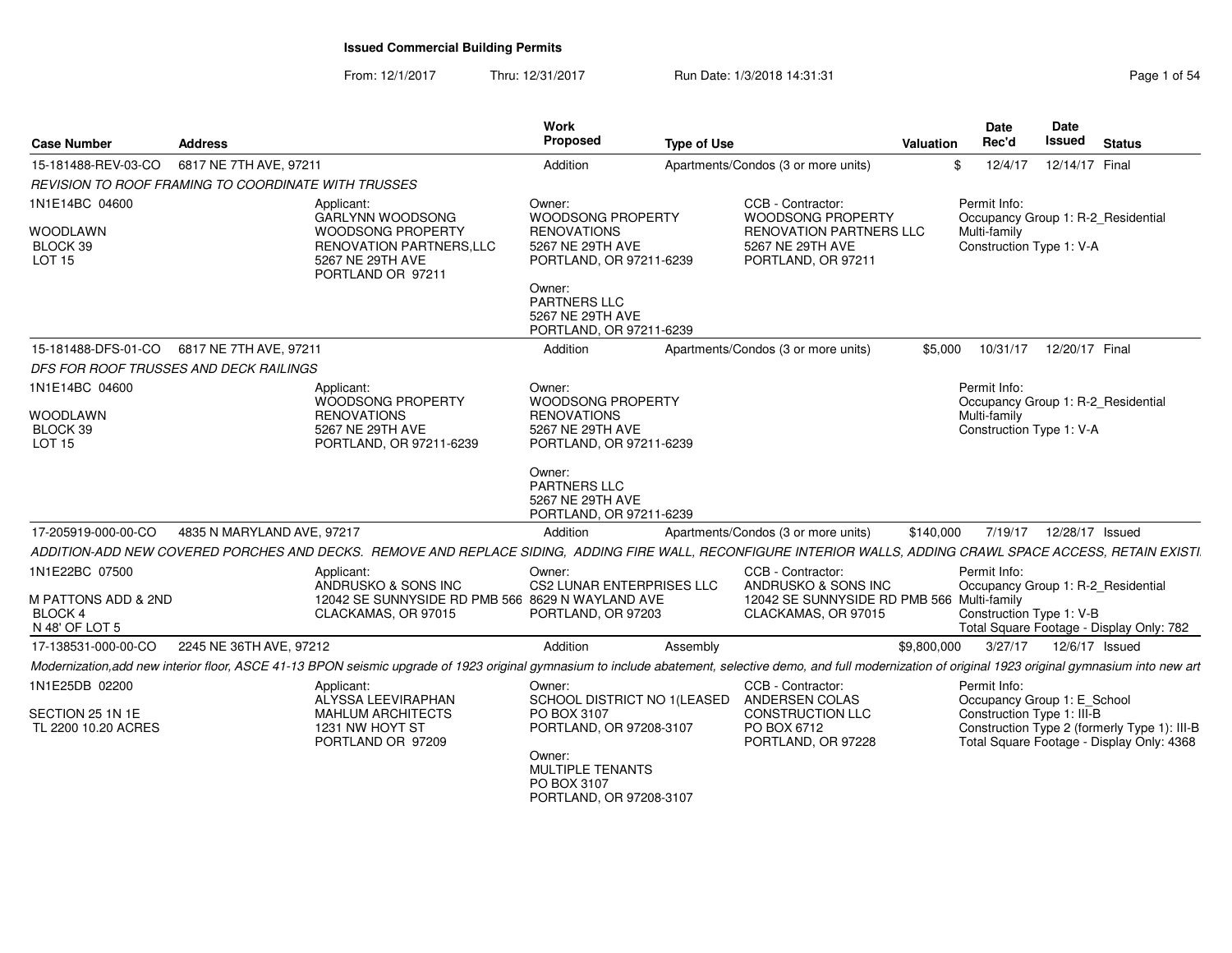From: 12/1/2017

Thru: 12/31/2017 **Run Date: 1/3/2018 14:31:31 Research 2018** Page 2 of 54

| 1844 SW MORRISON ST, 97205<br>17-222908-STR-01-CO<br>Addition<br>Applicant:<br>Owner:<br>CHELSEA GRASSINGER<br>PORTLAND CITY OF<br>ALLIED WORKS ARCHITECTURE<br>1120 SW 5TH AVE #1250<br>1532 SW MORRISON ST<br>PORTLAND, OR 97204-1912<br>PORTLAND OR 97205                         | Assembly<br><b>Business</b> | \$6,800,000<br>CCB - Contractor:<br>TURNER CONSTRUCTION<br><b>COMPANY</b><br>1200 NW NAITO PARKWAY SUITE<br>300<br>PORTLAND, OR 97209 | 8/17/17<br>Permit Info:<br>Occupancy Group 1: A-5_Stadiums,<br>Grandstands<br>Construction Type 1: I-B |                | 12/13/17 Under Inspection                    |
|--------------------------------------------------------------------------------------------------------------------------------------------------------------------------------------------------------------------------------------------------------------------------------------|-----------------------------|---------------------------------------------------------------------------------------------------------------------------------------|--------------------------------------------------------------------------------------------------------|----------------|----------------------------------------------|
| Phase 1 of 2; Foundations, lower level and street level structure, some existing building renovation up to and including the street level concourse; MEP infrastructure<br>1N1E33DC 00800<br>SECTION 33 1N 1E<br>TL 800 6.95 ACRES<br>SEE R645766 (R941330531) FOR LEASED<br>ACCOUNT |                             |                                                                                                                                       |                                                                                                        |                |                                              |
|                                                                                                                                                                                                                                                                                      |                             |                                                                                                                                       |                                                                                                        |                |                                              |
|                                                                                                                                                                                                                                                                                      |                             |                                                                                                                                       |                                                                                                        |                |                                              |
|                                                                                                                                                                                                                                                                                      |                             |                                                                                                                                       |                                                                                                        |                |                                              |
| 17-108622-REV-01-CO 1704 NE 26TH AVE, 97212<br>Addition                                                                                                                                                                                                                              |                             |                                                                                                                                       | \$<br>12/6/17                                                                                          | 12/6/17 Issued |                                              |
| REVISION TO MAIN ENTRY RAMP & HANDRAILS.                                                                                                                                                                                                                                             |                             |                                                                                                                                       |                                                                                                        |                |                                              |
| 1N1E25CC 07800<br>Applicant:<br>Owner:<br>MADISON 34 RAY LLC<br>Jessica Iselin<br>CARTERS ADD TO E P<br><b>ISELIN ARCHITECTS, PC</b><br>6010 NE FLANDERS ST #B1<br>1307 7TH ST<br>PORTLAND, OR 97213-3870<br>BLOCK 9<br>LOT 5&6 EXC PT IN ST<br>OREGON CITY, OR 97045                |                             | CCB - Contractor:<br><b>RICHARD BECK</b><br><b>LCG PENCE LLC</b><br>2747 PENCE LOOP SE<br>SALEM, OR 97302-8109                        | Permit Info:<br>Occupancy Group 1: B_Bank, Off.,<br>Med.Off., Pub.Bldg.<br>Construction Type 1: III-B  |                |                                              |
| 829 SE 9TH AVE, 97214<br>17-282336-000-00-CO<br>Addition                                                                                                                                                                                                                             | <b>Business</b>             | \$8,000                                                                                                                               | 12/29/17  12/29/17  Issued                                                                             |                |                                              |
| TI FOR EXISTING TENANT. INTERIOR ADDITION OF ~360 SF OFFICE SPACE TO 2ND FLOOR BY FRAMING NEW FLOOR OVER EXISTING TRASH/UTILITY ROOM. NEW DOOR FROM 2ND FLOOR HALI                                                                                                                   |                             |                                                                                                                                       |                                                                                                        |                |                                              |
| 1S1E02BB 06500<br>Applicant:<br>Owner:<br><b>STEWART STRAUS</b><br><b>CONCEPT REAL ESTATE-THREE</b><br>STEWART GORDON STRAUS<br><b>LLC</b><br><b>ARCHITECT PC</b><br>829 SE 9TH AVE #201<br>12600 SW CRESCENT ST SUITE<br>PORTLAND, OR 97214-2260<br>100<br>BEAVERTON, OR 97005      |                             | CCB - Contractor:<br><b>SHAWN SHORE</b><br>SHORE CONSTRUCTION INC<br>26901 NW ST HELENS RD<br>SCAPPOOSE, OR 97056                     | Permit Info:<br>Occupancy Group 1: B_Bank, Off.,<br>Med.Off., Pub.Bldg.<br>Construction Type 1: III-B  |                | Total Square Footage - Display Only: 360     |
| 17-184422-000-00-CO<br>6035 NE HALSEY ST, 97213<br>Addition                                                                                                                                                                                                                          | <b>Business</b>             | \$21,293                                                                                                                              | 12/6/17                                                                                                | 12/6/17 Issued |                                              |
| ADDITION TO FOR TRASH ENCLOSURE ROOM AND  NEW INTERIOR WALLS TO CREATE RESTROOM, NEW DOORS (SEE 17-153082 CO); REMOVAL OF UNPERMITTED ADDITION AT EAST SIDE OF                                                                                                                       |                             |                                                                                                                                       |                                                                                                        |                |                                              |
| 1N2E30DD 17300<br>Owner:<br>Applicant:<br><b>TERRY AMUNDSON</b><br><b>BARLEY POD LLC</b><br>KOBLE CREATIVE<br>2225 NE 45TH AVE<br>MASSILLON ADD<br><b>BLOCK 4</b><br>2117 NE OREGON ST #701<br>PORTLAND, OR 97213                                                                    |                             | CCB - Contractor:<br>NORTHWEST ABATEMENT<br>CORPORATION<br>29300 SE LARIAT LANE                                                       | Permit Info:<br>Occupancy Group 1: A-2_Restaurant<br>Construction Type 1: V-B                          |                | Total Square Footage - Display Only: 949     |
| LOT 15&16<br>PORTLAND OR 97232                                                                                                                                                                                                                                                       |                             | <b>BORING, OR 97009</b>                                                                                                               |                                                                                                        |                |                                              |
| 6941 N CENTRAL ST, 97203<br>15-132039-REV-06-CO<br>Addition                                                                                                                                                                                                                          | Educational                 | \$30,000                                                                                                                              | 12/4/17                                                                                                | 12/4/17 Issued |                                              |
| Rev 06 - Updated attic plans showing wrapping of primary supports for fire rating and revised stairs B15 configuration. (REMOVED -- Includes change from reusing existing scoreboard at baseball/softball fields tc                                                                  |                             |                                                                                                                                       |                                                                                                        |                |                                              |
| 1N1E07B 00100<br>Applicant:<br>Owner:<br><b>JOSEPH ECHEVERRI</b><br>SECTION 07 1N 1E<br><b>BASSETTI ARCHITECTS</b><br>PO BOX 3107<br>PORTLAND, OR 97208-3107<br>TL 100 17.10 ACRES<br>721 NW 9TH AVE #350<br>PORTLAND OR 97209<br>Owner:<br>MULTIPLE TENANTS<br>PO BOX 3107          |                             | CCB - Contractor:<br>SCHOOL DISTRICT NO 1(LEASED LEASE CRUTCHER LEWIS LLC<br>550 SW 12TH AVE<br>PORTLAND, OR 97205                    | Permit Info:<br>Occupancy Group 1: E_School<br>Construction Type 1: III-B                              |                | Construction Type 2 (formerly Type 1): III-A |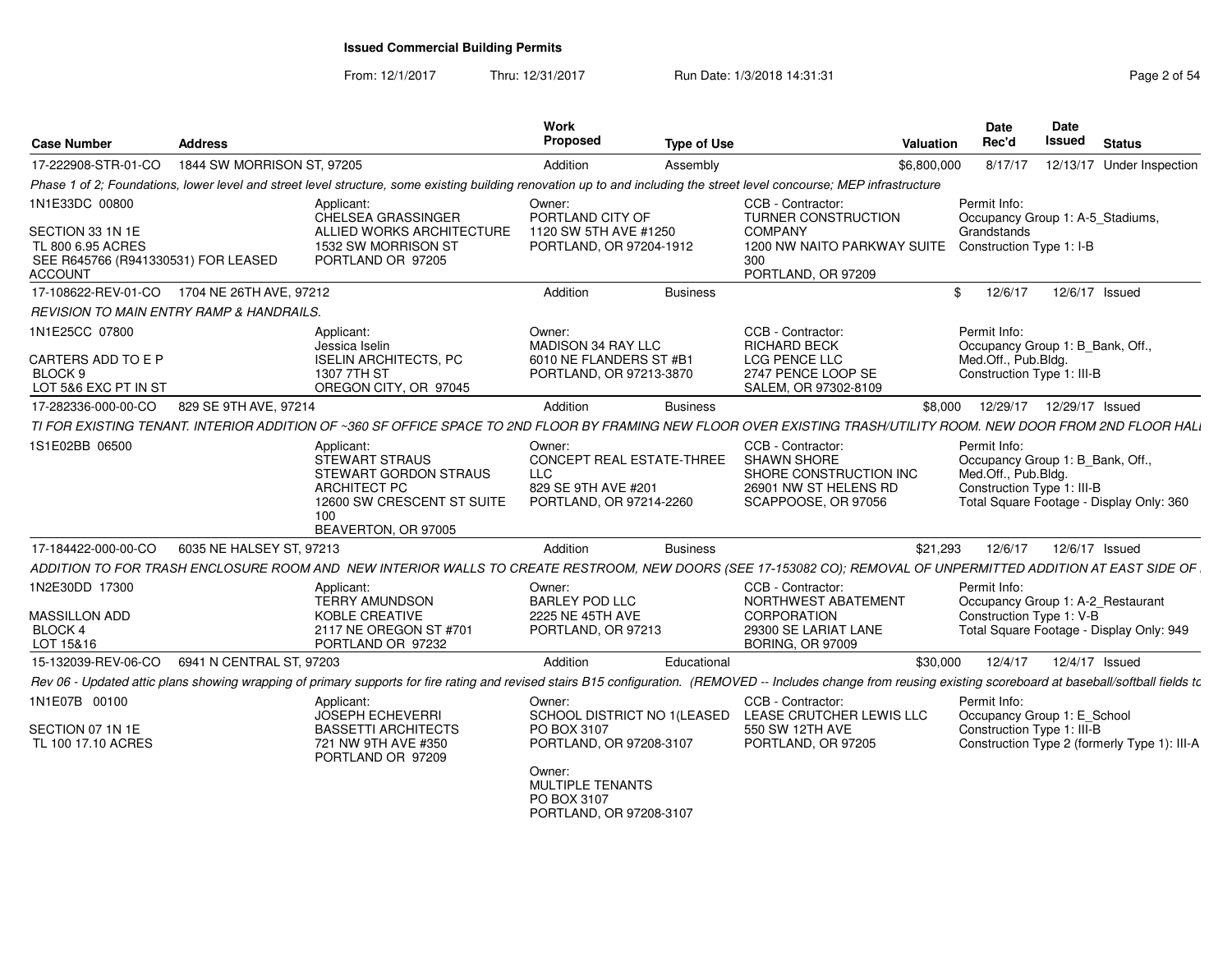From: 12/1/2017Thru: 12/31/2017 Run Date: 1/3/2018 14:31:31 Page 3 of 54

| <b>Case Number</b>                     | <b>Address</b>                                                                                                                               |                                                                                            | Work<br><b>Proposed</b>                                                        | <b>Type of Use</b> | <b>Valuation</b>                                                                                                                                      | <b>Date</b><br>Rec'd                                                                                        | <b>Date</b><br><b>Issued</b> | <b>Status</b>                                                                       |
|----------------------------------------|----------------------------------------------------------------------------------------------------------------------------------------------|--------------------------------------------------------------------------------------------|--------------------------------------------------------------------------------|--------------------|-------------------------------------------------------------------------------------------------------------------------------------------------------|-------------------------------------------------------------------------------------------------------------|------------------------------|-------------------------------------------------------------------------------------|
| 15-129711-DFS-13-CO                    | 5405 SE WOODWARD ST, 97206                                                                                                                   |                                                                                            | Addition                                                                       | Educational        | \$9,526                                                                                                                                               | 2/9/17                                                                                                      | 12/21/17 Issued              |                                                                                     |
| <i>DFS FOR SPRAY BOOTH</i>             |                                                                                                                                              |                                                                                            |                                                                                |                    |                                                                                                                                                       |                                                                                                             |                              |                                                                                     |
| 1S2E07AB 00200                         | Applicant:                                                                                                                                   | <b>GEORGE SCHLOTZ</b>                                                                      | Owner:<br>SCHOOL DISTRICT NO 1(LEASED                                          |                    | CCB - Contractor:<br>SKANSKA USA BUILDING INC                                                                                                         | Permit Info:<br>Occupancy Group 1: E_School                                                                 |                              |                                                                                     |
| SECTION 07 1S 2E<br>TL 200 18.31 ACRES |                                                                                                                                              | 1201 W COLUMBIA DR<br>KENNEWICK WA 99336                                                   | PO BOX 3107<br>PORTLAND, OR 97208-3107                                         |                    | 389 INTERPACE PARKWAY 5TH<br>FLOOR ATTN LISA MANCUSO<br>PARSIPPANY, NJ 07054                                                                          | Construction Type 1: III-B                                                                                  |                              | Construction Type 2 (formerly Type 1): III-B                                        |
|                                        |                                                                                                                                              |                                                                                            | Owner:<br>MULTIPLE TENANTS<br>PO BOX 3107<br>PORTLAND, OR 97208-3107           |                    |                                                                                                                                                       |                                                                                                             |                              |                                                                                     |
|                                        | 15-244152-DFS-08-CO 813 SW ALDER ST, 97205                                                                                                   |                                                                                            | Addition                                                                       | Hotel/Motel        | \$40,000                                                                                                                                              | 12/5/17                                                                                                     | 12/5/17 Issued               |                                                                                     |
| DFS 08 - Lightwell roof skylights      |                                                                                                                                              |                                                                                            |                                                                                |                    |                                                                                                                                                       |                                                                                                             |                              |                                                                                     |
| 1N1E34CC 06300                         | Applicant:                                                                                                                                   | Scott Guthrie<br><b>LCG Pence Construction</b><br>2720 SW Corbett Av<br>Portland, OR 97201 | Owner:<br><b>WOODLARK OWNER LLC</b><br>9 SE 3RD AVE #100<br>PORTLAND, OR 97214 |                    | CCB - Contractor:<br>RICHARD BECK<br><b>LCG PENCE LLC</b><br>2747 PENCE LOOP SE<br>SALEM, OR 97302-8109                                               | Permit Info:<br>Construction Type 1: III-A                                                                  |                              | Occupancy Group 1: R-1_Hotel or Motel<br>Construction Type 2 (formerly Type 1): I-B |
| 17-184497-REV-01-CO                    | 3031 SE POWELL BLVD, 97202                                                                                                                   |                                                                                            | Addition                                                                       | Mercantile         | \$12,000                                                                                                                                              | 12/15/17                                                                                                    | 12/15/17 Issued              |                                                                                     |
|                                        | REVISION TO REROUT THE SANITARY SEWER SO THAT EVERYTHING CAN BE GRAVITY FED; NO LONGER SUMP PUMPS FOR SANITARY DOCKS.                        |                                                                                            |                                                                                |                    |                                                                                                                                                       |                                                                                                             |                              |                                                                                     |
| 1S1E12CA 00300                         | Applicant:                                                                                                                                   | SUZANNAH STANLEY                                                                           | Owner:<br>MAJ PLACE HD LLC                                                     |                    | CCB - Contractor:<br><b>MACKENZIE THAMES</b>                                                                                                          | Permit Info:<br>Occupancy Group 1: M_Store, Service                                                         |                              |                                                                                     |
| WAVERLEIGH HTS<br>BLOCK 15&16 TL 300   |                                                                                                                                              | <b>MACKENZIE</b><br>1515 SE WATER AVE, SUITE 100<br>PORTLAND, OR 97214                     | 300 W 15TH ST #200<br>VANCOUVER, WA 98660-2911                                 |                    | TEAM CONSTRUCTION LLC A<br>LIMITED LIABILITY COMPANY OF<br><b>WASHINGTON</b><br>4201 NE 66TH AVE STE 105<br>VANCOUVER, WA 98661                       | Station<br>Construction Type 1: III-B                                                                       |                              | Construction Type 2 (formerly Type 1): III-B                                        |
| 17-239368-000-00-CO                    | 3181 SW SAM JACKSON PARK RD, 97201                                                                                                           |                                                                                            | Addition                                                                       | Storage            | \$254,000                                                                                                                                             | 9/12/17                                                                                                     | 12/15/17 Issued              |                                                                                     |
|                                        | New pedestrian bridge connecting from Tram Tower to Parking Structure 9 (see alteration permit 17-239363-CO). Ped bridge over private drive. |                                                                                            |                                                                                |                    |                                                                                                                                                       |                                                                                                             |                              |                                                                                     |
|                                        | Applicant:                                                                                                                                   | Chip Larson<br><b>PKA</b> Architects<br>6969 SW Hampton St.<br>Portland, OR 97223          | Owner:<br>OREGON STATE OF<br>PORTLAND, OR 97239-3011                           |                    | CCB - Contractor:<br><b>HOFFMAN CONSTRUCTION</b><br>3181 SW SAM JACKSON PARK RD COMPANY OF OREGON<br>805 SW BROADWAY SUITE 2100<br>PORTLAND, OR 97205 | Permit Info:<br>Hazard, Parking Garage<br>Construction Type 1: I-A                                          |                              | Occupancy Group 1: S-2_Storage - Low<br>Total Square Footage - Display Only: 163    |
| 16-186518-REV-02-CO                    | 4403 SE JOHNSON CREEK BLVD, 97222                                                                                                            |                                                                                            | Addition                                                                       | Storage            |                                                                                                                                                       | \$                                                                                                          | 11/9/17  12/21/17  Issued    |                                                                                     |
|                                        | REVISION TO RELOCATE WATER SERVICE DUE TO FIELD CONDITIONS                                                                                   |                                                                                            |                                                                                |                    |                                                                                                                                                       |                                                                                                             |                              |                                                                                     |
| 12E30BB01200                           | Applicant:                                                                                                                                   | MIKE COYLE<br><b>FASTER PERMITS</b><br>2000 SW 1ST AVE SUITE 420<br>PORTLAND, OR 97201     | Owner:<br>MLC BROS CAPTIAL LLC<br>PO BOX 1545<br>WRIGHTWOOD 92397-1545         |                    | CCB - Contractor:<br><b>SEA CON LLC</b><br>165 NE JUNIPER ST 100<br>ISSAQUAH, WA 98027                                                                | Permit Info:<br>Occupancy Group 1: S-1_Storage -<br>Moderate Hazard, Warehouse<br>Construction Type 1: II-B |                              | Construction Type 2 (formerly Type 1): II-B                                         |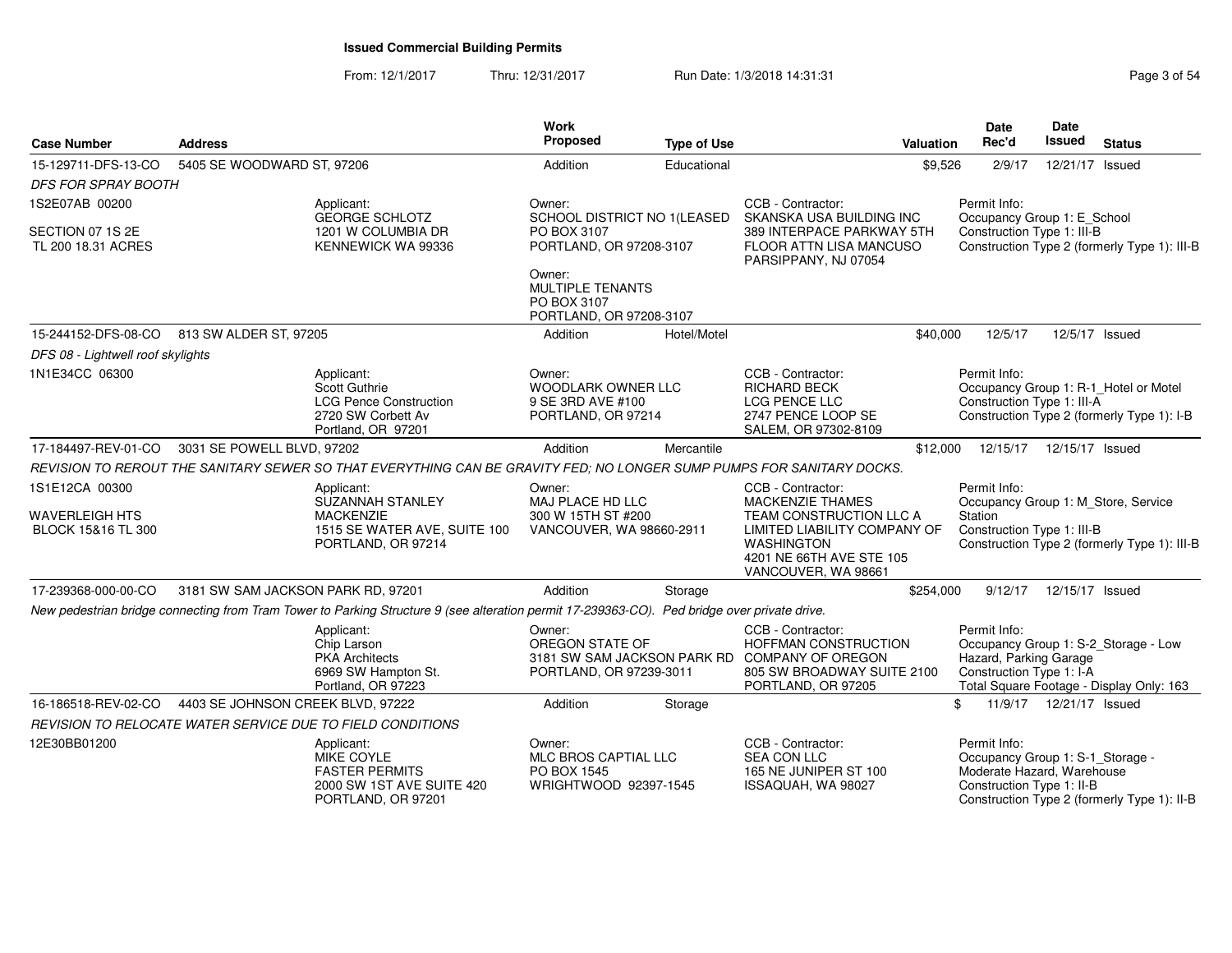From: 12/1/2017

Thru: 12/31/2017 Run Date: 1/3/2018 14:31:31 Page 4 of 54

| Case Number                                                                                                                               | <b>Address</b>               |                                                                                                                                                                      | Work<br><b>Proposed</b>                                                                                             | <b>Type of Use</b> |                                                                                                                  | Valuation | <b>Date</b><br>Rec'd                                                                             | Date<br>Issued  | <b>Status</b> |
|-------------------------------------------------------------------------------------------------------------------------------------------|------------------------------|----------------------------------------------------------------------------------------------------------------------------------------------------------------------|---------------------------------------------------------------------------------------------------------------------|--------------------|------------------------------------------------------------------------------------------------------------------|-----------|--------------------------------------------------------------------------------------------------|-----------------|---------------|
| 16-125675-REV-01-CO                                                                                                                       | 501 SE HAWTHORNE BLVD, 97214 |                                                                                                                                                                      | Addition                                                                                                            | Utility            |                                                                                                                  | \$25,000  | 10/27/17                                                                                         | 12/28/17 Issued |               |
|                                                                                                                                           |                              | ADDED VALUE REVISION TO MODIFY ANTENNA SLEDS. ADDITION OF THREE (3) RRHS AND REPLACING THREE (3) RRHS.                                                               |                                                                                                                     |                    |                                                                                                                  |           |                                                                                                  |                 |               |
| 1S1E02BC 07200<br>HAWTHORNE PK<br>BLOCK 131<br>INC PT VAC ST LOT 1-3 EXC W 10'<br>INC PT VAC ST LOT 4 EXC W 10' & EXC PT IN<br><b>STS</b> |                              | Applicant:<br>TOM MCAULIFFE<br><b>FDH VELOCITEL</b><br>4004 KRUSE WAY PL #220<br>LAKE OSWEGO, OR 97035                                                               | Owner:<br>MULTNOMAH COUNTY(LEASED<br>401 N DIXON ST<br>PORTLAND, OR 97227-1865<br>Owner:<br><b>MULTIPLE TENANTS</b> |                    | CCB - Contractor:<br><b>VELOCITEL INC</b><br>1033 SKOKIE BLVD STE 320<br>NORTHBROOK, IL 60062                    |           |                                                                                                  |                 |               |
| LOT 5 EXC PT IN ST; LOT 6-8                                                                                                               |                              |                                                                                                                                                                      | 401 N DIXON ST<br>PORTLAND, OR 97227-1865                                                                           |                    |                                                                                                                  |           |                                                                                                  |                 |               |
| 17-248575-000-00-CO                                                                                                                       | 12505 NE HALSEY ST. 97230    |                                                                                                                                                                      | Addition                                                                                                            | Utility            |                                                                                                                  | \$20,000  | 9/29/17                                                                                          | 12/27/17 Issued |               |
|                                                                                                                                           |                              | REMOVE 3 ANTENNAS AND INSTALL 3 NEW; REMOVE 2 RRS AND INSTALL 3 NEW; INSTALL 3 TMAS;                                                                                 |                                                                                                                     |                    |                                                                                                                  |           |                                                                                                  |                 |               |
| 1N2E26CC 04800<br>HAZELWOOD<br>W 1/2 OF LOT 39 EXC N 300' & EXC PT IN ST                                                                  |                              | Applicant:<br><b>PATRICK EVANS</b><br><b>CROWN CASTLE</b><br>1505 WESTLAKE AVE N #800<br>SEATTLE WA 98109                                                            | Owner:<br>CHURCH OF CHRIST INC<br>12505 NE HALSEY ST<br>PORTLAND, OR 97230-1928                                     |                    | CCB - Contractor:<br><b>EXCEL CONSTRUCTION INC</b><br>35858 N HONEYMAN RD<br>SCAPPOOSE, OR 97056                 |           |                                                                                                  |                 |               |
| 17-242077-000-00-CO                                                                                                                       | 2252 SE 92ND AVE, 97216      |                                                                                                                                                                      | Addition                                                                                                            | Utility            |                                                                                                                  | \$20,000  | 9/18/17                                                                                          | 12/5/17 Issued  |               |
|                                                                                                                                           |                              | REMOVE (6) TMS'S AND REPLACE WITH (3) NEW TMA'S; REMOVE LOW CAP HYBRID CABLE AND REPLACE WITH HI-CAP CABLE; REMOVE (2) FXFB'S AND REPLACE WITH (3) NEW FHFB'S; REPLA |                                                                                                                     |                    |                                                                                                                  |           |                                                                                                  |                 |               |
| 1S2E04DC 03100<br>COVELL AC<br>LOT 4 EXC PT IN ST<br>N 1/2 OF LOT 5 EXC PT IN ST                                                          |                              | Applicant:<br><b>PATRICK EVANS</b><br><b>CROWN CASTLE</b><br>1505 WESTLAKE AVE N #800<br>SEATTLE WA 98109                                                            | Owner:<br>7610 NE FREMONT ST<br>PORTLAND, OR 97213<br>Owner:                                                        |                    | CCB - Contractor:<br>GRACE EVANGELICAL LUTHERAN HPS CONSTRUCTION INC<br><b>PO BOX 890</b><br>CORNELIUS, OR 97113 |           |                                                                                                  |                 |               |
|                                                                                                                                           |                              |                                                                                                                                                                      | CHURCH OF PORTLAND OREGON<br>7610 NE FREMONT ST<br>PORTLAND, OR 97213                                               |                    |                                                                                                                  |           |                                                                                                  |                 |               |
| 17-154027-REV-01-CO 1104 NW 15TH AVE, 97209                                                                                               |                              |                                                                                                                                                                      | Addition                                                                                                            | Utility            |                                                                                                                  | \$        | 7/19/17                                                                                          | 12/21/17 Issued |               |
|                                                                                                                                           |                              | REVISION TO REVISE CONNECTIONS TO OUTER WALLS WHERE EXISTING ANTENNA SHROUDS ARE LOCATED                                                                             |                                                                                                                     |                    |                                                                                                                  |           |                                                                                                  |                 |               |
| 1N1E33AA 02600<br>COUCHS ADD<br>BLOCK 204<br>LOT <sub>2</sub>                                                                             |                              | Applicant:<br><b>DAN DUTTON</b><br><b>VELOCITEL INC FOR AT&amp;T</b><br><b>MOBILITY</b><br>4004 KRUSE WAY PLACE, SUITE<br>220<br>LAKE OSWEGO OR 97035                | Owner:<br>MARSHALL STREET<br><b>INVESTMENTS LLC</b><br>1104 NW 15TH AVE<br>PORTLAND, OR 97209                       |                    | CCB - Contractor:<br><b>VELOCITEL INC</b><br>1033 SKOKIE BLVD STE 320<br>NORTHBROOK, IL 60062                    |           | Permit Info:<br>Occupancy Group 1: U Private<br>Garage\Utility Misc.<br>Construction Type 1: V-B |                 |               |
| 17-234465-000-00-CO                                                                                                                       | 6500 NE HALSEY ST, 97213     |                                                                                                                                                                      | Addition                                                                                                            | Utility            |                                                                                                                  | \$20,000  | 9/1/17                                                                                           | 12/27/17 Issued |               |
|                                                                                                                                           |                              | MODIFICATIONS TO AN EXISTING WIRELESS TOWER TO INCLUDE REPLACING OF (6) PANEL ANTENNAS AND ANCILLARY EQUIPMENT                                                       |                                                                                                                     |                    |                                                                                                                  |           |                                                                                                  |                 |               |
| 1N2E32BB 00100                                                                                                                            |                              | Applicant:<br><b>KELLY LEA</b>                                                                                                                                       | Owner:<br>MRA INVESTMENT L L C                                                                                      |                    | CCB - Contractor:<br>CAPSTONE SOLUTIONS INC                                                                      |           |                                                                                                  |                 |               |
| SECTION 32 1N 2E<br>TL 100 2.91 ACRES                                                                                                     |                              | <b>VERIZON WIRELESS C/O</b><br><b>CENTERLINE SOLUTIONS</b><br>6623 NE 78TH CT STE B1<br>PORTLAND OR 97218                                                            | 333 NW 9TH AVE #1504<br>PORTLAND, OR 97209                                                                          |                    | 8195 166TH AVE NE, SUITE 100<br>REDMOND, WA 98052                                                                |           |                                                                                                  |                 |               |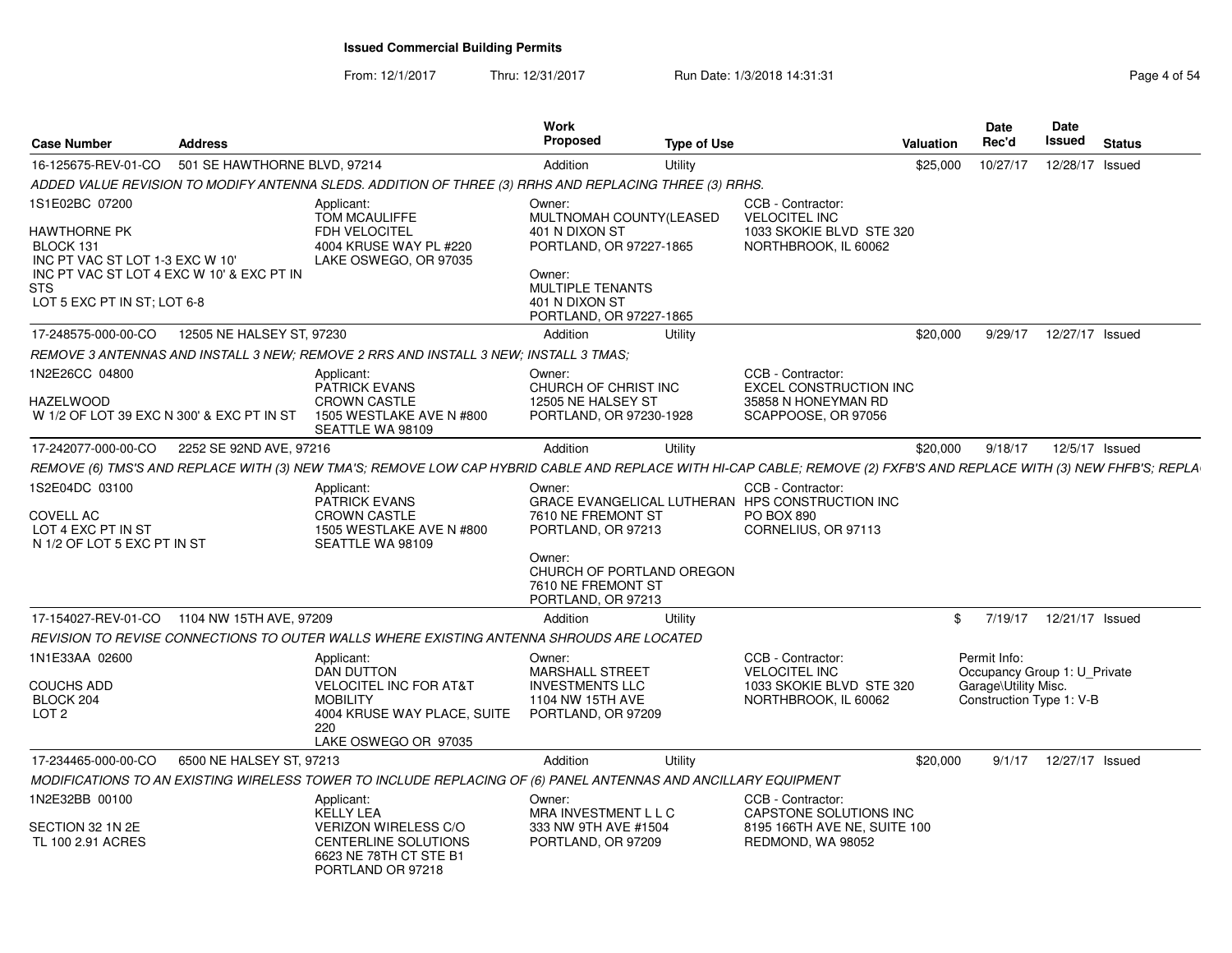From: 12/1/2017Thru: 12/31/2017 **Run Date: 1/3/2018 14:31:31 Page 5 of 54** 

| <b>Case Number</b>                                                                 | <b>Address</b>                             |                                                                                                                                                  | Work<br><b>Proposed</b>                                                              | <b>Type of Use</b> |                                                                                                            | <b>Valuation</b> | Date<br>Rec'd                        | <b>Date</b><br>Issued                                    | <b>Status</b>                                               |
|------------------------------------------------------------------------------------|--------------------------------------------|--------------------------------------------------------------------------------------------------------------------------------------------------|--------------------------------------------------------------------------------------|--------------------|------------------------------------------------------------------------------------------------------------|------------------|--------------------------------------|----------------------------------------------------------|-------------------------------------------------------------|
| 15-181466-DFS-01-CO                                                                | 0615 SW PALATINE HILL RD, 97219            |                                                                                                                                                  | Addition                                                                             | Utility            |                                                                                                            | \$8,000          | 2/8/17                               | 12/11/17 Final                                           |                                                             |
| DFS FOR NEW ANTENNA SHROUD (RFP)                                                   |                                            |                                                                                                                                                  |                                                                                      |                    |                                                                                                            |                  |                                      |                                                          |                                                             |
| 1S1E27D 00100<br>SECTION 27 1S 1E                                                  |                                            | Applicant:<br>NANCY HORSTMANN<br>HORSTMANN CONSULTING<br>TL 100 85.50 ACRES SPLIT LEVY (R709301280 0615 SW PALATINE HILL RD<br>PORTLAND OR 97219 | Owner:<br>LEWIS & CLARK COLLEGE<br>0615 SW PALATINE HILL RD<br>PORTLAND, OR 97219    |                    | CCB - Contractor:<br><b>MIKE BENNETT</b><br>MONTI ELECTRIC INC<br><b>PO BOX 220</b><br>TROUTDALE, OR 97060 |                  | Permit Info:                         | Construction Type 1: V-A                                 |                                                             |
| 16-107154-000-00-CO                                                                | 2401 NE M L KING BLVD, 97212               |                                                                                                                                                  | Addition                                                                             | Utility            |                                                                                                            | \$95,000         | 1/19/16                              | 12/20/17 Issued                                          |                                                             |
|                                                                                    |                                            | NEW WIRELESS ANTENNAS MOUNTED TO ROOF, REMOVE EXISTING BOILER AND TANK IN BASEMENT, INSTALL NEW ANCILLARY EQUIPMENT.                             |                                                                                      |                    |                                                                                                            |                  |                                      |                                                          |                                                             |
| 1N1E27DA 02700                                                                     |                                            | Applicant:<br><b>TAMMY HAMILTON</b><br>ACOM CONSULTING INC<br>2215 SE 37TH AVE<br>PORTLAND, OR 97214                                             | Owner:<br><b>UNION MANOR INC</b><br>P O BOX 12564<br>PORTLAND, OR 97212              |                    | CCB - Contractor:<br>CHRIS ALLHANDS<br>M & A CONTRACTING INC<br>1366 LEE ST SE<br><b>SALEM, OR 97302</b>   |                  | Permit Info:<br>Garage\Utility Misc. | Occupancy Group 1: U_Private<br>Construction Type 1: V-B |                                                             |
| 16-220824-000-00-CO                                                                | 3401 SE BELMONT ST, 97214                  |                                                                                                                                                  | Addition                                                                             | Utility            |                                                                                                            | \$70,000         | 8/10/16                              | 12/12/17 Issued                                          |                                                             |
|                                                                                    |                                            | INSTALL (12) ANTENNAS AND ASSOCIATED EQUIPMENT ON EXISTING ROOFTOP FACILITY                                                                      |                                                                                      |                    |                                                                                                            |                  |                                      |                                                          |                                                             |
| 1S1E01AB 19700                                                                     |                                            | Applicant:<br><b>JOSH GERTSEN</b><br>ODELIA PACIFIC CORPORATION<br>11954 NE GLLISAN ST SUITE 435<br>PORTLAND OREGON 97215                        | Owner:<br>KHOURI INVESTMENTS LLC<br>9624 SE DUNDEE DR<br>HAPPY VALLEY, OR 97086-7014 |                    | CCB - Contractor:<br><b>TOOL TECH LLC</b><br>PO BOX 40817<br>EUGENE, OR 97404                              |                  |                                      |                                                          |                                                             |
| Total # of CO Addition permits issued: 22                                          |                                            |                                                                                                                                                  |                                                                                      |                    |                                                                                                            |                  |                                      |                                                          | Total valuation of CO Addition permits issued: \$17,377,819 |
| 17-142628-REV-02-CO                                                                | 12702 E BURNSIDE ST, 97233                 |                                                                                                                                                  | Alteration                                                                           |                    | Apartments/Condos (3 or more units)                                                                        | \$               | 12/18/17                             | 12/18/17 Issued                                          |                                                             |
|                                                                                    |                                            | REV TO CORRECT SIZE OF EXISTING DECK LEDGER FROM 2X8 TO 2X6.                                                                                     |                                                                                      |                    |                                                                                                            |                  |                                      |                                                          |                                                             |
| 1N2E35CD 06000<br><b>FAIR AC</b><br>INC PT VAC ST LOT 23&24 EXC PT IN ST           |                                            | Applicant:<br><b>ALAN ARMSTRONG</b><br>STRONGWORK ARCHITECTURE,<br><b>LLC</b><br>3309A SE SHERRETT<br>PORTLAND, OR 97222                         | Owner:<br>MANIFAUST DESTINY LLC<br>PO BOX 820190<br>PORTLAND, OR 97282               |                    | CCB - Contractor:<br>THE AFFORDABLE HOME<br><b>DOCTOR INC</b><br>1586 SE MARION ST<br>PORTLAND, OR 97202   |                  | Permit Info:<br>Multi-family         | Construction Type 1: V-B                                 | Occupancy Group 1: R-2 Residential                          |
| 17-142629-REV-02-CO                                                                | 12702 E BURNSIDE ST, 97233                 |                                                                                                                                                  | Alteration                                                                           |                    | Apartments/Condos (3 or more units)                                                                        | \$               | 12/18/17                             | 12/18/17 Issued                                          |                                                             |
|                                                                                    |                                            | REV TO CORRECT SIZE OF EXISTING DECK LEDGER FROM 2X8 TO 2X6.                                                                                     |                                                                                      |                    |                                                                                                            |                  |                                      |                                                          |                                                             |
| 1N2E35CD 06000<br><b>FAIR AC</b><br>INC PT VAC ST LOT 23&24 EXC PT IN ST           |                                            | Applicant:<br><b>ALAN ARMSTRONG</b><br>STRONGWORK ARCHITECTURE.<br><b>LLC</b><br>3309A SE SHERRETT<br>PORTLAND, OR 97222                         | Owner:<br><b>MANIFAUST DESTINY LLC</b><br>PO BOX 820190<br>PORTLAND, OR 97282        |                    | CCB - Contractor:<br>THE AFFORDABLE HOME<br><b>DOCTOR INC</b><br>1586 SE MARION ST<br>PORTLAND, OR 97202   |                  | Permit Info:<br>Multi-family         | Construction Type 1: V-B                                 | Occupancy Group 1: R-2_Residential                          |
| 17-265968-000-00-CO                                                                | 1969 SW PARK AVE, 97201                    |                                                                                                                                                  | Alteration                                                                           |                    | Apartments/Condos (3 or more units)                                                                        | \$2,000          | 11/3/17                              |                                                          | 12/1/17 Under Inspection                                    |
|                                                                                    | FIRE ESCAPE LOAD TESTING FOR CERTIFICATION |                                                                                                                                                  |                                                                                      |                    |                                                                                                            |                  |                                      |                                                          |                                                             |
| 1S1E04DA 07600                                                                     |                                            | Applicant:<br>ANDREW POWLISON                                                                                                                    | Owner:<br>PARK PLAZA COMMUNITIES LLC                                                 |                    |                                                                                                            |                  |                                      |                                                          |                                                             |
| <b>PORTLAND</b><br>BLOCK 232<br>LOT 1-3<br>INC PT VAC ST LOT 4<br>E 1/2 OF LOT 7&8 |                                            | KPFF CONSULTING ENGINEERS<br>111 SW 5TH AVE, SUITE 2500<br>PORTLAND, OR 97204                                                                    | 444 W BEECH ST #300<br>SAN DIEGO, CA 92101-2942                                      |                    |                                                                                                            |                  |                                      |                                                          |                                                             |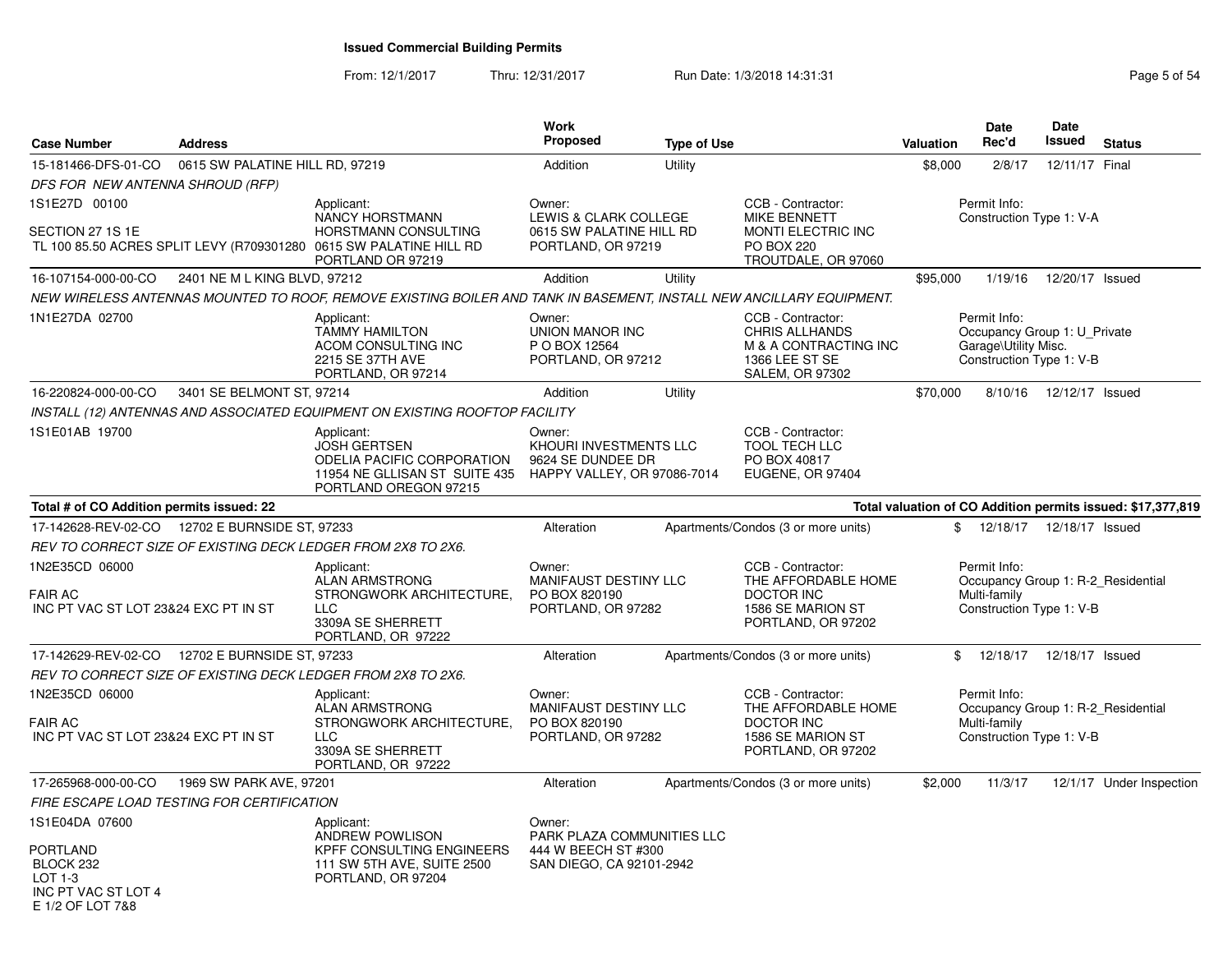From: 12/1/2017Thru: 12/31/2017 **Run Date: 1/3/2018 14:31:31 Page 6 of 54** 

|                                                |                                                                                                                                                                       | Work<br>Proposed                            |                                                           | Date                                     | Date<br>Issued                             |
|------------------------------------------------|-----------------------------------------------------------------------------------------------------------------------------------------------------------------------|---------------------------------------------|-----------------------------------------------------------|------------------------------------------|--------------------------------------------|
| <b>Case Number</b>                             | <b>Address</b>                                                                                                                                                        |                                             | <b>Type of Use</b><br>Valuation                           | <b>Rec'd</b>                             | <b>Status</b>                              |
| 17-279053-000-00-CO                            | 1737 SE MORRISON ST, 97214                                                                                                                                            | Alteration                                  | Apartments/Condos (3 or more units)                       | \$25,000 12/5/17                         | 12/5/17 Issued                             |
|                                                | INTERIOR REMODEL OF UNIT 1; REMOVE DROP CEILING AND ADD SHEETROCK TO EXISITNG CEILING JOISTS, INSTALL FIRE PARTITION WALL IN KITCHEN, AND REPLACE FIRE RATED ENTRY DU |                                             |                                                           |                                          |                                            |
| 1S1E02AB 12700                                 | Applicant:<br>JENNIFER USSELMAN                                                                                                                                       | Owner:<br>1733 MORRISON LLC                 | CCB - Contractor:<br><b>ISRAEL RODRIGUEZ</b>              | Permit Info:                             | Occupancy Group 1: R-2_Residential         |
| <b>BELLEVIEW ADD</b>                           | <b>INTERSECT DESIGN LLC</b>                                                                                                                                           | 70 NW COUCH ST #207                         | <b>FULCRUM CONSTRUCTION &amp;</b>                         | Multi-family                             |                                            |
| <b>LOT 17</b>                                  | 1395 NE EUCLID AVE<br>PORTLAND, OR 97213                                                                                                                              | PORTLAND, OR 97209                          | <b>BUILDING SERVICES LLC</b><br>PO BOX 706                | Construction Type 1: V-B                 |                                            |
|                                                |                                                                                                                                                                       |                                             | BEAVERTON, OR 97075                                       |                                          |                                            |
|                                                | 17-184711-DFS-01-CO 1300 NE 16TH AVE, 97232                                                                                                                           | Alteration                                  | Apartments/Condos (3 or more units)                       |                                          | \$30,000  11/22/17  12/21/17  Issued       |
| DEFERRED SUBMITTAL FOR STORE FRONT             |                                                                                                                                                                       |                                             |                                                           |                                          |                                            |
| 1N1E35AB 05600                                 | Applicant:                                                                                                                                                            | Owner:                                      | CCB - Contractor:                                         | Permit Info:                             |                                            |
| <b>HOLLADAYS ADD</b>                           | MIKE COYLE<br><b>FASTER PERMITS</b>                                                                                                                                   | HOLLADAY PARK PLAZA INC<br>1300 NE 16TH AVE | <b>TURNER CONSTRUCTION</b><br><b>COMPANY</b>              |                                          | Occupancy Group 1: I-2_Hospital            |
| <b>BLOCK 178 TL 5600</b>                       | 2000 SW 1ST AVE, STE 420                                                                                                                                              | PORTLAND, OR 97232-1467                     | 1200 NW NAITO PARKWAY SUITE                               | Construction Type 1: I-A                 |                                            |
| SPLIT LEVY R182280 (R396212040)                | PORTLAND, OR 97201                                                                                                                                                    |                                             | 300                                                       |                                          |                                            |
|                                                | 17-182129-REV-01-CO 8306 NE SANDY BLVD                                                                                                                                | Alteration                                  | PORTLAND, OR 97209<br>Apartments/Condos (3 or more units) |                                          | \$12,000  12/29/17  12/29/17  Issued       |
|                                                | VALUE ADDED REVISION TO REPAIR DRY ROT OF DECK FOUND DURING DESTRUCTIVE TESTING (Single Deck - Building 1 Third Floor Exterior Deck)                                  |                                             |                                                           |                                          |                                            |
| 1N2E21C 00501                                  | Applicant:                                                                                                                                                            | Owner:                                      | CCB - Contractor:                                         | Permit Info:                             |                                            |
|                                                | JOHN GATTUCIO                                                                                                                                                         | SIR COLUMBIA KNOLL                          | PACIFIC NW CONSTRUCTION                                   |                                          | Occupancy Group 1: R-2_Residential         |
|                                                | 6807 NE 79TH COURT<br>PORTLAND OR 97220                                                                                                                               | <b>ASSOCIATES</b><br>7831 SE LAKE RD #200   | SOLUTIONS LLC<br>6807 NE 79TH CT STE A                    | Multi-family<br>Construction Type 1: V-B |                                            |
|                                                |                                                                                                                                                                       | PORTLAND, OR 97267                          | PORTLAND, OR 97218                                        |                                          |                                            |
|                                                |                                                                                                                                                                       |                                             |                                                           |                                          |                                            |
|                                                |                                                                                                                                                                       | Owner:<br><b>LIMITED PARTNERSHIP</b>        |                                                           |                                          |                                            |
|                                                |                                                                                                                                                                       | 7831 SE LAKE RD #200                        |                                                           |                                          |                                            |
|                                                |                                                                                                                                                                       | PORTLAND, OR 97267                          |                                                           |                                          |                                            |
| FIRE ESCAPE TESTING FOR CERTIFICATION          | 17-276501-000-00-CO 2112 SE PINE ST, 97214                                                                                                                            | Alteration                                  | Apartments/Condos (3 or more units)                       |                                          | \$2,000 11/29/17 12/12/17 Issued           |
| 1N1E35DD 12600A1                               |                                                                                                                                                                       | Owner:                                      | CCB - Contractor:                                         |                                          |                                            |
|                                                | Applicant:<br>ED NUKALA                                                                                                                                               | WESTON INVESTMENT CO LLC                    | ED NUKALA                                                 |                                          |                                            |
| ELIZA J MURPHYS ADD                            | <b>INCOME PROPERTY</b>                                                                                                                                                | 2154 NE BROADWAY #200                       | <b>INCOME PROPERTY</b>                                    |                                          |                                            |
| BLOCK 5<br>$LOT 1-6$                           | MANAGEMENT CO<br>1800 SW 1ST SUITE 220                                                                                                                                | PORTLAND, OR 97232-1561                     | MANAGEMENT CO<br>1800 SW 1ST SUITE 220                    |                                          |                                            |
| N 45' OF LOT 7                                 | PORTLAND, OR 97201                                                                                                                                                    |                                             | PORTLAND, OR 97201                                        |                                          |                                            |
| IMPS ONLY SEE R155986 (R243800710) FOR<br>LAND |                                                                                                                                                                       |                                             |                                                           |                                          |                                            |
|                                                | 16-165917-REV-02-CO 2332 NW WESTOVER RD, 97210                                                                                                                        | Alteration                                  | Apartments/Condos (3 or more units)                       |                                          | \$3,000 12/19/17 12/19/17 Issued           |
|                                                | VALUE ADDED REVISION. BASEMENT: ADD CLOSET FOR RISER ROOM, GREASE TRAP. GROUND FLOOR: RELOCATE (2) HAND SINKS, NEW PARTITION WALLS TO CONVERT 2 OFFICES INTO STO      |                                             |                                                           |                                          |                                            |
| 1N1E33CB 02000                                 | Applicant:                                                                                                                                                            | Owner:                                      | CCB - Contractor:                                         | Permit Info:                             |                                            |
|                                                | <b>BABAK JABBARI</b>                                                                                                                                                  | <b>GREEN PROPERTIES LLC</b>                 | <b>CRAFT MASTER LLC</b>                                   |                                          | Occupancy Group 1: R-3_Residential One     |
| <b>MEADS ADD</b><br><b>BLOCK 5</b>             | <b>CRAFT MASTER LLC</b><br>6663 SW BEAVERTON HILLSDALE PORTLAND, OR 97225                                                                                             | 3455 SW 78TH AVE                            | 6663 SW BEAVERTON HILLSDALE and Two Family<br>HWY #220    | Construction Type 1: V-B                 |                                            |
| N 7.6' OF LOT 4                                | HWY, #220                                                                                                                                                             |                                             | PORTLAND, OR 97225                                        |                                          | Construction Type 2 (formerly Type 1): V-B |
| S 28.4' OF LOT 5&6                             | PORTLAND, OR 97225                                                                                                                                                    |                                             |                                                           |                                          |                                            |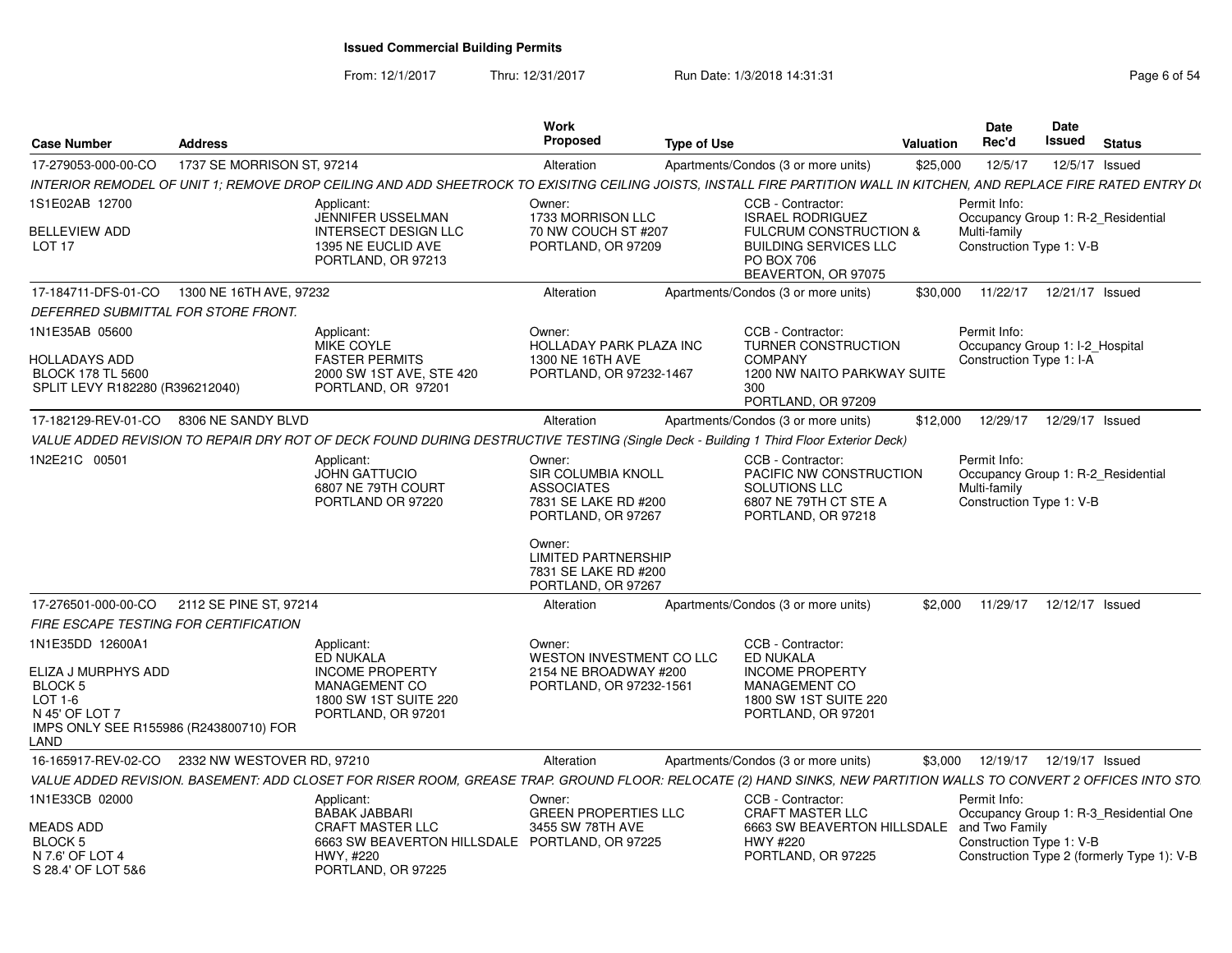From: 12/1/2017Thru: 12/31/2017 Run Date: 1/3/2018 14:31:31 Page 7 of 54

| <b>Case Number</b>                                                                                                | <b>Address</b>                        |                                                                                                                                  | <b>Work</b><br><b>Proposed</b>                                                                      | <b>Type of Use</b> |                                                                                                                       | <b>Valuation</b> | <b>Date</b><br>Rec'd                                                                                       | Date<br>Issued | <b>Status</b> |
|-------------------------------------------------------------------------------------------------------------------|---------------------------------------|----------------------------------------------------------------------------------------------------------------------------------|-----------------------------------------------------------------------------------------------------|--------------------|-----------------------------------------------------------------------------------------------------------------------|------------------|------------------------------------------------------------------------------------------------------------|----------------|---------------|
| 17-251493-000-00-CO                                                                                               | 2241 NW HOYT ST, 97210                |                                                                                                                                  | Alteration                                                                                          |                    | Apartments/Condos (3 or more units)                                                                                   | \$2,000          | 10/5/17                                                                                                    | 12/5/17        | Issued        |
|                                                                                                                   | FIRE ESCAPE TESTING FOR CERTIFICATION |                                                                                                                                  |                                                                                                     |                    |                                                                                                                       |                  |                                                                                                            |                |               |
| 1N1E33BD 16600                                                                                                    |                                       | Applicant:<br><b>TONY PARKE</b>                                                                                                  | Owner:<br>PARKE PLAZA LLC                                                                           |                    | CCB - Contractor:<br>TONY PARKE CONSTRUCTION &                                                                        |                  |                                                                                                            |                |               |
| KINGS 2ND ADD<br>BLOCK 12<br>LOT 8<br>E 1/2 OF LOT 9<br>HISTORIC PROPERTY 15 YR 2007;<br>POTENTIAL ADDITIONAL TAX |                                       |                                                                                                                                  | 8420 N SMITH ST<br>PORTLAND, OR 97203                                                               |                    | <b>DEVELOPMENT LLC</b><br>16 SW PORTER 103<br>PORTLAND, OR 97201                                                      |                  |                                                                                                            |                |               |
| 17-280945-000-00-CO                                                                                               | 2020 NW 29TH AVE                      |                                                                                                                                  | Alteration                                                                                          |                    | Apartments/Condos (3 or more units)                                                                                   | \$89,000         | 12/8/17                                                                                                    | 12/8/17 Issued |               |
|                                                                                                                   |                                       | NEW COMPOSITION ROOFING OVER ENTRANCE: REPLACE SIDING ON SECOND FLOOR: REPLACE ALL WINDOWS LIKE FOR LIKE: FLASHING AT CHIMNEY    |                                                                                                     |                    |                                                                                                                       |                  |                                                                                                            |                |               |
| 1N1E29DC 55000                                                                                                    |                                       | Applicant:<br><b>JEFF MILLIS</b><br>SEAN GORES CONSTRUCTION<br>PO BOX 1519<br>CLACKAMAS OR, 97015                                | Owner:<br>THE COLUMBIA RIVER<br>PENSIONERS MEMORIAL ASSN<br>2435 NW FRONT AVE<br>PORTLAND, OR 97209 |                    | CCB - Contractor:<br><b>JEFF MILLIS</b><br>GORES CONSTRUCTION INC<br>5831 SE INTERNATIONAL WAY<br>MILWAUKIE, OR 97222 |                  |                                                                                                            |                |               |
| 17-212124-REV-03-CO                                                                                               | 12550 SE POWELL BLVD, 97236           |                                                                                                                                  | Alteration                                                                                          |                    | Apartments/Condos (3 or more units)                                                                                   |                  | \$<br>12/4/17                                                                                              | 12/4/17 Issued |               |
| REVISION TO 1-HOUR FIRE WALL DETAIL.                                                                              |                                       |                                                                                                                                  |                                                                                                     |                    |                                                                                                                       |                  |                                                                                                            |                |               |
| 1S2E11CB 00300<br>SECTION 11 1S 2E<br>TL 300 0.36 ACRES                                                           |                                       | Applicant:<br><b>BRANDON YODER</b><br><b>BUILDER'S DESIGN INC</b><br>11125 NE WEIDLER ST<br>PORTLAND OR 97220                    | Owner:<br>PACIFIC COAST CAPITAL<br>1575 BAYSHORE HWY #100<br>BURLINGAME, CA 94010-1616              |                    | CCB - Contractor:<br><b>ROD MAGUIRE</b><br>VISIONARY ENTERPRISES INC<br>4300 SE ALDERCREST RD<br>MILWAUKIE, OR 97222  |                  | Permit Info:<br>Occupancy Group 1: S-1_Storage -<br>Moderate Hazard, Warehouse<br>Construction Type 1: V-B |                |               |
|                                                                                                                   |                                       |                                                                                                                                  | Owner:<br><b>INVESTORS LLC</b><br>1575 BAYSHORE HWY #100<br>BURLINGAME, CA 94010-1616               |                    |                                                                                                                       |                  |                                                                                                            |                |               |
| 17-281930-000-00-CO                                                                                               |                                       | 5550 SW BEAVERTON HILLSDALE HWY, 97221                                                                                           | Alteration                                                                                          |                    | Apartments/Condos (3 or more units)                                                                                   | \$15,000         | 12/11/17                                                                                                   | 12/11/17 Final |               |
|                                                                                                                   |                                       | ALTERATION TO REPLACE 32 EXISTING ALUMINUM WINDOWS WITH NEW VINYL WINDOWS. NO MODIFICATIONS TO WINDOW SIZES FROM EXISTING TO NEW |                                                                                                     |                    |                                                                                                                       |                  |                                                                                                            |                |               |
| 1S1E18BD 00400                                                                                                    |                                       | Applicant:<br>THERMOLOC WINDOWS INC<br>7920 NE GLISAN ST<br>PORTLAND, OR 97213                                                   | Owner:<br>KLER INVESTMENTS LLC<br>PO BOX 22129<br>MILWAUKIE, OR 97269-2129                          |                    | CCB - Contractor:<br>THERMOLOC WINDOWS INC<br>7920 NE GLISAN ST<br>PORTLAND, OR 97213                                 |                  | Permit Info:<br>Occupancy Group 1: R-2_Residential<br>Multi-family<br>Construction Type 1: V-B             |                |               |
| 17-184711-DFS-03-CO                                                                                               | 1300 NE 16TH AVE, 97232               |                                                                                                                                  | Alteration                                                                                          |                    | Apartments/Condos (3 or more units)                                                                                   | \$70,000         | 12/11/17  12/21/17  Issued                                                                                 |                |               |
| <b>DFS FOR CANOPY</b>                                                                                             |                                       |                                                                                                                                  |                                                                                                     |                    |                                                                                                                       |                  |                                                                                                            |                |               |
| 1N1E35AB 05600                                                                                                    |                                       | Applicant:<br>MIKE COYLE                                                                                                         | Owner:<br>HOLLADAY PARK PLAZA INC                                                                   |                    | CCB - Contractor:<br>TURNER CONSTRUCTION                                                                              |                  | Permit Info:<br>Occupancy Group 1: I-2_Hospital                                                            |                |               |
| HOLLADAYS ADD<br><b>BLOCK 178 TL 5600</b><br>SPLIT LEVY R182280 (R396212040)                                      |                                       | <b>FASTER PERMITS</b><br>2000 SW 1ST AVE, SUITE 420<br>PORTLAND, OR 97201                                                        | 1300 NE 16TH AVE<br>PORTLAND, OR 97232-1467                                                         |                    | <b>COMPANY</b><br>1200 NW NAITO PARKWAY SUITE<br>300<br>PORTLAND, OR 97209                                            |                  | Construction Type 1: I-A                                                                                   |                |               |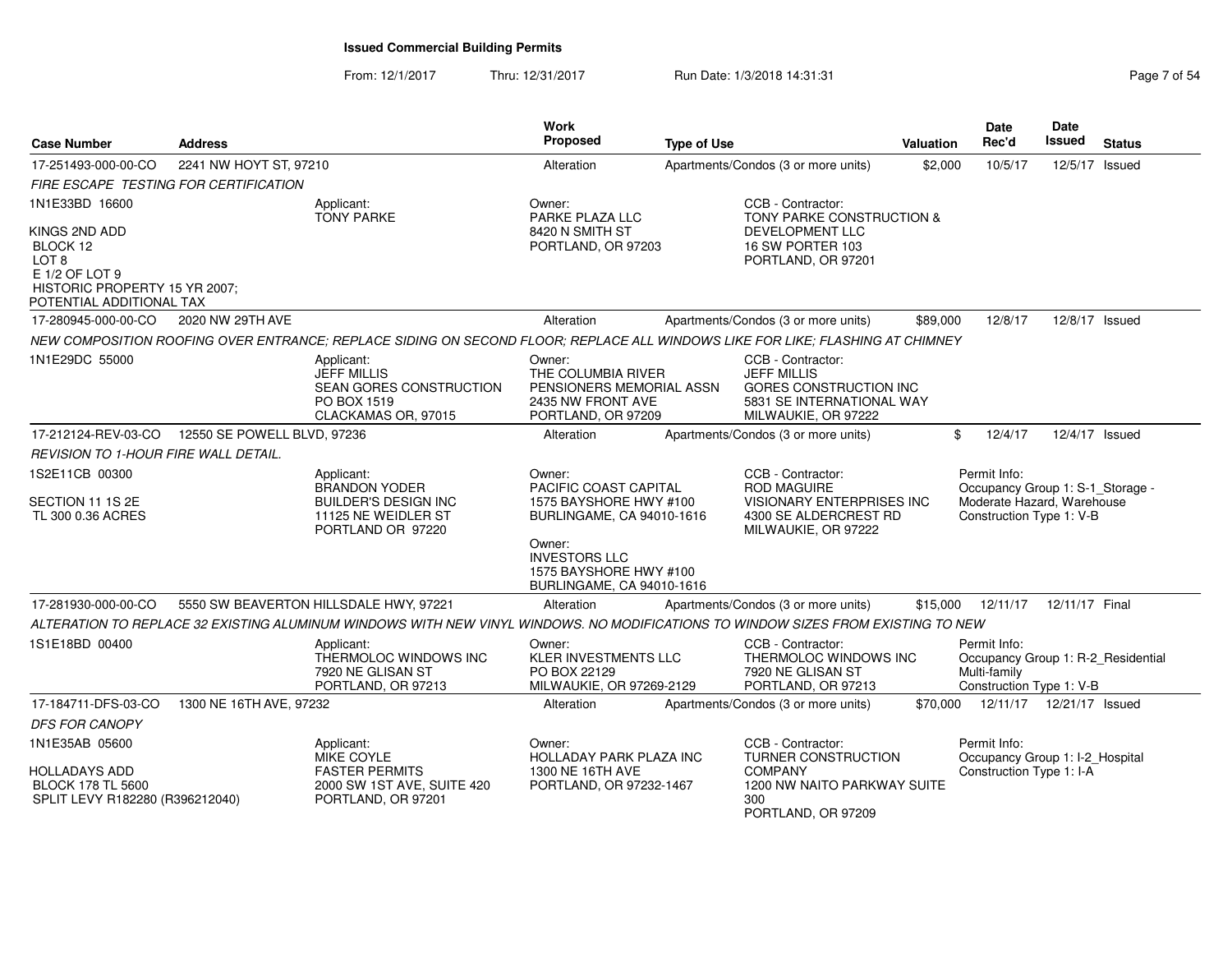From: 12/1/2017Thru: 12/31/2017 Run Date: 1/3/2018 14:31:31 Page 8 of 54

| <b>Case Number</b>                                                                 | <b>Address</b>                                          |                                                                                                                    | Work<br><b>Proposed</b>                                                                                              | <b>Type of Use</b> |                                                                                              | Valuation | <b>Date</b><br>Rec'd                                                                           | <b>Date</b><br><b>Issued</b> | <b>Status</b>             |
|------------------------------------------------------------------------------------|---------------------------------------------------------|--------------------------------------------------------------------------------------------------------------------|----------------------------------------------------------------------------------------------------------------------|--------------------|----------------------------------------------------------------------------------------------|-----------|------------------------------------------------------------------------------------------------|------------------------------|---------------------------|
| 17-286542-000-00-CO                                                                | 1000 SW VISTA AVE, 97205                                |                                                                                                                    | Alteration                                                                                                           |                    | Apartments/Condos (3 or more units)                                                          | \$15,000  | 12/27/17                                                                                       | 12/27/17 Issued              |                           |
|                                                                                    |                                                         | RECONFIGURE UNIT 109: CHANGE FROM ONE BEDROOM TO A STUDIO APARTMENT; ADD KITCHEN; NEW CLOSET; UNIT 110 HAS NO WORK |                                                                                                                      |                    |                                                                                              |           |                                                                                                |                              |                           |
| 1N1E33CD 04200<br>JOHNSONS ADD<br>BLOCK <sub>3</sub><br>LOT 1-12                   |                                                         | Applicant:<br><b>ZAC HORTON</b><br><b>FASTER PERMITS</b><br>2000 SW 1st Avenue Suite 420<br>PORTLAND, OR 97201     | Owner:<br>VISTA ST CLAIR APARTMENTS LL( JOHN SMITH<br>1000 SW VISTA AVE #114<br>PORTLAND, OR 97205                   |                    | CCB - Contractor:<br>R & H CONSTRUCTION CO<br>1530 SW TAYLOR ST<br>PORTLAND, OR 97205-1819   |           | Permit Info:<br>Occupancy Group 1: R-2_Residential<br>Multi-family<br>Construction Type 1: I-A |                              |                           |
| 17-271369-REV-01-CO                                                                | 1808 NE WEIDLER ST, 97232                               |                                                                                                                    | Alteration                                                                                                           |                    | Apartments/Condos (3 or more units)                                                          | \$        | 12/21/17                                                                                       | 12/21/17 Issued              |                           |
|                                                                                    | REVISON TO REMOVE FIRE RETARDANT TREAT WOOD.            |                                                                                                                    |                                                                                                                      |                    |                                                                                              |           |                                                                                                |                              |                           |
| 1N1E26DC 03000                                                                     |                                                         | Applicant:<br><b>INTERSTATE ROOFING INC</b><br>15065 SW 74TH AV<br>PORTLAND, OR 97224-7906                         | Owner:<br><b>NINA GENESON</b><br>1215 E POWELL BLVD<br>GRESHAM, OR 97030-8033                                        |                    | Primary Contractor:<br>INTERSTATE ROOFING INC<br>15065 SW 74TH AV<br>PORTLAND, OR 97224-7906 |           | Permit Info:<br>Occupancy Group 1: R-2 Residential<br>Multi-family<br>Construction Type 1: V-B |                              |                           |
| 17-287430-000-00-CO                                                                | 618 NW 12TH AVE - Unit 409                              |                                                                                                                    | Alteration                                                                                                           |                    | Apartments/Condos (3 or more units)                                                          | \$2,500   |                                                                                                | 12/22/17  12/27/17  Issued   |                           |
|                                                                                    |                                                         | REMOVE TWO NON LOAD BEARING WALLS IN KITCHEN; PATCH DRYWALL AS NEEDED                                              |                                                                                                                      |                    |                                                                                              |           |                                                                                                |                              |                           |
| 1N1E34BC 70049<br>HOYT COMMONS CONDOMINIUMS                                        |                                                         | Applicant:<br><b>BRIAN SKAHAN</b><br>618 NW 12TH #409                                                              | Owner:<br><b>BRIAN SKAHAN</b><br>618 NW 12TH #409                                                                    |                    | CCB - Contractor:<br>JDL DEVELOPMENT INC<br>2314 NW SAVIER ST                                |           | Permit Info:<br>Occupancy Group 1: R-2 Residential<br>Multi-family                             |                              |                           |
| <b>LOT 409</b>                                                                     |                                                         | PORTLAND OR 97209                                                                                                  | PORTLAND OR 97209<br>Owner:                                                                                          |                    | PORTLAND, OR 97210-2514                                                                      |           | Construction Type 1: V-A                                                                       |                              |                           |
|                                                                                    |                                                         |                                                                                                                    | <b>MAGDA CHIA</b><br>618 NW 12TH AVE UNIT 409<br>PORTLAND OR 97209                                                   |                    |                                                                                              |           |                                                                                                |                              |                           |
| 17-286327-000-00-CO                                                                | 2341 NW QUIMBY ST - Unit 28                             |                                                                                                                    | Alteration                                                                                                           |                    | Apartments/Condos (3 or more units)                                                          | \$40,000  | 12/20/17                                                                                       |                              | 12/20/17 Under Inspection |
|                                                                                    |                                                         | KITCHEN REMODEL ON MAIN FLOOR TO ADD WALL AND EXPAND CLOSET IN BATHROOM ON SECOND FLOOR                            |                                                                                                                      |                    |                                                                                              |           |                                                                                                |                              |                           |
| 1N1E28CC 90028<br>QUIMBY TOWNHOMES CONDOMINIUM<br>LOT <sub>28</sub>                |                                                         | Applicant:<br><b>Stuart Goforth</b><br>Wings Project Management<br>506 NE Bridgeton<br>Portland, OR 97211          | Owner:<br>ROBERT H TATE<br>2341 NW QUIMBY ST<br>PORTLAND, OR 97210                                                   |                    |                                                                                              |           | Permit Info:<br>Occupancy Group 1: R-2 Residential<br>Multi-family<br>Construction Type 1: V-B |                              |                           |
|                                                                                    |                                                         |                                                                                                                    | Owner:<br><b>ANN-MARIE TATE</b><br>2341 NW QUIMBY ST<br>PORTLAND, OR 97210                                           |                    |                                                                                              |           |                                                                                                |                              |                           |
| 17-287467-000-00-CO                                                                | 3417 SE CORA DR, 97202                                  |                                                                                                                    | Alteration                                                                                                           |                    | Apartments/Condos (3 or more units)                                                          | \$20,000  | 12/22/17                                                                                       | 12/22/17 Final               |                           |
|                                                                                    | SOLAR - INSTALL 10.5kW ROOFTOP PV SYSTEM, PRESCRIPTIVE. |                                                                                                                    |                                                                                                                      |                    |                                                                                              |           |                                                                                                |                              |                           |
| 1S1E12DC 06400<br>PALUMBO'S 1ST ADD<br><b>BLOCK 4</b><br>W 1/2 OF LOT 14<br>LOT 15 |                                                         | Applicant:<br>PREMIER ENERGY INC<br>556 SOMMERSET RD<br>WOODLAND, WA 98674                                         | Owner:<br><b>SARAH THOMPSON</b><br>3413-3417 SE CORA DR<br>PORTLAND, OR 97202<br>Owner:<br><b>GILBERT S THOMPSON</b> |                    | CCB - Contractor:<br>PREMIER ENERGY INC<br>556 SOMMERSET RD<br>WOODLAND, WA 98674            |           | Permit Info:<br>Occupancy Group 1: R-2 Residential<br>Multi-family<br>Construction Type 1: V-B |                              |                           |
|                                                                                    |                                                         |                                                                                                                    | 3413-3417 SE CORA DR<br>PORTLAND, OR 97202                                                                           |                    |                                                                                              |           |                                                                                                |                              |                           |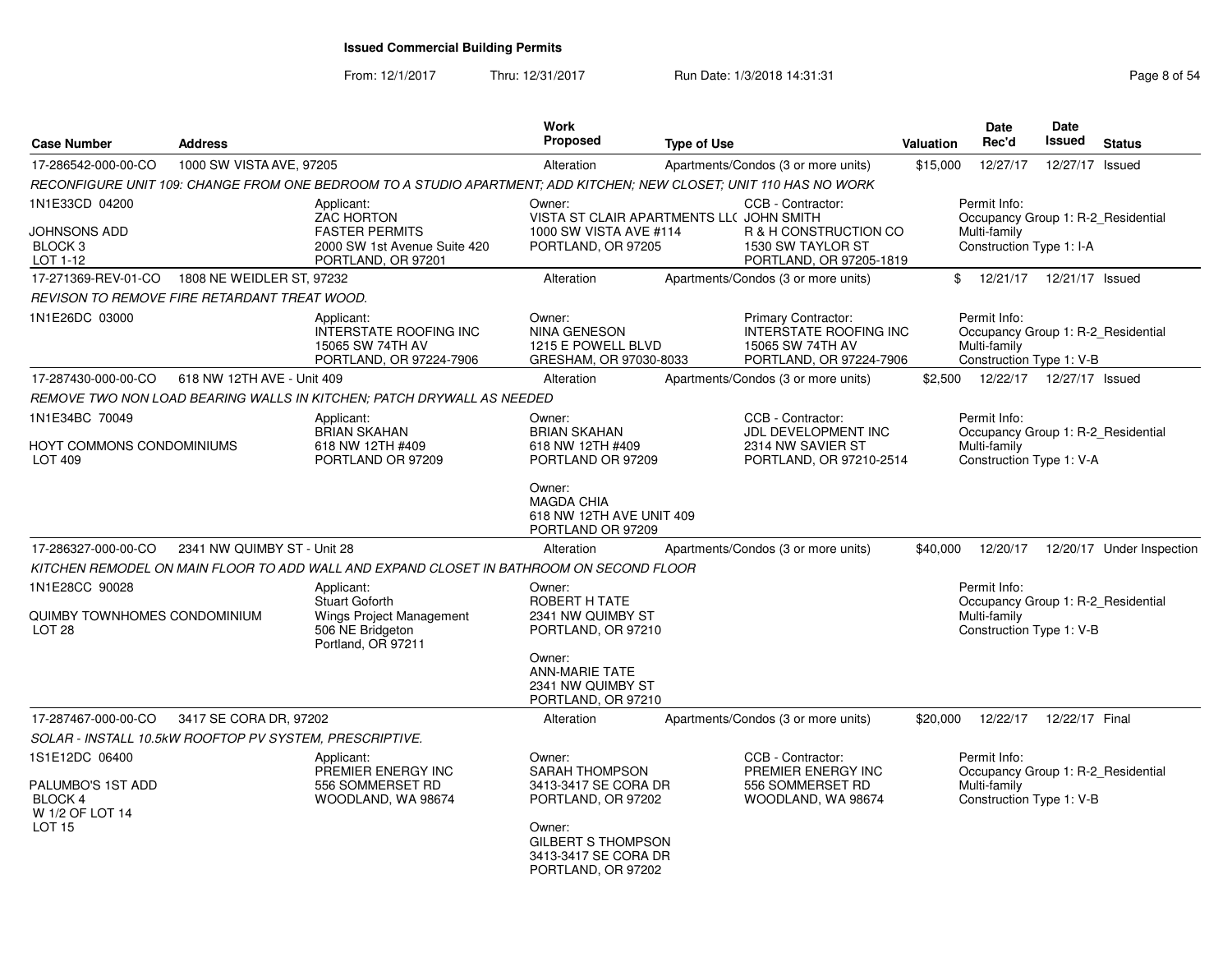From: 12/1/2017Thru: 12/31/2017 Run Date: 1/3/2018 14:31:31 Page 9 of 54

| <b>Case Number</b>                                              | <b>Address</b>                    |                                                                                                                                                                                                                                                                                    | <b>Work</b><br><b>Proposed</b>                                                                                                                                       | <b>Type of Use</b> |                                                                                                          | <b>Valuation</b> | Date<br>Rec'd                                                                                  | <b>Date</b><br>Issued | <b>Status</b>                        |
|-----------------------------------------------------------------|-----------------------------------|------------------------------------------------------------------------------------------------------------------------------------------------------------------------------------------------------------------------------------------------------------------------------------|----------------------------------------------------------------------------------------------------------------------------------------------------------------------|--------------------|----------------------------------------------------------------------------------------------------------|------------------|------------------------------------------------------------------------------------------------|-----------------------|--------------------------------------|
| 16-186911-REV-03-CO                                             | 2221 SW 1ST AVE - Unit GCE, 97201 |                                                                                                                                                                                                                                                                                    | Alteration                                                                                                                                                           |                    | Apartments/Condos (3 or more units)                                                                      | \$15,400         | 7/10/17                                                                                        | 12/26/17 Final        |                                      |
|                                                                 |                                   | VALUE ADDED FIRE CAULKING OF PIPE PENETRATIONS FOR EACH UNIT (140 UNITS TOTAL)                                                                                                                                                                                                     |                                                                                                                                                                      |                    |                                                                                                          |                  |                                                                                                |                       |                                      |
| 1S1E03CC 90000                                                  |                                   | Applicant:<br><b>HIRO TOMOMATSU</b><br>LIVERMORE ARCHITECTURE AND 2211 SW 1ST AVE<br><b>ENGINEERING, INC</b><br>5125 SW MACADAM AVE STUITE<br>200<br>PORTLAND, OR 97239<br>Applicant:<br><b>SCOTT BADE</b><br><b>CHARTER CONSTRUCTION</b><br>3747 SE 8TH AVE<br>PORTLAND, OR 97202 | Owner:<br>AMERICAN PLAZA TOWERS<br>PORTLAND, OR 97201<br>Owner:<br><b>CONDOMINIUM OWNERS ASSN</b><br>2211 SW 1ST AVE<br>PORTLAND, OR 97201                           |                    | CCB - Contractor:<br>CHARTER CONSTRUCTION INC<br>980 S HARNEY<br>SEATTLE, WA 98108                       |                  | Permit Info:<br>Occupancy Group 1: R-2 Residential<br>Multi-family<br>Construction Type 1: I-A |                       |                                      |
| 17-166343-000-00-CO                                             | 534 SE 15TH AVE                   |                                                                                                                                                                                                                                                                                    | Alteration                                                                                                                                                           |                    | Apartments/Condos (3 or more units)                                                                      | \$27,450         | 12/7/17                                                                                        | 12/7/17 Issued        |                                      |
| REMOVE WALL IN LIVING ROOM, ADD BEAM AND CLOSET                 |                                   |                                                                                                                                                                                                                                                                                    |                                                                                                                                                                      |                    |                                                                                                          |                  |                                                                                                |                       |                                      |
| 1S1E02AB 90003<br>SHERLOCK HOUSE CONDOMINIUMS<br><b>LOT 534</b> |                                   | Applicant:<br>PARADIGM CONSTRUCTION LLC<br>10260 SW GREENBURG RD STE<br>400<br>PORTLAND, OR 97223                                                                                                                                                                                  | Owner:<br><b>CLAY J HAMMOND</b><br>534 SE 15TH AVE<br>PORTLAND, OR 97214                                                                                             |                    | CCB - Contractor:<br>PARADIGM CONSTRUCTION LLC<br>10260 SW GREENBURG RD STE<br>400<br>PORTLAND, OR 97223 |                  | Permit Info:<br>Occupancy Group 1: R-2_Residential<br>Multi-family<br>Construction Type 1: V-B |                       |                                      |
| 17-190769-000-00-CO                                             | 3223 SW CORBETT AVE - Unit 2      |                                                                                                                                                                                                                                                                                    | Alteration                                                                                                                                                           |                    | Apartments/Condos (3 or more units)                                                                      | \$3,000          | 12/4/17                                                                                        | 12/4/17 Issued        |                                      |
|                                                                 |                                   | ALTERATION TO RAISE THE HANDRAILS, ADD SUPPORTS TO THE BEAMS AND UPRIGHT POSTS FOR THE DECK.                                                                                                                                                                                       |                                                                                                                                                                      |                    |                                                                                                          |                  |                                                                                                |                       |                                      |
| 1S1E10BD 90003<br><b>CORBETT CONDOMINIUMS</b><br>LOT 2-3223     |                                   | Applicant:<br>TERRY WILSON CONSTRUCTION<br><b>LLC</b><br>4004 SE 9TH AVE<br>PORTLAND, OR 97202                                                                                                                                                                                     | Owner:<br><b>BRETTYN GIBSON</b><br>3223 SW CORBETT AVE #2<br>PORTLAND, OR 97239<br>Owner:<br><b>ELIZABETH GIBSON</b><br>3223 SW CORBETT AVE #2<br>PORTLAND, OR 97239 |                    | CCB - Contractor:<br>TERRY WILSON CONSTRUCTION<br><b>LLC</b><br>4004 SE 9TH AVE<br>PORTLAND, OR 97202    |                  | Permit Info:<br>Occupancy Group 1: R-2 Residential<br>Multi-family<br>Construction Type 1: V-B |                       |                                      |
| 17-281736-000-00-CO                                             | 149 SE 151ST AVE, 97233           |                                                                                                                                                                                                                                                                                    | Alteration                                                                                                                                                           |                    | Apartments/Condos (3 or more units)                                                                      | \$25,000         |                                                                                                |                       | 12/11/17  12/11/17  Under Inspection |
| REPAIR TO SHEETROCK AND STUDS DUE TO FIRE.                      |                                   |                                                                                                                                                                                                                                                                                    |                                                                                                                                                                      |                    |                                                                                                          |                  |                                                                                                |                       |                                      |
| 1N2E36CD 04002<br>PARTITION PLAT 1995-164                       |                                   | Applicant:<br>DAVE SANDAHL<br><b>WEST COAST FORENSICS</b>                                                                                                                                                                                                                          | Owner:<br>ASCOT FIRS APARTMENTS LLC<br>1453 BANYAN DR                                                                                                                |                    | CCB - Contractor:<br>WPE INC<br>4610 SE 26TH AVE                                                         |                  | Permit Info:<br>Occupancy Group 1: R-2_Residential<br>Multi-family                             |                       |                                      |
| LOT <sub>2</sub>                                                |                                   | 3835 SW KELLY AVE<br>PORTLAND OR 97239                                                                                                                                                                                                                                             | FALLBROOK, CA 92028                                                                                                                                                  |                    | PORTLAND, OR 97202-4743                                                                                  |                  | Construction Type 1: V-B                                                                       |                       |                                      |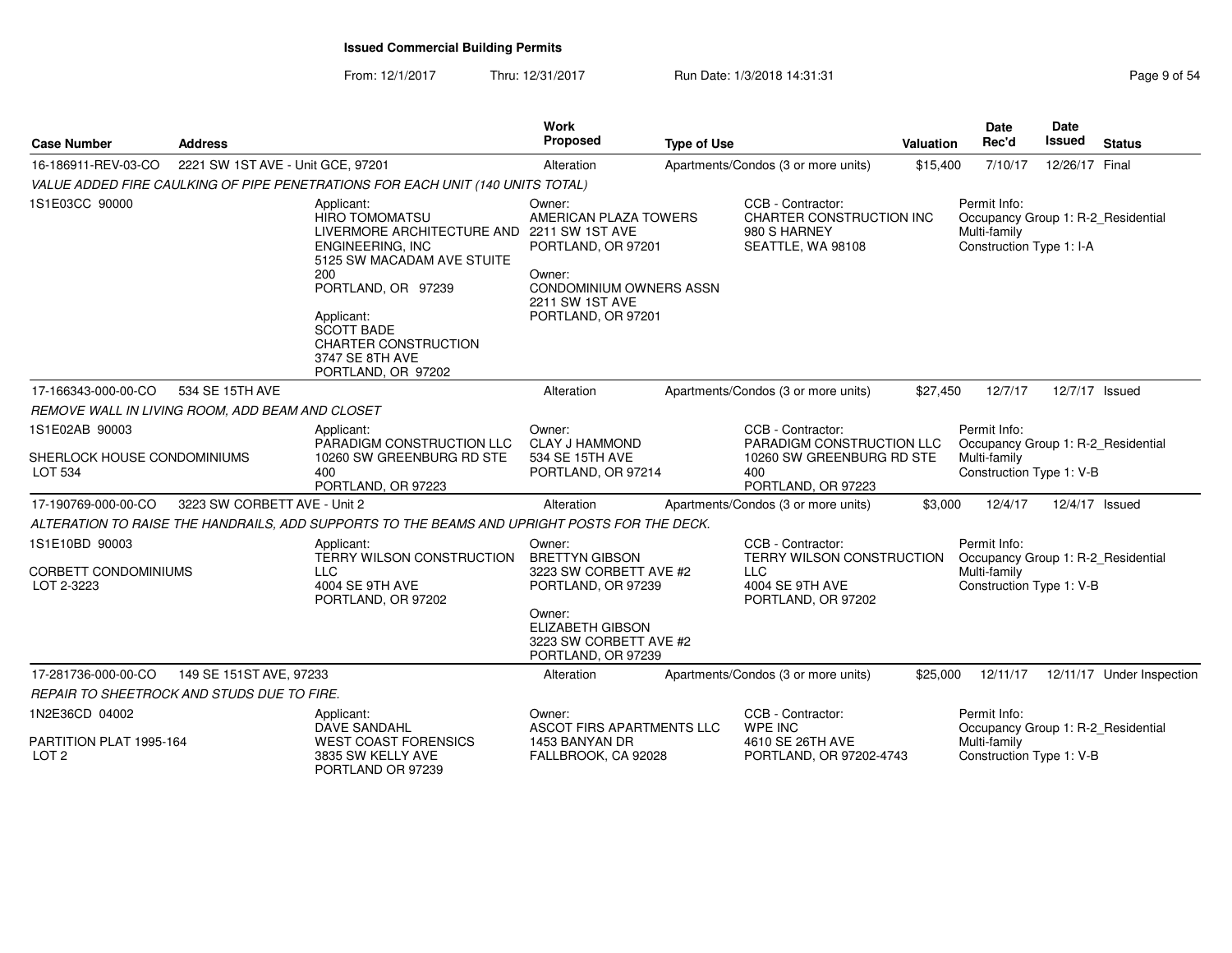#### From: 12/1/2017Thru: 12/31/2017 Run Date: 1/3/2018 14:31:31 Page 10 of 54

| <b>Case Number</b>                                                                            | <b>Address</b>                                    |                                                                                                                                                       | Work<br>Proposed                                                                                                                                                    | <b>Type of Use</b> |                                                                                                                                              | Valuation | Date<br>Rec'd                                                                                  | Date<br><b>Issued</b> | <b>Status</b>                          |
|-----------------------------------------------------------------------------------------------|---------------------------------------------------|-------------------------------------------------------------------------------------------------------------------------------------------------------|---------------------------------------------------------------------------------------------------------------------------------------------------------------------|--------------------|----------------------------------------------------------------------------------------------------------------------------------------------|-----------|------------------------------------------------------------------------------------------------|-----------------------|----------------------------------------|
| 17-203615-000-00-CO                                                                           | 924 SW 16TH AVE, 97205                            |                                                                                                                                                       | Alteration                                                                                                                                                          |                    | Apartments/Condos (3 or more units)                                                                                                          | \$69,000  | 7/14/17                                                                                        | 12/6/17 Issued        |                                        |
|                                                                                               |                                                   | VOLUNTARY SEISMIC UPGRADE - REMOVE EXISTING ROOF AND REPLACE W/NEW SHEATHING, SIMPSON STRAPS, AND SINGLE PLY ROOFING                                  |                                                                                                                                                                     |                    |                                                                                                                                              |           |                                                                                                |                       |                                        |
| 1N1E33DC 04900                                                                                |                                                   | Applicant:<br><b>OSCAR NERI</b>                                                                                                                       | Owner:                                                                                                                                                              |                    | CCB - Contractor:<br>RAINTREE APARTMENTS PDX LLC VAPOR ARMOUR INC                                                                            |           | Permit Info:<br>Construction Type 1: V-B                                                       |                       |                                        |
| <b>PORTLAND</b><br>BLOCK 319<br>LOT 6 TL 4900                                                 |                                                   | COLUMBIA RIVER ROOFING<br>14745 SE 82ND AVE<br>CLACKAMAS, OR 97015                                                                                    | 4025 SE HAWTHORNE BLVD #207 PO BOX 30807<br>PORTLAND, OR 97214                                                                                                      |                    | PORTLAND, OR 97294                                                                                                                           |           |                                                                                                |                       |                                        |
|                                                                                               |                                                   | Applicant:<br>jay Reid                                                                                                                                |                                                                                                                                                                     |                    |                                                                                                                                              |           |                                                                                                |                       |                                        |
| 17-281251-000-00-CO                                                                           | 2641 NW SAVIER ST, 97210                          |                                                                                                                                                       | Alteration                                                                                                                                                          |                    | Apartments/Condos (3 or more units)                                                                                                          | \$10,375  | 12/8/17                                                                                        | 12/8/17 Final         |                                        |
|                                                                                               |                                                   | REPLACE PROTIONS OF SHEATHING ON ROOF AND CARPORT AS PART OF REROOF PERMIT 17-182486RL                                                                |                                                                                                                                                                     |                    |                                                                                                                                              |           |                                                                                                |                       |                                        |
| 1N1E29DD 15200                                                                                |                                                   | Applicant:<br>PORTLAND ROOFING COMPANY<br><b>LLC</b><br>PO BOX 20806<br>PORTLAND, OR 97294                                                            | Owner:<br>JACOB H LANCASTER<br>6663 SW BEAVERTON HWY PMB<br>227<br>PORTLAND, OR 97225-1403                                                                          |                    | CCB - Contractor:<br>PORTLAND ROOFING COMPANY<br><b>LLC</b><br>PO BOX 20806<br>PORTLAND, OR 97294                                            |           | Permit Info:<br>Occupancy Group 1: R-2_Residential<br>Multi-family<br>Construction Type 1: V-B |                       |                                        |
|                                                                                               | 17-214472-REV-02-CO 1131 SE 17TH AVE, 97214       |                                                                                                                                                       | Alteration                                                                                                                                                          |                    | Apartments/Condos (3 or more units)                                                                                                          |           | \$<br>12/6/17                                                                                  | 12/6/17 Final         |                                        |
|                                                                                               | <b>REVISION TO MECHANICAL FASTNERS AT STAIRS.</b> |                                                                                                                                                       |                                                                                                                                                                     |                    |                                                                                                                                              |           |                                                                                                |                       |                                        |
| 1S1E02AC 05200<br><b>D T BROWNS ADD</b><br><b>BLOCK1</b><br>E 5' OF LOT 3<br>LOT <sub>4</sub> |                                                   | Applicant:<br><b>JEFF BERTOZZI</b><br><b>RICK'S CUSTOM FENCING</b><br>20132 SE STARK ST<br>PORTLAND, OR 97123                                         | Owner:<br>700 SLEATER KINNEY RD SE<br><b>LACEY, WA 98503</b>                                                                                                        |                    | CCB - Contractor:<br>PANGEA PROPERTIES GROUP LL( RICKS CUSTOM FENCING &<br><b>DECKING INC</b><br>4543 SE TV HWY STE A<br>HILLSBORO, OR 97183 |           | Permit Info:<br>Occupancy Group 1: R-2_Residential<br>Multi-family<br>Construction Type 1: V-B |                       |                                        |
| 17-278627-000-00-CO                                                                           | 4404 SE 99TH AVE, 97266                           |                                                                                                                                                       | Alteration                                                                                                                                                          |                    | Apartments/Condos (3 or more units)                                                                                                          | \$350     | 12/5/17                                                                                        | 12/5/17 Issued        |                                        |
|                                                                                               |                                                   | ALTERATION TO ADD WALLS TO LIVING ROOM TO CREATE NEW BEDROOM; AND SINK IN HALLWAY OUTSIDE NEW BEDROOM *** SEE COMMENTS ***                            |                                                                                                                                                                     |                    |                                                                                                                                              |           |                                                                                                |                       |                                        |
| 1S2E09DD 11700<br><b>FRANKS ADD</b><br><b>BLOCK1</b><br>LOT 5&6 EXC N 37.5' & EXC PT IN ST    |                                                   | Applicant:<br><b>OSKAR HESS</b><br>8965 SE DIVISION<br>PORTLAND, OR 97266                                                                             | Owner:<br><b>OSKAR HESS</b><br>8965 SE DIVISION ST<br>PORTLAND, OR 97266-1447                                                                                       |                    |                                                                                                                                              |           | Permit Info:<br>and Two Family<br>Construction Type 1: V-B                                     |                       | Occupancy Group 1: R-3_Residential One |
| 17-278834-000-00-CO                                                                           | 1620 NE BROADWAY - Unit 542                       |                                                                                                                                                       | Alteration                                                                                                                                                          |                    | Apartments/Condos (3 or more units)                                                                                                          | \$10,000  | 12/5/17                                                                                        | 12/5/17 Issued        |                                        |
|                                                                                               |                                                   | RECONFIGURE MASTER BEDROOM, BATHROOM AND CLOSET WALLS.                                                                                                |                                                                                                                                                                     |                    |                                                                                                                                              |           |                                                                                                |                       |                                        |
| 1N1E26DC 40078<br><b>CONDOMINIUM</b><br>LOT 542                                               |                                                   | Applicant:<br><b>BEN MOHR</b><br>SIXTEEN-TWENTY BROADWAY RESIDENTIAL MOHR QUALITY WOODWORKING<br><b>LLC</b><br>9702 N IVANHOE ST<br>PORTLAND OR 97203 | Owner:<br><b>KEITH J MCKALIP</b><br>1620 NE BROADWAY UN 542<br>PORTLAND, OR 97232<br>Owner:<br>CONSTANCE A FREEMAN<br>1620 NE BROADWAY UN 542<br>PORTLAND, OR 97232 |                    | CCB - Contractor:<br>MOHR QUALITY WOODWORKING<br><b>LLC</b><br>9702 N IVANHOE ST<br>PORTLAND, OR 97203                                       |           | Permit Info:<br>Occupancy Group 1: R-2_Residential<br>Multi-family<br>Construction Type 1: I-B |                       |                                        |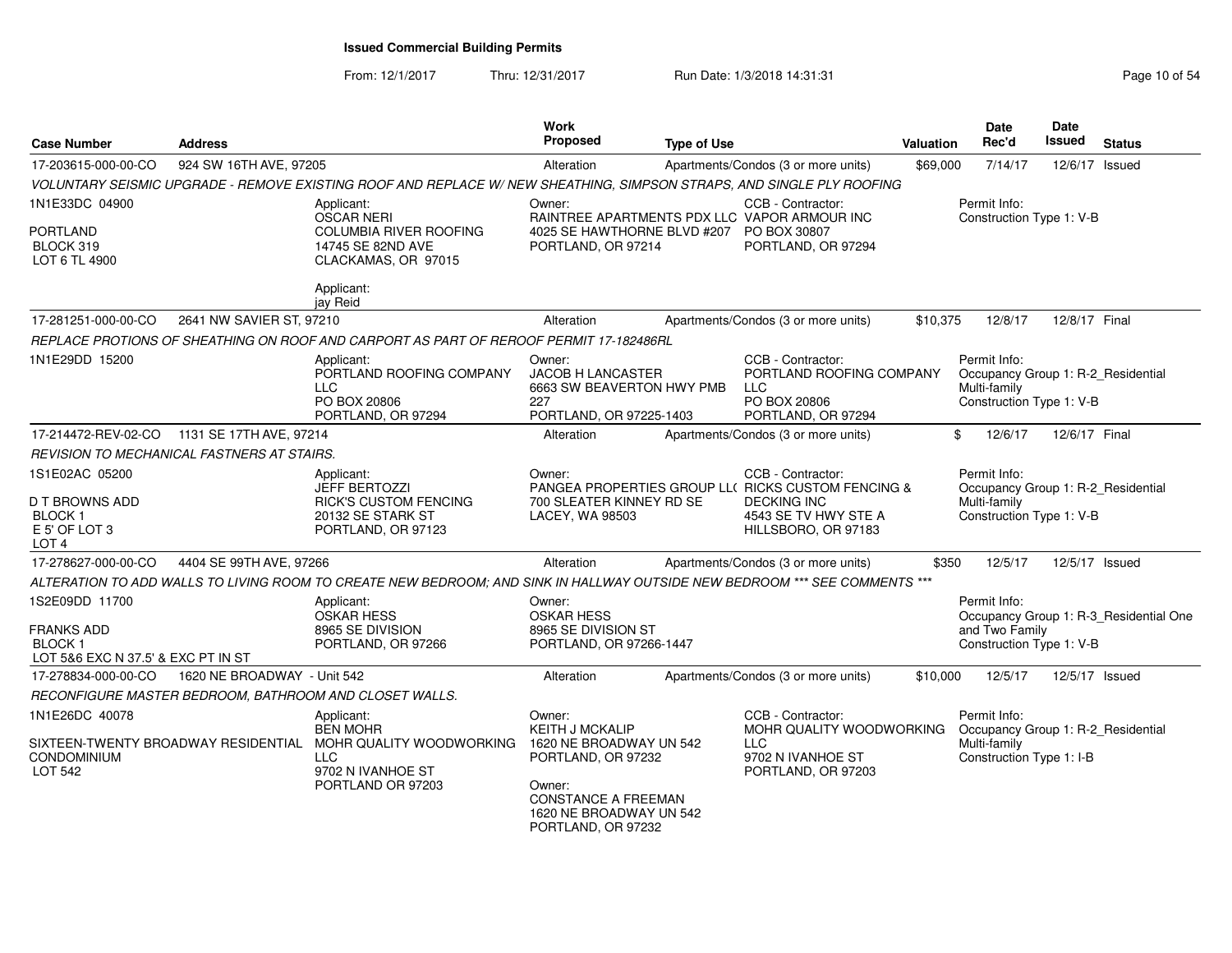From: 12/1/2017Thru: 12/31/2017 **Run Date: 1/3/2018 14:31:31 Research 2018** Page 11 of 54

| <b>Case Number</b>                                                       | <b>Address</b>             |                                                                                                                   | <b>Work</b><br><b>Proposed</b>                                                              | <b>Type of Use</b> |                                                                                                                                                    | Valuation | Date<br>Rec'd                                                                                  | Date<br>Issued  | <b>Status</b>            |
|--------------------------------------------------------------------------|----------------------------|-------------------------------------------------------------------------------------------------------------------|---------------------------------------------------------------------------------------------|--------------------|----------------------------------------------------------------------------------------------------------------------------------------------------|-----------|------------------------------------------------------------------------------------------------|-----------------|--------------------------|
| 17-279954-000-00-CO                                                      | 10529 E BURNSIDE ST, 97220 |                                                                                                                   | Alteration                                                                                  |                    | Apartments/Condos (3 or more units)                                                                                                                | \$4,635   | 12/6/17                                                                                        | 12/6/17 Issued  |                          |
| REPLACE DAMAGED FRAMING DAMAGED FROM DRY ROT                             |                            |                                                                                                                   |                                                                                             |                    |                                                                                                                                                    |           |                                                                                                |                 |                          |
| 1N2E34CB 12300                                                           |                            | Applicant:<br><b>BAILEY FLYNN</b><br>JR JOHNSON INC                                                               | Owner:<br>CASCADE CROSSING<br>DEVELOPMENT LLC<br>12350 SE POWELL BLVD<br>PORTLAND, OR 97236 |                    | CCB - Contractor:<br>KAITLYN LAUINGER<br>JR JOHNSON INC<br>PO BOX 17196<br>PORTLAND, OR 97217                                                      |           | Permit Info:<br>Occupancy Group 1: R-2_Residential<br>Multi-family<br>Construction Type 1: V-A |                 |                          |
| 17-248694-000-00-CO                                                      | 10345 NE CLACKAMAS ST      |                                                                                                                   | Alteration                                                                                  |                    | Apartments/Condos (3 or more units)                                                                                                                | \$250,000 | 12/4/17                                                                                        | 12/4/17 Issued  |                          |
| REPLACE SIDING ON ENTIRE BUILDING                                        |                            |                                                                                                                   |                                                                                             |                    |                                                                                                                                                    |           |                                                                                                |                 |                          |
| 1N2E34BB 90000<br><b>GATEWAY CONDOMINIUMS</b>                            |                            | Applicant:<br><b>ZAC HORTON</b><br><b>FASTER PERMITS</b>                                                          | Owner:<br>ASSOCIATION OF UNIT OWNERS<br>OF GATEWAY CONDOMINIUMS                             |                    | CCB - Contractor:<br>PACIFIC NW CONSTRUCTION<br><b>SOLUTIONS LLC</b>                                                                               |           | Permit Info:<br>Occupancy Group 1: R-2_Residential<br>Multi-family                             |                 |                          |
| <b>GENERAL COMMON ELEMENTS</b>                                           |                            | 2000 SW 1ST AVE #420<br>PORTLAND OR 97201                                                                         | 2135 SE NEHALEM ST #12<br>PORTLAND, OR 97202                                                |                    | 6807 NE 79TH CT STE A<br>PORTLAND, OR 97218                                                                                                        |           | Construction Type 1: V-B                                                                       |                 |                          |
| 17-277777-000-00-CO                                                      | 2174 NW DAVIS ST, 97210    |                                                                                                                   | Alteration                                                                                  |                    | Apartments/Condos (3 or more units)                                                                                                                | \$2,000   | 12/1/17                                                                                        | 12/12/17 Issued |                          |
| FIRE ESCAPE LOAD TESTING FOR CERTIFICATION                               |                            |                                                                                                                   |                                                                                             |                    |                                                                                                                                                    |           |                                                                                                |                 |                          |
| 1N1E33CA 05500                                                           |                            | Applicant:<br><b>ED NUKALA</b>                                                                                    | Owner:<br><b>WESTERN MILLS LLC</b>                                                          |                    | CCB - Contractor:<br><b>ED NUKALA</b>                                                                                                              |           |                                                                                                |                 |                          |
| KINGS 2ND ADD<br><b>BLOCK 31 TL 5500</b>                                 |                            | <b>IPM</b><br>1800 SW 1st Ave Suite 220<br>Portland, OR 97201                                                     | PO BOX 4286<br>PORTLAND, OR 97208-4286                                                      |                    | <b>INCOME PROPERTY</b><br>MANAGEMENT CO<br>1800 SW 1ST SUITE 220<br>PORTLAND, OR 97201                                                             |           |                                                                                                |                 |                          |
| 17-275068-000-00-CO                                                      | 2500 N WILLIAMS AVE, 97212 |                                                                                                                   | Alteration                                                                                  |                    | Apartments/Condos (3 or more units)                                                                                                                | \$11,000  | 12/1/17                                                                                        |                 | 12/1/17 Under Inspection |
| FIRE REPAIR DAMAGE OF FIRE-RATED WALLS                                   |                            |                                                                                                                   |                                                                                             |                    |                                                                                                                                                    |           |                                                                                                |                 |                          |
| 1N1E27DA 17100<br>ALBINA<br>BLOCK 25&26 TL 17100                         |                            | Applicant:<br>ROBERT HAYDEN<br>PDS LLC<br>3344 NE 25TH AVE<br>PORTLAND, OR 97212                                  | Owner:<br><b>HOUSING AUTHORITY OF</b><br>135 SW ASH ST<br>PORTLAND, OR 97204-3540           |                    | CCB - Contractor:<br>KAITLYN LAUINGER<br>JR JOHNSON INC<br>PO BOX 17196<br>PORTLAND, OR 97217                                                      |           | Permit Info:<br>Occupancy Group 1: R-2_Residential<br>Multi-family<br>Construction Type 1: I-A |                 |                          |
|                                                                          |                            |                                                                                                                   | Owner:<br>PORTLAND OREGON<br>135 SW ASH ST<br>PORTLAND, OR 97204-3540                       |                    |                                                                                                                                                    |           |                                                                                                |                 |                          |
| 17-208845-REV-01-CO 1733 SE MORRISON ST, 97214                           |                            |                                                                                                                   | Alteration                                                                                  |                    | Apartments/Condos (3 or more units)                                                                                                                |           | \$<br>12/12/17                                                                                 | 12/12/17 Issued |                          |
| <b>REVISION TO FRAMING PLANS</b>                                         |                            |                                                                                                                   |                                                                                             |                    |                                                                                                                                                    |           |                                                                                                |                 |                          |
| 1S1E02AB 12700                                                           |                            | Applicant:<br><b>JENNIFER USSELMAN</b><br><b>INTERSECT DESIGN LLC</b><br>1395 NE EUCLID AVE<br>PORTLAND, OR 97213 | Owner:<br>1733 MORRISON LLC<br>70 NW COUCH ST #207<br>PORTLAND, OR 97209                    |                    | CCB - Contractor:<br><b>ISRAEL RODRIGUEZ</b><br>FULCRUM CONSTRUCTION &<br><b>BUILDING SERVICES LLC</b><br><b>PO BOX 706</b><br>BEAVERTON, OR 97075 |           | Permit Info:<br>Occupancy Group 1: R-2 Residential<br>Multi-family<br>Construction Type 1: V-B |                 |                          |
| 17-277491-000-00-CO                                                      | 726 W BURNSIDE ST, 97205   |                                                                                                                   | Alteration                                                                                  |                    | Apartments/Condos (3 or more units)                                                                                                                | \$1       | 12/5/17                                                                                        | 12/5/17 Issued  |                          |
|                                                                          |                            | CHANGE OF OCCUPANCY FROM B TO R-2 IN 4 ROOMS ON 2ND FLOOR AND 4 ROOMS ON 3RD FLOOR                                |                                                                                             |                    |                                                                                                                                                    |           |                                                                                                |                 |                          |
| 1N1E34CC 01100                                                           |                            | Applicant:<br>RACHEL BAILEY                                                                                       | Owner:<br><b>CENTRAL CITY CONCERN</b>                                                       |                    |                                                                                                                                                    |           | Permit Info:<br>Occupancy Group 1: R-2_Residential                                             |                 |                          |
| <b>COUCHS ADD</b><br><b>BLOCK 54 TL 1100</b><br>POTENTIAL ADDITIONAL TAX |                            | CENTRAL CITY CONCERN<br>232 NW 6TH AVENUE<br>PORTLAND OREGON 97209                                                | 232 NW 6TH AVE<br>PORTLAND, OR 97209-3609                                                   |                    |                                                                                                                                                    |           | Multi-family<br>Construction Type 1: II-A                                                      |                 |                          |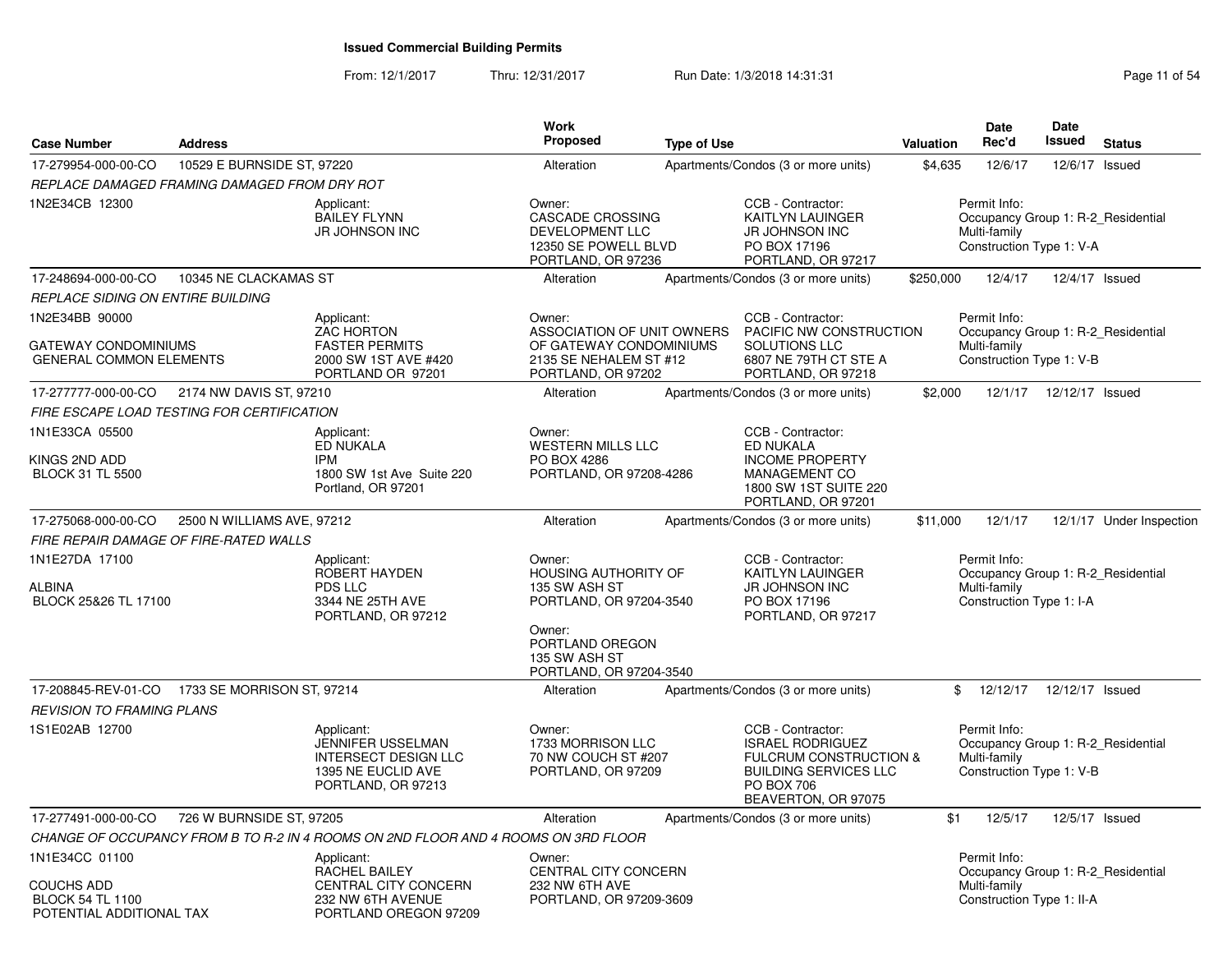From: 12/1/2017Thru: 12/31/2017 **Run Date: 1/3/2018 14:31:31 Research 2018** Page 12 of 54

| <b>Case Number</b>                                                                                   | <b>Address</b>              |                                                                                                                                                             | <b>Work</b><br>Proposed                                                                         | <b>Type of Use</b> |                                                                                                                                          | Valuation | <b>Date</b><br>Rec'd                                                                                | <b>Date</b><br>Issued | <b>Status</b>                      |
|------------------------------------------------------------------------------------------------------|-----------------------------|-------------------------------------------------------------------------------------------------------------------------------------------------------------|-------------------------------------------------------------------------------------------------|--------------------|------------------------------------------------------------------------------------------------------------------------------------------|-----------|-----------------------------------------------------------------------------------------------------|-----------------------|------------------------------------|
| 17-142622-REV-02-CO                                                                                  | 12702 E BURNSIDE ST, 97233  |                                                                                                                                                             | Alteration                                                                                      |                    | Apartments/Condos (3 or more units)                                                                                                      | \$        | 12/18/17                                                                                            | 12/18/17 Issued       |                                    |
|                                                                                                      |                             | REV TO CORRECT SIZE OF EXISTING DECK LEDGER FROM 2X8 TO 2X6.                                                                                                |                                                                                                 |                    |                                                                                                                                          |           |                                                                                                     |                       |                                    |
| 1N2E35CD 06000<br><b>FAIR AC</b><br>INC PT VAC ST LOT 23&24 EXC PT IN ST                             |                             | Applicant:<br>ALAN ARMSTRONG<br>STRONGWORK ARCHITECTURE,<br><b>LLC</b><br>3309A SE SHERRETT<br>PORTLAND, OR 97222                                           | Owner:<br>MANIFAUST DESTINY LLC<br>PO BOX 820190<br>PORTLAND, OR 97282                          |                    | CCB - Contractor:<br>THE AFFORDABLE HOME<br><b>DOCTOR INC</b><br>1586 SE MARION ST<br>PORTLAND, OR 97202                                 |           | Permit Info:<br>Multi-family<br>Construction Type 1: V-B                                            |                       | Occupancy Group 1: R-2 Residential |
| 17-142626-REV-02-CO                                                                                  | 12702 E BURNSIDE ST, 97233  |                                                                                                                                                             | Alteration                                                                                      |                    | Apartments/Condos (3 or more units)                                                                                                      | \$        | 12/18/17                                                                                            | 12/18/17 Issued       |                                    |
|                                                                                                      |                             | REV TO CORRECT SIZE OF EXISTING DECK LEDGER FROM 2X8 TO 2X6.                                                                                                |                                                                                                 |                    |                                                                                                                                          |           |                                                                                                     |                       |                                    |
| 1N2E35CD 06000<br><b>FAIR AC</b><br>INC PT VAC ST LOT 23&24 EXC PT IN ST                             |                             | Applicant:<br><b>ALAN ARMSTRONG</b><br>STRONGWORK ARCHITECTURE,<br>LLC<br>3309A SE SHERRETT<br>PORTLAND, OR 97222                                           | Owner:<br>MANIFAUST DESTINY LLC<br>PO BOX 820190<br>PORTLAND, OR 97282                          |                    | CCB - Contractor:<br>THE AFFORDABLE HOME<br><b>DOCTOR INC</b><br>1586 SE MARION ST<br>PORTLAND, OR 97202                                 |           | Permit Info:<br>Multi-family<br>Construction Type 1: V-B                                            |                       | Occupancy Group 1: R-2_Residential |
| 17-284135-000-00-CO                                                                                  | 10723 SW CAPITOL HWY, 97219 |                                                                                                                                                             | Alteration                                                                                      | Assembly           |                                                                                                                                          | \$7,000   | 12/15/17                                                                                            | 12/15/17 Issued       |                                    |
|                                                                                                      |                             | INSTALL (1) HOLLOW METAL DOOR AT WORKROOM AREA IN EXISTING OPEN DOOR SPACE.                                                                                 |                                                                                                 |                    |                                                                                                                                          |           |                                                                                                     |                       |                                    |
| 1S1E30DD 03700<br>INDEPENDENCE HOME TR<br>LOT 2&3 EXC PT IN HWY                                      |                             | Applicant:<br>JAMES E ANDERSON<br>CEDAR MILL CONSTRUCTION<br><b>COMPANY LLC</b><br>19465 SW 89TH AVE<br>TUALATIN, OR 97062                                  | Owner:<br>MULTNOMAH COUNTY LIBRARY<br><b>DISTRICT</b><br>401 N DIXON ST<br>PORTLAND, OR 97227   |                    | CCB - Contractor:<br><b>JAMES E ANDERSON</b><br>CEDAR MILL CONSTRUCTION<br><b>COMPANY LLC</b><br>19465 SW 89TH AVE<br>TUALATIN, OR 97062 |           | Permit Info:<br>Occupancy Group 1: B_Bank, Off.,<br>Med.Off., Pub.Bldg.<br>Construction Type 1: V-B |                       |                                    |
| 17-282575-000-00-CO                                                                                  | 3004 E BURNSIDE ST, 97214   |                                                                                                                                                             | Alteration                                                                                      | Assembly           |                                                                                                                                          | \$15,000  | 12/19/17                                                                                            | 12/19/17 Issued       |                                    |
|                                                                                                      |                             | TI FOR NEW RESTAURANT TENANT (FORMER SUBWAY RESTAURANT); NO CHANGE OF OCCUPANCY; ADD KITCHEN EQUIPMENT; MINOR FINISH WORK; NEW 6' X 4' TRASH ENCLOSURE      |                                                                                                 |                    |                                                                                                                                          |           |                                                                                                     |                       |                                    |
| 1N1E36CD 21200<br><b>MAYOR GATES ADD</b><br><b>BLOCK 8</b><br>LOT <sub>4</sub><br>LOT 5 EXC PT IN ST |                             | Applicant:<br><b>RICK TAYLOR</b><br><b>R TAYLOR CONSTRUCTION</b><br>P.O. BOX 5844<br>VANCOUVER, WA 98668                                                    | Owner:<br><b>TERESA M RAUCHENSTEIN</b><br>VANCOUVER, WA 98686                                   |                    | CCB - Contractor:<br><b>RICK TAYLOR</b><br>13700 NE SALMON CRK AVE #112 R TAYLOR CONSTRUCTION LLC<br>PO BOX 5844<br>VANCOUVER, WA 98668  |           | Permit Info:<br>Occupancy Group 1: B_Bank, Off.,<br>Med.Off., Pub.Bldg.<br>Construction Type 1: V-B |                       |                                    |
| 17-224806-REV-01-CO                                                                                  | 1640 NE 122ND AVE, 97230    |                                                                                                                                                             | Alteration                                                                                      | Assembly           |                                                                                                                                          | \$        | 12/8/17                                                                                             | 12/18/17 Issued       |                                    |
|                                                                                                      |                             | REVISION TO REMOVE NEW WALLS FROM PLANS TO EXPAND INTO ADJACENT TENANT SPACE FOR ADDITIONAL WORK OUT AREAS; RELOCATE DATA ROOM AT SW CORNER OF BUILDING FOR |                                                                                                 |                    |                                                                                                                                          |           |                                                                                                     |                       |                                    |
| 1N2E26CC 03400                                                                                       |                             | Applicant:<br><b>BRIANNA BUTTON</b><br><b>PLANET FITNESS</b><br>1640 NE 122ND AVE<br>PORTLAND, OR 97230                                                     | Owner:<br><b>H&amp;A INVESTMENT LLC</b><br>1121 SW SALMON ST 6TH FLR<br>PORTLAND, OR 97205-2022 |                    | CCB - Contractor:<br><b>DEACON CORP</b><br>901 NE GLISAN ST STE 100<br>PORTLAND, OR 97232                                                |           | Permit Info:<br>General<br>Construction Type 1: III-B                                               |                       | Occupancy Group 1: A-3_Assembly -  |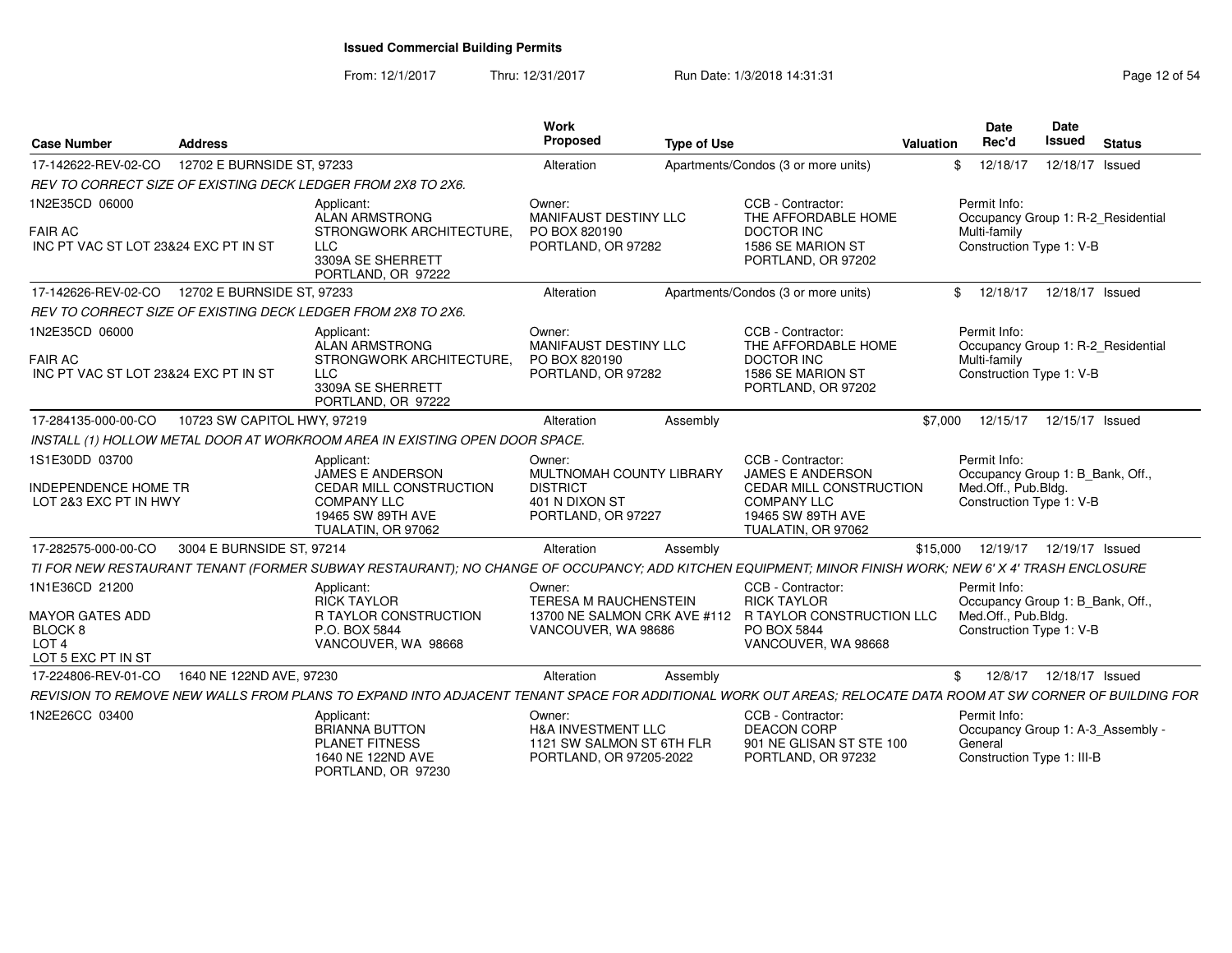From: 12/1/2017Thru: 12/31/2017 Run Date: 1/3/2018 14:31:31 Page 13 of 54

| <b>Case Number</b>                                                                 | <b>Address</b>                              |                                                                                                                                                                | Work<br><b>Proposed</b>                                                                                                                                                   | <b>Type of Use</b> | <b>Valuation</b>                                                                                                                                                                |           | Date<br>Rec'd                                         | Date<br>Issued | <b>Status</b>                              |
|------------------------------------------------------------------------------------|---------------------------------------------|----------------------------------------------------------------------------------------------------------------------------------------------------------------|---------------------------------------------------------------------------------------------------------------------------------------------------------------------------|--------------------|---------------------------------------------------------------------------------------------------------------------------------------------------------------------------------|-----------|-------------------------------------------------------|----------------|--------------------------------------------|
| 17-234509-000-00-CO                                                                | 6517 NE SANDY BLVD, 97213                   |                                                                                                                                                                | Alteration                                                                                                                                                                | Assembly           |                                                                                                                                                                                 | \$145,000 | 9/1/17                                                |                | 12/5/17 Issued                             |
|                                                                                    |                                             | TI FOR NEW TENANT: CHANGE OF OCCUPANCY FROM M TO A FOR NEW KIDS ACTIVITY CENTER: DEMO INTERIOR WALLS AND ADD NEW WALLS TO CREATE CRAFTING ROOM. YOGA ROOM. PL. |                                                                                                                                                                           |                    |                                                                                                                                                                                 |           |                                                       |                |                                            |
| 1N2E29BB 15500<br><b>BELLE CREST</b><br>BLOCK 27<br>E 60' OF LOT 8 EXC PT IN ST    |                                             | Applicant:<br><b>ERIK MATTHEWS</b><br><b>EM ARCHITECTURE LLC</b><br>2712 SE 47TH AVE<br>PORTLAND, OR 97206                                                     | Owner:<br><b>GEORGE T LIN</b><br>1532 SE CUTTER LN<br>VANCOUVER, WA 98661<br>Owner:<br>AMY M BUEHLER<br>1532 SE CUTTER LN<br>VANCOUVER, WA 98661                          |                    | CCB - Contractor:<br>PHAIR CONSTRUCTION COMPANY Occupancy Group 1: A-2 Nightclub<br>6305 SW ROSEWOOD ST SUITE E Construction Type 1: V-B<br>LAKE OSWEGO, OR 97305               |           | Permit Info:                                          |                | Construction Type 2 (formerly Type 1): V-B |
| 17-227719-000-00-CO                                                                | 8169 NE AIR CARGO RD                        |                                                                                                                                                                | Alteration                                                                                                                                                                | Assembly           |                                                                                                                                                                                 | \$141,750 | 8/22/17                                               |                | 12/20/17 Issued                            |
|                                                                                    |                                             | TENANT IMPROVEMENT WITH ACCESSIBLE BATHROOMS, PRE-FAB WALK-IN COOLER, ***STRUCTURAL, MECHANICAL, PLUMBING, ELECTRICAL, SIGNAGE UNDER SEPARATE PERMITS***       |                                                                                                                                                                           |                    |                                                                                                                                                                                 |           |                                                       |                |                                            |
| 1N2E09C 00604                                                                      |                                             | Applicant:<br>MIKE COYLE<br><b>FASTER PERMITS</b><br>2000 SW 1ST AVE, SUITE 420<br>PORTLAND, OR 97201                                                          | Owner:<br>PORT OF PORTLAND(LEASED<br>300 WEST 15TH ST RM 200<br>VANCOUVER, WA 98660<br>Owner:<br><b>MAJ AIRPORT LLC</b><br>300 WEST 15TH ST RM 200<br>VANCOUVER, WA 98660 |                    | CCB - Contractor:<br><b>MACKENZIE THAMES</b><br>TEAM CONSTRUCTION LLC A<br>LIMITED LIABILITY COMPANY OF<br><b>WASHINGTON</b><br>4201 NE 66TH AVE STE 105<br>VANCOUVER, WA 98661 |           | Permit Info:<br>Construction Type 1: V-B              |                | Occupancy Group 1: A-2_Restaurant          |
| 16-249650-REV-03-CO                                                                | 10050 SW BARBUR BLVD, 97219                 |                                                                                                                                                                | Alteration                                                                                                                                                                | Assembly           |                                                                                                                                                                                 | \$        | 12/20/17                                              |                | 12/20/17 Issued                            |
|                                                                                    |                                             | REVISION TO REMOVE THE REQUIREMENT FOR SPECIAL INSPECTION OF EXAPNSION AND ADHESIVE ANCHORS.                                                                   |                                                                                                                                                                           |                    |                                                                                                                                                                                 |           |                                                       |                |                                            |
| 1S1E29CB 03500<br>SECTION 29 1S 1E<br>TL 3500 0.65 ACRES                           |                                             | Applicant:<br><b>BRADLEY BROWN</b><br><b>FREIHEIT &amp; HO ARCHITECTS</b><br>5209 LAKE WASHINGTON BLVD<br>NE SUITE 200<br>KIRKLAND, WA 98033                   | Owner:<br><b>TENGOLSKI PARTNERS</b><br>PO BOX 182571<br>COLUMBUS, OH 43218-2571                                                                                           |                    | CCB - Contractor:<br><b>CHAD ELLIOT</b><br>RICH DUNCAN CONSTRUCTION<br>INC.<br>2295 RURAL AVE SE<br><b>SALEM, OR 97302</b>                                                      |           | Permit Info:<br>Construction Type 1: V-B              |                | Occupancy Group 1: A-2 Restaurant          |
| 17-134103-REV-01-CO                                                                | 615 SE ALDER ST, 97214                      |                                                                                                                                                                | Alteration                                                                                                                                                                | Assembly           |                                                                                                                                                                                 | \$170,000 |                                                       |                | 5/16/17  12/22/17  Issued                  |
|                                                                                    |                                             | VALUE ADDED REVISION TO ADD NEW RESTROOMS AT LOWER AND MAIN LEVELS, REPLACE STAIRS AND ADD NEW WALLS FOR MEETING ROOMS AT LOWER LEVEL (NO CHANGE IN OCCUPAN    |                                                                                                                                                                           |                    |                                                                                                                                                                                 |           |                                                       |                |                                            |
| 1S1E02BB 02800<br><b>EAST PORTLAND</b><br>BLOCK 140<br>S 12.5' OF LOT 2<br>LOT 3&4 | W 47' OF LOT 5&6; W 47' OF S 12.5' OF LOT 7 | Applicant:<br><b>JACK LYON</b><br>STUDIO 410<br>11575 SW PACIFIC HWY SUITE 111 PORTLAND, OR 97212<br>TIGARD OR 97223                                           | Owner:<br><b>BRUCE L KAAD</b><br>3525 NE ALAMEDA ST<br>Owner:<br>KATHLEEN L KAAD<br>3525 NE ALAMEDA ST<br>PORTLAND, OR 97212                                              |                    | CCB - Contractor:<br>WOLF DOG CONSTRUCTION LLC<br>12950 SE POWELL BLVD<br>PORTLAND, OR 97236                                                                                    |           | Permit Info:<br>General<br>Construction Type 1: III-A |                | Occupancy Group 1: A-3 Assembly -          |
| 17-114591-000-00-CO                                                                | 839 NW 23RD AVE, 97210                      |                                                                                                                                                                | Alteration                                                                                                                                                                | Assembly           |                                                                                                                                                                                 | \$35,000  | 2/2/17                                                |                | 12/22/17 Issued                            |
|                                                                                    |                                             | REPLACEMENT OF EXISTING STOREFRONT WINDOWS, NO SIZE OR LOCATION CHANGES                                                                                        |                                                                                                                                                                           |                    |                                                                                                                                                                                 |           |                                                       |                |                                            |
| 1N1E33BC 09400<br>KINGS 2ND ADD<br>BLOCK <sub>3</sub>                              |                                             | Applicant:<br><b>SANDER KOHLER</b><br>CIDA INC<br>15895 SW 72ND AVE, STE 200                                                                                   | Owner:<br><b>MUNK LLC</b><br>16172 SE RIVER FOREST PL<br>MILWAUKIE, OR 97267                                                                                              |                    | CCB - Contractor:<br><b>JOSEPH HUGHES</b><br><b>CONSTRUCTION INC</b><br>11125 SW BARBUR BLVD                                                                                    |           | Permit Info:<br>Construction Type 1: V-B              |                | Occupancy Group 1: A-2 Restaurant          |
| E 58' OF LOT 1                                                                     |                                             | PORTLAND, OR 97224                                                                                                                                             |                                                                                                                                                                           |                    | PORTLAND, OR 97219                                                                                                                                                              |           |                                                       |                |                                            |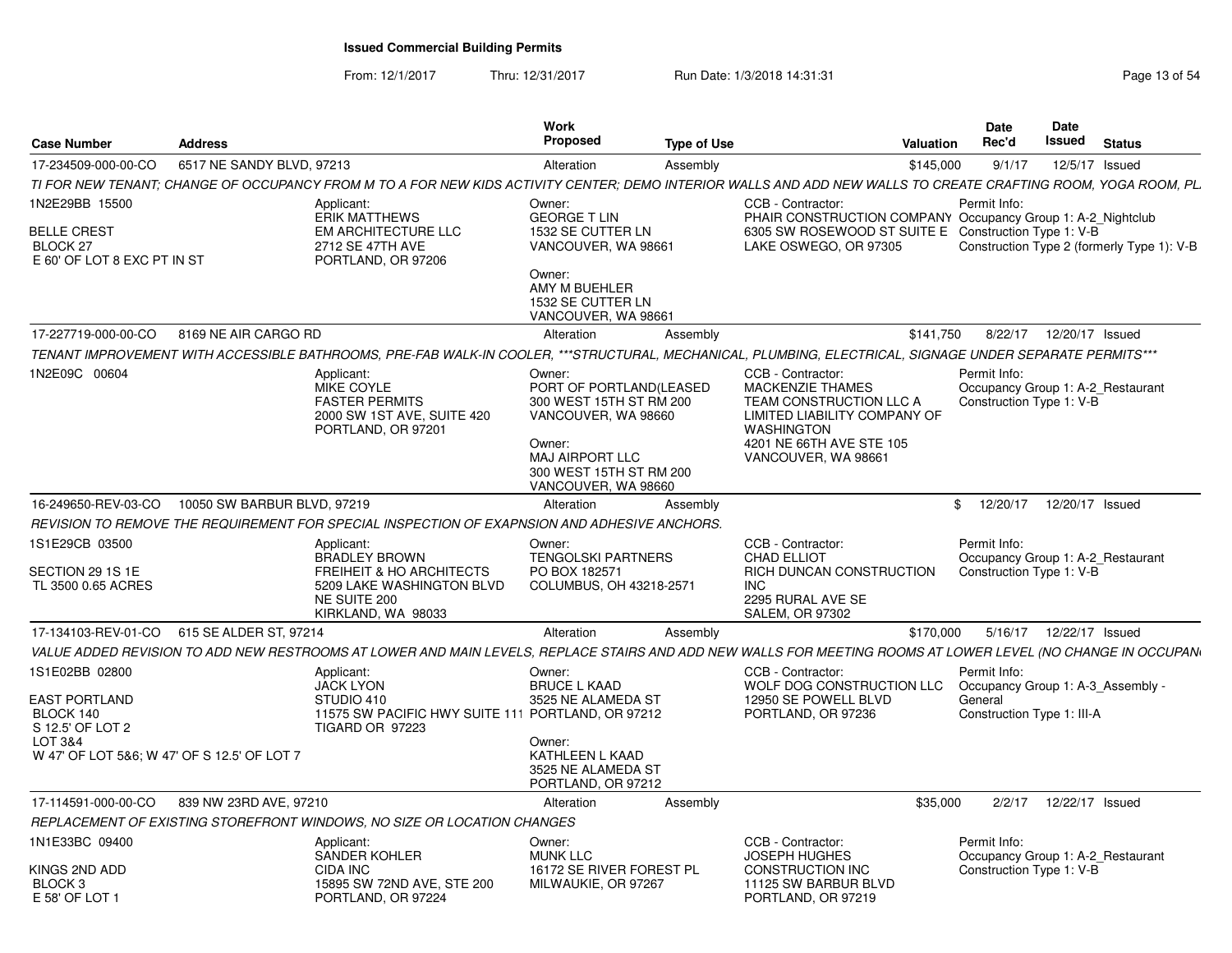From: 12/1/2017Thru: 12/31/2017 **Run Date: 1/3/2018 14:31:31 Research 2018 14:31:31** Page 14 of 54

| <b>Case Number</b>                                                                                                                                               | <b>Address</b>              |                                                                                                                                                                 | Work<br><b>Proposed</b>                                                                                                                               | <b>Type of Use</b> |                                                                                                                                 | Valuation | <b>Date</b><br>Rec'd                                                                                | <b>Date</b><br>Issued | <b>Status</b>                              |
|------------------------------------------------------------------------------------------------------------------------------------------------------------------|-----------------------------|-----------------------------------------------------------------------------------------------------------------------------------------------------------------|-------------------------------------------------------------------------------------------------------------------------------------------------------|--------------------|---------------------------------------------------------------------------------------------------------------------------------|-----------|-----------------------------------------------------------------------------------------------------|-----------------------|--------------------------------------------|
| 17-211958-000-00-CO                                                                                                                                              | 11920 SE DIVISION ST, 97266 |                                                                                                                                                                 | Alteration                                                                                                                                            | Assembly           |                                                                                                                                 | \$80,000  | 7/28/17                                                                                             | 12/20/17 Issued       |                                            |
|                                                                                                                                                                  |                             | TI FOR NEW TENANT; CHANGE OF OCCUPANCY FROM M TO B FOR NEW RESTAURANT; NEW WALLS TO CREATE 2 BATHROOMS, KITCHEN AREA, GAMING AREA, AND RESTAURANT SEATING       |                                                                                                                                                       |                    |                                                                                                                                 |           |                                                                                                     |                       |                                            |
| 1S2E10AA 00400                                                                                                                                                   |                             | Applicant:<br>MICHAEL A WRENN<br>MICHAEL A WRENN<br>PO BOX 86306<br>PORTLAND, OR 97286                                                                          | Owner:<br>ROIC OREGON LLC<br>8905 TOWNE CENTRE DR #108<br>SAN DIEGO, CA 92122-5608                                                                    |                    | CCB - Contractor:<br><b>MICHAEL A WRENN</b><br>MICHAEL A WRENN<br>PO BOX 86306<br>PORTLAND, OR 97286                            |           | Permit Info:<br>Occupancy Group 1: B Bank, Off.,<br>Med.Off., Pub.Bldg.<br>Construction Type 1: V-B |                       |                                            |
| 17-226222-000-00-CO                                                                                                                                              | 921 NW 21ST AVE, 97210      |                                                                                                                                                                 | Alteration                                                                                                                                            | Assembly           |                                                                                                                                 | \$165,000 | 8/18/17                                                                                             |                       | 12/8/17 Under Inspection                   |
|                                                                                                                                                                  |                             | TENANT IMPROVEMENT- FIRST TIME TENANT. NEW PARTITION WALLS FOR DINING, SERVICE & KITCHEN AREAS. 2 NEW ADA RESTROOMS. NO EXTERIOR WORK OR CHANGE TO EXTERIOR OPI |                                                                                                                                                       |                    |                                                                                                                                 |           |                                                                                                     |                       |                                            |
| 1N1E33BD 12600<br><b>COUCHS ADD</b><br>BLOCK 302<br>S 30' OF LOT 2 & LOT 3&4                                                                                     |                             | Applicant:<br><b>TODD LASHER</b><br><b>TODD LASHER ARCHITECT</b><br>5632 N ATLANTIC AVE<br>PORTLAND, OR 97217                                                   | Owner:<br><b>EMPAR LLC</b><br>2310 NW GLISAN ST<br>PORTLAND, OR 97210-3421                                                                            |                    | CCB - Contractor:<br>RIVERWOOD CONSTRUCTION LLC Occupancy Group 1: A-2_Restaurant<br>1734 SE 52ND AVE<br>PORTLAND, OR 97215     |           | Permit Info:<br>Construction Type 1: V-A                                                            |                       |                                            |
| 17-180938-REV-01-CO                                                                                                                                              | 4107 SE 28TH AVE, 97202     |                                                                                                                                                                 | Alteration                                                                                                                                            | Assembly           |                                                                                                                                 | \$        | 12/8/17                                                                                             | 12/8/17 Issued        |                                            |
|                                                                                                                                                                  |                             | REVISION 01 - RECONFIGURE RESTROOMS, CHANGE STOREFRONT MATERIALS TO WOOD, CHANGE ROOF ASSEMBLY TO KEEP (E) PLASTER LID AND REPLACE GARAGE DOOR WINDOW WITH      |                                                                                                                                                       |                    |                                                                                                                                 |           |                                                                                                     |                       |                                            |
| 1S1E12CC 07200                                                                                                                                                   |                             | Applicant:<br><b>HOLLY FRIXIONE</b><br><b>FRIXIONE DESIGN, LLC</b><br>3425 NE 45TH AVE<br>PORTLAND, OR 97213                                                    | Owner:<br>PUB AT THE END OF<br>2730 SE GLADSTONE ST<br>PORTLAND, OR 97202<br>Owner:<br>THE UNIVERSE LLC<br>2730 SE GLADSTONE ST<br>PORTLAND, OR 97202 |                    | CCB - Contractor:<br>INTERIOR EXTERIOR SPECIALIST Construction Type 1: V-B<br><b>LLC</b><br>PO BOX 83<br>SCOTTS MILLS, OR 97375 |           | Permit Info:                                                                                        |                       |                                            |
| 17-242296-000-00-CO                                                                                                                                              | 1313 NW MARSHALL ST, 97209  |                                                                                                                                                                 | Alteration                                                                                                                                            | Assembly           |                                                                                                                                 | \$15,000  | 12/8/17                                                                                             | 12/8/17 Issued        |                                            |
|                                                                                                                                                                  |                             | RELOCATE EXISTING BAR AREA FROM NORTH WEST AREA TO SOUTH EAST AREA; CHANGE OF USE FROM BAKERY TO BAR AREA                                                       |                                                                                                                                                       |                    |                                                                                                                                 |           |                                                                                                     |                       |                                            |
| 1N1E33AA 02800<br><b>COUCHS ADD</b><br>BLOCK 203<br>LOT 1-8<br>LAND & IMPS SEE R140971 (R180218201)<br>FOR OTHER IMPS & R646123 (R180218203)<br>FOR MACH & EQUIP |                             | Applicant:<br><b>JIM MOORE</b><br>MOORE ARCHITECTURE & DESIGI P O BOX 66384<br>2327 SW MARKET ST DR, APT 8<br>PORTLAND, OR 97201                                | Owner:<br>NORTHRUP INVEST CO<br>PORTLAND, OR 97290                                                                                                    |                    | CCB - Contractor:<br><b>GREGG KNOPF</b><br><b>GREGG A KNOPF</b><br>939 NE 112TH AVE<br>PORTLAND, OR 97220-3168                  |           | Permit Info:<br>Occupancy Group 1: A-2_Nightclub<br>Construction Type 1: IV-HT                      |                       |                                            |
| 17-258454-000-00-CO                                                                                                                                              | 33 NE 3RD AVE               |                                                                                                                                                                 | Alteration                                                                                                                                            | Assembly           |                                                                                                                                 | \$60,000  | 10/19/17                                                                                            | 12/19/17 Issued       |                                            |
|                                                                                                                                                                  |                             | ALTERATION TO ADD (2) GLASS SLIDING DOORS AND A CANTILEVERED GLASS WIND BAFFLE TO 5TH FLOOR DECK                                                                |                                                                                                                                                       |                    |                                                                                                                                 |           |                                                                                                     |                       |                                            |
| 1N1E34DA 02001<br><b>EAST PORTLAND</b><br>BLOCK 67<br>LOT 1-8 TL 2001                                                                                            |                             | Applicant:<br>Jill Asselineau<br>Skylab Architecture<br>413 SW 13th Ave ste 200<br>Portland, OR 97205                                                           | Owner:<br>YARD RESIDENCES LLC<br>17485 MONTERAY RD #308<br>MORGAN HILL, CA 95037                                                                      |                    | CCB - Contractor:<br><b>DEACON CONSTRUCTION LLC</b><br>901 NE GLISAN ST STE 100<br>PORTLAND, OR 97232                           |           | Permit Info:<br>Occupancy Group 1: A-3 Assembly -<br>General<br>Construction Type 1: I-A            |                       | Construction Type 2 (formerly Type 1): I-A |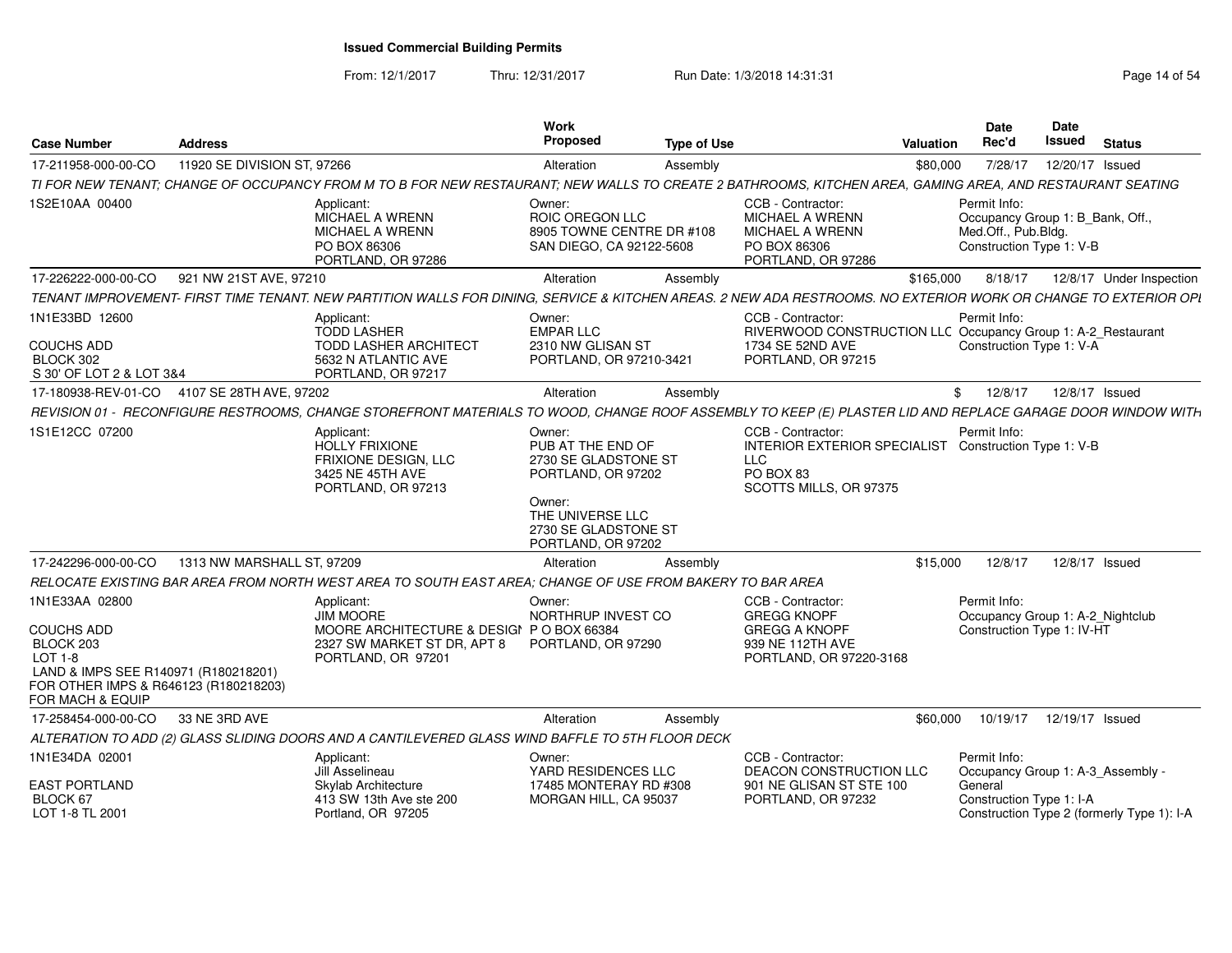From: 12/1/2017

Thru: 12/31/2017 **Run Date: 1/3/2018 14:31:31 Research 2018** Page 15 of 54

| <b>Case Number</b>                                                | <b>Address</b>               |                                                                                                                                                                 | Work<br>Proposed                                                                                                                                            | <b>Type of Use</b> |                                                                                                                 | Valuation   | Date<br>Rec'd                                                                                                                              | Date<br>Issued  | <b>Status</b> |                          |
|-------------------------------------------------------------------|------------------------------|-----------------------------------------------------------------------------------------------------------------------------------------------------------------|-------------------------------------------------------------------------------------------------------------------------------------------------------------|--------------------|-----------------------------------------------------------------------------------------------------------------|-------------|--------------------------------------------------------------------------------------------------------------------------------------------|-----------------|---------------|--------------------------|
| 17-270867-000-00-CO                                               | 1333 NE M L KING BLVD, 97232 |                                                                                                                                                                 | Alteration                                                                                                                                                  | Assembly           |                                                                                                                 | \$10,000    | 11/22/17                                                                                                                                   | 12/20/17 Final  |               |                          |
|                                                                   |                              | CHANGE OF OCCUPANCY FROM A TO B. install partition walls and doors for conference rooms and offices. install partial height walls for circulation.              |                                                                                                                                                             |                    |                                                                                                                 |             |                                                                                                                                            |                 |               |                          |
| 1N1E34AA 00900                                                    |                              | Applicant:<br>Dan Sizemore                                                                                                                                      | Owner:<br><b>HOLY ROSARY CHURCH OF</b>                                                                                                                      |                    | CCB - Contractor:<br>Nate Gundrum                                                                               |             | Permit Info:<br>Occupancy Group 1: B_Bank, Off.,                                                                                           |                 |               |                          |
| HOLLADAYS ADD<br>BLOCK 67<br>LOT 1-8 EXC PT IN ST                 |                              | <b>Mortenson Construction</b><br>710 NW 14th Ave. Suite 300<br>Portland, OR 97209                                                                               | 375 NE CLACKAMAS ST<br>PORTLAND, OR 97232-1103<br>Owner:                                                                                                    |                    | <b>MA MORTENSON COMPANY</b><br>700 MEADOW LN N<br>MINNEAPOLIS, MN 55422                                         |             | Med.Off., Pub.Bldg.<br>Construction Type 1: III-B                                                                                          |                 |               |                          |
|                                                                   |                              |                                                                                                                                                                 | PORTLAND INC<br>375 NE CLACKAMAS ST<br>PORTLAND, OR 97232-1103                                                                                              |                    |                                                                                                                 |             |                                                                                                                                            |                 |               |                          |
| 16-281813-DFS-03-CO                                               | 3434 NE SANDY BLVD, 97232    |                                                                                                                                                                 | Alteration                                                                                                                                                  | Assembly           |                                                                                                                 | \$50,000    | 10/6/17                                                                                                                                    | 12/18/17 Issued |               |                          |
|                                                                   |                              | DFS - WALK-IN COOLER AND WALK-IN FREEZER IN COMMISSARY AND IN RESTAURANT.                                                                                       |                                                                                                                                                             |                    |                                                                                                                 |             |                                                                                                                                            |                 |               |                          |
| 1N1E36AB 13800                                                    |                              | Applicant:<br><b>BRIAN YOUNG</b>                                                                                                                                | Owner:<br><b>GL-SANDY34 REAL ESTATE LLC</b>                                                                                                                 |                    | CCB - Contractor:<br><b>DEACON CONSTRUCTION LLC</b>                                                             |             | Permit Info:<br>Occupancy Group 1: A-2 Restaurant                                                                                          |                 |               |                          |
| LAURELHURST<br><b>BLOCK 35</b><br>LOT 9 EXC PT IN ST<br>LOT 10&11 |                              | 5920 NE GLISAN<br>PORTLAND, OR 97213                                                                                                                            | 3050 SE DIVISION ST #270<br>PORTLAND, OR 97202-1451                                                                                                         |                    | 901 NE GLISAN ST STE 100<br>PORTLAND, OR 97232                                                                  |             | Construction Type 1: III-B<br>Construction Type 2 (formerly Type 1): III-B                                                                 |                 |               |                          |
| 17-285977-000-00-CO                                               | 1111 NE 99TH AVE, 97220      |                                                                                                                                                                 | Alteration                                                                                                                                                  | <b>Business</b>    |                                                                                                                 | \$82,234    | 12/27/17                                                                                                                                   | 12/27/17 Issued |               |                          |
|                                                                   |                              | TI FOR EXISTING TENANT; RECONFIGURE EXISTING NE CORNER AREA; ADD NEW NON STRUCTURAL WALLS TO CREATE CLEAN ROOM AND ADD NEW CASEWORK                             |                                                                                                                                                             |                    |                                                                                                                 |             |                                                                                                                                            |                 |               |                          |
| 1N2E33AA 01200                                                    |                              | Applicant:<br><b>THOMAS WESEL</b>                                                                                                                               | Owner:<br>MEPT OREGON CLINIC GATEWAY Kevin Merriman                                                                                                         |                    | CCB - Contractor:                                                                                               |             | Permit Info:<br>Occupancy Group 1: B Bank, Off.,                                                                                           |                 |               |                          |
| SECTION 33 1N 2E<br>TL 1200 0.97 ACRES                            |                              | <b>JRJ ARCHITECTS LLC</b><br>15455 NE GREENBRIER<br>PARKWAY SUITE 260<br>PORTLAND OR 97006                                                                      | <b>LLC</b><br>7315 WISCONSIN AVE #350 WEST<br>BETHESDA, MD 20814                                                                                            |                    | JR ABBOTT CONSTRUCTION INC<br>3408 1ST AVE S<br>SEATTLE, WA 98134                                               |             | Med.Off., Pub.Bldg.<br>Construction Type 1: I-A                                                                                            |                 |               |                          |
| 17-225324-000-00-CO                                               | 2281 NW GLISAN ST, 97210     |                                                                                                                                                                 | Alteration                                                                                                                                                  | <b>Business</b>    |                                                                                                                 | \$3,000,000 | 8/17/17                                                                                                                                    |                 |               | 12/4/17 Under Inspection |
|                                                                   |                              | REPAIR TO 5-STORY BUILDING DAMAGED BY EXPLOSION - REPAIR DAMAGED STRUCTURAL MEMBERS, TERRACE, & ROOF; INSTALL NEW MEP SYSTEMS, EXTERIOR CLADDING, ELEVATOR, INT |                                                                                                                                                             |                    |                                                                                                                 |             |                                                                                                                                            |                 |               |                          |
| 1N1E33CB 00300                                                    |                              | Applicant:<br>DAN KOCH<br>ALLIED WORKS ARCHITECTURE<br>INC.<br>1532 SW MORRISON ST #3000<br>PORTLAND OR 97205                                                   | Owner:<br>ROBERT A SACKS<br>1532 SW MORRISON ST #A<br>PORTLAND, OR 97205-1942<br>Owner:<br>ANN G SACKS<br>1532 SW MORRISON ST #A<br>PORTLAND, OR 97205-1942 |                    | CCB - Contractor:<br><b>JOHN SMITH</b><br>R & H CONSTRUCTION CO<br>1530 SW TAYLOR ST<br>PORTLAND, OR 97205-1819 |             | Permit Info:<br>Occupancy Group 1: M_Store, Service<br>Station<br>Construction Type 1: II-B<br>Construction Type 2 (formerly Type 1): II-B |                 |               |                          |
| 17-245302-000-00-CO                                               | 527 NW 21ST AVE, 97210       |                                                                                                                                                                 | Alteration                                                                                                                                                  | <b>Business</b>    |                                                                                                                 | \$225,000   | 9/22/17                                                                                                                                    | 12/11/17 Issued |               |                          |
|                                                                   |                              | CHANGE OF OCCUPANCY FROM A TO "B" FOR NEW TENANT: INCLUDES STOREFRONT ALTERATION: SKY LIGHTS TO REMAIN: NEW WORK STATIONS: NEW ACCESSIBLE RESTROOM: NEW WORK    |                                                                                                                                                             |                    |                                                                                                                 |             |                                                                                                                                            |                 |               |                          |
| 1N1E33BD 06600                                                    |                              | Applicant:<br><b>STEVE KAISER</b>                                                                                                                               | Owner:<br>LUCKY STRIKE NW LLC                                                                                                                               |                    | <b>Primary Contractor:</b><br>TO BID                                                                            |             | Permit Info:<br>Occupancy Group 1: B Bank, Off.,                                                                                           |                 |               |                          |
| KINGS 2ND ADD<br>BLOCK 18<br>LOT 2 TL 6600                        |                              | FORMWEST ARCHITECTURE<br>P.O. Box 12174<br>Portland, OR 97212                                                                                                   | 1018 SE 8TH AVE<br>PORTLAND, OR 97214                                                                                                                       |                    |                                                                                                                 |             | Med.Off., Pub.Bldg.<br>Construction Type 1: V-B                                                                                            |                 |               |                          |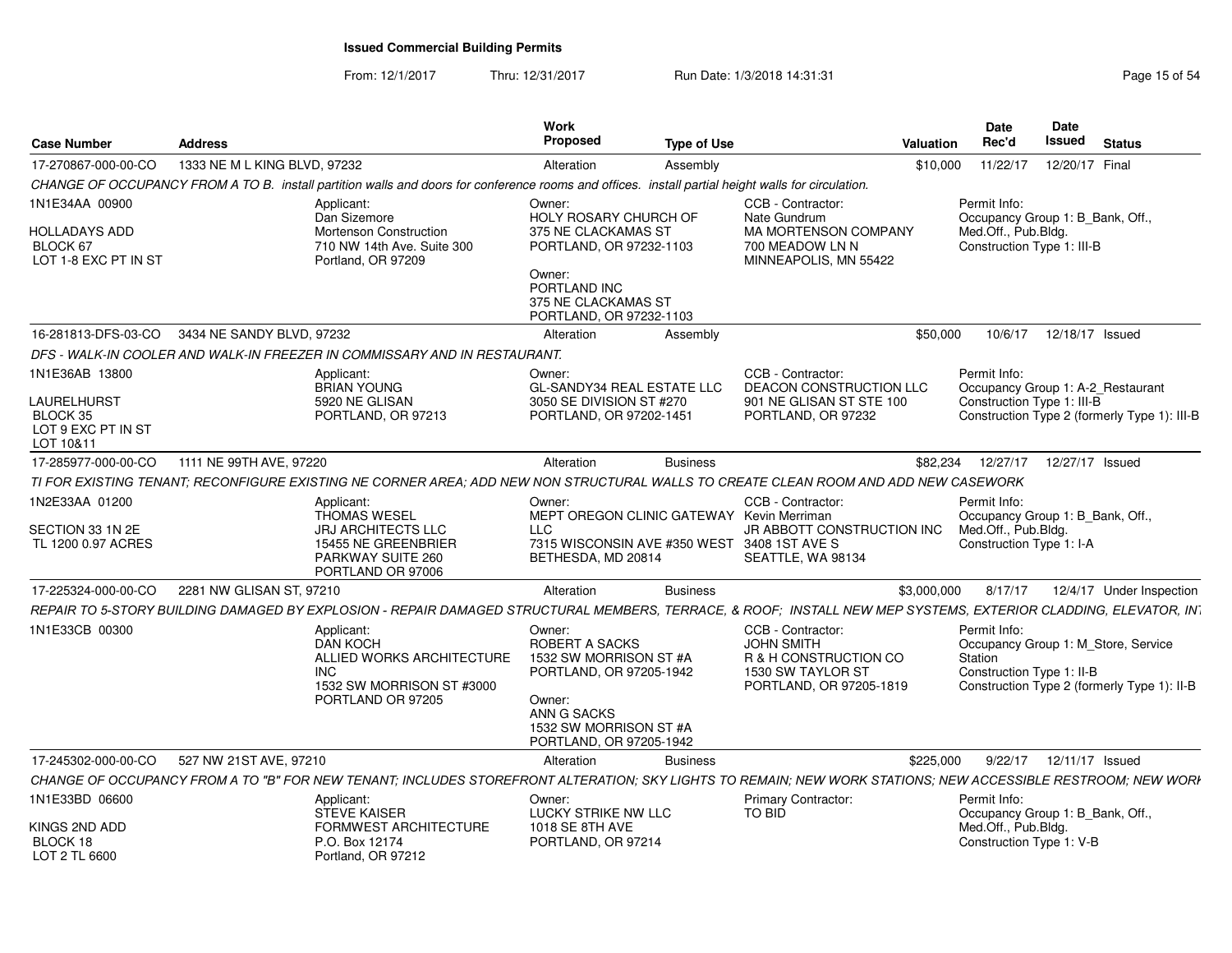From: 12/1/2017Thru: 12/31/2017 **Run Date: 1/3/2018 14:31:31 Research 2018 14:31:31** Page 16 of 54

| <b>Case Number</b>                                    | <b>Address</b>                |                                                                                                                | <b>Work</b><br><b>Proposed</b>                                                                       | <b>Type of Use</b> | Valuation                                                                                                                                                                              | Date<br>Rec'd                                                                                       | Date<br><b>Issued</b>      | <b>Status</b>                              |
|-------------------------------------------------------|-------------------------------|----------------------------------------------------------------------------------------------------------------|------------------------------------------------------------------------------------------------------|--------------------|----------------------------------------------------------------------------------------------------------------------------------------------------------------------------------------|-----------------------------------------------------------------------------------------------------|----------------------------|--------------------------------------------|
| 17-285033-000-00-CO                                   | 1744 SE HAWTHORNE BLVD, 97214 |                                                                                                                | Alteration                                                                                           | <b>Business</b>    | \$12,800                                                                                                                                                                               | 12/20/17                                                                                            |                            | 12/20/17 Under Inspection                  |
|                                                       |                               | TI TO ADD WALLS TO CRATE WINE STORAGE AND GIFT WRAP AREA. NO CHANGE IN OCCUPANCY                               |                                                                                                      |                    |                                                                                                                                                                                        |                                                                                                     |                            |                                            |
| 1S1E02DB 11100                                        |                               | Applicant:<br><b>DAN YOUNG</b><br>OREGON BUSINESS<br><b>ARCHITECTURE</b><br>PO BOX 80301<br>PORTLAND, OR 97280 | Owner:<br><b>GENEVA HAWTHORNE LLC</b><br>PO BOX 8880<br>KETCHUM, ID 83340                            |                    | CCB - Contractor:<br>AMERCO REGLAZING & PAINTING Occupancy Group 1: M_Store, Service<br>SERVICES LLC<br>8630 SW SCHOLLS FERRY RD #13 Construction Type 1: III-B<br>BEAVERTON, OR 97008 | Permit Info:<br>Station                                                                             |                            |                                            |
| 17-164155-DFS-01-CO                                   | 3060 SE HAWTHORNE BLVD, 97214 |                                                                                                                | Alteration                                                                                           | <b>Business</b>    | \$8,500                                                                                                                                                                                | 11/1/17                                                                                             | 12/29/17 Issued            |                                            |
| DFS FOR ACOUSTICAL CEILING SUSPENSION SYSTEM AND TILE |                               |                                                                                                                |                                                                                                      |                    |                                                                                                                                                                                        |                                                                                                     |                            |                                            |
| 1S1E01CA 04900                                        |                               | Applicant:<br>HUDA ALHAMADAH<br>8015 SW HUNZIKER RD<br><b>TIGARD OR 97223</b>                                  | Owner:<br>3330 NW YEON AVE #100<br>PORTLAND, OR 97210-1531                                           |                    | CCB - Contractor:<br>HAWTHORNE 31 APARTMENTS LL LEASE CRUTCHER LEWIS LLC<br>550 SW 12TH AVE<br>PORTLAND, OR 97205                                                                      | Permit Info:<br>Occupancy Group 1: B_Bank, Off.,<br>Med.Off., Pub.Bldg.<br>Construction Type 1: V-A |                            | Construction Type 2 (formerly Type 1): V-A |
| 16-189574-REV-01-CO                                   | 720 SE 11TH AVE, 97214        |                                                                                                                | Alteration                                                                                           | <b>Business</b>    |                                                                                                                                                                                        | \$                                                                                                  | 12/13/17  12/13/17  Issued |                                            |
|                                                       |                               | REVISION TO ROOF-TO-WALL ANCHORAGE DETAILS PER INSPECTOR                                                       |                                                                                                      |                    |                                                                                                                                                                                        |                                                                                                     |                            |                                            |
| 1S1E02BA 05700                                        |                               | Applicant:<br><b>AMY TALLENT</b><br><b>VLMK ENGINEERS</b><br>3933 SW KELLY AVE<br>PORTLAND, OR 97239           | Owner:<br><b>SWANSON COMMERCIAL</b><br>PO BOX 2847<br>GEARHART, OR 97138-2847                        |                    | CCB - Contractor:<br><b>JILL YOUNGBERG</b><br>NORWEST CONTRACTORS INC<br>PO BOX 25305<br>PORTLAND, OR 97298-0305                                                                       | Permit Info:<br>Occupancy Group 1: B_Bank, Off.,<br>Med.Off., Pub.Bldg.<br>Construction Type 1: V-B |                            |                                            |
|                                                       |                               |                                                                                                                | Owner:<br>PROPERTY LLC<br>PO BOX 2847<br>GEARHART, OR 97138-2847                                     |                    |                                                                                                                                                                                        |                                                                                                     |                            |                                            |
| 17-271353-000-00-CO                                   | 738 SE LINCOLN ST, 97214      |                                                                                                                | Alteration                                                                                           | <b>Business</b>    | \$100                                                                                                                                                                                  | 12/13/17                                                                                            | 12/13/17 Issued            |                                            |
| REPLACE EXISTING WINDOW WITH A LOUVER                 |                               |                                                                                                                |                                                                                                      |                    |                                                                                                                                                                                        |                                                                                                     |                            |                                            |
|                                                       |                               | Applicant:<br>PAUL HETTERVIG<br>PORTLAND MECHANICAL<br>CONSTRUCTION, INC.<br>2000 SE HANNA HARVESTER           | Owner:<br>JUDITH D FRANCIS<br><b>PO BOX 835</b><br>TROUTDALE, OR 97060-1086                          |                    | CCB - Contractor:<br>PAUL HETTERVIG<br>PORTLAND MECHANICAL<br><b>CONSTRUCTION INC</b><br>2000 SE HANNA HARVESTER DR                                                                    |                                                                                                     |                            |                                            |
|                                                       |                               | <b>DRIVE</b><br>PORTLAND, OR 97222                                                                             | Owner:<br>JOANNE CAMPAU REVOCABLE<br><b>FRANCIS</b><br><b>PO BOX 835</b><br>TROUTDALE, OR 97060-1086 |                    | MILWAUKIE, OR 97222                                                                                                                                                                    |                                                                                                     |                            |                                            |
|                                                       |                               |                                                                                                                | Owner:<br>TRUST U A D FRANCIS<br>PO BOX 835<br>TROUTDALE, OR 97060-1086                              |                    |                                                                                                                                                                                        |                                                                                                     |                            |                                            |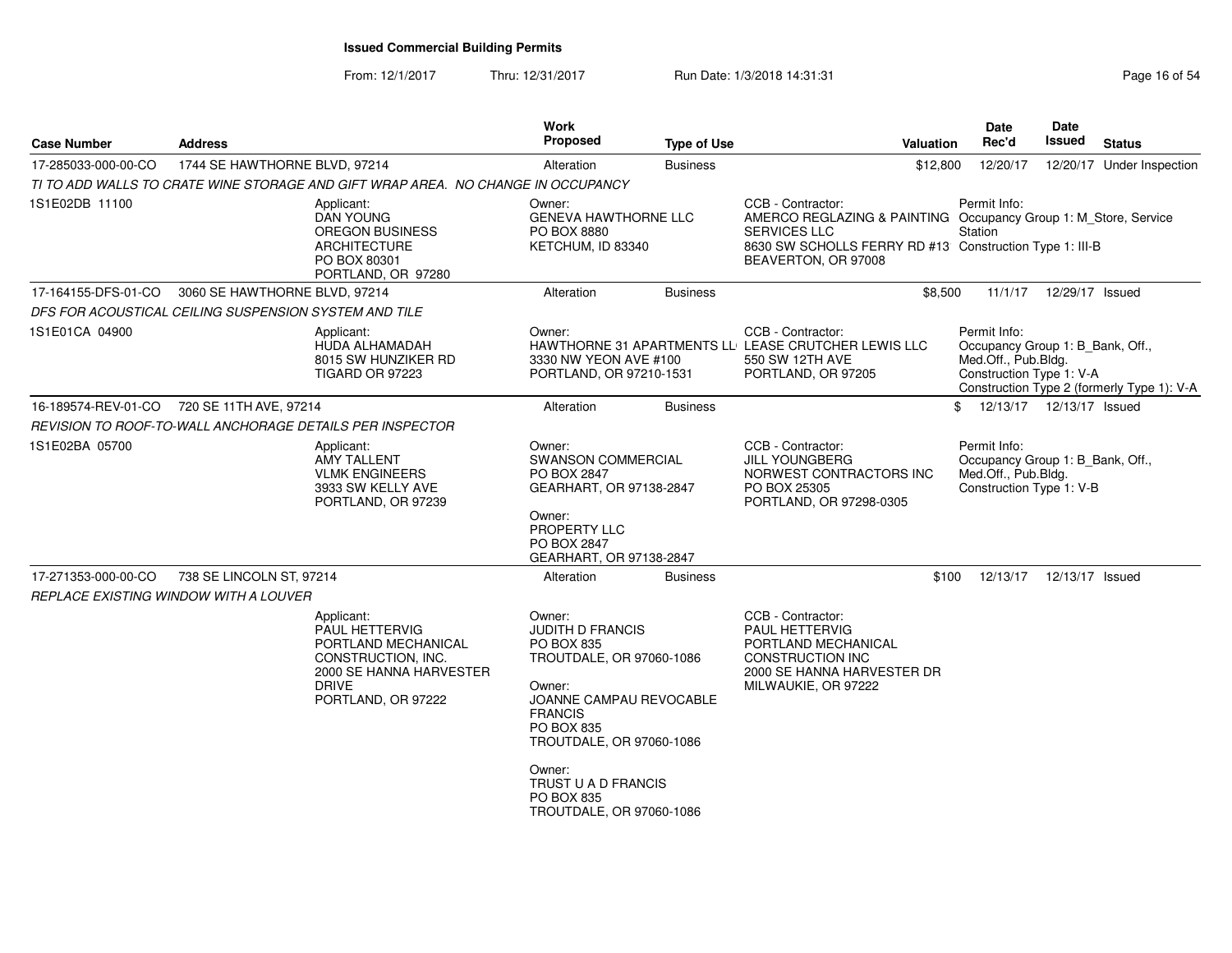From: 12/1/2017Thru: 12/31/2017 Run Date: 1/3/2018 14:31:31 Page 17 of 54

| <b>Case Number</b>                                                | <b>Address</b>                                  |                                                                                                                                       | <b>Work</b><br><b>Proposed</b>                                                                                                                                         | <b>Type of Use</b> | Valuation                                                                                            | <b>Date</b><br>Rec'd                                                                                  | <b>Date</b><br>Issued | <b>Status</b>            |
|-------------------------------------------------------------------|-------------------------------------------------|---------------------------------------------------------------------------------------------------------------------------------------|------------------------------------------------------------------------------------------------------------------------------------------------------------------------|--------------------|------------------------------------------------------------------------------------------------------|-------------------------------------------------------------------------------------------------------|-----------------------|--------------------------|
| 17-278225-000-00-CO                                               | 2038 NE ALBERTA ST, 97211                       |                                                                                                                                       | Alteration                                                                                                                                                             | <b>Business</b>    | \$3,500                                                                                              | 12/4/17                                                                                               |                       | 12/4/17 Issued           |
|                                                                   |                                                 | REMOVE UNPERMITTED COVERED ENTRY AT NW CORNER OF PROPERTY, PARTIAL RESPONSE TO 17-157562-AL.                                          |                                                                                                                                                                        |                    |                                                                                                      |                                                                                                       |                       |                          |
| 1N1E23AD 05800<br>VERNON<br>BLOCK 37<br>E 57' OF LOT 18           |                                                 | Applicant:<br><b>BILL KANGIESER</b><br><b>MILUAKIE FLOORS</b><br>16025 MCLOUGHLIN BLVD<br>PORTLAND OR 97267                           | Owner:<br>2032-2038 NE ALBERTA<br>920 CAPILANO CT<br>LAKE OSWEGO, OR 97034<br>Owner:<br>HOLDINGS NE 31ST HOLDINGS LL<br>920 CAPILANO CT<br>LAKE OSWEGO, OR 97034       |                    | CCB - Contractor:<br>MILWAUKIE FLOORS & MORE LLC<br>16025 SE MCLOUGHLIN BLVD<br>MILWAUKIE, OR 97267  | Permit Info:<br>Occupancy Group 1: B Bank, Off.,<br>Med.Off., Pub.Bldg.<br>Construction Type 1: V-B   |                       |                          |
| 17-282830-000-00-CO                                               | 10836 NE HALSEY ST, 97220                       |                                                                                                                                       | Alteration                                                                                                                                                             | <b>Business</b>    | \$5,000                                                                                              | 12/18/17                                                                                              | 12/18/17 Issued       |                          |
|                                                                   |                                                 | REMOVE 70.5 SQ FT OF CONCRETE SIDEWALK AND ADD NEW 57 SQ FT CONCRETE PAD FOR FUTURE TABLE SEATING                                     |                                                                                                                                                                        |                    |                                                                                                      |                                                                                                       |                       |                          |
| 1N2E34BA 06100<br><b>WALDHEIM TR</b><br><b>BLOCK 1 TL 6100</b>    |                                                 | Applicant:<br><b>BRIAN MURTAGH</b><br>STUDIO COOP ARCHITECTURE<br>5901 N BORTHWICK AVE<br>PORTLAND OR 97217                           | Owner:<br>BF LEROMAHO LLC<br>PO BOX 325<br>COLTON, OR 97017                                                                                                            |                    |                                                                                                      |                                                                                                       |                       |                          |
| 17-257001-000-00-CO                                               | 1444 SE HAWTHORNE BLVD, 97214                   |                                                                                                                                       | Alteration                                                                                                                                                             | <b>Business</b>    | \$5,000                                                                                              | 10/17/17                                                                                              |                       | 12/5/17 Under Inspection |
|                                                                   |                                                 | CHANGE OF OCCUPANCY FROM (E) TO (B). ALTER AND ADD PARTITON WALLS TO CREATE OFFICE, GAME ROOMS & HALL; INSTALL GRAB BARS IN BATHROOM, |                                                                                                                                                                        |                    |                                                                                                      |                                                                                                       |                       |                          |
| 1S1E02DB 12200                                                    |                                                 | Applicant:<br>WILLIAM HALLGREN<br>RHIZA ARCHITECTURE + DESIGN<br>2424 N ALBINA AVE #203<br>PORTLAND, OR 97227                         | Owner:<br><b>VICKI L BIORNSTAD</b><br>2524 NE 25TH AVE<br>PORTLAND, OR 97212-4838<br>Owner:<br><b>WILLIAM K STEWART</b><br>2524 NE 25TH AVE<br>PORTLAND, OR 97212-4838 |                    |                                                                                                      | Permit Info:<br>Occupancy Group 1: B Bank, Off.,<br>Med.Off., Pub.Bldg.<br>Construction Type 1: V-B   |                       |                          |
|                                                                   | 17-107793-REV-02-CO 172 NE M L KING BLVD, 97232 |                                                                                                                                       | Alteration                                                                                                                                                             | <b>Business</b>    | \$1,300                                                                                              | 12/22/17                                                                                              | 12/22/17 Issued       |                          |
|                                                                   |                                                 | REVISION TO STOREFRONT DOUBLE DOOR TO PERMANENTLY LOCK THE SOUTH SIDE DOOR                                                            |                                                                                                                                                                        |                    |                                                                                                      |                                                                                                       |                       |                          |
| 1N1E35CB 03600                                                    |                                                 | Applicant:<br><b>ERIN BROUILLETTE</b><br><b>TVA ARCHITECTS, INC</b><br>920 SW 6TH AVE #1500<br>PORTLAND OR 97204                      | Owner:<br>STARK'S GRAND AVENUE<br><b>PROPERTY</b><br><b>12730 NE MARX ST</b><br>PORTLAND, OR 97230<br>Owner:<br><b>INVESTMENTS LLC</b><br><b>12730 NE MARX ST</b>      |                    | CCB - Contractor:<br>SWINERTON BUILDERS INC<br>260 TOWNSEND ST<br>SAN FRANCISCO, CA 94107            | Permit Info:<br>Occupancy Group 1: B Bank, Off.,<br>Med.Off., Pub.Bldg.<br>Construction Type 1: III-B |                       |                          |
|                                                                   |                                                 |                                                                                                                                       | PORTLAND, OR 97230                                                                                                                                                     |                    |                                                                                                      |                                                                                                       |                       |                          |
| 17-279534-REV-01-CO                                               | 2705 E BURNSIDE ST, 97232                       |                                                                                                                                       | Alteration                                                                                                                                                             | <b>Business</b>    |                                                                                                      | 12/27/17  12/27/17  Issued<br>\$                                                                      |                       |                          |
|                                                                   |                                                 | REVISION TO REMOVE LOCKSET FRONT APPROACH; INSTALL PUSH/PULL (DOOR CLOSER TO REMAIN)                                                  |                                                                                                                                                                        |                    |                                                                                                      |                                                                                                       |                       |                          |
| 1N1E36CB 04800<br><b>ETNA</b><br>BLOCK 6<br>LOT 2-4&15-17 TL 4800 |                                                 | Applicant:<br><b>DANIEL YOUNG</b><br><b>OREGON BUSINESS</b><br><b>ARCHITECTURE</b><br>PO BOX 80301<br>PORTLAND, OR 97280              | Owner:<br><b>BURNSIDE TROLLEY LLC</b><br>533 DYKE RD<br>DILLARD, OR 97432                                                                                              |                    | CCB - Contractor:<br>ROBERT HAKES CONSTRUCTION<br><b>LLC</b><br>PO BOX 821757<br>VANCOUVER, WA 98682 | Permit Info:<br>Occupancy Group 1: B Bank, Off.,<br>Med.Off., Pub.Bldg.<br>Construction Type 1: III-B |                       |                          |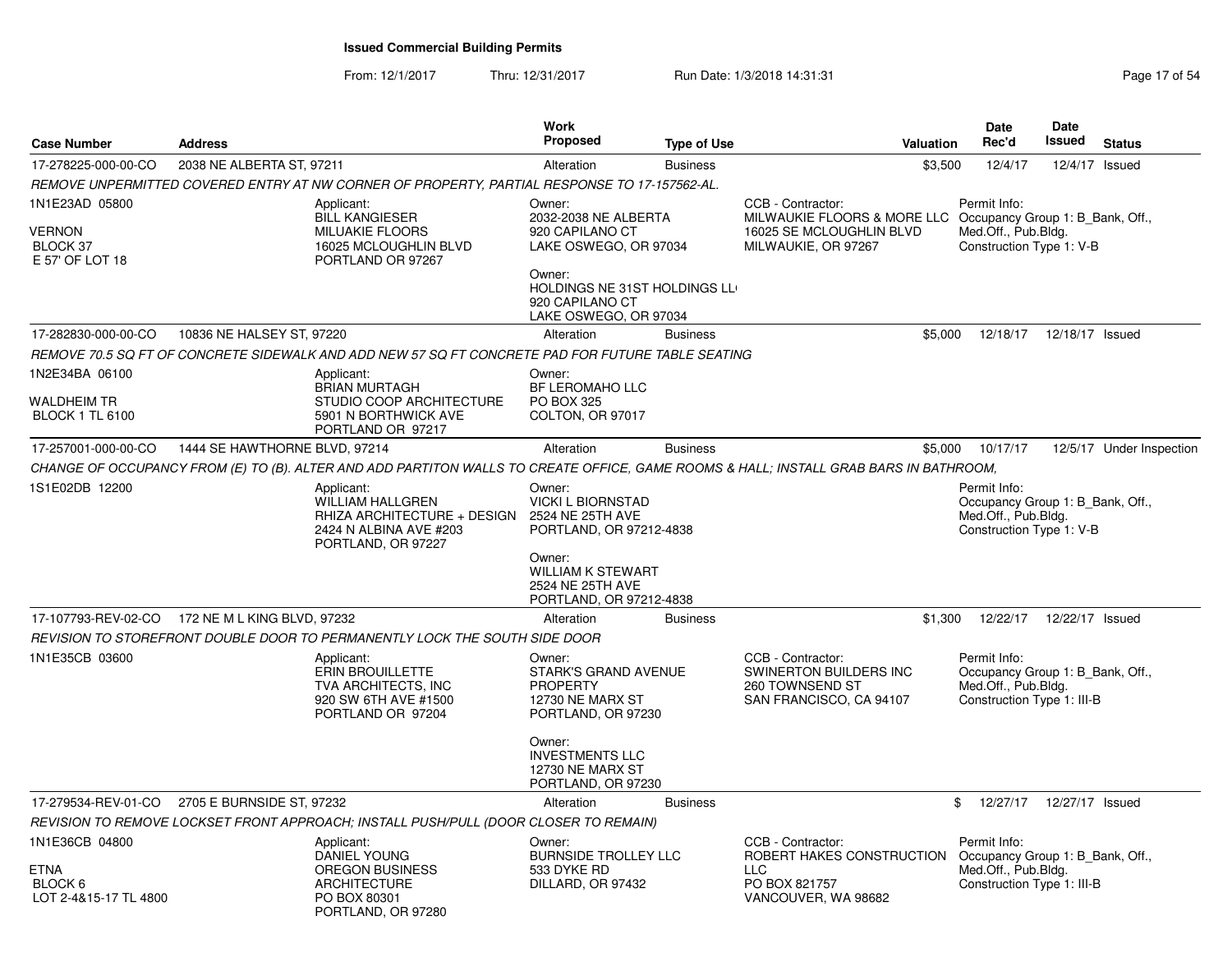From: 12/1/2017Thru: 12/31/2017 Run Date: 1/3/2018 14:31:31 Page 18 of 54

| <b>Case Number</b>                                                   | <b>Address</b>            |                                                                                                                                                                   | Work<br><b>Proposed</b>                                                           | <b>Type of Use</b> |                                                                                                                                                      | Valuation   | <b>Date</b><br>Rec'd                                              | Date<br>Issued<br><b>Status</b>                                                  |
|----------------------------------------------------------------------|---------------------------|-------------------------------------------------------------------------------------------------------------------------------------------------------------------|-----------------------------------------------------------------------------------|--------------------|------------------------------------------------------------------------------------------------------------------------------------------------------|-------------|-------------------------------------------------------------------|----------------------------------------------------------------------------------|
| 17-287764-000-00-CO                                                  | 80 SE MADISON ST, 97214   |                                                                                                                                                                   | Alteration                                                                        | <b>Business</b>    |                                                                                                                                                      | \$20,000    | 12/27/17                                                          | 12/27/17 Issued                                                                  |
|                                                                      |                           | NEW TNENAT IMPROVEMENT TO EXISTING OFFICE BUILDING: NEW WALLS FOR OFFICES: CONFERENCE ROOM: AND DATA ROOM                                                         |                                                                                   |                    |                                                                                                                                                      |             |                                                                   |                                                                                  |
| 1S1E03AD 06400<br><b>EAST PORTLAND</b><br>BLOCK 12<br>N 30' OF LOT 7 |                           | Applicant:<br><b>DAVID ATKINSON</b><br>NORTH RIM PARTNERS<br>819 SE MORRISON ST, STE 110<br>PORTLAND, OR                                                          | Owner:<br>80 SE MADISON LLC<br>819 SE MORRISON ST #110<br>PORTLAND, OR 97214-6308 |                    | CCB - Contractor:<br>NORTH RIM PARTNERS INC<br>819 SE MORRISON ST #110<br>PORTLAND, OR 97214                                                         |             | Permit Info:<br>Med.Off., Pub.Bldg.<br>Construction Type 1: III-B | Occupancy Group 1: B Bank, Off.                                                  |
| LOT 8                                                                |                           | 97214                                                                                                                                                             |                                                                                   |                    |                                                                                                                                                      |             |                                                                   |                                                                                  |
| 17-219049-REV-01-CO   1617 NE 17TH AVE                               |                           |                                                                                                                                                                   | Alteration                                                                        | <b>Business</b>    |                                                                                                                                                      |             |                                                                   | \$ 12/22/17 12/22/17 Issued                                                      |
|                                                                      |                           | REVISION TO INCLUDE UPDATED DOOR HARDWARE; REVISION TO NON-FIRE RESISTANT RATED ASSEMBLIES; LIGHTING, FINISH, AND APPLIANCE SCHEDULE HAVE BEEN UPDATED; CUSTOM &  |                                                                                   |                    |                                                                                                                                                      |             |                                                                   |                                                                                  |
| 1N1E26DC 50013                                                       |                           | Applicant:<br><b>RYAN AUSTIN</b><br>POLYPHON ARCHITECTURE &<br><b>DESIGN LLC</b><br>412 NW COUCH ST., SUITE 309<br>PORTLAND OR 97209                              | Owner:<br>ANDREWS MANAGEMENT LTD<br>5845 JEAN RD<br>LAKE OSWEGO, OR 97035         |                    | CCB - Contractor:<br><b>ALAN VOLM</b><br>PACIFIC CREST STRUCTURES INC Med.Off., Pub.Bldg.<br>17750 SW UPPER BOONES FRY<br>RD 190<br>DURHAM, OR 97224 |             | Permit Info:<br>Construction Type 1: I-B                          | Occupancy Group 1: B Bank, Off.                                                  |
| 16-160276-000-00-CO                                                  | 2231 SE 162ND AVE         |                                                                                                                                                                   | Alteration                                                                        | <b>Business</b>    |                                                                                                                                                      | \$53,000    |                                                                   | 5/3/16  12/15/17  Issued                                                         |
|                                                                      |                           | CHANGE OF OCCUPANCY - CONVERT A PORTION OF THE MAIN FLOOR OF EXISTING SINGLE FAMILY RESIDENCE TO MIXED-USE COMMERCIAL, NEW PARKING LOT, ADD ONE HOUR RATED FIRE   |                                                                                   |                    |                                                                                                                                                      |             |                                                                   |                                                                                  |
| 1S2E01DD 10701                                                       |                           | Applicant:                                                                                                                                                        | Owner:                                                                            |                    |                                                                                                                                                      |             | Permit Info:                                                      |                                                                                  |
| PARTITION PLAT 1999-4<br>LOT <sub>1</sub><br>EXC PT IN ST            |                           | KIM BUI<br>2231 SE 162ND AVE<br>PORTLAND OREGON 97233                                                                                                             | <b>Z HOMES LLC</b><br>3059 BELLEVUE WAY NE<br>BELLEVUE, WA 98004                  |                    |                                                                                                                                                      |             | Med.Off., Pub.Bldg.<br>Construction Type 1: V-B                   | Occupancy Group 1: B_Bank, Off.                                                  |
| 17-126201-000-00-CO                                                  | 529 NW 13TH AVE, 97209    |                                                                                                                                                                   | Alteration                                                                        | <b>Business</b>    |                                                                                                                                                      | \$24,000    |                                                                   | 2/24/17  12/27/17  Issued                                                        |
|                                                                      |                           | TI FOR EXISTING BAR; BUILD NEW PARTITION WALL AT KITCHEN AND BUILD NEW STAIRS TO BASEMENT; BASEMENT TO INCLUDE 2 NEW BATHROOMS, STORAGE ROOMS, AND WALK-IN COOLE  |                                                                                   |                    |                                                                                                                                                      |             |                                                                   |                                                                                  |
| 1N1E33AD 04300                                                       |                           | Applicant:<br>JEFF BURNS<br><b>BURNS ORGANIC MODERN</b><br>1336 SE 20TH AVE<br>PORTLAND OR 97214                                                                  | Owner:<br>1306 LLC<br>906 NW 23RD AVE<br>PORTLAND, OR 97210-3006                  |                    | CCB - Contractor:<br><b>JOB SCOTT</b><br>VARA LLC<br>5405 SE SHERMAN<br>PORTLAND, OR 97215                                                           |             | Permit Info:<br>Construction Type 1: III-B                        | Occupancy Group 1: S-1 Storage<br>Moderate Hazard. Warehouse                     |
| 17-202522-000-00-CO                                                  | 11919 N CENTER AVE, 97217 |                                                                                                                                                                   | Alteration                                                                        | <b>Business</b>    |                                                                                                                                                      | \$23,603    |                                                                   | 7/12/17  12/29/17  Issued                                                        |
|                                                                      |                           | INTERIOR TI FOR NEW TENANT: NO EXISTING TENANT DECLARE OCCUPANCY B FOR NEW NAIL SALON: NEW INTERIOR WALLS TO CREATE WAX ROOM *** MECHANICAL PERMIT 17-202528MT ** |                                                                                   |                    |                                                                                                                                                      |             |                                                                   |                                                                                  |
| 2N1E34C 01200                                                        |                           | Applicant:<br>Viet Pham<br>VT CONSTRUCTION LLC<br>13710 SW HITEON DR<br>BEAVERTON, OR 97008                                                                       | Owner:<br><b>BUENA-HAYDEN LLC</b><br>901 NE GLISAN ST<br>PORTLAND, OR 97232       |                    | CCB - Contractor:<br>Viet Pham<br>VT CONSTRUCTION LLC<br>13710 SW HITEON DR<br>BEAVERTON, OR 97008                                                   |             | Permit Info:<br>Med.Off., Pub.Bldg.<br>Construction Type 1: V-B   | Occupancy Group 1: B_Bank, Off.                                                  |
| 17-241507-000-00-CO                                                  | 633 NE 12TH AVE, 97232    |                                                                                                                                                                   | Alteration                                                                        | <b>Business</b>    |                                                                                                                                                      | \$1.500.000 | 9/20/17                                                           | 12/5/17 Issued                                                                   |
|                                                                      |                           | TI FOR EXISTING TENANT - REPLACE EXTERIOR CLADDING AT NORTH AND EAST ELEVATIONS OF SALES BUILDING. RECONFIGURE PARKING TO ACCOMODATE NEW ACCESSIBLE RAMP;RECOI    |                                                                                   |                    |                                                                                                                                                      |             |                                                                   |                                                                                  |
| 1N1E35BD 01200                                                       |                           | Applicant:                                                                                                                                                        | Owner:                                                                            |                    | CCB - Contractor:                                                                                                                                    |             | Permit Info:                                                      |                                                                                  |
| <b>HOLLADAYS ADD</b><br>BLOCK 127&128 TL 1200                        |                           | <b>ALEX KAREL</b><br><b>LRS ARCHITECTS</b><br>720 NW DAVIS ST SUITE 300<br>PORTLAND OR 97209                                                                      | <b>VRA PROPERTIES LLC</b><br>P O BOX 4328<br>PORTLAND, OR 97208                   |                    | <b>JOHN SMITH</b><br>R & H CONSTRUCTION CO<br>1530 SW TAYLOR ST<br>PORTLAND, OR 97205-1819                                                           |             | Med.Off., Pub.Bldg.<br>Construction Type 1: III-B                 | Occupancy Group 1: B_Bank, Off.,<br>Construction Type 2 (formerly Type 1): III-B |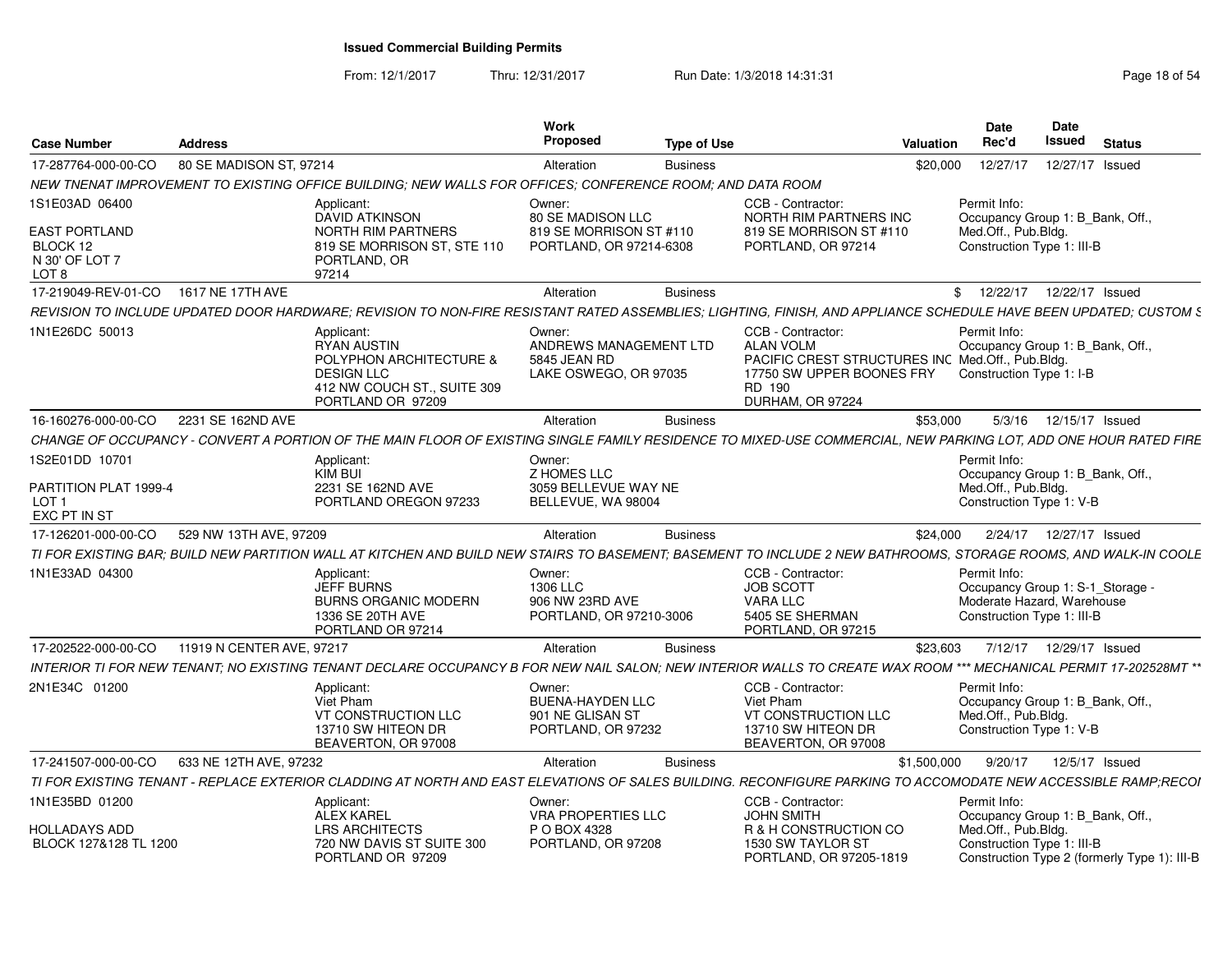From: 12/1/2017

Thru: 12/31/2017 Run Date: 1/3/2018 14:31:31 Page 19 of 54

| <b>Case Number</b>                                                                           | <b>Address</b>              |                                                                                                                                                                  | Work<br>Proposed                                                                                                                                                                                                                                                         | <b>Type of Use</b> |                                                                                                                                                      | Valuation | <b>Date</b><br>Rec'd                                                                                | Date<br>Issued  | <b>Status</b>                        |
|----------------------------------------------------------------------------------------------|-----------------------------|------------------------------------------------------------------------------------------------------------------------------------------------------------------|--------------------------------------------------------------------------------------------------------------------------------------------------------------------------------------------------------------------------------------------------------------------------|--------------------|------------------------------------------------------------------------------------------------------------------------------------------------------|-----------|-----------------------------------------------------------------------------------------------------|-----------------|--------------------------------------|
| 17-202967-000-00-CO                                                                          | 1410 SE CLINTON ST, 97202   |                                                                                                                                                                  | Alteration                                                                                                                                                                                                                                                               | <b>Business</b>    |                                                                                                                                                      | \$8,000   | 12/1/17                                                                                             | 12/1/17         | Under Inspection                     |
|                                                                                              |                             | TENANT IMPROVEMENT FOR COFFEE SHOP, INCLUDES NEW SERVICE COUNTER, NEW BENCH SEATING, BATHROOM UPGRADES                                                           |                                                                                                                                                                                                                                                                          |                    |                                                                                                                                                      |           |                                                                                                     |                 |                                      |
| 1S1E11BA 04800<br>TIBBETTS ADD<br>BLOCK 17<br>LOT <sub>4</sub>                               |                             | Applicant:<br><b>TODD EDWARDS</b><br>OLE LATTE CAFE<br>1410 SE CLINTON ST<br>PORTLAND, OR 97267                                                                  | Owner:<br>DOVYDENAS WINE LLC<br>1410 SE CLINTON ST<br>PORTLAND, OR 97202                                                                                                                                                                                                 |                    |                                                                                                                                                      |           | Permit Info:<br>Occupancy Group 1: B Bank, Off.,<br>Med.Off., Pub.Bldg.<br>Construction Type 1: V-B |                 |                                      |
| 17-267463-000-00-CO                                                                          | 12630 SE DIVISION ST, 97236 |                                                                                                                                                                  | Alteration                                                                                                                                                                                                                                                               | <b>Business</b>    |                                                                                                                                                      | \$75,000  | 12/7/17                                                                                             |                 | 12/7/17 Under Inspection             |
|                                                                                              |                             | TI FOR EXISTING TENANT; BUILD NEW FIREPLACE IN WAITING AREA, SUSPENDED WOOD CEILINGS, NEW LIGHTING FIXTURES AND FINISHES,ACCESSIBLE UPGRADES IN RESTROOM INCLUDE |                                                                                                                                                                                                                                                                          |                    |                                                                                                                                                      |           |                                                                                                     |                 |                                      |
| 1S2E11BB 00400<br>SECTION 11 1S 2E<br>TL 400 1.08 ACRES                                      |                             | Applicant:<br>Jessica Iselin<br><b>ISELIN ARCHITECTS, PC</b><br>1307 7TH ST<br>OREGON CITY, OR 97045                                                             | Owner:<br>NW PRIORITY CREDIT UNION<br>PO BOX 16640<br>PORTLAND, OR 97292-0640                                                                                                                                                                                            |                    | Primary Contractor:<br>TO BID                                                                                                                        |           | Permit Info:<br>Occupancy Group 1: B Bank, Off.,<br>Med.Off., Pub.Bldg.<br>Construction Type 1: V-B |                 |                                      |
| 17-254540-000-00-CO                                                                          | 621 SW ALDER ST, 97205      |                                                                                                                                                                  | Alteration                                                                                                                                                                                                                                                               | <b>Business</b>    |                                                                                                                                                      | \$470,000 |                                                                                                     |                 | 10/11/17  12/18/17  Under Inspection |
|                                                                                              |                             | TENANT IMPROVEMENT- NO CHANGE OF OCCUPANCY: INTERIOR ALTERATION OF ENTIRE 7TH FLOOR TO CREATE NEW WORK AREA, CONFERENCE ROOMS, WORKROOM, LUNCH ROOM, & INC       |                                                                                                                                                                                                                                                                          |                    |                                                                                                                                                      |           |                                                                                                     |                 |                                      |
| 1N1E34CC 07000<br>PORTLAND<br>BLOCK 177<br>LOT 5&6                                           |                             | Applicant:<br><b>IVANA GAZIC</b><br><b>CLARK KJDS ARCHITECTS</b><br>333 NW 5TH AVENUE<br>PORTLAND, OR 97209                                                      | Owner:<br>ELECTRIC BUILDING LLC<br>621 SW ALDER ST #800<br>PORTLAND, OR 97205                                                                                                                                                                                            |                    | CCB - Contractor:<br>SKYLINE INTERIORS INC<br>921 SW WASHINGTON SUITE 455<br>PORTLAND, OR 97205                                                      |           | Permit Info:<br>Occupancy Group 1: B Bank, Off.,<br>Med.Off., Pub.Bldg.<br>Construction Type 1: I-A |                 |                                      |
| 17-173805-REV-01-CO 3130 SE HAWTHORNE BLVD, 97214                                            |                             |                                                                                                                                                                  | Alteration                                                                                                                                                                                                                                                               | <b>Business</b>    |                                                                                                                                                      | \$        | 11/17/17                                                                                            |                 | 12/6/17 Issued                       |
|                                                                                              |                             | REVISION TO RELOCATE FIRE WATER LINE AND ASSOCIATED VAULT                                                                                                        |                                                                                                                                                                                                                                                                          |                    |                                                                                                                                                      |           |                                                                                                     |                 |                                      |
| 1S1E01CA 04800<br>GIESE ADD<br>BLOCK 2<br>LOT 1&2<br>LOT <sub>15</sub><br>W 20.08' OF LOT 16 |                             | Applicant:<br><b>JULIO ROCHA</b><br><b>LRS ARCHITECTS</b><br>720 NW DAVIS ST SUITE 300<br>PORTLAND OR 97209                                                      | Owner:<br>3130 HAWTHORNE LLC<br>412 NW COUCH ST #201<br>PORTLAND, OR 97209-3880                                                                                                                                                                                          |                    | CCB - Contractor:<br>Tom Severson<br>CENTREX CONSTRUCTION INC<br>8250 SW HUNZIKER ST<br>TIGARD, OR 97223-8260                                        |           | Permit Info:<br>Occupancy Group 1: B Bank, Off.,<br>Med.Off., Pub.Bldg.<br>Construction Type 1: V-B |                 |                                      |
| 17-219049-000-00-CO                                                                          | 1617 NE 17TH AVE            |                                                                                                                                                                  | Alteration                                                                                                                                                                                                                                                               | <b>Business</b>    |                                                                                                                                                      | \$275,000 | 8/8/17                                                                                              | 12/22/17 Issued |                                      |
|                                                                                              |                             | TI FOR NEW TENANT; CHANGE OF OCCUPANCY FROM M TO B; ADD NEW INTERIOR PARTITION WALLS TO CREATE OFFICE SPACES, FLOAT ROOMS, AND NEW RESTROOMS;                    |                                                                                                                                                                                                                                                                          |                    |                                                                                                                                                      |           |                                                                                                     |                 |                                      |
| 1N1E26DC 50013                                                                               |                             | Applicant:<br><b>RYAN AUSTIN</b><br>POLYPHON ARCHITECTURE &<br><b>DESIGN LLC</b><br>412 NW COUCH ST., SUITE 309<br>PORTLAND OR 97209                             | Owner:<br>SIXTEEN-TWENTY BROADWAY<br><b>MASTER</b><br>4386 SW MACADAM AVE #305<br>PORTLAND, OR 97201<br>Owner:<br>CONDOMINIUM ASSOCIATION<br>4386 SW MACADAM AVE #305<br>PORTLAND, OR 97201<br>Owner:<br>ANDREWS MANAGEMENT LTD<br>5845 JEAN RD<br>LAKE OSWEGO, OR 97035 |                    | CCB - Contractor:<br><b>ALAN VOLM</b><br>PACIFIC CREST STRUCTURES INC Med.Off., Pub.Bldg.<br>17750 SW UPPER BOONES FRY<br>RD 190<br>DURHAM, OR 97224 |           | Permit Info:<br>Occupancy Group 1: B_Bank, Off.,<br>Construction Type 1: I-B                        |                 |                                      |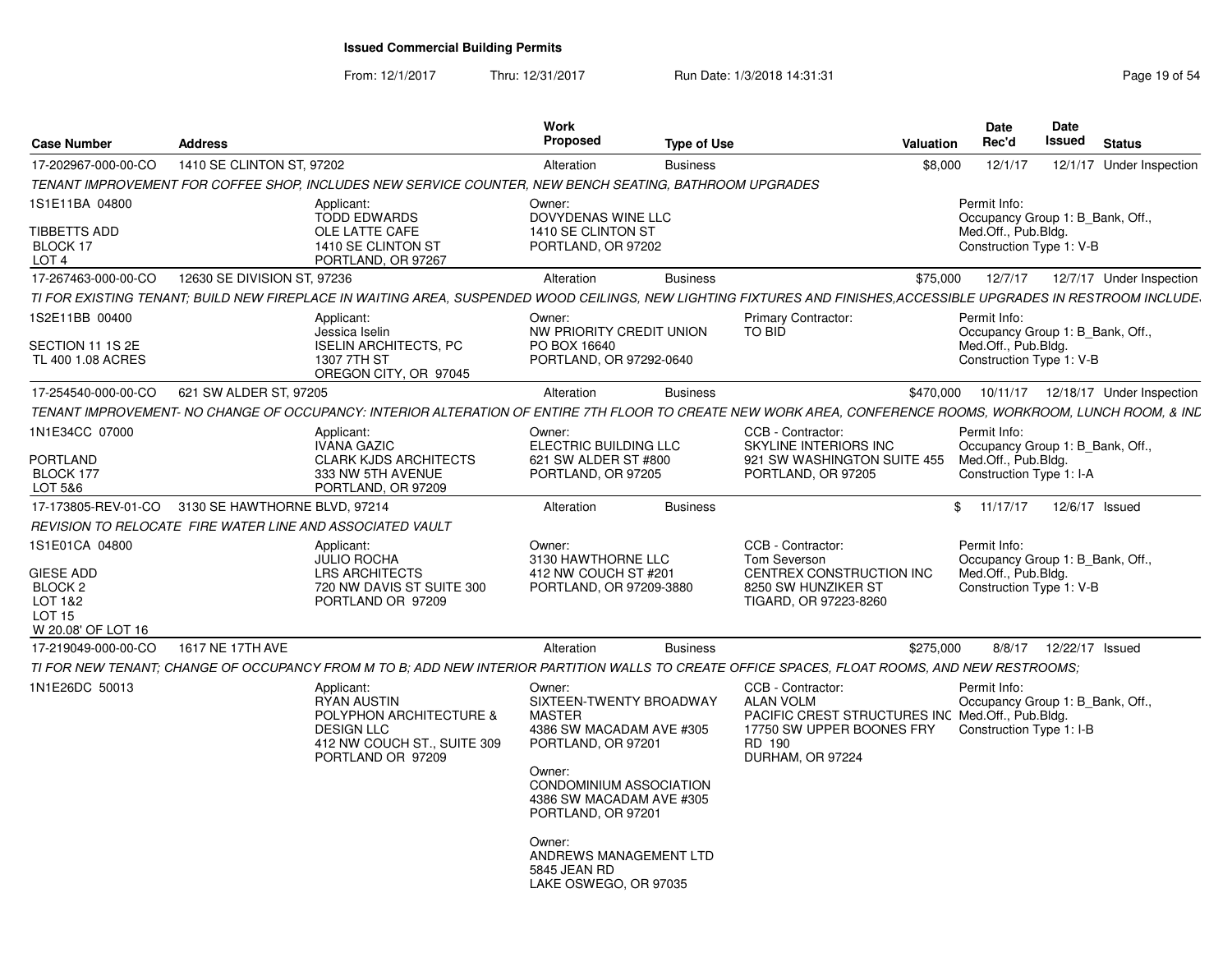From: 12/1/2017Thru: 12/31/2017 Run Date: 1/3/2018 14:31:31 Page 20 of 54

| <b>Case Number</b>                                                                                                                                  | Address                     |                                                                                                                                                                | <b>Work</b><br><b>Proposed</b>                                                        | <b>Type of Use</b> | Valuation                                                                                                                | <b>Date</b><br>Rec'd                                                                                  | Date<br><b>Issued</b> | <b>Status</b>                              |
|-----------------------------------------------------------------------------------------------------------------------------------------------------|-----------------------------|----------------------------------------------------------------------------------------------------------------------------------------------------------------|---------------------------------------------------------------------------------------|--------------------|--------------------------------------------------------------------------------------------------------------------------|-------------------------------------------------------------------------------------------------------|-----------------------|--------------------------------------------|
| 17-234236-000-00-CO                                                                                                                                 | 7713 SW CAPITOL HWY, 97219  |                                                                                                                                                                | Alteration                                                                            | <b>Business</b>    | \$76,862                                                                                                                 | 9/1/17                                                                                                | 12/1/17 Issued        |                                            |
|                                                                                                                                                     |                             | TI FOR NEW CAFE; CHANGE OF OCCUPANCY FROM 'M' MERCANTILE TO 'B' RESTAURANT; NEW KITCHEN, COUNTER AND DINING AREA; OUTDOOR SEATING; RESTROOM UNDER SHELL PERMIT |                                                                                       |                    |                                                                                                                          |                                                                                                       |                       |                                            |
| 1S1E20DB 06100                                                                                                                                      |                             | Applicant:<br><b>TODD LASHER</b><br><b>TODD LASHER ARCHITECT</b><br>5632 N ATLANTIC AVE<br>PORTLAND, OR 97217                                                  |                                                                                       |                    | CCB - Contractor:<br>EDWARD TALAMANTE<br>18814 S END RD<br>OREGON CITY, OR 97045-7786                                    | Permit Info:<br>Occupancy Group 1: B_Bank, Off.,<br>Med.Off., Pub.Bldg.<br>Construction Type 1: V-B   |                       |                                            |
| 17-277454-000-00-CO                                                                                                                                 | 1507 NE 122ND AVE, 97220    |                                                                                                                                                                | Alteration                                                                            | <b>Business</b>    | \$150,000                                                                                                                | 12/4/17                                                                                               |                       | 12/4/17 Under Inspection                   |
|                                                                                                                                                     |                             | TI FOR NEW TENANT TO INCLUDE NEW OFFICES, BREAKROOM, CONFERENCE ROOM AND ADA RESTROOMS.                                                                        |                                                                                       |                    |                                                                                                                          |                                                                                                       |                       |                                            |
| 1N2E27DD 05500                                                                                                                                      |                             | Applicant:<br><b>CHAD ETHRIDGE</b><br><b>SUM DESIGN STUDIO &amp;</b><br>ARCHITECTAURE<br>231 SE 12TH AVENUE<br>PORTLAND OR 97214                               | Owner:<br><b>KALBERER COMPANY</b><br>321 SW 4TH AVE #800<br>PORTLAND, OR 97204-2330   |                    | CCB - Contractor:<br>ROBERT TODD CONSTRUCTION<br>INC.<br>4080 SE INTERNATIONAL WAY<br><b>B113</b><br>MILWAUKIE, OR 97222 | Permit Info:<br>Occupancy Group 1: B Bank, Off.,<br>Med.Off., Pub.Bldg.<br>Construction Type 1: V-B   |                       |                                            |
| 16-249927-REV-04-CO                                                                                                                                 | 9030 NW ST HELENS RD, 97231 |                                                                                                                                                                | Alteration                                                                            | <b>Business</b>    |                                                                                                                          | \$12/19/17                                                                                            | 12/19/17 Issued       |                                            |
|                                                                                                                                                     |                             | REVISION TO NON CONFORMING UPGRADES TO MEET 10 PERCENT REQUIREMENT OF PERMIT VALUATION                                                                         |                                                                                       |                    |                                                                                                                          |                                                                                                       |                       |                                            |
| 1N1W11 00800<br>SECTION 11 1N 1W<br>TL 800 4.46 ACRES<br>LAND ONLY SEE R324090 (R961110391) FOR PORTLAND OR 97201<br><b>IMPS</b><br>DEPT OF REVENUE |                             | Applicant:<br><b>NATHAN ARNOLD</b><br><b>FASTER PERMITS</b><br>2000 SW 1ST AVE SUITE 420                                                                       | Owner:<br><b>BRIX MARITIME CO</b><br>9030 NW ST HELENS RD<br>PORTLAND, OR 97231-1127  |                    | CCB - Contractor:<br><b>DON SNAIR</b><br>D & B COMPANY<br>5100 SE HARNEY DR<br>PORTLAND, OR 97206                        | Permit Info:<br>Occupancy Group 1: B_Bank, Off.,<br>Med.Off., Pub.Bldg.<br>Construction Type 1: V-B   |                       |                                            |
| 17-279067-000-00-CO                                                                                                                                 | 1336 NW FLANDERS ST         |                                                                                                                                                                | Alteration                                                                            | <b>Business</b>    | \$21,000                                                                                                                 | 12/5/17                                                                                               |                       | 12/5/17 Under Inspection                   |
|                                                                                                                                                     |                             | CHANGE OF OCCUPANCY FROM GROUP M TO GROUP B FOR FIRST TIME TENANT IMPROVEMENT FOR NEW NAIL SALON TENANT; NEW PARTITION WALLS TO CREATE (2) WAXING TREATMENT    |                                                                                       |                    |                                                                                                                          |                                                                                                       |                       |                                            |
| 1N1E33DA 40001<br>PEARL CONDOMINIUMS AT BLOCK 90<br><b>LOT C-101</b><br>HISTORIC PROPERTY 15 YR 2006<br>POTENTIAL ADDITIONAL TAX                    |                             | Applicant:<br><b>ADAM BRUSH</b><br><b>MARJORIE MAY LLC</b><br>2490 SW SCENIC DR<br>PORTLAND, OR 97225                                                          | Owner:<br>PDX COM LLC<br>2366 NW GLISAN ST<br>PORTLAND, OR 97210                      |                    | CCB - Contractor:<br>PINNACLE EVOLUTION<br><b>CONSTRUCTION LLC</b><br>8436 NE MULTNOMAH ST<br>PORTLAND, OR 97220         | Permit Info:<br>Occupancy Group 1: B Bank, Off.,<br>Med.Off., Pub.Bldg.<br>Construction Type 1: III-B |                       |                                            |
| 17-176713-DFS-01-CO                                                                                                                                 | 920 SW 6TH AVE, 97204       |                                                                                                                                                                | Alteration                                                                            | <b>Business</b>    | \$50,000                                                                                                                 | 12/6/17                                                                                               | 12/19/17 Issued       |                                            |
| <b>DEFERRED PAVER SYSTEM</b>                                                                                                                        |                             |                                                                                                                                                                |                                                                                       |                    |                                                                                                                          |                                                                                                       |                       |                                            |
| 1S1E03BB 01000<br>PORTLAND<br>BLOCK 170<br><b>LOT 5-8</b>                                                                                           |                             | Applicant:<br>Kirk Lee<br>Centimark<br>3033 NE 172nd PI<br>Portland, OR 97230                                                                                  | Owner:<br>PUBLIC SERVICE BUILDING LLC<br>920 SW 6TH AVE STE 223<br>PORTLAND, OR 97204 |                    | CCB - Contractor:<br>LEASE CRUTCHER LEWIS LLC<br>550 SW 12TH AVE<br>PORTLAND, OR 97205                                   | Permit Info:<br>Occupancy Group 1: B_Bank, Off.,<br>Med.Off., Pub.Bldg.<br>Construction Type 1: I-A   |                       | Construction Type 2 (formerly Type 1): I-A |
|                                                                                                                                                     |                             | Applicant:<br><b>ERIN BROUILLETTE</b><br>TVA ARCHITECTS, INC<br>920 SW 6TH AVE #1500<br>PORTLAND OR 97204                                                      |                                                                                       |                    |                                                                                                                          |                                                                                                       |                       |                                            |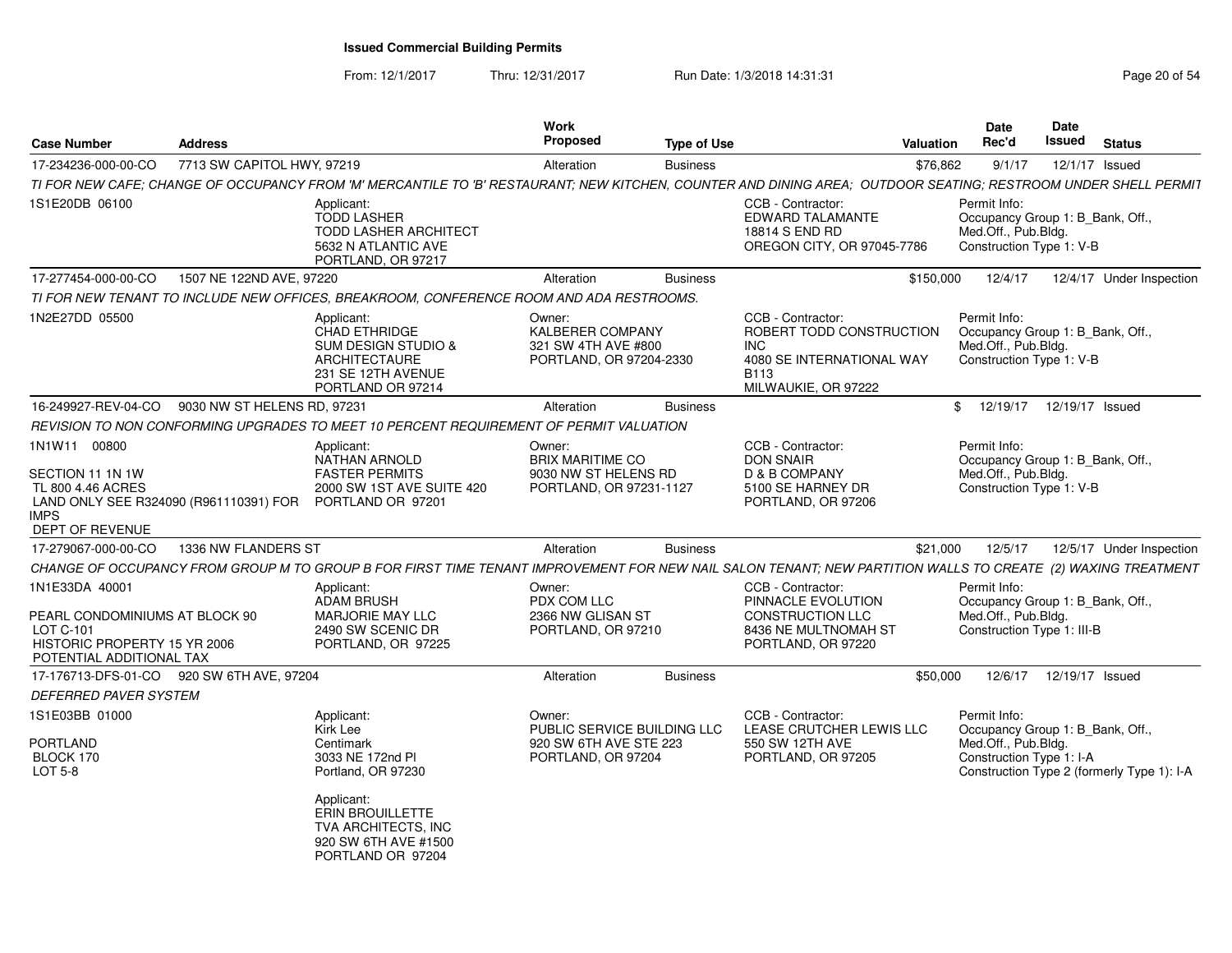From: 12/1/2017

Thru: 12/31/2017 **Run Date: 1/3/2018 14:31:31 Research 2018** Page 21 of 54

| <b>Case Number</b>                                                          | <b>Address</b>            |                                                                                                                                                        | <b>Work</b><br>Proposed                                                                                                                                                | <b>Type of Use</b> |                                                                                                                                       | Valuation | Date<br>Rec'd                                                                                         | <b>Date</b><br>Issued | <b>Status</b>             |
|-----------------------------------------------------------------------------|---------------------------|--------------------------------------------------------------------------------------------------------------------------------------------------------|------------------------------------------------------------------------------------------------------------------------------------------------------------------------|--------------------|---------------------------------------------------------------------------------------------------------------------------------------|-----------|-------------------------------------------------------------------------------------------------------|-----------------------|---------------------------|
| 17-273660-000-00-CO                                                         | 1822 NE 33RD AVE, 97212   |                                                                                                                                                        | Alteration                                                                                                                                                             | <b>Business</b>    |                                                                                                                                       | \$58,000  | 12/4/17                                                                                               |                       | 12/22/17 Under Inspection |
|                                                                             |                           | TI FOR NEW TENANT, DEMO INTERIOR WALLS AND RELOCATE FIXTURES TO RECONFIGURE STERILE ROOM AND WEST BATHROOM, ADD NEW ADA RAMP TO ENTRY.                 |                                                                                                                                                                        |                    |                                                                                                                                       |           |                                                                                                       |                       |                           |
| 1N1E25DC 07400<br>HANCOCK ST ADD<br>BLOCK <sub>2</sub><br>LOT <sub>10</sub> |                           | Applicant:<br><b>CHELSEA RODGERS</b><br><b>OBSIDIAN DESIGN</b><br>5921 SE CEDAR ST<br>MILWAUKIE, OR 97222                                              | Owner:<br>ROBERT W SOUTHWORTH<br>10614 SE ISAAC DR<br>HAPPY VALLEY, OR 97086<br>Owner:<br>KATHLEEN M SOUTHWORTH<br>10614 SE ISAAC DR                                   |                    | CCB - Contractor:<br>PORTLAND COMMERCIAL<br><b>CONSTRUCTION LLC</b><br>PO BOX 17120<br>PORTLAND, OR 97217                             |           | Permit Info:<br>Occupancy Group 1: B_Bank, Off.,<br>Med.Off., Pub.Bldg.<br>Construction Type 1: V-B   |                       |                           |
|                                                                             |                           |                                                                                                                                                        | HAPPY VALLEY, OR 97086                                                                                                                                                 |                    |                                                                                                                                       |           |                                                                                                       |                       |                           |
| 17-257259-000-00-CO                                                         | 519 SW 3RD AVE, 97204     |                                                                                                                                                        | Alteration                                                                                                                                                             | <b>Business</b>    |                                                                                                                                       | \$135.000 | 11/7/17                                                                                               | 12/28/17 Issued       |                           |
|                                                                             |                           | INTERIOR DEMOLITION OF WALLS ON 4TH & 5TH FLOORS, CEILINGS, FINSHES. ***NO OCCUPANCY THIS PERMIT***. SEPARATE TENANT IMPROVEMENT PERMITS ARE REQUIRED. |                                                                                                                                                                        |                    |                                                                                                                                       |           |                                                                                                       |                       |                           |
| 1N1E34CD 08900<br><b>PORTLAND</b><br>BLOCK 48<br>LOT 1&2                    |                           | Applicant:<br>ERIK WINTER<br>MYHRE GROUP ARCHITECTS<br>620 SW 5TH AVE SUITE 500<br>PORTLAND OR 97204                                                   | Owner:<br><b>NEW DEKUM LLC</b><br>13625 NE JARRETT ST<br>PORTLAND, OR 97230                                                                                            |                    | CCB - Contractor:<br>Kevin Merriman<br>JR ABBOTT CONSTRUCTION INC<br>3408 1ST AVE S<br>SEATTLE, WA 98134                              |           | Permit Info:<br>Occupancy Group 1: B_Bank, Off.,<br>Med.Off., Pub.Bldg.<br>Construction Type 1: III-B |                       |                           |
| 17-282248-000-00-CO                                                         | 735 SW 20TH PL, 97205     |                                                                                                                                                        | Alteration                                                                                                                                                             | <b>Business</b>    |                                                                                                                                       | \$32,000  | 12/12/17                                                                                              | 12/12/17 Issued       |                           |
|                                                                             |                           | ADD NEW WALLS IN EXISTING OPEN OFFICE AREA TO CREATE NEW CONFERENCE ROOM                                                                               |                                                                                                                                                                        |                    |                                                                                                                                       |           |                                                                                                       |                       |                           |
| 1N1E33CD 01000<br>SECTION 33 1N 1E<br>TL 1000 0.57 ACRES                    |                           | Applicant:<br><b>MATT FITZGERALD</b><br><b>GBD ARCHITECTS</b><br>1120 NW COUCH ST, STE 300<br>PORTLAND OR 97209                                        | Owner:<br><b>DESIGN CENTER PDX LLC</b><br>1849 SW SALMON ST<br>PORTLAND, OR 97205-1726                                                                                 |                    | CCB - Contractor:<br>ROBERT TODD CONSTRUCTION<br>INC.<br>4080 SE INTERNATIONAL WAY<br>B113<br>MILWAUKIE, OR 97222                     |           | Permit Info:<br>Occupancy Group 1: B Bank, Off.,<br>Med.Off., Pub.Bldg.<br>Construction Type 1: III-B |                       |                           |
| 17-279534-000-00-CO                                                         | 2705 E BURNSIDE ST, 97232 |                                                                                                                                                        | Alteration                                                                                                                                                             | <b>Business</b>    |                                                                                                                                       | \$18,900  | 12/6/17                                                                                               |                       | 12/6/17 Under Inspection  |
|                                                                             |                           | TI FOR NEW COUNSELING OFFICE, DEMO EXISITING WALLS, CREATE NEW WALLS FOR TREATMENT ROOMS, VESTIBULE, UPDATE BATHROOM FOR ACCESSIBILITY                 |                                                                                                                                                                        |                    |                                                                                                                                       |           |                                                                                                       |                       |                           |
| 1N1E36CB 04800<br>ETNA<br>BLOCK 6<br>LOT 2-4&15-17 TL 4800                  |                           | Applicant:<br>DANIEL YOUNG<br><b>OREGON BUSINESS</b><br><b>ARCHITECTURE</b><br>PO BOX 80301<br>PORTLAND, OR 97280                                      | Owner:<br><b>BURNSIDE TROLLEY LLC</b><br>533 DYKE RD<br>DILLARD, OR 97432                                                                                              |                    | CCB - Contractor:<br>ROBERT HAKES CONSTRUCTION Occupancy Group 1: B_Bank, Off.,<br><b>LLC</b><br>PO BOX 821757<br>VANCOUVER, WA 98682 |           | Permit Info:<br>Med.Off., Pub.Bldg.<br>Construction Type 1: III-B                                     |                       |                           |
| 17-282987-000-00-CO                                                         | 4579 NE CULLY BLVD, 97218 |                                                                                                                                                        | Alteration                                                                                                                                                             | <b>Business</b>    |                                                                                                                                       | \$10,000  | 12/13/17                                                                                              | 12/13/17 Issued       |                           |
|                                                                             |                           | TI TO REMOVE EXISTING STAGE: RECONFIGURE SPACE TO REMOVE WALLS FOR EXISTING OFFICE SPACE: ADD BAR AREA                                                 |                                                                                                                                                                        |                    |                                                                                                                                       |           |                                                                                                       |                       |                           |
| 1N2E19AD 11700<br><b>BERRY AC</b><br>BLOCK 5<br>LOT <sub>1</sub>            |                           | Applicant:<br><b>BRIAN SYMES</b><br><b>SYMES ARCHITECT</b><br>4905 NE 38th AVE<br>PORTLAND, OR 97211                                                   | Owner:<br><b>XIE GUANG HUANG</b><br>13755 SE SIERRA DR<br>CLACKAMAS, OR 97015-7521<br>Owner:<br><b>CAI YAN LIANG</b><br>13755 SE SIERRA DR<br>CLACKAMAS, OR 97015-7521 |                    | CCB - Contractor:<br>STARHOUSE REMODELING LLC<br>4075 SW TUALAWAY AVE.<br>BEAVERTON, OR 97005                                         |           | Permit Info:<br>Occupancy Group 1: B_Bank, Off.,<br>Med.Off., Pub.Bldg.<br>Construction Type 1: V-B   |                       |                           |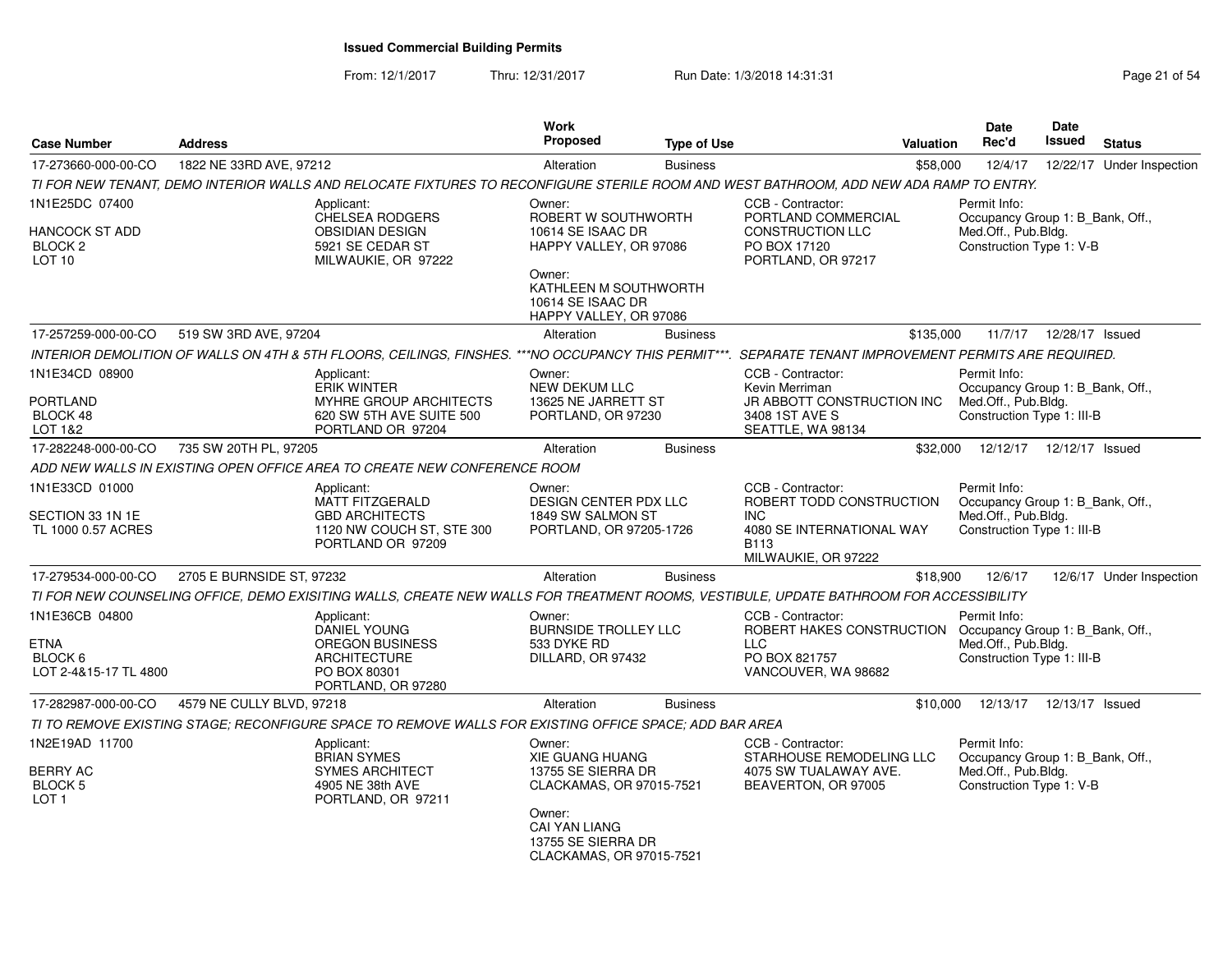From: 12/1/2017Thru: 12/31/2017 **Run Date: 1/3/2018 14:31:31 Research 20 and 20 and 20 and 22 of 54** 

| <b>Case Number</b>                                                                                      | <b>Address</b>             |                                                                                                                                                                | Work<br><b>Proposed</b>                                                             | <b>Type of Use</b> |                                                                                                                 | <b>Valuation</b> | <b>Date</b><br>Rec'd                              | <b>Date</b><br><b>Issued</b> | <b>Status</b> |
|---------------------------------------------------------------------------------------------------------|----------------------------|----------------------------------------------------------------------------------------------------------------------------------------------------------------|-------------------------------------------------------------------------------------|--------------------|-----------------------------------------------------------------------------------------------------------------|------------------|---------------------------------------------------|------------------------------|---------------|
| 17-268372-REV-01-CO                                                                                     | 11 NE M L KING BLVD, 97232 |                                                                                                                                                                | Alteration                                                                          | <b>Business</b>    |                                                                                                                 | \$               | 12/11/17                                          | 12/11/17 Issued              |               |
|                                                                                                         |                            | REVISION-MINOR CHANGE TO WALL LAY OUT AT CLOSETS AND CONFERENCE ROOM, CHANGE WOOD STUDS TO STEEL STUDS, ADD KITCHEN SINK AND DW IN COFEE BAR AREA              |                                                                                     |                    |                                                                                                                 |                  |                                                   |                              |               |
| 1N1E34DA 03500                                                                                          |                            | Applicant:<br><b>WESTIN GLASS</b>                                                                                                                              |                                                                                     |                    |                                                                                                                 |                  | Permit Info:<br>Occupancy Group 1: B_Bank, Off.,  |                              |               |
| <b>EAST PORTLAND</b><br>BLOCK 76<br>INC PT VAC ST LOT 5 EXC PT IN STS<br>LOT 6-8 EXC PT IN STS          |                            | GUERRILLA DEVELOPMENT<br>2500 NE SANDY, SUITE C<br>PORTLAND, OR 97232                                                                                          |                                                                                     |                    |                                                                                                                 |                  | Med.Off., Pub.Bldg.<br>Construction Type 1: IV-HT |                              |               |
| 17-281043-000-00-CO                                                                                     | 1517 NE BROADWAY, 97212    |                                                                                                                                                                | Alteration                                                                          | <b>Business</b>    |                                                                                                                 |                  | \$129,112  12/12/17  12/12/17  Issued             |                              |               |
|                                                                                                         |                            | TENANT IMPROVEMENT: INTERIOR ALTERATION TO NON-LOAD BEARING WALLS TO ENLARGE "TRANQUILITY ROOM", CREATE NEW CLOSET, AND ENLARGE OFFICE; RETILE EMPLOYEE LOUNG. |                                                                                     |                    |                                                                                                                 |                  |                                                   |                              |               |
| 1N1E26DC 12400                                                                                          |                            | Applicant:<br>Dana Johnson                                                                                                                                     | Owner:<br>FIRST INTERSTATE BK OF OR                                                 |                    | CCB - Contractor:<br>COULTER CONSTRUCTION INC                                                                   |                  | Permit Info:<br>Occupancy Group 1: B_Bank, Off.,  |                              |               |
| <b>HOLLADAYS ADD</b><br>BLOCK 231<br>LOT <sub>3</sub>                                                   |                            | <b>Coulter Construction Inc</b><br>17933 NW Evergreen Place<br>Beaverton, OR 97006                                                                             | 4800 SW MACADAM AVE #120<br>PORTLAND, OR 97239                                      |                    | 1961 OLD MIDDLEFIELD WAY<br>MOUNTAIN VIEW, CA 94043                                                             |                  | Med.Off., Pub.Bldg.<br>Construction Type 1: V-B   |                              |               |
| LOT 4 EXC PT IN ST                                                                                      |                            |                                                                                                                                                                | Owner:<br><b>LOUISE SNEAD</b><br>4800 SW MACADAM AVE #120<br>PORTLAND, OR 97239     |                    |                                                                                                                 |                  |                                                   |                              |               |
| 17-225453-REV-02-CO                                                                                     | 931 SW KING AVE, 97205     |                                                                                                                                                                | Alteration                                                                          | <b>Business</b>    |                                                                                                                 | \$               | 12/18/17  12/18/17  Issued                        |                              |               |
| REVISION TO CLARIFY HVAC & CEILING DETAIL                                                               |                            |                                                                                                                                                                |                                                                                     |                    |                                                                                                                 |                  |                                                   |                              |               |
| 1N1E33CD 02600                                                                                          |                            | Applicant:<br><b>ERNIE ALBERS</b>                                                                                                                              | Owner:<br>WJJ HOLDINGS LLC                                                          |                    |                                                                                                                 |                  | Permit Info:<br>Occupancy Group 1: B_Bank, Off.,  |                              |               |
| JOHNSONS ADD<br>BLOCK 5<br>LOT <sub>4</sub><br>HISTORIC PROPERTY 15 YR 2004<br>POTENTIAL ADDITIONAL TAX |                            | <b>SCRIBE-X</b><br>931 SW KING AVE<br>PORTLAND OR 97205                                                                                                        | 1104 NW OVERTON ST<br>PORTLAND, OR 97209                                            |                    |                                                                                                                 |                  | Med.Off., Pub.Bldg.<br>Construction Type 1: V-B   |                              |               |
| 16-286580-000-00-CO                                                                                     | 611 SW CAMPUS DR, 97201    |                                                                                                                                                                | Alteration                                                                          | Educational        |                                                                                                                 | \$6,172,000      | 1/6/17                                            | 12/22/17 Issued              |               |
| Demolition of OHSU School of Dentistry, retaining wall to remain                                        |                            |                                                                                                                                                                |                                                                                     |                    |                                                                                                                 |                  |                                                   |                              |               |
| 1S1E09 00200                                                                                            |                            | Applicant:<br><b>JIM KNEES</b><br>PKA ARCHITECTS<br>6969 SW HAMPTON ST<br>PORTLAND OR 97223                                                                    | Owner:<br>OREGON STATE OF<br>3181 SW SAM JACKSON PARK RD<br>PORTLAND, OR 97239-3011 |                    | CCB - Contractor:<br>TURNER CONSTRUCTION<br>COMPANY<br>1200 NW NAITO PARKWAY SUITE<br>300<br>PORTLAND, OR 97209 |                  |                                                   |                              |               |
| 17-279100-000-00-CO                                                                                     | 3643 SW VERMONT ST, 97221  |                                                                                                                                                                | Alteration                                                                          | Educational        |                                                                                                                 | \$10,000         | 12/5/17                                           | 12/5/17 Final                |               |
|                                                                                                         |                            | REPAIR BASEMENT SOFFIT IN DAYCARE AREA, IN RESPONSE TO 17-263878-DB                                                                                            |                                                                                     |                    |                                                                                                                 |                  |                                                   |                              |               |
| 1S1E17CD 09000                                                                                          |                            | Applicant:<br><b>JIM KITCHIN</b>                                                                                                                               | Owner:<br>ELEVENTH CHURCH OF CHRIST                                                 |                    | CCB - Contractor:<br><b>INTERWORKS LLC</b>                                                                      |                  | Permit Info:<br>Occupancy Group 1: E_School       |                              |               |
| SECTION 17 1S 1E<br>TL 9000 1.03 ACRES                                                                  |                            | <b>INTERWORKS</b><br>PO BOX 14764<br>PORTLAND, OR 97293                                                                                                        | <b>SCIENTIST</b><br>4834 SW SCHOLLS FERRY RD<br>PORTLAND, OR 97225-1629             |                    | PO BOX 14764<br>PORTLAND, OR 97293                                                                              |                  | Construction Type 1: V-B                          |                              |               |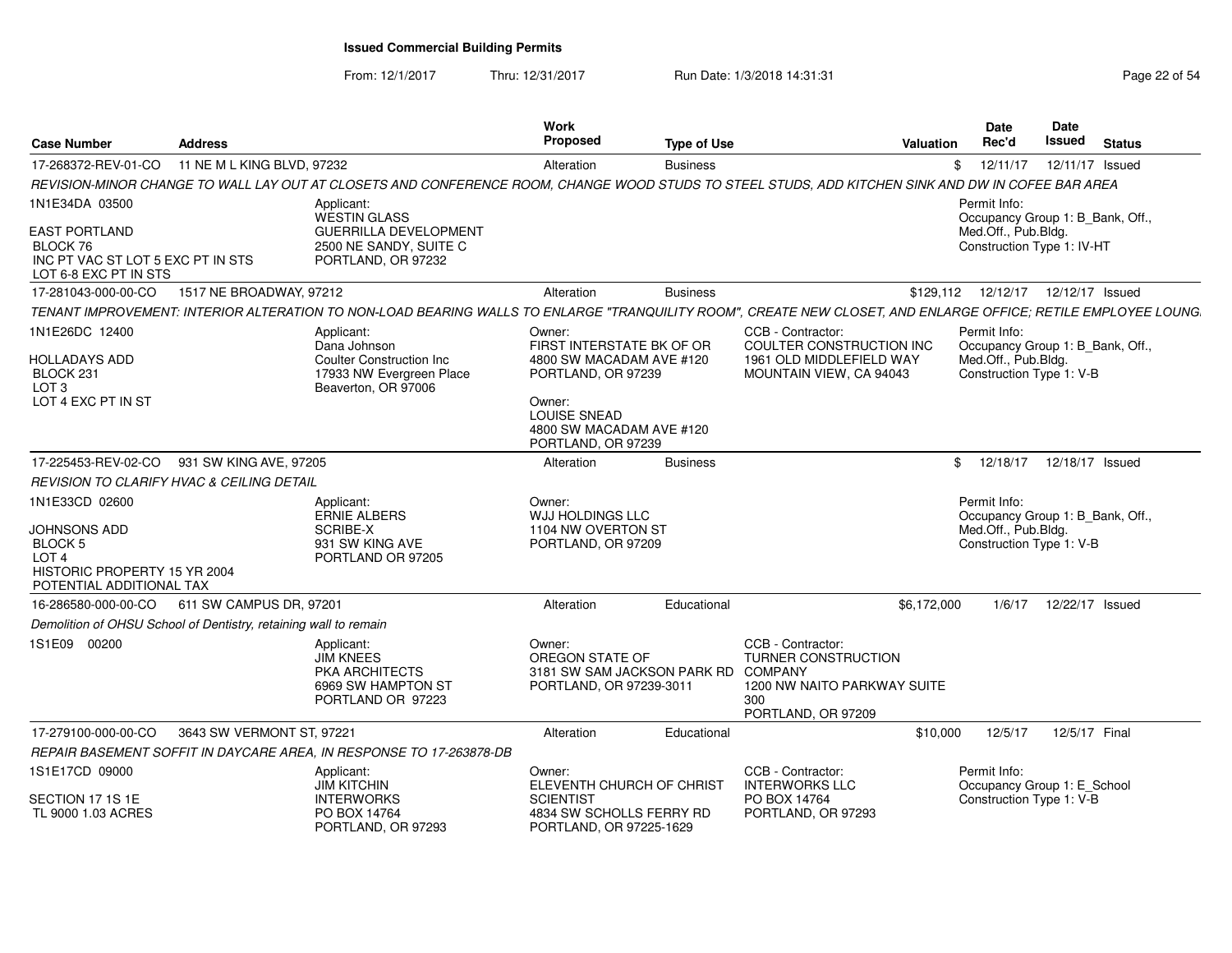From: 12/1/2017Thru: 12/31/2017 **Run Date: 1/3/2018 14:31:31 Research 20 and 20 and 20 and 23 of 54** 

| <b>Case Number</b>                                            | <b>Address</b>          |                                                                                                                                                                 | Work<br>Proposed                                                                    | <b>Type of Use</b> |                                                                                                                               | <b>Valuation</b> | Date<br>Rec'd                                                   | Date<br><b>Issued</b>      | <b>Status</b>                                |
|---------------------------------------------------------------|-------------------------|-----------------------------------------------------------------------------------------------------------------------------------------------------------------|-------------------------------------------------------------------------------------|--------------------|-------------------------------------------------------------------------------------------------------------------------------|------------------|-----------------------------------------------------------------|----------------------------|----------------------------------------------|
| 16-286580-REV-01-CO                                           | 611 SW CAMPUS DR, 97201 |                                                                                                                                                                 | Alteration                                                                          | Educational        |                                                                                                                               | \$               | 11/16/17                                                        | 12/22/17                   | Issued                                       |
| REV 01 - update erosion control plans approved under the DEMO |                         |                                                                                                                                                                 |                                                                                     |                    |                                                                                                                               |                  |                                                                 |                            |                                              |
| 1S1E09 00200                                                  |                         | Applicant:<br><b>JIM KNEES</b><br>PKA ARCHITECTS<br>6969 SW HAMPTON ST<br>PORTLAND OR 97223                                                                     | Owner:<br>OREGON STATE OF<br>3181 SW SAM JACKSON PARK RD<br>PORTLAND, OR 97239-3011 |                    | CCB - Contractor:<br><b>TURNER CONSTRUCTION</b><br><b>COMPANY</b><br>1200 NW NAITO PARKWAY SUITE<br>300<br>PORTLAND, OR 97209 |                  |                                                                 |                            |                                              |
| 17-284389-000-00-CO                                           | 224 SE 2ND AVE, 97214   |                                                                                                                                                                 | Alteration                                                                          | Factory/Industrial |                                                                                                                               | \$2,000          | 12/15/17                                                        | 12/27/17 Issued            |                                              |
| <b>FIRE ESCAPE LOAD TESTING</b>                               |                         |                                                                                                                                                                 |                                                                                     |                    |                                                                                                                               |                  |                                                                 |                            |                                              |
| 1N1E34DD 03700<br><b>FRUSHS SQUARE ADD</b>                    |                         | Applicant:<br>ED NUKALA<br><b>INCOME PROPERTY</b>                                                                                                               | Owner:<br><b>COFFEE WAREHOUSE LLC</b><br>75 SE YAMHILL ST #201                      |                    | CCB - Contractor:<br><b>ED NUKALA</b><br><b>INCOME PROPERTY</b>                                                               |                  |                                                                 |                            |                                              |
| N 65.12' OF W 88' OF BLOCK 7                                  |                         | <b>MANAGEMENT CO</b><br>1800 SW 1ST SUITE 220<br>PORTLAND, OR 97201                                                                                             | PORTLAND, OR 97214                                                                  |                    | MANAGEMENT CO<br>1800 SW 1ST SUITE 220<br>PORTLAND, OR 97201                                                                  |                  |                                                                 |                            |                                              |
| 17-275920-000-00-CO                                           | 1020 SE 11TH AVE, 97214 |                                                                                                                                                                 | Alteration                                                                          | Factory/Industrial |                                                                                                                               | \$55,000         | 12/15/17                                                        | 12/15/17 Issued            |                                              |
|                                                               |                         | TENANT IMPROVEMENT FOR NEW TENANT, EXTERIOR FACADE IMPROVEMENTS WITH NEW CANOPY, CLADDING, TRELLIS, REPLACED (2) GARAGE ROLL UP DOORS. NEW DECK BREAK AREA.     |                                                                                     |                    |                                                                                                                               |                  |                                                                 |                            |                                              |
| 1S1E02BD 02300                                                |                         | Applicant:<br>ANDREA WALLACE                                                                                                                                    | Owner:<br><b>GXI INC</b>                                                            |                    | CCB - Contractor:<br>Kevin                                                                                                    |                  | Permit Info:<br>Occupancy Group 1: B_Bank, Off.,                |                            |                                              |
| <b>HAWTHORNE PK</b><br>BLOCK 247<br>LOT 7&8                   |                         | <b>INK BUILT DESIGN</b><br>2808 NE M L KING BLVD SUITE G<br>PORTLAND, OR 97212                                                                                  | 1326 NE 63RD AVE<br>PORTLAND, OR 97213                                              |                    | <b>BARTEL CONTRACTING INC</b><br>PO BOX 160<br>GLADSTONE, OR 97027                                                            |                  | Med.Off., Pub.Bldg.<br>Construction Type 1: III-B               |                            | Construction Type 2 (formerly Type 1): III-B |
| 17-277082-000-00-CO                                           | 4950 N BASIN AVE, 97217 |                                                                                                                                                                 | Alteration                                                                          | Factory/Industrial |                                                                                                                               | \$8,500          | 12/1/17                                                         | 12/1/17 Issued             |                                              |
|                                                               |                         | INFILL INTERIOR DOOR TO MECHANICAL ROOM IN NE CORNER OF BUILDING                                                                                                |                                                                                     |                    |                                                                                                                               |                  |                                                                 |                            |                                              |
| 1N1E21BC 00100                                                |                         | Applicant:<br><b>AMY TALLENT</b><br><b>VLMK ENGINEERS</b><br>3933 SW KELLY AVE<br>PORTLAND, OR 97239                                                            | Owner:<br>FRED MEYER INC<br>1014 VINE ST 7TH FL<br>CINCINNATI, OH 45202-1141        |                    | CCB - Contractor:<br>PERLO CONSTRUCTION LLC<br>16101 SW 72ND AVE SUITE 200<br>PORTLAND, OR 97224                              |                  | Permit Info:<br>Factory, Mod.Hazard<br>Construction Type 1: V-B |                            | Occupancy Group 1: F-1_Industrial Plant -    |
| 17-287853-000-00-CO                                           | 9141 SE STARK ST, 97216 |                                                                                                                                                                 | Alteration                                                                          | Factory/Industrial |                                                                                                                               | \$5,000          |                                                                 | 12/22/17  12/22/17  Issued |                                              |
|                                                               |                         | INFILL TWO EXISTING CONCRETE OPENINGS ON WEST SIDE WITH THREE HOUR RATED FIRE ASSEMBLY FOR EXISTING TENANT - **RESPONSE TO REQUIREMENTS OF COVENANT ON 17-12057 |                                                                                     |                    |                                                                                                                               |                  |                                                                 |                            |                                              |
| 1N2E33CD 04100                                                |                         | Applicant:<br><b>AURYN WHITE</b>                                                                                                                                | Owner:<br>E & B HOLDINGS LLC                                                        |                    | Primary Contractor:<br>TO BID                                                                                                 |                  | Permit Info:                                                    |                            | Occupancy Group 1: F-1_Industrial Plant -    |
| <b>MABEL VILLE</b><br>BLOCK 14<br>LOT 14&15                   |                         | <b>BAMA ARCHITECTURE</b><br>7350 SE MILWAUKIE AVE<br>PORTLAND OR 97202                                                                                          | 9255 SE STARK ST<br>PORTLAND, OR 97216                                              |                    |                                                                                                                               |                  | Factory, Mod.Hazard<br>Construction Type 1: V-B                 |                            |                                              |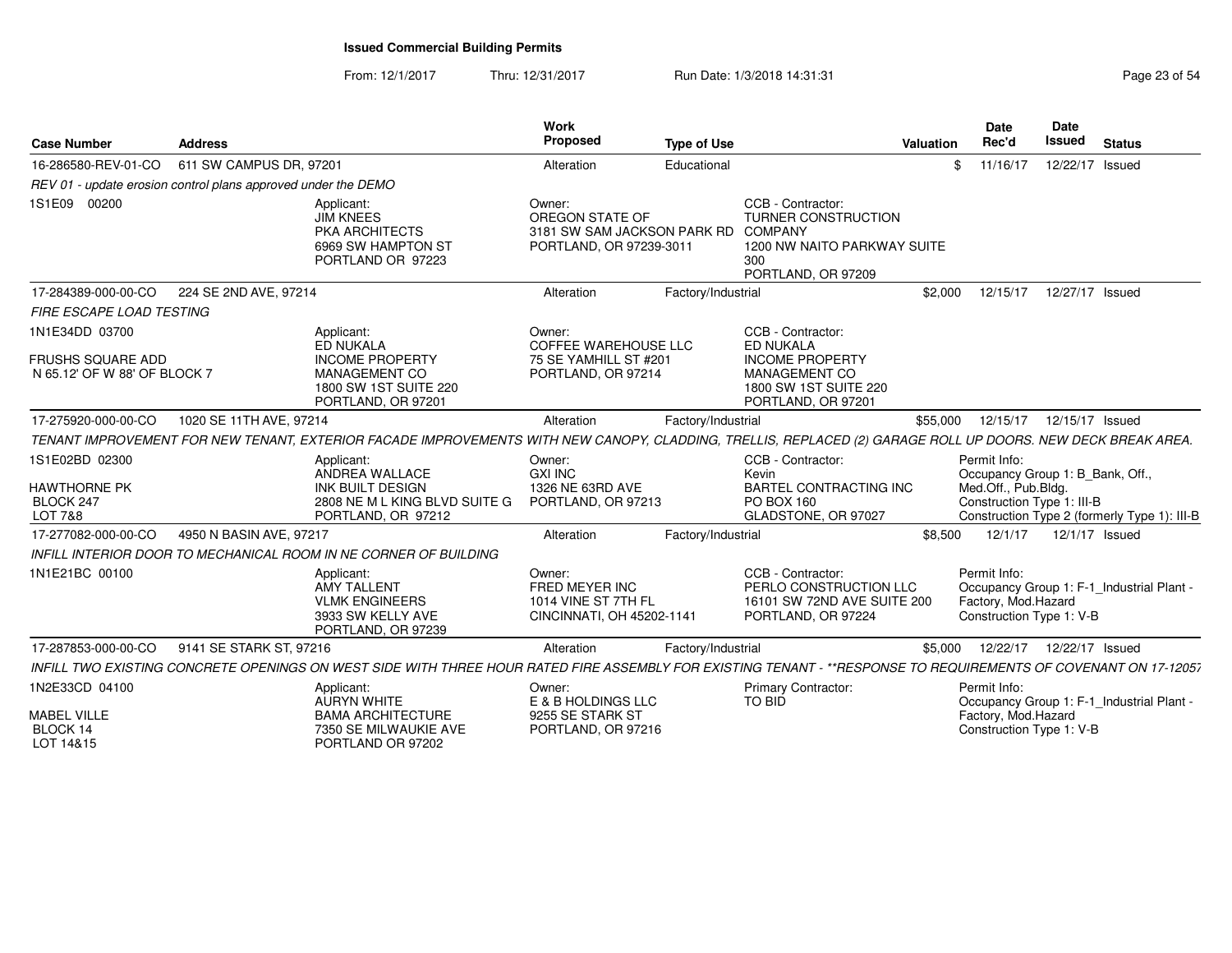From: 12/1/2017Thru: 12/31/2017 Run Date: 1/3/2018 14:31:31 Page 24 of 54

| <b>Case Number</b>                                            | <b>Address</b>                                                                                                                                                       | Work<br>Proposed                                                                            | <b>Type of Use</b> |                                                                                                                                     | <b>Valuation</b> | <b>Date</b><br>Rec'd                                             | Date<br><b>Issued</b> | <b>Status</b>                             |
|---------------------------------------------------------------|----------------------------------------------------------------------------------------------------------------------------------------------------------------------|---------------------------------------------------------------------------------------------|--------------------|-------------------------------------------------------------------------------------------------------------------------------------|------------------|------------------------------------------------------------------|-----------------------|-------------------------------------------|
| 15-281816-000-00-CO                                           | 9010 N DECATUR ST, 97203                                                                                                                                             | Alteration                                                                                  | Factory/Industrial |                                                                                                                                     | \$26,640         | 3/24/17                                                          |                       | 12/1/17 Under Inspection                  |
|                                                               | CHANGE OF USE FOR MARIJUANA GROW ROOM AND EXTRACTION FACILITY- RECONFIGURING WALLS IN STORAGE AREA FOR DRY, CLONE, TRIM, WHOLESALE STAGING AREA ROOMS, AND UT        |                                                                                             |                    |                                                                                                                                     |                  |                                                                  |                       |                                           |
| 1N1W12BB 04400<br>PARTITION PLAT 1992-152<br>LOT <sub>2</sub> | Applicant:<br>RACHEL JONES                                                                                                                                           | Owner:<br><b>JAMES N NUSSBAUMER</b><br>8316 N LOMBARD ST PMB 326<br>PORTLAND, OR 97203-3727 |                    | CCB - Contractor:<br>FLESCHNER CONSTRUCTION LLC Occupancy Group 1: F-1_Industrial Plant -<br>7416 SW 33RD AVE<br>PORTLAND, OR 97219 |                  | Permit Info:<br>Factory, Mod.Hazard<br>Construction Type 1: V-B  |                       |                                           |
|                                                               |                                                                                                                                                                      | Owner:<br>SARAH J NUSSBAUMER<br>8316 N LOMBARD ST PMB 326<br>PORTLAND, OR 97203-3727        |                    |                                                                                                                                     |                  |                                                                  |                       |                                           |
|                                                               |                                                                                                                                                                      | Owner:<br><b>WADE HOCKETT</b><br>8316 N LOMBARD ST PMB 326<br>PORTLAND, OR 97203-3727       |                    |                                                                                                                                     |                  |                                                                  |                       |                                           |
|                                                               |                                                                                                                                                                      | Owner:<br><b>ISOBEL HOCKETT</b><br>8316 N LOMBARD ST PMB 326<br>PORTLAND, OR 97203-3727     |                    |                                                                                                                                     |                  |                                                                  |                       |                                           |
| 16-289643-000-00-CO                                           | 2503 NW NICOLAI ST, 97210                                                                                                                                            | Alteration                                                                                  | Factory/Industrial |                                                                                                                                     | \$185,000        | 12/21/16  12/20/17  Issued                                       |                       |                                           |
|                                                               | ALTERATION TO REMODEL EXISTING AREA OF BUILDING FOR NEW CANNABIS EXTRACTION PROCESSING FACILITY. ADD NEW TOILET, SINK, JANITOR SINK, UTILITY SINK AND TANKLESS WATEI |                                                                                             |                    |                                                                                                                                     |                  |                                                                  |                       |                                           |
| 1N1E29DA 00200                                                | Applicant:<br>ROSS FARLAND<br>DEZINE WORKS INC<br>3531 DRIFT CREEK RD, SE<br>SUBLIMITY OR 97385                                                                      | Owner:<br><b>BRIGHT LAND LLC</b><br><b>PO BOX 6947</b><br>SAN DIEGO, CA 92166-0947          |                    | CCB - Contractor:<br><b>GEORGE ALTHAUS</b><br>GNC CONSTRUCTION LLC<br>7030 NE 42ND AVE<br>PORTLAND, OR 97218                        |                  | Permit Info:<br>Factory, Mod.Hazard<br>Construction Type 1: V-B  |                       | Occupancy Group 1: F-1_Industrial Plant - |
| 16-288667-000-00-CO                                           | 6451 NE COLWOOD WAY, 97218                                                                                                                                           | Alteration                                                                                  | Factory/Industrial |                                                                                                                                     | \$500            |                                                                  |                       | 12/21/16  12/19/17  Under Inspection      |
|                                                               | CHANGE OF USE TO CANNABIS GROW FACILITY. NO CONSTRUCTION (SEE 16-271633 CO FOR CONSTRUCTION WORK); NO CO2                                                            |                                                                                             |                    |                                                                                                                                     |                  |                                                                  |                       |                                           |
| 1N2E17B 01600<br><b>SCHETKY ADDITION</b><br>LOT 3&A TL 1600   | Applicant:<br>RAPHAEL GOODBLATT<br>AHHA ARCHITECT INC<br>6663 SW BEAVERTON HILLSDALE PORTLAND, OR 97202-3608                                                         | Owner:<br>J E M S CORP<br>4408 SE 27TH AVE                                                  |                    |                                                                                                                                     |                  | Permit Info:<br>Factory, Mod.Hazard<br>Construction Type 1: II-B |                       | Occupancy Group 1: F-1_Industrial Plant - |
|                                                               | HWY #222<br>PORTLAND, OR 97225                                                                                                                                       |                                                                                             |                    |                                                                                                                                     |                  |                                                                  |                       |                                           |
| 16-269391-000-00-CO                                           | 2070 NE COLUMBIA BLVD, 97211                                                                                                                                         | Alteration                                                                                  | Factory/Industrial |                                                                                                                                     | \$135,145        | 11/4/16                                                          | 12/14/17 Issued       |                                           |
|                                                               | TI FOR NEW TENANT; CHANGE OF USE FOR CO2 MARIJUANA EXTRACTION FACILITY; ADD NEW INTERIOR PARTITION WALLS TO CREATE EMPLOYEE AREA, RESTROOM, VISITOR ROOM, EXTRA      |                                                                                             |                    |                                                                                                                                     |                  |                                                                  |                       |                                           |
| 1N1E14AA 00900                                                | Applicant:<br><b>ROSS FARLAND</b><br>DEZINE WORKS INC<br>3531 DRIFT CREEK RD, SE<br>SUBLIMITY OR 97385                                                               | Owner:<br>PORTLAND DISTRIBUTING CO<br>127 3RD AVE #602<br>KIRKLAND, WA 98033-6177           |                    |                                                                                                                                     |                  | Permit Info:<br>Factory, Mod.Hazard<br>Construction Type 1: V-B  |                       | Occupancy Group 1: F-1_Industrial Plant - |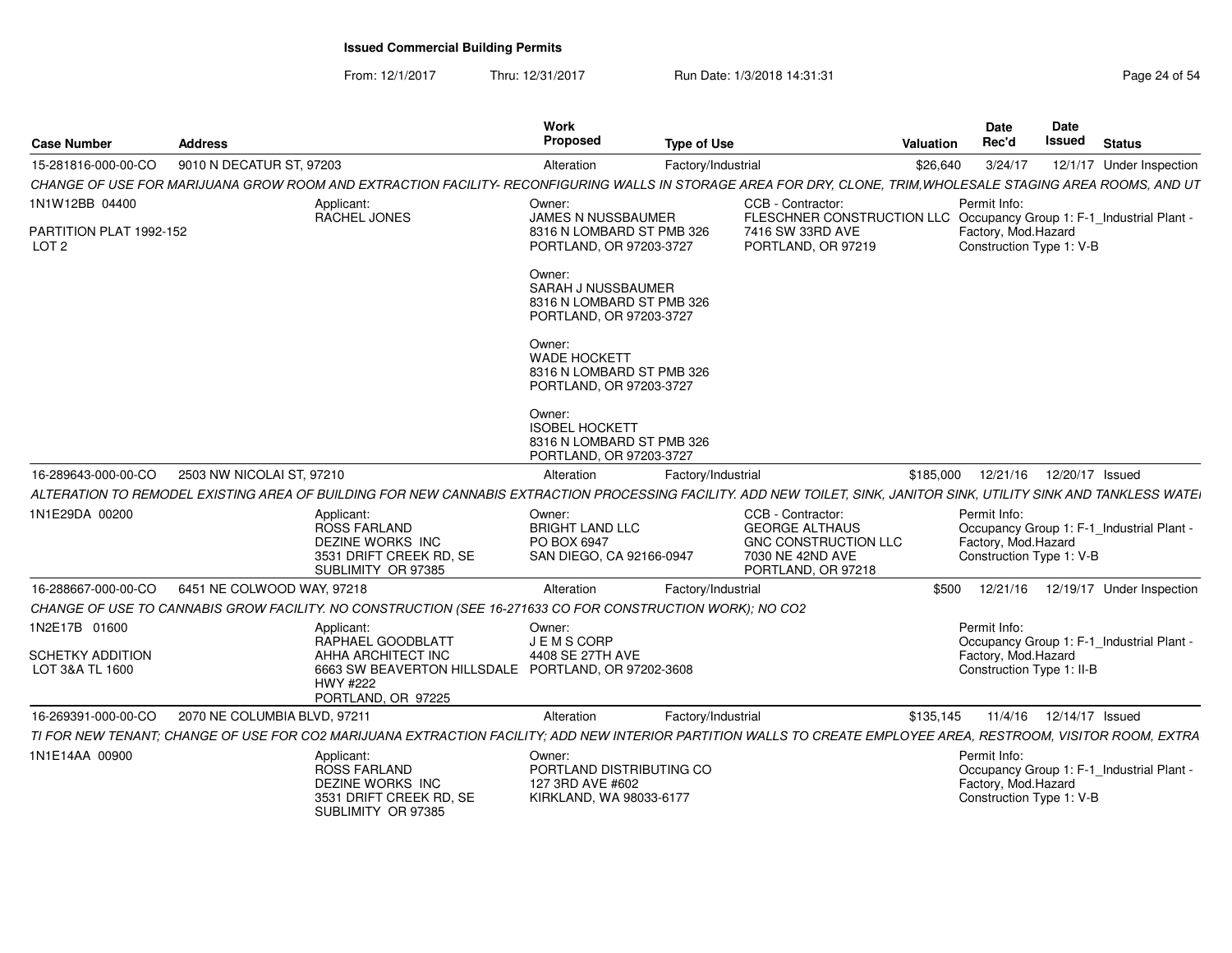From: 12/1/2017

Thru: 12/31/2017 **Run Date: 1/3/2018 14:31:31 Research 2018** Page 25 of 54

| <b>Case Number</b>                                                                                 | <b>Address</b>              |                                                                                                                                                                      | Work<br><b>Proposed</b>                                                                     | <b>Type of Use</b> |                                                                                                                                                           | <b>Valuation</b> | Date<br>Rec'd                                                   | Date<br><b>Issued</b>     | <b>Status</b>                               |
|----------------------------------------------------------------------------------------------------|-----------------------------|----------------------------------------------------------------------------------------------------------------------------------------------------------------------|---------------------------------------------------------------------------------------------|--------------------|-----------------------------------------------------------------------------------------------------------------------------------------------------------|------------------|-----------------------------------------------------------------|---------------------------|---------------------------------------------|
| 17-167526-000-00-CO                                                                                | 5425 SE 72ND AVE, 97206     |                                                                                                                                                                      | Alteration                                                                                  | Factory/Industrial |                                                                                                                                                           | \$22,007         | 5/8/17                                                          | 12/21/17 Issued           |                                             |
|                                                                                                    |                             | CHANGE OF OCCUPANCY-CHANGE FROM B TO F-1, NO CO2, MANUFACTURE AND BUTANE EXTRACTION OF CANNABIS FOR NUTRITIONAL SUPPLEMENTS. Small accessory growing room (164 sf) i |                                                                                             |                    |                                                                                                                                                           |                  |                                                                 |                           |                                             |
| 1S2E17BD 08100                                                                                     |                             | Applicant:<br>PATRICK MAHER<br><b>EARTH PHARMS</b><br>5425 SE 72ND AVE<br>PORTLAND OR 97206                                                                          | Owner:<br>PANG'S MANAGEMENT LLC<br>5805 SW 59TH CT<br>PORTLAND, OR 97221                    |                    |                                                                                                                                                           |                  | Permit Info:<br>Factory, Mod.Hazard<br>Construction Type 1: V-B |                           | Occupancy Group 1: F-1 Industrial Plant -   |
| 16-176951-DFS-01-CO 5615 SE 111TH AVE, 97266                                                       |                             |                                                                                                                                                                      | Alteration                                                                                  | Factory/Industrial |                                                                                                                                                           | \$18,000         | 3/15/17                                                         | 12/11/17 Issued           |                                             |
| <b>DFS FOR EXTERIOR STEEL STAIR</b>                                                                |                             |                                                                                                                                                                      |                                                                                             |                    |                                                                                                                                                           |                  |                                                                 |                           |                                             |
| 1S2E15CA 01200<br><b>GARBADE</b>                                                                   |                             | Applicant:<br>MICHAEL ROBINSON<br>AMERICAN MASTERCRAFT                                                                                                               | Owner:<br>PATRICK A DEUCHAR<br>11013 SE VALLEY VIEW TER                                     |                    | CCB - Contractor:<br>PORTLAND PACIFIC                                                                                                                     |                  | Permit Info:                                                    |                           | Occupancy Group 1: F-1 Industrial Plant -   |
| <b>BLOCK 2 TL 1200</b>                                                                             |                             | 7680 SW ARBOR LAKE CT<br>WILSONVILLE, OR 97070                                                                                                                       | HAPPY VALLEY, OR 97086-9713                                                                 |                    | CONSTRUCTION LLC<br>11013 SE VALLEY VIEW TERR<br>HAPPY VALLEY, OR 97086                                                                                   |                  | Factory, Mod.Hazard<br>Construction Type 1: III-B               |                           |                                             |
|                                                                                                    |                             |                                                                                                                                                                      | Owner:<br><b>KAREN L DEUCHAR</b><br>11013 SE VALLEY VIEW TER<br>HAPPY VALLEY, OR 97086-9713 |                    |                                                                                                                                                           |                  |                                                                 |                           |                                             |
| 17-135806-000-00-CO                                                                                | 100 NE COLUMBIA BLVD, 97217 |                                                                                                                                                                      | Alteration                                                                                  | Factory/Industrial |                                                                                                                                                           | \$156,383        |                                                                 | 3/21/17  12/13/17  Issued |                                             |
|                                                                                                    |                             | ALTERATION-VOLUNTARY REPLACEMENT 35 WINDOWS IN EXISTING OPENINGS ON SOUTH ELEVATION WITH INSULATED EXPLOSION VENT PANELS replaces permit 14-245139CO                 |                                                                                             |                    |                                                                                                                                                           |                  |                                                                 |                           |                                             |
| 1N1E10D 00100                                                                                      |                             | Applicant:<br><b>DAN SYMONS</b>                                                                                                                                      | Owner:<br>MONDELEZ GLOBAL LLC                                                               |                    | CCB - Contractor:<br>STREIMER SHEET METAL WORKS Occupancy Group 1: F-1_Industrial Plant -                                                                 |                  | Permit Info:                                                    |                           |                                             |
| SECTION 10 1N 1E<br>TL 100 24.54 ACRES<br>LAND & IMPS SEE R646208 (R941100251)<br>FOR MACH & EQUIP |                             | <b>SYMONS ENGINEERING</b><br><b>CONSULTANTS INC</b><br>12805 SE FOSTER ROAD<br>PORTLAND OR 97236                                                                     | PO BOX 1240<br>MANCHESTER, NH 03105                                                         |                    | INC.<br>740 N KNOTT ST<br>PORTLAND, OR 97227                                                                                                              |                  | Factory, Mod.Hazard<br>Construction Type 1: II-B                |                           | Construction Type 2 (formerly Type 1): II-B |
| 16-287602-DFS-03-CO 10160 N LOMBARD ST, 97203                                                      |                             |                                                                                                                                                                      | Alteration                                                                                  | Factory/Industrial |                                                                                                                                                           | \$7.500          | 11/29/17                                                        | 12/21/17 Issued           |                                             |
| DEFERRED ATTAHCMENT OF RTU'S                                                                       |                             |                                                                                                                                                                      |                                                                                             |                    |                                                                                                                                                           |                  |                                                                 |                           |                                             |
| 1N1W02 00500                                                                                       |                             | Applicant:<br>MIKE COYLE<br><b>FASTER PERMITS</b><br>2000 SW 1ST AVE, SUITE 420<br>PORTLAND, OR 97201                                                                | Owner:<br>10200 NORTH LOMBARD LLC<br>9760 SW FREEMAN DR<br>WILSONVILLE, OR 97070-9221       |                    | CCB - Contractor:<br><b>DAN MARTIN</b><br>DESIGN BUILD CONTRACTORS LL Factory, Mod.Hazard<br>14639 COLTRANE ST<br>OREGON CITY, OR 97045<br>ALOHA OR 97006 |                  | Permit Info:<br>Construction Type 1: V-B                        |                           | Occupancy Group 1: F-1 Industrial Plant -   |
| 17-250891-000-00-CO                                                                                | 2444 NW 28TH AVE, 97210     |                                                                                                                                                                      | Alteration                                                                                  | Factory/Industrial |                                                                                                                                                           | \$50,000         | 10/5/17                                                         |                           | 12/5/17 Issued                              |
|                                                                                                    |                             | INSTALL WALK-IN COOLER. SEE PERMIT 17-110183-CO AND 17-229160-CO.                                                                                                    |                                                                                             |                    |                                                                                                                                                           |                  |                                                                 |                           |                                             |
| 1N1E29DB 00200                                                                                     |                             | Applicant:<br><b>BILL ROGERS</b><br>REFRIGERATION CONTRACTORS 3570 SW RIVER PKWY #1713<br><b>INC</b><br>17246 NE SAN RAFAEL ST<br>PORTLAND OR 97230                  | Owner:<br>OSB2LAN28 LLC<br>PORTLAND, OR 97239-4545                                          |                    | CCB - Contractor:<br>REFRIGERATION CONTRACTORS<br><b>INC</b><br>PO BOX 661<br>GRESHAM, OR 97030-0163                                                      |                  | Permit Info:<br>Factory, Low Hazard<br>Construction Type 1: V-B |                           | Occupancy Group 1: F-2_Industrial Plant -   |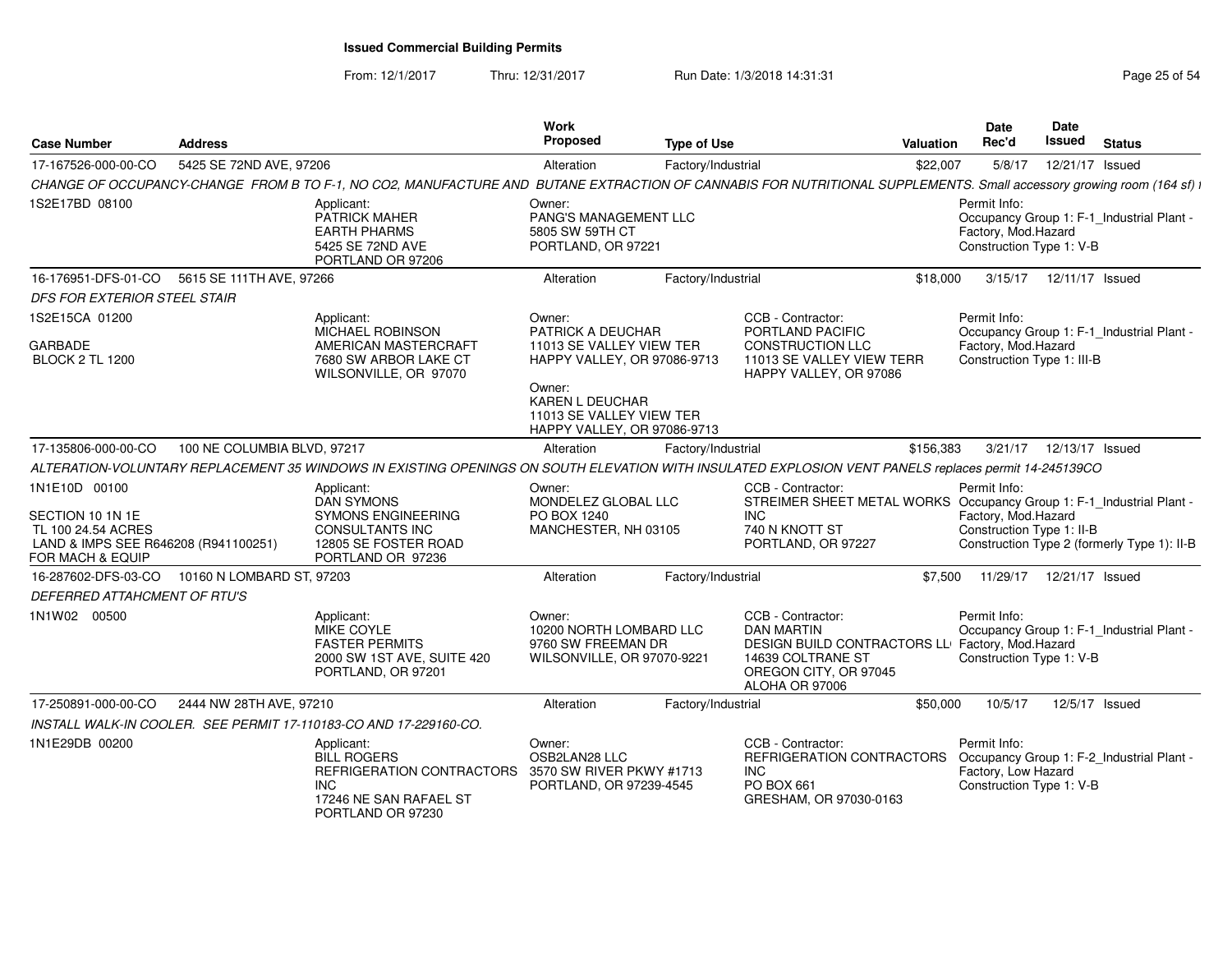From: 12/1/2017Thru: 12/31/2017 **Run Date: 1/3/2018 14:31:31 Research 2018** Page 26 of 54

| <b>Case Number</b>                                                                                    | <b>Address</b>               |                                                                                                                                    | Work<br><b>Proposed</b>                                                                                                                            | <b>Type of Use</b> |                                                                                                                                     | <b>Valuation</b> | <b>Date</b><br>Rec'd                                            | Date<br>Issued  | <b>Status</b>                         |
|-------------------------------------------------------------------------------------------------------|------------------------------|------------------------------------------------------------------------------------------------------------------------------------|----------------------------------------------------------------------------------------------------------------------------------------------------|--------------------|-------------------------------------------------------------------------------------------------------------------------------------|------------------|-----------------------------------------------------------------|-----------------|---------------------------------------|
| 16-122221-REV-03-CO                                                                                   | 12549 NE WHITAKER WAY, 97230 |                                                                                                                                    | Alteration                                                                                                                                         | Factory/Industrial |                                                                                                                                     | \$3,500          | 12/11/17                                                        | 12/13/17 Issued |                                       |
|                                                                                                       |                              | REVISION TO ADD MAS AND IRRIGATION / WASTE IRRIGATION PIPING DIAGRAMS AND DETAILS                                                  |                                                                                                                                                    |                    |                                                                                                                                     |                  |                                                                 |                 |                                       |
| 1N2E23BB 00200                                                                                        |                              | Applicant:<br><b>DEREK METSON</b><br><b>GREENBOX ARCHITECTURE</b><br>1300 JOHN ADAMS STREET,<br>SUITE 106<br>OREGON CITY, OR 97045 | Owner:<br>WHITAKER PROPERTIES LLC<br>855 SW PENNOYER ST<br>PORTLAND, OR 97239-4401                                                                 |                    | CCB - Contractor:<br>FLESCHNER CONSTRUCTION LLC Occupancy Group 1: F-1_Industrial Plant -<br>7416 SW 33RD AVE<br>PORTLAND, OR 97219 |                  | Permit Info:<br>Factory, Mod.Hazard<br>Construction Type 1: V-B |                 |                                       |
| 17-247675-REV-01-CO 1011 SE LINCOLN ST, 97214                                                         |                              |                                                                                                                                    | Alteration                                                                                                                                         | Factory/Industrial |                                                                                                                                     |                  | \$2,000  12/19/17  12/19/17  Issued                             |                 |                                       |
|                                                                                                       |                              | VALUE-ADDED REVISION 01 - EXISTING GLU LAM BEAM REPAIR AND ADD NEW POST                                                            |                                                                                                                                                    |                    |                                                                                                                                     |                  |                                                                 |                 |                                       |
| 1S1E02CD 18900                                                                                        |                              | Applicant:                                                                                                                         | Owner:<br>SIG B RAETHKE                                                                                                                            |                    |                                                                                                                                     |                  | Permit Info:                                                    |                 |                                       |
| <b>STEPHENS ADD</b>                                                                                   |                              | <b>RON WOODRUFF</b><br>138 ASH CREEK DR                                                                                            | 2697 WOODSPRITE CT                                                                                                                                 |                    |                                                                                                                                     |                  | Occupancy Group 1: S-1_Storage -<br>Moderate Hazard, Warehouse  |                 |                                       |
| BLOCK 115                                                                                             |                              | MONMOUTH, OR 97361                                                                                                                 | WEST LINN, OR 97068-3149                                                                                                                           |                    |                                                                                                                                     |                  | Construction Type 1: III-B                                      |                 |                                       |
| LOT 3&4<br>S 37' OF LOT 5                                                                             |                              |                                                                                                                                    | Owner:<br><b>LINDA J RAETHKE</b><br>2697 WOODSPRITE CT<br>WEST LINN, OR 97068-3149                                                                 |                    |                                                                                                                                     |                  |                                                                 |                 |                                       |
| 17-286774-000-00-CO                                                                                   | 1914 NE 22ND AVE, 97212      |                                                                                                                                    | Alteration                                                                                                                                         | Hotel/Motel        |                                                                                                                                     | \$10,000         | 12/22/17                                                        | 12/22/17 Issued |                                       |
|                                                                                                       |                              | ADD WALL IN BASEMENT BATHROOM TO CONVERT ONE BATHROOM INTO TWO BATHROOMS                                                           |                                                                                                                                                    |                    |                                                                                                                                     |                  |                                                                 |                 |                                       |
| 1N1E26DD 00800<br>JOHN IRVINGS 1ST ADD<br>BLOCK 17<br>LOT 7&8                                         |                              | Applicant:<br><b>DAVID KRAUSE</b><br>2897 SW RUTLAND TER<br>PORTLAND, OR 97205                                                     | Owner:<br>STEPHEN T HOLDEN<br>1914 NE 22ND AVE<br>PORTLAND, OR 97212<br>Owner:<br><b>ARCHIE L BLANKS</b><br>1914 NE 22ND AVE<br>PORTLAND, OR 97212 |                    | CCB - Contractor:<br>OCONNELL W DICKSON<br><b>CUSTOM TOUCH CONTRACTING</b><br><b>INC</b><br>28525 SE LUSTED RD<br>GRESHAM, OR 97080 |                  | Permit Info:<br>Construction Type 1: V-B                        |                 | Occupancy Group 1: R-1_Hotel or Motel |
| 17-269492-000-00-CO                                                                                   | 55 SW ASH ST, 97204          |                                                                                                                                    | Alteration                                                                                                                                         | Institutional      |                                                                                                                                     | \$2,000          | 11/13/17                                                        | 12/11/17 Issued |                                       |
| FIRE ESCAPE TESTING FOR CERTIFICATION                                                                 |                              |                                                                                                                                    |                                                                                                                                                    |                    |                                                                                                                                     |                  |                                                                 |                 |                                       |
| 1N1E34DC 01400                                                                                        |                              | Applicant:<br><b>CLINTON AMBROSE</b><br>ABHT STRUCTURAL ENGINEERS<br>1640 NW JOHNSON ST<br>PORTLAND, OR 97209                      | Owner:<br>PORTLAND CITY OF<br>1120 SW 5TH AVE #1302<br>PORTLAND, OR 97204-1912                                                                     |                    |                                                                                                                                     |                  |                                                                 |                 |                                       |
| 17-269481-000-00-CO                                                                                   | 4800 NE 122ND AVE, 97230     |                                                                                                                                    | Alteration                                                                                                                                         | Institutional      |                                                                                                                                     | \$2,000          | 11/13/17                                                        | 12/11/17 Final  |                                       |
| FIRE ESCAPTE TESTING FOR CERTIFICATION                                                                |                              |                                                                                                                                    |                                                                                                                                                    |                    |                                                                                                                                     |                  |                                                                 |                 |                                       |
| 1N2E23BC 00900                                                                                        |                              | Applicant:<br><b>CLINTON AMBROSE</b>                                                                                               | Owner:<br>PORTLAND CITY OF                                                                                                                         |                    |                                                                                                                                     |                  |                                                                 |                 |                                       |
| SECTION 23 1N 2E<br>TL 900 3.64 ACRES<br>LAND & IMPS SEE R318525 (R942230691)<br><b>FOR BILLBOARD</b> |                              | ABHT STRUCTURAL ENGINEERS<br>1640 NW JOHNSON ST<br>PORTLAND, OR 97209                                                              | 1120 SW 5TH AVE #609<br>PORTLAND, OR 97204-1912                                                                                                    |                    |                                                                                                                                     |                  |                                                                 |                 |                                       |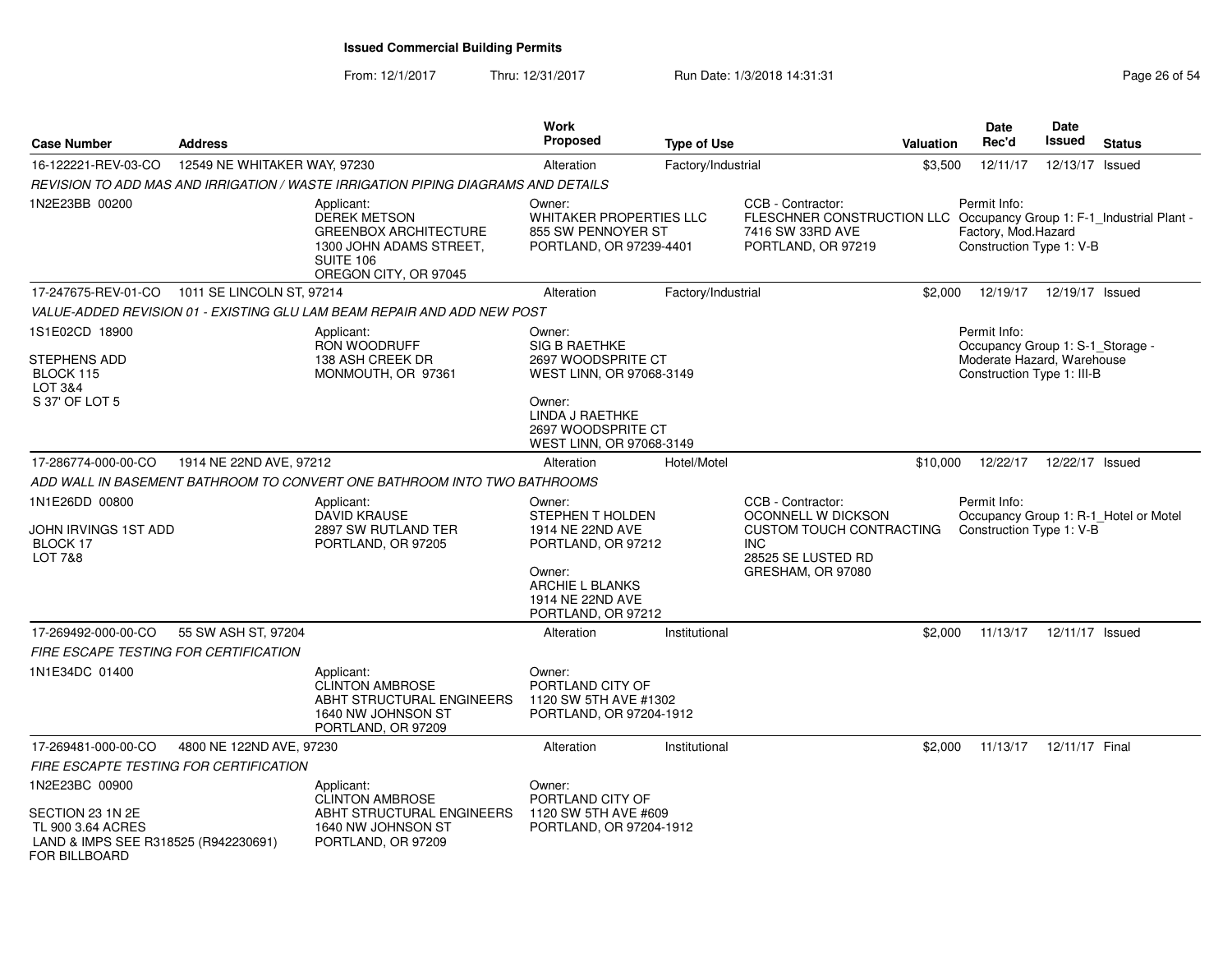From: 12/1/2017

Thru: 12/31/2017 **Run Date: 1/3/2018 14:31:31 Research 2018** Page 27 of 54

| <b>Case Number</b>                                       | <b>Address</b>                               |                                                                                                                                                                    | Work<br><b>Proposed</b>                                                                                      | <b>Type of Use</b> |                                                                                                          | Valuation | <b>Date</b><br>Rec'd                                                                         | <b>Date</b> | Issued<br><b>Status</b>    |                                              |
|----------------------------------------------------------|----------------------------------------------|--------------------------------------------------------------------------------------------------------------------------------------------------------------------|--------------------------------------------------------------------------------------------------------------|--------------------|----------------------------------------------------------------------------------------------------------|-----------|----------------------------------------------------------------------------------------------|-------------|----------------------------|----------------------------------------------|
| 15-185878-000-00-CO                                      | 6701 SE FOSTER RD, 97206                     |                                                                                                                                                                    | Alteration                                                                                                   | Mercantile         |                                                                                                          | \$30,000  | 10/12/15                                                                                     |             | 12/12/17 Issued            |                                              |
|                                                          |                                              | NEW TENANT AND CHANGE OF USE TO RETAIL SEWING SALES AND SERVICE AND CLASSES; ADD WALL ON MAIN FLOOR TO CREATE NEW ACCESSIBLE RESTROOM, NEW WALL AT 2ND FLOOR       |                                                                                                              |                    |                                                                                                          |           |                                                                                              |             |                            |                                              |
| 1S2E17BA 10400<br><b>KERN PK</b><br>BLOCK 12             |                                              | Applicant:<br>PATRICK DONALDSON<br>HARKA ARCHITECTURE LLC<br>107 SE WASHINGTON ST STE 740 PORTLAND, OR 97202                                                       | Owner:<br>ROBERT TOUSIGNANT<br>2625 SE KELLY ST                                                              |                    |                                                                                                          |           | Permit Info:<br>Occupancy Group 1: M Store, Service<br>Station<br>Construction Type 1: III-B |             |                            |                                              |
| LOT 7-11 TL 10400                                        |                                              | PORTLAND, OR 97214                                                                                                                                                 |                                                                                                              |                    |                                                                                                          |           |                                                                                              |             |                            |                                              |
| 17-198166-000-00-CO                                      | 5055 NE M L KING BLVD, 97211                 |                                                                                                                                                                    | Alteration                                                                                                   | Mercantile         |                                                                                                          | \$896.167 | 7/12/17                                                                                      |             | 12/13/17 Issued            |                                              |
|                                                          |                                              | TI FOR NEW NATURAL GROCERY STORE, CHANGE OF OCCUPANCY TO 'M', 'S-1'.                                                                                               |                                                                                                              |                    | 'S' OCCUPANCIES: ADD NEW INTERIOR WALLS FOR RESTROOMS, OFFICE, BREAK ROOM, COMPRESSOR, AND E             |           |                                                                                              |             |                            |                                              |
| 1N1E22AA 10800                                           |                                              | Applicant:<br><b>JON DETWILER</b><br><b>VEGA ARCHITECTURE</b><br>25107 GENESEE TRAIL RD<br><b>GOLDEN CO 80401</b>                                                  | Owner:<br>MAJESTIC ALBERTA COMMONS<br>LLC<br>13191 CROSSROADS PKWY N<br>6TH FL<br>CITY OF INDUSTRY, CA 91746 |                    | CCB - Contractor:<br><b>PACIFICMARK CONSTRUCTION</b><br>CORP<br>PO BOX 67247<br>MILWAUKIE, OR 97268-1247 |           | Permit Info:<br>Occupancy Group 1: M_Store, Service<br>Station<br>Construction Type 1: V-B   |             |                            | Construction Type 2 (formerly Type 1): V-B   |
| 17-252265-000-00-CO                                      | 1415 SE STARK ST, 97214                      |                                                                                                                                                                    | Alteration                                                                                                   | Mercantile         |                                                                                                          | \$58.767  | 10/9/17                                                                                      |             | 12/20/17 Issued            |                                              |
|                                                          |                                              | TI FOR NEW FIRST TIME TENANT: PARTIAL CHANGE OF OCCUPANCY FROM B AND F-1 TO M. B AND S-1: ADD NEW WALLS FOR NEW RESTROOM AND STORAGE ROOM: NEW BAR AREA            |                                                                                                              |                    |                                                                                                          |           |                                                                                              |             |                            |                                              |
| 1N1E35DC 16300                                           |                                              | Applicant:<br>MELLISSA BERG                                                                                                                                        | Owner:<br><b>BAKER'S BUILDING LLC</b>                                                                        |                    | CCB - Contractor:<br><b>DUSTY WICKHAM</b>                                                                |           | Permit Info:<br>Occupancy Group 1: B Bank, Off.,                                             |             |                            |                                              |
| BURNELLS ADD<br>BLOCK 302<br>LOT 3&4<br>W 1/2 OF LOT 5&6 |                                              | <b>FASTER PERMITS</b><br>2000 SW 1ST AVE, STE 420<br>PORTLAND, OR 97201                                                                                            | 207 NW PARK AVE<br>PORTLAND, OR 97209                                                                        |                    | <b>DEFORM NW LLC</b><br>PO BOX 42404<br>PORTLAND, OR 97242                                               |           | Med.Off., Pub.Blda.<br>Construction Type 1: III-B                                            |             |                            | Construction Type 2 (formerly Type 1): III-B |
| 17-261899-000-00-CO                                      | 11930 SE DIVISION ST, 97266                  |                                                                                                                                                                    | Alteration                                                                                                   | Mercantile         |                                                                                                          | \$65,000  |                                                                                              |             | 10/26/17  12/20/17  Issued |                                              |
|                                                          |                                              | SHELL ONLY. NO OCCUPANCY THIS PERMIT: BUILD NEW STOREFRONT. REVISE ENTRANCE AND VESTIBULE. INSTALL NEW EXIT DOOR AND STAIRS AT WEST WALL: REMOVE CATWALK. ***TI UN |                                                                                                              |                    |                                                                                                          |           |                                                                                              |             |                            |                                              |
| IS2E10AA 00402<br>SECTION 10 1S 2E<br>TL 402 2.74 ACRES  |                                              | Applicant:<br><b>THOMAS FALLON</b><br>BENNER STANGE ASSOCIATES<br>ARCHITECTS INC<br>80 SE MADISON ST #430                                                          | Owner:<br>ROIC OREGON LLC<br>8905 TOWNE CENTRE DR #108<br>SAN DIEGO, CA 92122-5608                           |                    | CCB - Contractor:<br><b>MICHAEL A WRENN</b><br>MICHAEL A WRENN<br>PO BOX 86306<br>PORTLAND, OR 97286     |           | Permit Info:<br>Occupancy Group 1: M Store, Service<br>Station<br>Construction Type 1: V-B   |             |                            |                                              |
|                                                          |                                              | PORTLAND OR 97214                                                                                                                                                  |                                                                                                              |                    |                                                                                                          |           |                                                                                              |             |                            |                                              |
|                                                          | 17-181998-STR-01-CO 3552 SE 122ND AVE, 97236 |                                                                                                                                                                    | Alteration                                                                                                   | Mercantile         |                                                                                                          | \$175.000 |                                                                                              |             | 12/18/17  12/18/17  Issued |                                              |
|                                                          |                                              | CHANGE OFOCCUPANCY FROM B TO M; INTERIOR TI FOR NEW TENANT; NEW WALLS TO CREATE OFFICE AREA AND 2 RESTROOMS, NEW WALK IN COOLER AND STORAGE AREA. PHASE 1 OF :     |                                                                                                              |                    |                                                                                                          |           |                                                                                              |             |                            |                                              |
| 1S2E11CB 01000                                           |                                              | Applicant:<br><b>MIKE MONTGOMERY</b><br>SIMPL HOME DESIGNS<br>4931 SW 76TH AVE, PMB 211<br>PORTLAND, OR 97225                                                      | Owner:<br>POWELL VILLA STATION LLC<br>11501 NORTHLAKE DR<br>CINCINNATI, OH 45249-1669                        |                    | CCB - Contractor:<br><b>DON RUE</b><br>JHC COMMERCIAL LLC<br>11125 SW BARBUR BLVD<br>PORTLAND, OR 97219  |           | Permit Info:<br>Occupancy Group 1: M_Store, Service<br>Station<br>Construction Type 1: III-B |             |                            | Construction Type 2 (formerly Type 1): III-B |
|                                                          | 17-168816-REV-01-CO 1618 NE 122ND AVE, 97230 |                                                                                                                                                                    | Alteration                                                                                                   | Mercantile         |                                                                                                          | \$60,000  |                                                                                              |             | 10/19/17  12/12/17  Issued |                                              |
|                                                          |                                              | VALUE-ADDED REVISION. NEW BRACED FRAME ALONG GRID 4 TO ACCOMMODATE NEW OPENINGS IN EXISTING PRECAST CONCRETE SHEAR WALL. ADDED FRAMING TO SUPPORT NEW RO           |                                                                                                              |                    |                                                                                                          |           |                                                                                              |             |                            |                                              |
| 1N2E26CC 03400                                           |                                              | Applicant:<br>MATTHEW LILLARD<br><b>BAYSINGER PARTNERS</b><br>ARCHITECTURE PC<br>1006 SE GRAND AVE #300<br>PORTLAND, OR 97214                                      | Owner:<br>H&A INVESTMENT LLC<br>1121 SW SALMON ST 6TH FLR<br>PORTLAND, OR 97205-2022                         |                    | CCB - Contractor:<br>DEACON CONSTRUCTION LLC<br>901 NE GLISAN ST STE 100<br>PORTLAND, OR 97232           |           | Permit Info:<br>Occupancy Group 1: A-3 Assembly -<br>General<br>Construction Type 1: III-B   |             |                            |                                              |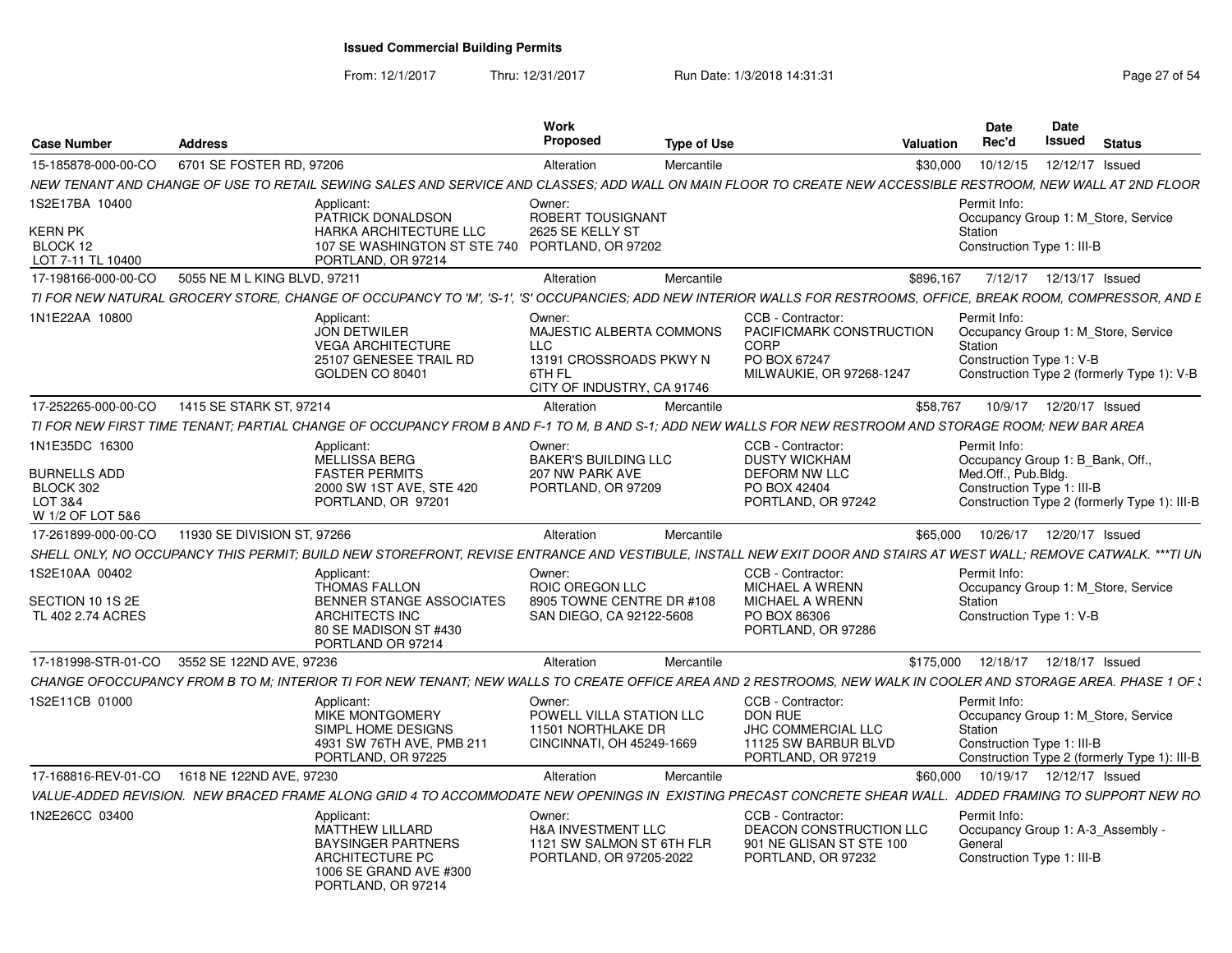From: 12/1/2017Thru: 12/31/2017 **Run Date: 1/3/2018 14:31:31 Research 20 and 28 of 54** 

| <b>Case Number</b>                                                                                                                  | <b>Address</b>                       |                                                                                                                                               | Work<br><b>Proposed</b>                                                                 | <b>Type of Use</b> |                                                                                                                                                                  | <b>Valuation</b> | <b>Date</b><br>Rec'd                                  | Date<br><b>Issued</b> | <b>Status</b>                                                                       |
|-------------------------------------------------------------------------------------------------------------------------------------|--------------------------------------|-----------------------------------------------------------------------------------------------------------------------------------------------|-----------------------------------------------------------------------------------------|--------------------|------------------------------------------------------------------------------------------------------------------------------------------------------------------|------------------|-------------------------------------------------------|-----------------------|-------------------------------------------------------------------------------------|
| 17-120573-REV-01-CO                                                                                                                 | 9127 SE STARK ST, 97216              |                                                                                                                                               | Alteration                                                                              | Mercantile         |                                                                                                                                                                  | \$1              | 12/22/17                                              | 12/22/17              | Issued                                                                              |
|                                                                                                                                     |                                      | REVISION TO ADD 3 HR WALL BETWEEN BUILDINGS 9127 AND 9129 STARK; ADD 6' CHAIN LINK FENCE TO ENCLOSE EXISTING TRASH ENCLOSURE                  |                                                                                         |                    |                                                                                                                                                                  |                  |                                                       |                       |                                                                                     |
| 1N2E33CD 04000<br><b>MABEL VILLE</b><br>BLOCK 14<br>LOT 16-18 EXC PT IN ST                                                          |                                      | Applicant:<br>MILDRED WHITE<br><b>BAMA DESIGN</b><br>1631 NE BROADWAY #754<br>PORTLAND, OR 97232                                              | Owner:<br>E & B HOLDINGS LLC<br>9255 SE STARK ST<br>PORTLAND, OR 97216                  |                    | CCB - Contractor:<br>NW ELITE BUILDING & DESIGN LL( Occupancy Group 1: M_Store, Service<br>18627 SW FAGAN CT<br>ALOHA, OR 97003<br>Primary Contractor:<br>TO BID |                  | Permit Info:<br>Station<br>Construction Type 1: V-B   |                       | Construction Type 2 (formerly Type 1): V-B                                          |
| 17-277758-000-00-CO                                                                                                                 | 1640 NW IRVING ST, 97209             |                                                                                                                                               | Alteration                                                                              | Mercantile         |                                                                                                                                                                  | \$5.000          | 12/1/17                                               | 12/1/17 Issued        |                                                                                     |
|                                                                                                                                     |                                      | MAIN FLOOR SHELL IMPROVEMENT - INTERIOR DEMOLITION OF ALL NON-LOAD BEARING PARTITION WALLS, FIXTURES, AND FINISHES. NO OCCUPANCY THIS PERMIT. |                                                                                         |                    |                                                                                                                                                                  |                  |                                                       |                       |                                                                                     |
| 1N1E33AC 02100<br><b>COUCHS ADD</b><br>BLOCK 155<br>LOT 6&7                                                                         |                                      | Applicant:<br>MIKE COYLE<br><b>FASTER PERMITS</b><br>2000 SW 1ST AVE, SUITE 420<br>PORTLAND, OR 97201                                         | Owner:<br>NBP 1640 NW IRVING LLC<br>1640 NW IRVING ST<br>PORTLAND, OR 97209             |                    | CCB - Contractor:<br>PATH CONSTRUCTION LLC<br>0425 SW IOWA ST<br>PORTLAND, OR 97239                                                                              |                  | Permit Info:<br>Station<br>Construction Type 1: III-B |                       | Occupancy Group 1: M_Store, Service<br>Construction Type 2 (formerly Type 1): III-B |
| 17-269221-000-00-CO                                                                                                                 | 9971 NE CASCADES PKY - Bldg D, 97220 |                                                                                                                                               | Alteration                                                                              | Mercantile         |                                                                                                                                                                  | \$10,000         | 11/13/17                                              | 12/1/17 Issued        |                                                                                     |
| INSTALLATION OF METAL SHELVING IN STORAGE AREA                                                                                      |                                      |                                                                                                                                               |                                                                                         |                    |                                                                                                                                                                  |                  |                                                       |                       |                                                                                     |
| 1N2E15 00100                                                                                                                        |                                      | Applicant:<br><b>BRIAN SCHNELL</b><br>ALAMEDA LAND GROUP<br>14180 NE Greenwood Dr<br>Portland, OR 97229                                       | Owner:<br>PORT OF PORTLAND<br>PO BOX 3529<br>PORTLAND, OR 97208-3529                    |                    | CCB - Contractor:<br>RICON INDUSTRIAL INC<br>515 NW SALTZMAN RD SUITE 815 Station<br>PORTLAND, OR 97229                                                          |                  | Permit Info:<br>Construction Type 1: V-B              |                       | Occupancy Group 1: M_Store, Service                                                 |
| 17-285715-000-00-CO                                                                                                                 | 3739 SE HAWTHORNE BLVD, 97214        |                                                                                                                                               | Alteration                                                                              | Mercantile         |                                                                                                                                                                  | \$2.000          | 12/19/17                                              | 12/19/17 Issued       |                                                                                     |
|                                                                                                                                     |                                      | TI FOR EXISTING TENANT; BUILD NEW BOOKSHELF AND WALL, REPLACE DOOR.                                                                           |                                                                                         |                    |                                                                                                                                                                  |                  |                                                       |                       |                                                                                     |
| 1S1E01AD 23900<br>SUNNYSIDE ADD<br><b>BLOCK 4</b><br>LOT 3 TL 23900                                                                 |                                      | Applicant:<br><b>JENN LANIUS</b><br><b>ERNEST MUNCH</b><br>111 SW OAK ST, STE 300<br>PORTLAND, OR 97204                                       | Owner:<br><b>BLANE INVESTMENT CO</b><br>888 SW 5TH AVE #1600<br>PORTLAND, OR 97204-2030 |                    |                                                                                                                                                                  |                  | Permit Info:<br>Station<br>Construction Type 1: V-B   |                       | Occupancy Group 1: M_Store, Service                                                 |
| 17-282834-000-00-CO                                                                                                                 | 11121 NE HALSEY ST, 97220            |                                                                                                                                               | Alteration                                                                              | Mercantile         |                                                                                                                                                                  | \$20,000         | 12/13/17                                              | 12/13/17 Issued       |                                                                                     |
|                                                                                                                                     |                                      | INSTALL NEW CONCRETE WALKWAY; STAIRS; AND HANDRAIL FOR ACCESSIBILITY AND PLANTERS AT FRONT OF BUILDING ON NE HALSEY (SEE 17-234808 LU)        |                                                                                         |                    |                                                                                                                                                                  |                  |                                                       |                       |                                                                                     |
| 1N2E27CD 03300<br><b>CASMUR</b><br>BLOCK <sub>29</sub><br>S 10' OF LOT 14<br>LOT 15&16<br>LOT 17 EXC PT IN ST -1772/363; LOT 18 EXC |                                      | Applicant:<br><b>BRIAN MURTAGH</b><br>STUDIO COOP ARCHITECTURE<br>5901 N BORTHWICK AVE<br>PORTLAND OR 97217                                   | Owner:<br>MAHONEY ENTERPRISES LLC<br>11121 NE HALSEY ST<br>PORTLAND, OR 97220-2024      |                    | CCB - Contractor:<br><b>ISRAEL RODRIGUEZ</b><br><b>FULCRUM CONSTRUCTION &amp;</b><br><b>BUILDING SERVICES LLC</b><br>PO BOX 706<br>BEAVERTON, OR 97075           |                  | Permit Info:<br>Station<br>Construction Type 1: V-B   |                       | Occupancy Group 1: M_Store, Service                                                 |

N 15'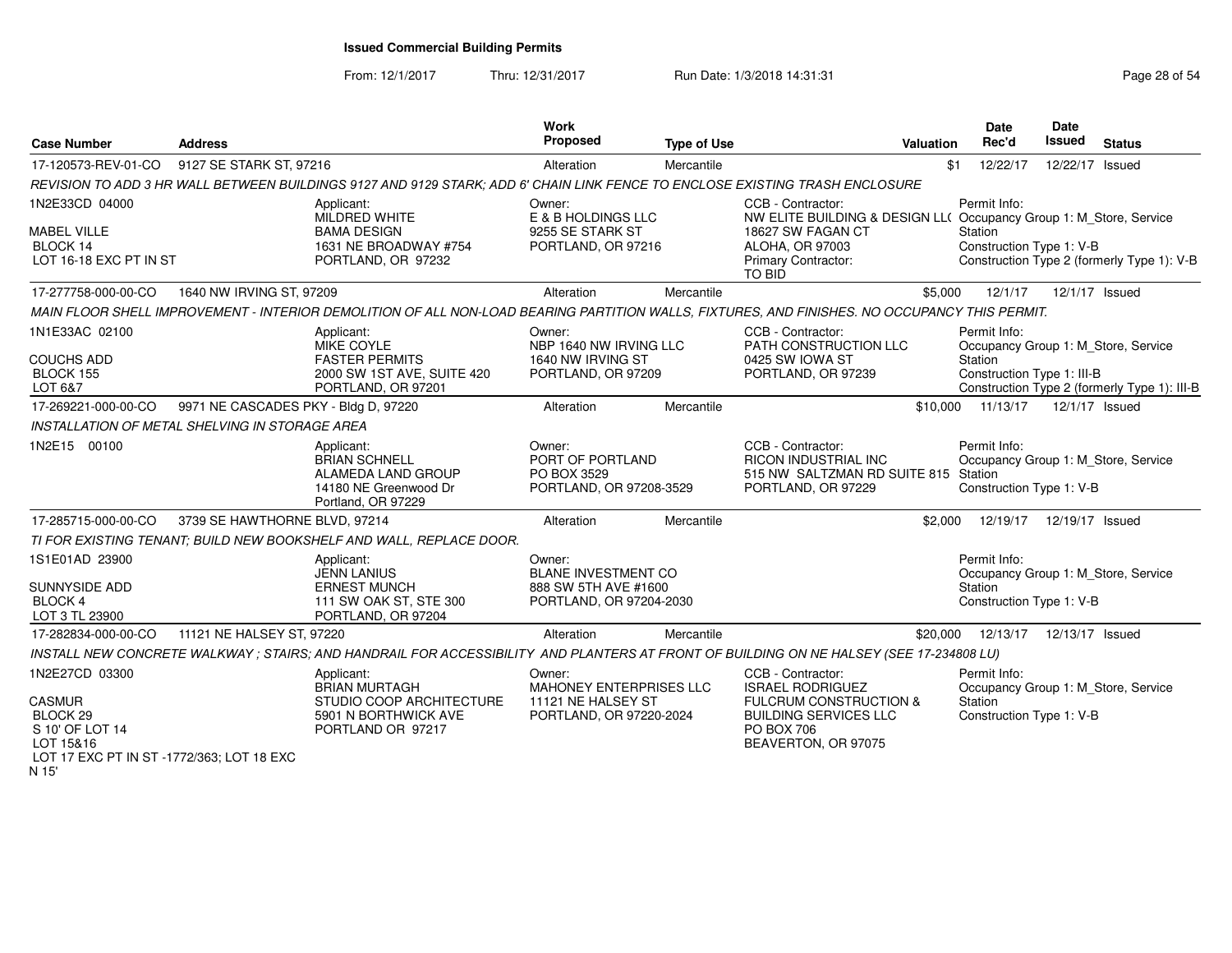From: 12/1/2017Thru: 12/31/2017 **Run Date: 1/3/2018 14:31:31 Research 20 and 20 and 29 of 54** 

| 4315 N INTERSTATE AVE, 97217<br>Alteration<br>Mercantile<br>\$115,700<br>7/25/17<br>12/11/17 Under Inspection<br>CCB - Contractor:<br>Permit Info:<br>Applicant:<br>Owner:<br>RAGLIONE CONSTRUCTION LLC<br>PM FINANCIAL SERVICES LLC<br>RAGLIONE CONSTRUCTION LLC<br>Occupancy Group 1: M Store, Service<br>5714 NW 57TH AVE<br>9980 SW RIVERWOOD LN<br>5714 NW 57TH AVE<br>Station<br>PORTLAND, OR 97210<br>TIGARD, OR 97224-4540<br>PORTLAND, OR 97210<br>Construction Type 1: V-B<br>BLOCK <sub>2</sub><br>LOT <sub>23</sub><br>LOT 24 EXC PT IN ST<br>LAND & IMPS SEE R175945 (R360100361)<br>FOR BILLBOARD<br>16-272965-REV-01-CO 7901 SE POWELL BLVD, 97266<br>12/20/17 Issued<br>Alteration<br>Mercantile<br>\$12/20/17<br>REVISION TO REVISE AREA OF RAISED FLOOR. REMOVE SECTION OF WALL AND HANDRAIL<br>1S2E08AD 12900<br>Permit Info:<br>Applicant:<br>Owner:<br><b>KENDRA DUONG</b><br>POWELL STREET I LLC<br>Occupancy Group 1: M Store, Service<br>3415 NE FREMONT ST<br>901 NE GLISAN ST<br>Station<br>PORTLAND, OR 97232-2730<br>Construction Type 1: V-B<br>TL 12900<br>PORTLAND, OR 97212<br>9.04 ACRES<br>17-233540-REV-01-CO  1444 NE 102ND AVE, 97220<br>Alteration<br>\$ 12/29/17 12/29/17 Issued<br>Mercantile<br>REVISION TO CHANGE CEILING TILE FROM TORN CUT (ACT) TO HARD LID IN RESTROOM CEILING.<br>Applicant:<br>CCB - Contractor:<br>Permit Info:<br>Owner:<br>Occupancy Group 1: M_Store, Service<br><b>KAY GUSINSKY</b><br><b>ARCADIA LLC</b><br>MARKET CONTRACTORS LTD<br>7235 SW STEPHEN LN<br><b>MARKET CONTRACTORS</b><br>10250 NE MARX ST<br>Station<br><b>10250 NE MARX ST</b><br>PORTLAND, OR 97225<br>Construction Type 1: V-B<br>PORTLAND, OR 97220-1152<br>PORTLAND OR 97220<br>1618 NE 122ND AVE, 97230<br>\$ 12/29/17 12/29/17 Issued<br>Alteration<br>Mercantile<br>REVISION TO UPDATE ROOF FRAMING APPROVED UNDER 17-168816-REV-01 TO SUPPORT MECHANICAL RTU'S UNDER 17-267811-MT. SEISMIC ANCHORAGE OF RTU'S.<br>CCB - Contractor:<br>Owner:<br>Permit Info:<br>Applicant:<br>DEACON CONSTRUCTION LLC<br><b>MATTHEW LILLARD</b><br><b>H&amp;A INVESTMENT LLC</b><br>Occupancy Group 1: A-3 Assembly -<br><b>BAYSINGER PARTNERS</b><br>1121 SW SALMON ST 6TH FLR<br>901 NE GLISAN ST STE 100<br>General<br>ARCHITECTURE PC<br>PORTLAND, OR 97205-2022<br>PORTLAND, OR 97232<br>Construction Type 1: III-B<br>1006 SE GRAND AVE #300<br>PORTLAND, OR 97214<br>17-188501-REV-01-CO 9971 NE CASCADES PKY - Bldg D, 97220<br>12/20/17 Issued<br>Alteration<br>Mercantile<br>$\mathbb{S}$<br>12/20/17<br>Revision 01 - Clarifiy detail for bracing and eliminate the need for Structural Special Inspection<br>CCB - Contractor:<br>Permit Info:<br>Owner:<br>PORT OF PORTLAND<br><b>MANAGEMENT RESOURCE</b><br>Occupancy Group 1: M_Store, Service<br>PO BOX 3529<br><b>SYSTEMS INC</b><br>Station<br>PORTLAND, OR 97208-3529<br>1907 BAKER ROAD<br>Construction Type 1: V-B<br>HIGH POINT, NC 27263<br>703 NW 16TH AVE, 97209<br>10/20/17  12/20/17  Issued<br>Alteration<br>Storage<br>\$94,000<br>REPAIR OF (4) EXISITNG ROOF BOW TRUSSES IN AUTO SHOP.<br>Applicant:<br>CCB - Contractor:<br>Permit Info:<br>Owner:<br><b>MIKE COYLE</b><br><b>MOTOR COACH LLC</b><br><b>JOSEPH HUGHES</b><br>Occupancy Group 1: S-1 Storage -<br>Moderate Hazard, Warehouse<br><b>FASTER PERMITS</b><br>4800 SW MACADAM AVE #120<br><b>CONSTRUCTION INC</b><br>Construction Type 1: V-B<br>BLOCK 156<br>2000 SW 1ST AVE, SUITE 420<br>PORTLAND, OR 97239-3929<br>11125 SW BARBUR BLVD<br>LOT <sub>1</sub><br>PORTLAND, OR 97201<br>PORTLAND, OR 97219 | <b>Case Number</b>  | <b>Address</b> | Work<br><b>Proposed</b> | <b>Type of Use</b> | Valuation | Date<br>Rec'd | Date<br>Issued | <b>Status</b> |
|---------------------------------------------------------------------------------------------------------------------------------------------------------------------------------------------------------------------------------------------------------------------------------------------------------------------------------------------------------------------------------------------------------------------------------------------------------------------------------------------------------------------------------------------------------------------------------------------------------------------------------------------------------------------------------------------------------------------------------------------------------------------------------------------------------------------------------------------------------------------------------------------------------------------------------------------------------------------------------------------------------------------------------------------------------------------------------------------------------------------------------------------------------------------------------------------------------------------------------------------------------------------------------------------------------------------------------------------------------------------------------------------------------------------------------------------------------------------------------------------------------------------------------------------------------------------------------------------------------------------------------------------------------------------------------------------------------------------------------------------------------------------------------------------------------------------------------------------------------------------------------------------------------------------------------------------------------------------------------------------------------------------------------------------------------------------------------------------------------------------------------------------------------------------------------------------------------------------------------------------------------------------------------------------------------------------------------------------------------------------------------------------------------------------------------------------------------------------------------------------------------------------------------------------------------------------------------------------------------------------------------------------------------------------------------------------------------------------------------------------------------------------------------------------------------------------------------------------------------------------------------------------------------------------------------------------------------------------------------------------------------------------------------------------------------------------------------------------------------------------------------------------------------------------------------------------------------------------------------------------------------------------------------------------------------------------------------------------------------------------------------------------------------------------------------------------------------------------------------------------------------------------------------------------------------------------------------------|---------------------|----------------|-------------------------|--------------------|-----------|---------------|----------------|---------------|
| CHANGE OF OCCUPANCY TENANT IMPROVEMENT WITH NEW OVERHEAD DOOR, NEW RETAINING WALL, FIR, INSULATE AND DRYWALL EXTERIOR WALLS; NEW SHOWER AND BATHROOM, SEIS                                                                                                                                                                                                                                                                                                                                                                                                                                                                                                                                                                                                                                                                                                                                                                                                                                                                                                                                                                                                                                                                                                                                                                                                                                                                                                                                                                                                                                                                                                                                                                                                                                                                                                                                                                                                                                                                                                                                                                                                                                                                                                                                                                                                                                                                                                                                                                                                                                                                                                                                                                                                                                                                                                                                                                                                                                                                                                                                                                                                                                                                                                                                                                                                                                                                                                                                                                                                                            | 17-209407-000-00-CO |                |                         |                    |           |               |                |               |
| Construction Type 2 (formerly Type 1): V-B                                                                                                                                                                                                                                                                                                                                                                                                                                                                                                                                                                                                                                                                                                                                                                                                                                                                                                                                                                                                                                                                                                                                                                                                                                                                                                                                                                                                                                                                                                                                                                                                                                                                                                                                                                                                                                                                                                                                                                                                                                                                                                                                                                                                                                                                                                                                                                                                                                                                                                                                                                                                                                                                                                                                                                                                                                                                                                                                                                                                                                                                                                                                                                                                                                                                                                                                                                                                                                                                                                                                            |                     |                |                         |                    |           |               |                |               |
|                                                                                                                                                                                                                                                                                                                                                                                                                                                                                                                                                                                                                                                                                                                                                                                                                                                                                                                                                                                                                                                                                                                                                                                                                                                                                                                                                                                                                                                                                                                                                                                                                                                                                                                                                                                                                                                                                                                                                                                                                                                                                                                                                                                                                                                                                                                                                                                                                                                                                                                                                                                                                                                                                                                                                                                                                                                                                                                                                                                                                                                                                                                                                                                                                                                                                                                                                                                                                                                                                                                                                                                       | 1N1E21DA 04600      |                |                         |                    |           |               |                |               |
|                                                                                                                                                                                                                                                                                                                                                                                                                                                                                                                                                                                                                                                                                                                                                                                                                                                                                                                                                                                                                                                                                                                                                                                                                                                                                                                                                                                                                                                                                                                                                                                                                                                                                                                                                                                                                                                                                                                                                                                                                                                                                                                                                                                                                                                                                                                                                                                                                                                                                                                                                                                                                                                                                                                                                                                                                                                                                                                                                                                                                                                                                                                                                                                                                                                                                                                                                                                                                                                                                                                                                                                       | HARDIMANS ADD       |                |                         |                    |           |               |                |               |
|                                                                                                                                                                                                                                                                                                                                                                                                                                                                                                                                                                                                                                                                                                                                                                                                                                                                                                                                                                                                                                                                                                                                                                                                                                                                                                                                                                                                                                                                                                                                                                                                                                                                                                                                                                                                                                                                                                                                                                                                                                                                                                                                                                                                                                                                                                                                                                                                                                                                                                                                                                                                                                                                                                                                                                                                                                                                                                                                                                                                                                                                                                                                                                                                                                                                                                                                                                                                                                                                                                                                                                                       |                     |                |                         |                    |           |               |                |               |
|                                                                                                                                                                                                                                                                                                                                                                                                                                                                                                                                                                                                                                                                                                                                                                                                                                                                                                                                                                                                                                                                                                                                                                                                                                                                                                                                                                                                                                                                                                                                                                                                                                                                                                                                                                                                                                                                                                                                                                                                                                                                                                                                                                                                                                                                                                                                                                                                                                                                                                                                                                                                                                                                                                                                                                                                                                                                                                                                                                                                                                                                                                                                                                                                                                                                                                                                                                                                                                                                                                                                                                                       |                     |                |                         |                    |           |               |                |               |
|                                                                                                                                                                                                                                                                                                                                                                                                                                                                                                                                                                                                                                                                                                                                                                                                                                                                                                                                                                                                                                                                                                                                                                                                                                                                                                                                                                                                                                                                                                                                                                                                                                                                                                                                                                                                                                                                                                                                                                                                                                                                                                                                                                                                                                                                                                                                                                                                                                                                                                                                                                                                                                                                                                                                                                                                                                                                                                                                                                                                                                                                                                                                                                                                                                                                                                                                                                                                                                                                                                                                                                                       | SECTION 08 1S 2E    |                |                         |                    |           |               |                |               |
|                                                                                                                                                                                                                                                                                                                                                                                                                                                                                                                                                                                                                                                                                                                                                                                                                                                                                                                                                                                                                                                                                                                                                                                                                                                                                                                                                                                                                                                                                                                                                                                                                                                                                                                                                                                                                                                                                                                                                                                                                                                                                                                                                                                                                                                                                                                                                                                                                                                                                                                                                                                                                                                                                                                                                                                                                                                                                                                                                                                                                                                                                                                                                                                                                                                                                                                                                                                                                                                                                                                                                                                       |                     |                |                         |                    |           |               |                |               |
|                                                                                                                                                                                                                                                                                                                                                                                                                                                                                                                                                                                                                                                                                                                                                                                                                                                                                                                                                                                                                                                                                                                                                                                                                                                                                                                                                                                                                                                                                                                                                                                                                                                                                                                                                                                                                                                                                                                                                                                                                                                                                                                                                                                                                                                                                                                                                                                                                                                                                                                                                                                                                                                                                                                                                                                                                                                                                                                                                                                                                                                                                                                                                                                                                                                                                                                                                                                                                                                                                                                                                                                       |                     |                |                         |                    |           |               |                |               |
|                                                                                                                                                                                                                                                                                                                                                                                                                                                                                                                                                                                                                                                                                                                                                                                                                                                                                                                                                                                                                                                                                                                                                                                                                                                                                                                                                                                                                                                                                                                                                                                                                                                                                                                                                                                                                                                                                                                                                                                                                                                                                                                                                                                                                                                                                                                                                                                                                                                                                                                                                                                                                                                                                                                                                                                                                                                                                                                                                                                                                                                                                                                                                                                                                                                                                                                                                                                                                                                                                                                                                                                       | 1N2E34BB 02300      |                |                         |                    |           |               |                |               |
|                                                                                                                                                                                                                                                                                                                                                                                                                                                                                                                                                                                                                                                                                                                                                                                                                                                                                                                                                                                                                                                                                                                                                                                                                                                                                                                                                                                                                                                                                                                                                                                                                                                                                                                                                                                                                                                                                                                                                                                                                                                                                                                                                                                                                                                                                                                                                                                                                                                                                                                                                                                                                                                                                                                                                                                                                                                                                                                                                                                                                                                                                                                                                                                                                                                                                                                                                                                                                                                                                                                                                                                       | 17-168816-REV-02-CO |                |                         |                    |           |               |                |               |
|                                                                                                                                                                                                                                                                                                                                                                                                                                                                                                                                                                                                                                                                                                                                                                                                                                                                                                                                                                                                                                                                                                                                                                                                                                                                                                                                                                                                                                                                                                                                                                                                                                                                                                                                                                                                                                                                                                                                                                                                                                                                                                                                                                                                                                                                                                                                                                                                                                                                                                                                                                                                                                                                                                                                                                                                                                                                                                                                                                                                                                                                                                                                                                                                                                                                                                                                                                                                                                                                                                                                                                                       |                     |                |                         |                    |           |               |                |               |
|                                                                                                                                                                                                                                                                                                                                                                                                                                                                                                                                                                                                                                                                                                                                                                                                                                                                                                                                                                                                                                                                                                                                                                                                                                                                                                                                                                                                                                                                                                                                                                                                                                                                                                                                                                                                                                                                                                                                                                                                                                                                                                                                                                                                                                                                                                                                                                                                                                                                                                                                                                                                                                                                                                                                                                                                                                                                                                                                                                                                                                                                                                                                                                                                                                                                                                                                                                                                                                                                                                                                                                                       | 1N2E26CC 03400      |                |                         |                    |           |               |                |               |
|                                                                                                                                                                                                                                                                                                                                                                                                                                                                                                                                                                                                                                                                                                                                                                                                                                                                                                                                                                                                                                                                                                                                                                                                                                                                                                                                                                                                                                                                                                                                                                                                                                                                                                                                                                                                                                                                                                                                                                                                                                                                                                                                                                                                                                                                                                                                                                                                                                                                                                                                                                                                                                                                                                                                                                                                                                                                                                                                                                                                                                                                                                                                                                                                                                                                                                                                                                                                                                                                                                                                                                                       |                     |                |                         |                    |           |               |                |               |
|                                                                                                                                                                                                                                                                                                                                                                                                                                                                                                                                                                                                                                                                                                                                                                                                                                                                                                                                                                                                                                                                                                                                                                                                                                                                                                                                                                                                                                                                                                                                                                                                                                                                                                                                                                                                                                                                                                                                                                                                                                                                                                                                                                                                                                                                                                                                                                                                                                                                                                                                                                                                                                                                                                                                                                                                                                                                                                                                                                                                                                                                                                                                                                                                                                                                                                                                                                                                                                                                                                                                                                                       |                     |                |                         |                    |           |               |                |               |
|                                                                                                                                                                                                                                                                                                                                                                                                                                                                                                                                                                                                                                                                                                                                                                                                                                                                                                                                                                                                                                                                                                                                                                                                                                                                                                                                                                                                                                                                                                                                                                                                                                                                                                                                                                                                                                                                                                                                                                                                                                                                                                                                                                                                                                                                                                                                                                                                                                                                                                                                                                                                                                                                                                                                                                                                                                                                                                                                                                                                                                                                                                                                                                                                                                                                                                                                                                                                                                                                                                                                                                                       | 1N2E15 00100        |                |                         |                    |           |               |                |               |
|                                                                                                                                                                                                                                                                                                                                                                                                                                                                                                                                                                                                                                                                                                                                                                                                                                                                                                                                                                                                                                                                                                                                                                                                                                                                                                                                                                                                                                                                                                                                                                                                                                                                                                                                                                                                                                                                                                                                                                                                                                                                                                                                                                                                                                                                                                                                                                                                                                                                                                                                                                                                                                                                                                                                                                                                                                                                                                                                                                                                                                                                                                                                                                                                                                                                                                                                                                                                                                                                                                                                                                                       | 17-259109-000-00-CO |                |                         |                    |           |               |                |               |
|                                                                                                                                                                                                                                                                                                                                                                                                                                                                                                                                                                                                                                                                                                                                                                                                                                                                                                                                                                                                                                                                                                                                                                                                                                                                                                                                                                                                                                                                                                                                                                                                                                                                                                                                                                                                                                                                                                                                                                                                                                                                                                                                                                                                                                                                                                                                                                                                                                                                                                                                                                                                                                                                                                                                                                                                                                                                                                                                                                                                                                                                                                                                                                                                                                                                                                                                                                                                                                                                                                                                                                                       |                     |                |                         |                    |           |               |                |               |
|                                                                                                                                                                                                                                                                                                                                                                                                                                                                                                                                                                                                                                                                                                                                                                                                                                                                                                                                                                                                                                                                                                                                                                                                                                                                                                                                                                                                                                                                                                                                                                                                                                                                                                                                                                                                                                                                                                                                                                                                                                                                                                                                                                                                                                                                                                                                                                                                                                                                                                                                                                                                                                                                                                                                                                                                                                                                                                                                                                                                                                                                                                                                                                                                                                                                                                                                                                                                                                                                                                                                                                                       | 1N1E33AC 01900      |                |                         |                    |           |               |                |               |
|                                                                                                                                                                                                                                                                                                                                                                                                                                                                                                                                                                                                                                                                                                                                                                                                                                                                                                                                                                                                                                                                                                                                                                                                                                                                                                                                                                                                                                                                                                                                                                                                                                                                                                                                                                                                                                                                                                                                                                                                                                                                                                                                                                                                                                                                                                                                                                                                                                                                                                                                                                                                                                                                                                                                                                                                                                                                                                                                                                                                                                                                                                                                                                                                                                                                                                                                                                                                                                                                                                                                                                                       | COUCHS ADD          |                |                         |                    |           |               |                |               |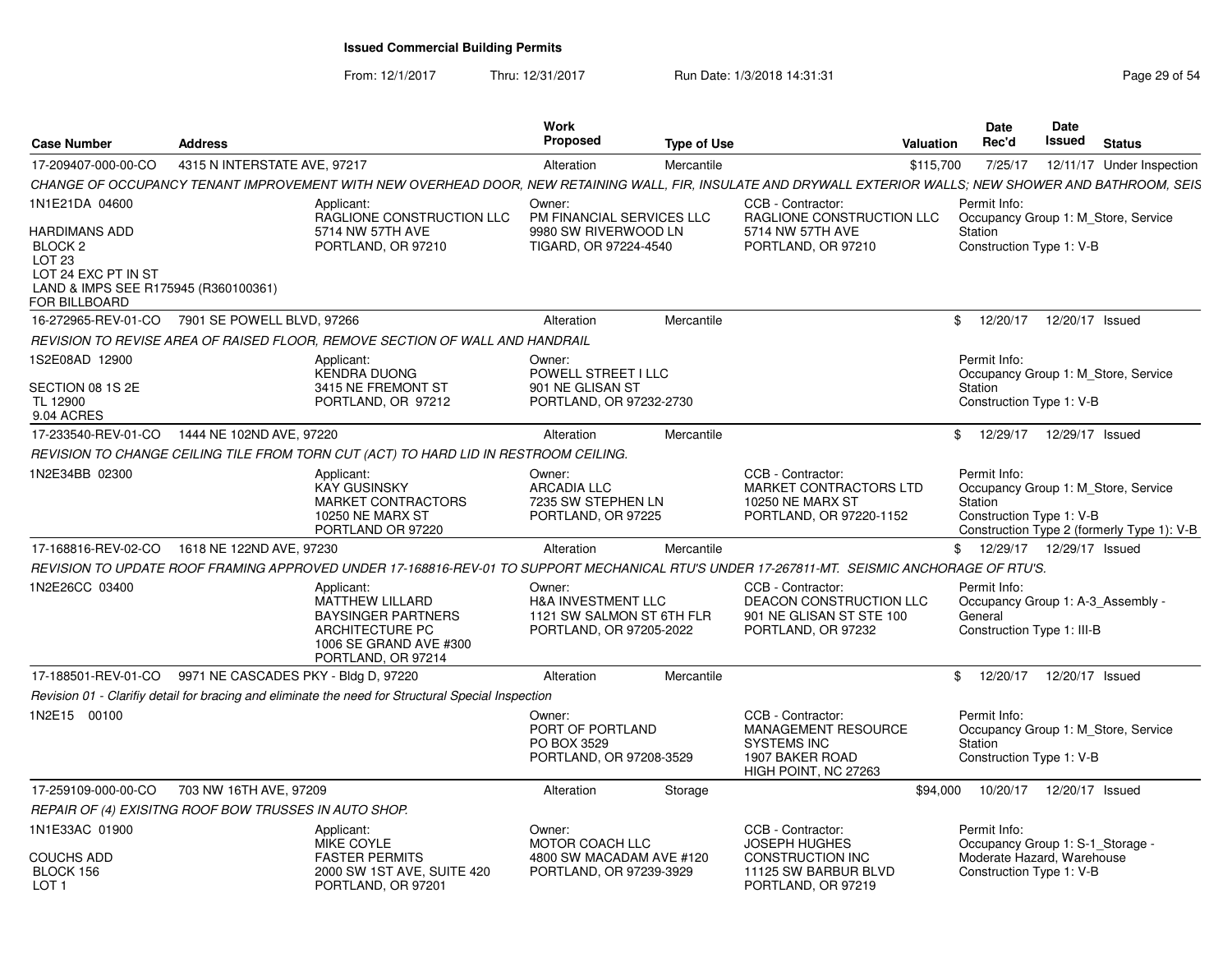From: 12/1/2017Thru: 12/31/2017 **Run Date: 1/3/2018 14:31:31 Research 20 and 20 and 20 and 21 and 21 and 21 and 21 and 21 and 21 and 21 and 21 and 21 and 21 and 22 and 22 and 22 and 22 and 22 and 22 and 22 and 22 and 22 and 22 and 22 a** 

| <b>Case Number</b>                                                                                                                                                                                | <b>Address</b>              |                                                                                                                                                                   | <b>Work</b><br>Proposed                                                                                            | <b>Type of Use</b> |                                                                                                                                  | <b>Valuation</b> | <b>Date</b><br>Rec'd                                                                                         | Date<br><b>Issued</b> | <b>Status</b>                                |
|---------------------------------------------------------------------------------------------------------------------------------------------------------------------------------------------------|-----------------------------|-------------------------------------------------------------------------------------------------------------------------------------------------------------------|--------------------------------------------------------------------------------------------------------------------|--------------------|----------------------------------------------------------------------------------------------------------------------------------|------------------|--------------------------------------------------------------------------------------------------------------|-----------------------|----------------------------------------------|
| 17-247544-REV-01-CO                                                                                                                                                                               | 3530 NW ST HELENS RD, 97210 |                                                                                                                                                                   | Alteration                                                                                                         | Storage            |                                                                                                                                  | \$3,800          | 12/28/17                                                                                                     | 12/28/17 Issued       |                                              |
|                                                                                                                                                                                                   |                             | VALUE ADDED REVISION TO RELOCATE GREASE INTERCEPTOR; REPLACE FLOOR TRNCH DRAIN WITH SOLID PIPE, REMOVE EXISITNG HAND SINK & CAHNGE LCOATION OF TRASH.             |                                                                                                                    |                    |                                                                                                                                  |                  |                                                                                                              |                       |                                              |
| 1N1E30AA 00300                                                                                                                                                                                    |                             | Applicant:<br><b>GENE BOLANTE</b>                                                                                                                                 | Owner:<br>3530 NOSSA LLC                                                                                           |                    | Primary Contractor:<br>TO BID                                                                                                    |                  | Permit Info:                                                                                                 |                       | Occupancy Group 1: F-1_Industrial Plant -    |
| SECTION 30 1N 1E<br>TL 300 1.61 ACRES                                                                                                                                                             |                             | STUDIO 3 ARCHITECTURE<br>222 COMMERCIAL ST NE<br>SALEM, OR 97301                                                                                                  | 610 SW ALDER ST #1221<br>PORTLAND, OR 97205                                                                        |                    |                                                                                                                                  |                  | Factory, Mod.Hazard<br>Construction Type 1: III-B                                                            |                       |                                              |
| 17-223514-REV-01-CO                                                                                                                                                                               | 2030 SE 8TH AVE, 97214      |                                                                                                                                                                   | Alteration                                                                                                         | Storage            |                                                                                                                                  | \$30,000         | 11/30/17  12/15/17  Issued                                                                                   |                       |                                              |
|                                                                                                                                                                                                   |                             | VALUE-ADDED REVISION TO MODIFY GARAGE DOOR TO LARGE FOLDING DOOR AND ADD CANOPY AT WEST SIDE OF WAREHOUSE; MODIFY SELECTED DOOR SWINGS AT WAREHOUSE AND O         |                                                                                                                    |                    |                                                                                                                                  |                  |                                                                                                              |                       |                                              |
| 1S1E02CC 00400                                                                                                                                                                                    |                             | Applicant:<br>MIKE COYLE                                                                                                                                          | Owner:<br>8TH AVENUE PARTNERS LLC                                                                                  |                    | CCB - Contractor:<br><b>JOHN SMITH</b>                                                                                           |                  | Permit Info:<br>Occupancy Group 1: S-1_Storage -                                                             |                       |                                              |
| STEPHENS ADD<br>BLOCK 95<br>LOT 3&4                                                                                                                                                               |                             | <b>FASTER PERMITS</b><br>2000 SW 1ST AVE, SUITE 420<br>PORTLAND, OR 97201                                                                                         | 2010 SE 8TH AVE<br>PORTLAND, OR 97214                                                                              |                    | R & H CONSTRUCTION CO<br>1530 SW TAYLOR ST<br>PORTLAND, OR 97205-1819                                                            |                  | Moderate Hazard, Warehouse<br>Construction Type 1: V-B                                                       |                       |                                              |
| 17-288735-000-00-CO                                                                                                                                                                               | 7056 NE GLISAN ST, 97213    |                                                                                                                                                                   | Alteration                                                                                                         | Storage            |                                                                                                                                  | \$7,500          | 12/27/17  12/27/17  Issued                                                                                   |                       |                                              |
|                                                                                                                                                                                                   |                             | TI FOR EXISTING TENANT; ADD NEW DEMISING WALL TO SEPARATE OUT LARGER SPACE INTO TWO. SE AND NE SPACE WILL BE OCCUPIED. AND NEW ACCESSIBLE RESTROOM IN SE SPACE. N |                                                                                                                    |                    |                                                                                                                                  |                  |                                                                                                              |                       |                                              |
| 1N2E32CA 16400<br><b>JONESMORE</b><br>BLOCK 22<br>LOT 1&2<br>LOT 3 EXC S 47.5'<br>LOT <sub>4</sub>                                                                                                |                             | Applicant:<br>MELISSA MEINERS<br>KOBLE CREATIVE<br>ARCHITECTURE LLC<br>2117 NE OREGON ST #701<br>PORTLAND OR 97232                                                | Owner:<br><b>BRIDGEPORT 44 SYSTEMS LLC</b><br>6010 NE FLANDERS ST UNIT B-1<br>PORTLAND, OR 97213-3870              |                    | CCB - Contractor:<br>HARLENS DRYWALL CO INC<br>14615 NE 13TH CT<br>VANCOUVER, WA 98685                                           |                  | Permit Info:<br>Occupancy Group 1: S-1_Storage -<br>Moderate Hazard, Warehouse<br>Construction Type 1: III-B |                       |                                              |
| 17-223807-REV-01-CO                                                                                                                                                                               | 1233 SW 16TH AVE, 97205     |                                                                                                                                                                   | Alteration                                                                                                         | Storage            |                                                                                                                                  | \$               | 12/13/17                                                                                                     | 12/13/17 Issued       |                                              |
|                                                                                                                                                                                                   |                             | REVISION FROM METAL TO WOOD FRAMING FOR NEW OVERHEAD DOORS                                                                                                        |                                                                                                                    |                    |                                                                                                                                  |                  |                                                                                                              |                       |                                              |
| 1S1E04AB 02000<br><b>DAVENPORT TR</b><br><b>BLOCK1</b><br>LOT 1&2 EXC N 5'                                                                                                                        |                             | Applicant:<br><b>TERRY AMUNDSON</b><br>KOBLE CREATIVE<br>ARCHITECTURE LLC<br>2117 NE OREGON #701<br>PORTLAND OR 97232                                             | Owner:<br>PLATINUM PROPERTY HOLDINGS<br>$\sqcup$ C<br>11376 SE HIGHLAND LOOP<br>CLACKAMAS, OR 97015                |                    |                                                                                                                                  |                  | Permit Info:<br>Occupancy Group 1: B_Bank, Off.,<br>Med.Off., Pub.Bldg.<br>Construction Type 1: III-B        |                       | Construction Type 2 (formerly Type 1): III-B |
| 17-212441-000-00-CO                                                                                                                                                                               | 7124 N MARINE DR            |                                                                                                                                                                   | Alteration                                                                                                         | Storage            |                                                                                                                                  | \$99,980         | 7/28/17                                                                                                      | 12/1/17 Issued        |                                              |
|                                                                                                                                                                                                   |                             | ALTERATION TO REPLACE EXISTING RACKING SYSTEM INTERIOR ONLY                                                                                                       |                                                                                                                    |                    |                                                                                                                                  |                  |                                                                                                              |                       |                                              |
| 2N1W25A 00200A7<br>RIVERGATE INDUSTRIAL DIS<br><b>BLOCK 27</b><br>LOT 3-6 TL 200<br>OTHER IMPS SEE R256375 (R708888580) FOR<br>LAND & IMPS<br>ENTERPRISE ZONE; POTENTIAL ADDITIONAL<br><b>TAX</b> |                             | Applicant:<br><b>BRIAN FERRICK</b><br>EP PAPE'<br>7000 SW SANDBURG ST.<br><b>TIGARD, OR 97224</b>                                                                 | Owner:<br>AJINOMOTO WINDSOR INC<br>7124 N MARINE DR<br>PORTLAND, OR 97203<br>Owner:<br>AJINOMOTO NORTH AMERICA INC |                    | CCB - Contractor:<br><b>DAVID LITTLE</b><br>ENGINEERED PRODUCTS A PAPE<br><b>COMPANY</b><br>9800 40TH AVE S<br>SEATTLE, WA 98118 |                  | Permit Info:<br>Factory, Mod.Hazard<br>Construction Type 1: V-B                                              |                       | Occupancy Group 1: F-1_Industrial Plant -    |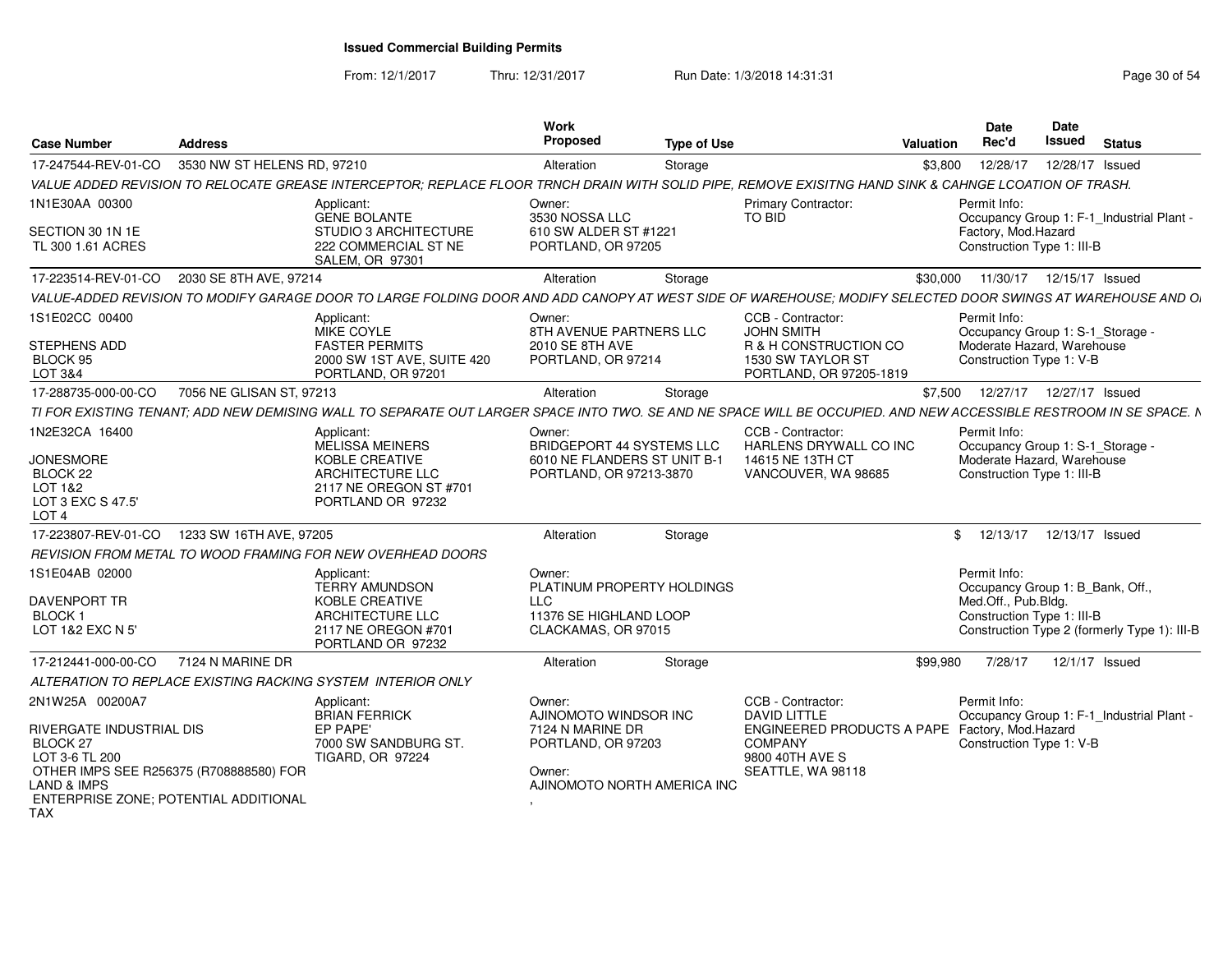From: 12/1/2017Thru: 12/31/2017 Run Date: 1/3/2018 14:31:31 Page 31 of 54

| <b>Case Number</b>                                                                                                          | <b>Address</b>                     |                                                                                                                                                                    | Work<br><b>Proposed</b>                                                                        | <b>Type of Use</b> |                                                                                                                                                       | Valuation | <b>Date</b><br>Rec'd                                                                                       | Date<br><b>Issued</b> | <b>Status</b> |  |
|-----------------------------------------------------------------------------------------------------------------------------|------------------------------------|--------------------------------------------------------------------------------------------------------------------------------------------------------------------|------------------------------------------------------------------------------------------------|--------------------|-------------------------------------------------------------------------------------------------------------------------------------------------------|-----------|------------------------------------------------------------------------------------------------------------|-----------------------|---------------|--|
| 17-252773-DFS-01-CO                                                                                                         | 1221 SW 1ST AVE, 97204             |                                                                                                                                                                    | Alteration                                                                                     | Storage            |                                                                                                                                                       | \$1,000   | 12/18/17                                                                                                   | 12/18/17 Issued       |               |  |
| DEFERRED SUBMITTAL FOR FENCING ATTACHMENT TO SLAB                                                                           |                                    |                                                                                                                                                                    |                                                                                                |                    |                                                                                                                                                       |           |                                                                                                            |                       |               |  |
| 1S1E03BD 01500<br><b>PORTLAND</b><br>BLOCK <sub>9</sub><br><b>LOT 1-8</b><br>SEE SUB-ACCOUNT R245928 (R667701492)           |                                    | Applicant:<br>ANDREA MATTHEWS<br>CARLETON HART ARCHITECTURE 1120 SW 5TH AVE #1204<br>830 sw 10th ave suite #200<br>Portland OR 97205                               | Owner:<br>PORTLAND CITY OF<br>PORTLAND, OR 97204-1912                                          |                    | CCB - Contractor:<br><b>BALFOUR BEATTY</b><br><b>CONSTRUCTION LLC</b><br>205 W DEWEY ST<br>GOLDSBORO, NC 27530                                        |           | Permit Info:<br>Occupancy Group 1: S-2_Storage - Low<br>Hazard, Parking Garage<br>Construction Type 1: I-A |                       |               |  |
| 17-239363-000-00-CO                                                                                                         | 3181 SW SAM JACKSON PARK RD, 97201 |                                                                                                                                                                    | Alteration                                                                                     | Utility            |                                                                                                                                                       | \$30,000  | 9/12/17                                                                                                    | 12/15/17 Issued       |               |  |
|                                                                                                                             |                                    | Alteration of concrete wall for new pedestrian bridge from Parking Structure 9 to connect to Tram Tower(see addition permit 17-239368-CO)                          |                                                                                                |                    |                                                                                                                                                       |           |                                                                                                            |                       |               |  |
|                                                                                                                             |                                    | Applicant:<br>Chip Larson<br><b>PKA Architects</b><br>6969 SW Hampton St.<br>Portland, OR 97223                                                                    | Owner:<br>OREGON STATE OF<br>PORTLAND, OR 97239-3011                                           |                    | CCB - Contractor:<br><b>HOFFMAN CONSTRUCTION</b><br>3181 SW SAM JACKSON PARK RD COMPANY OF OREGON<br>805 SW BROADWAY SUITE 2100<br>PORTLAND, OR 97205 |           | Permit Info:<br>Occupancy Group 1: S-2_Storage - Low<br>Hazard, Parking Garage<br>Construction Type 1: I-A |                       |               |  |
| Total # of CO Alteration permits issued: 131                                                                                |                                    |                                                                                                                                                                    |                                                                                                |                    |                                                                                                                                                       |           | Total valuation of CO Alteration permits issued: \$16,699,462                                              |                       |               |  |
| 17-288801-000-00-CO                                                                                                         | 1717 SE TENINO ST, 97202           |                                                                                                                                                                    | Demolition                                                                                     | Assembly           |                                                                                                                                                       | \$15,000  | 12/27/17  12/27/17  Issued                                                                                 |                       |               |  |
|                                                                                                                             |                                    | DEMOLISH EXISTING SINGLE STORY RESTAURANT AND ATTACHED REFRIGERATION SHED.                                                                                         |                                                                                                |                    |                                                                                                                                                       |           |                                                                                                            |                       |               |  |
| 1S1E23DC 01200<br>SELLWOOD<br>BLOCK 89<br>LOT 10&11                                                                         |                                    | Applicant:<br><b>DAVID MULLENS</b><br>URBAN DEVELOPMENT GROUP<br>735 SW 158TH AVENUE<br>BEAVERTON, OR 97006                                                        | Owner:<br>UDG 17TH & TENINO LLC<br>1707 SE TENINO ST<br>PORTLAND, OR 97202                     |                    | CCB - Contractor:<br>SK HOFF CONSTRUCTION LLC<br>735 SW 158TH AVE<br>BEAVERTON, OR 97006                                                              |           | Permit Info:<br>Occupancy Group 1: B Bank, Off.,<br>Med.Off., Pub.Bldg.<br>Construction Type 1: V-B        |                       |               |  |
| 17-152056-000-00-CO                                                                                                         | 5 SE M L KING BLVD, 97214          |                                                                                                                                                                    | Demolition                                                                                     | <b>Business</b>    |                                                                                                                                                       | \$660,000 | 4/19/17                                                                                                    | 12/21/17 Issued       |               |  |
| Demolish existing building, existing wall to remain in basement                                                             |                                    |                                                                                                                                                                    |                                                                                                |                    |                                                                                                                                                       |           |                                                                                                            |                       |               |  |
| 1N1E34DD 00100<br><b>EAST PORTLAND</b><br>BLOCK 77<br>LOT 1&5-7 EXC PT IN ST<br>LOT <sub>2</sub><br>LOT 3&4&8 EXC PT IN STS |                                    | Applicant:<br><b>KURTIS FUSARO</b><br>GERDING/EDLEN DEVELOPMENT<br>CO INC<br>1477 NW EVERETT ST<br>PORTLAND OR 97209                                               | Owner:<br>MKB INVESTMENT CO<br>PO BOX 325<br>COLTON, OR 97017                                  |                    |                                                                                                                                                       |           |                                                                                                            |                       |               |  |
| 17-159622-000-00-CO                                                                                                         | 87 SE STARK ST, 97214              |                                                                                                                                                                    | Demolition                                                                                     | <b>Business</b>    |                                                                                                                                                       | \$15,000  | 12/13/17  12/13/17  Issued                                                                                 |                       |               |  |
|                                                                                                                             |                                    | DEMOLISH SINGLE STORY 2,136 SQFT SHOP BUILDING (NO BASEMENT), REMOVE ALL DEBRIS.***NON-RESIDENTIAL COMPREHENSIVE PLAN DESIGNATION. NOT SUBJECT TO 35-DAY DEMOLITIN |                                                                                                |                    |                                                                                                                                                       |           |                                                                                                            |                       |               |  |
| 1N1E34DD 04200                                                                                                              |                                    | Applicant:<br><b>LUCY O'SULLIVAN</b>                                                                                                                               | Owner:<br>87 STARK STREET LLC                                                                  |                    | CCB - Contractor:<br><b>HOFFMAN CONSTRUCTION</b>                                                                                                      |           |                                                                                                            |                       |               |  |
| <b>EAST PORTLAND</b><br>BLOCK <sub>22</sub><br>LOT 1-8 TL 4200                                                              |                                    | <b>WORKS PARTNERSHIP</b><br>ARCHITECTURE<br>811 SE STARK ST, SUITE 210<br>PORTLAND OR 97214                                                                        | 1121 SW SALMON ST 5TH FLR<br>PORTLAND, OR 97205-2022                                           |                    | <b>COMPANY OF OREGON</b><br>805 SW BROADWAY SUITE 2100<br>PORTLAND, OR 97205                                                                          |           |                                                                                                            |                       |               |  |
| 17-234938-000-00-CO                                                                                                         | 5009 N INTERSTATE AVE, 97217       |                                                                                                                                                                    | Demolition                                                                                     | <b>Business</b>    |                                                                                                                                                       | \$15,000  | 9/6/17                                                                                                     | 12/5/17 Issued        |               |  |
|                                                                                                                             |                                    | DEMOLISH SINGLE STORY 1440 SF BUILDING.NON-RESIDENTIAL COMPREHENSIVE PLAN DESIGNATION. NOT SUBJECT TO 35-DAY DEMOLITION DELAY                                      |                                                                                                |                    |                                                                                                                                                       |           |                                                                                                            |                       |               |  |
| 1N1E21AA 22500<br>RIVERSIDE ADD<br>BLOCK 12<br>LOT 13&14 EXC PT IN ST                                                       |                                    | Applicant:<br><b>DAN WILLIAMS</b><br><b>FASTER PERMITS</b><br>2000 SW 1ST AVE SUITE 420<br>PORTLAND OR 97201                                                       | Owner:<br><b>ANIVA LLC</b><br>5331 SW MACADAM AVE #258<br><b>PMB 515</b><br>PORTLAND, OR 97239 |                    | CCB - Contractor:<br>RICHARD BECK<br>LCG PENCE LLC<br>2747 PENCE LOOP SE<br>SALEM, OR 97302-8109                                                      |           |                                                                                                            |                       |               |  |
|                                                                                                                             |                                    |                                                                                                                                                                    |                                                                                                |                    |                                                                                                                                                       |           |                                                                                                            |                       |               |  |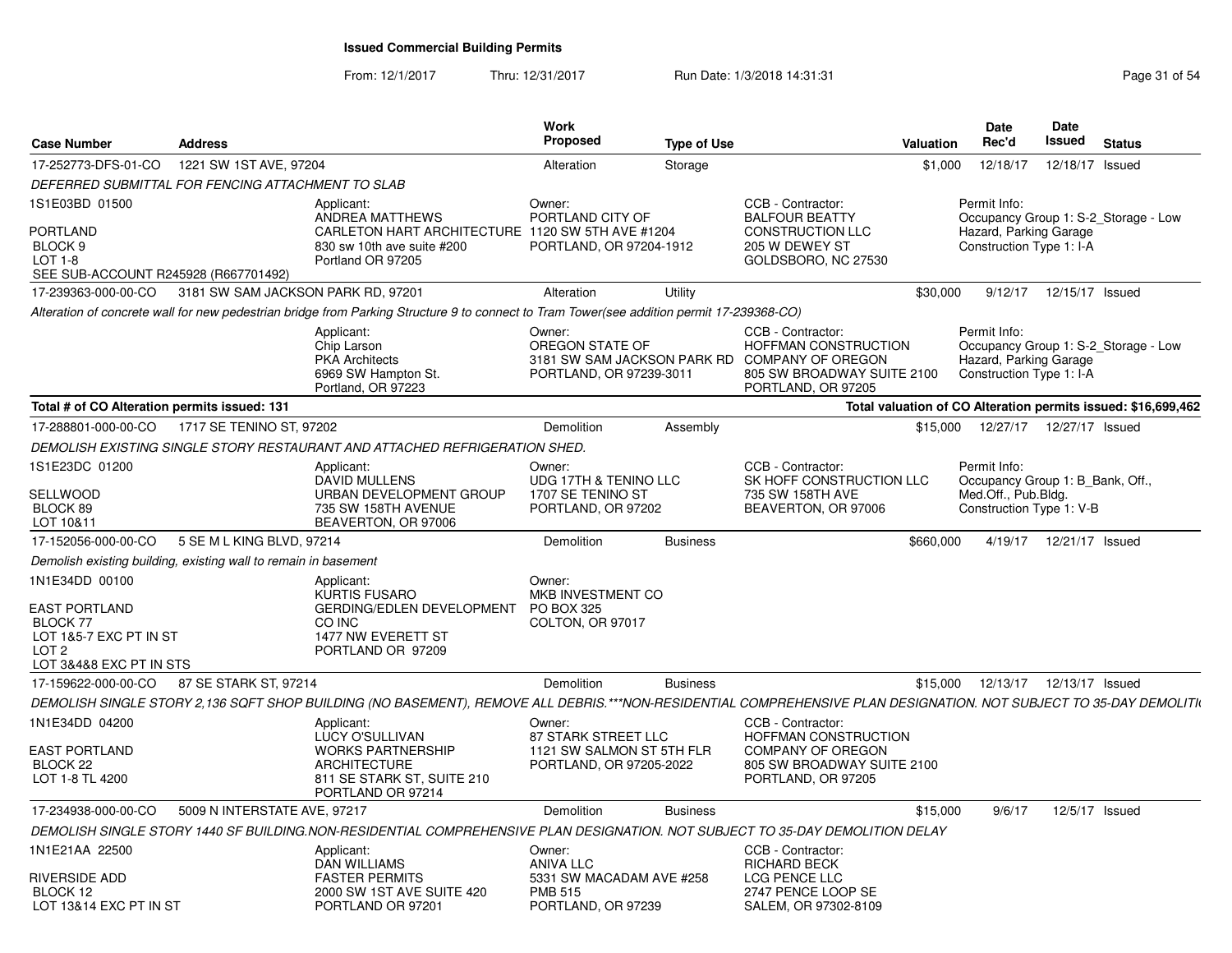From: 12/1/2017Thru: 12/31/2017 **Run Date: 1/3/2018 14:31:31 Research 2018** Page 32 of 54

| <b>Case Number</b>                                                                    | <b>Address</b>                   |                                                                                                                                     | Work<br><b>Proposed</b>                                                                                                                             | <b>Type of Use</b> |                                                                                                                                               | Valuation | <b>Date</b><br>Rec'd                                                                                       | <b>Date</b><br>Issued | <b>Status</b>            |
|---------------------------------------------------------------------------------------|----------------------------------|-------------------------------------------------------------------------------------------------------------------------------------|-----------------------------------------------------------------------------------------------------------------------------------------------------|--------------------|-----------------------------------------------------------------------------------------------------------------------------------------------|-----------|------------------------------------------------------------------------------------------------------------|-----------------------|--------------------------|
| 17-234913-000-00-CO                                                                   | 5009 N INTERSTATE AVE, 97217     |                                                                                                                                     | Demolition                                                                                                                                          | <b>Business</b>    |                                                                                                                                               | \$15,000  | 9/6/17                                                                                                     | 12/5/17               | Issued                   |
|                                                                                       |                                  | DEMOLISH EXISTING 1-STORY, 2700 SF BUILDING.NON-RESIDENTIAL COMPREHENSIVE PLAN DESIGNATION. NOT SUBJECT TO 35-DAY DEMOLITION DELAY. |                                                                                                                                                     |                    |                                                                                                                                               |           |                                                                                                            |                       |                          |
| 1N1E21AA 22500<br><b>RIVERSIDE ADD</b><br>BLOCK 12<br>LOT 13&14 EXC PT IN ST          |                                  | Applicant:<br><b>DAN WILLIAMS</b><br><b>FASTER PERMITS</b><br>2000 SW 1ST AVE SUITE 420<br>PORTLAND OR 97201                        | Owner:<br><b>ANIVA LLC</b><br>5331 SW MACADAM AVE #258<br><b>PMB 515</b><br>PORTLAND, OR 97239                                                      |                    | CCB - Contractor:<br><b>RICHARD BECK</b><br><b>LCG PENCE LLC</b><br>2747 PENCE LOOP SE<br>SALEM, OR 97302-8109                                |           |                                                                                                            |                       |                          |
| 17-285700-000-00-CO                                                                   | 360 NW GREENLEAF RD, 97229       |                                                                                                                                     | Demolition                                                                                                                                          | Factory/Industrial |                                                                                                                                               | \$50,000  | 12/19/17  12/19/17  Issued                                                                                 |                       |                          |
| DEMOLITION OF EXISTING PUMP STATION AND STONE WALL                                    |                                  |                                                                                                                                     |                                                                                                                                                     |                    |                                                                                                                                               |           |                                                                                                            |                       |                          |
| 1N1W36DA 03100<br><b>BARNES HTS</b><br><b>BLOCK E</b><br>LOT 3 TL 3100                |                                  | Applicant:<br>Kevin Larson<br><b>Water Bureau</b><br>1120 SW 5th Ave<br>Portland, OR 97224                                          | Owner:<br>PORTLAND CITY OF<br>1120 SW 5TH AVE #609<br>PORTLAND, OR 97204-1912                                                                       |                    | CCB - Contractor:<br>TEK CONSTRUCTION INC A<br><b>CORPORATION OF WASHINGTON</b><br>1980 W BAKERVIEW RD<br>BELLINGHAM, WA 98226                |           |                                                                                                            |                       |                          |
| 17-274171-000-00-CO                                                                   | 2023 SE 6TH AVE, 97214           |                                                                                                                                     | Demolition                                                                                                                                          | Factory/Industrial |                                                                                                                                               | \$40,000  | 11/22/17                                                                                                   | 12/12/17 Issued       |                          |
| DEMOLISH 1-STORY CONCRETE WAREHOUSE                                                   |                                  |                                                                                                                                     |                                                                                                                                                     |                    |                                                                                                                                               |           |                                                                                                            |                       |                          |
| 1S1E02CC 02200<br><b>STEPHENS ADD</b><br>BLOCK 66<br>LOT <sub>6</sub>                 |                                  | Applicant:<br>Jamie Squires<br><b>LCG Pence Construction</b><br>2720 SW Corbett Ave<br>Portland OR 97201                            | Owner:<br><b>GOODWILL INDUSTRIES OF THE</b><br><b>1831 SE 6TH AVE</b><br>PORTLAND, OR 97214<br>Owner:<br>COLUMBIA WILLAMETTE INC<br>1831 SE 6TH AVE |                    | CCB - Contractor:<br><b>RICHARD BECK</b><br><b>LCG PENCE LLC</b><br>2747 PENCE LOOP SE<br>SALEM, OR 97302-8109                                |           |                                                                                                            |                       |                          |
|                                                                                       |                                  |                                                                                                                                     | PORTLAND, OR 97214                                                                                                                                  |                    |                                                                                                                                               |           |                                                                                                            |                       |                          |
| 17-182074-000-00-CO                                                                   | 11040 N LOMBARD ST, 97203        |                                                                                                                                     | Demolition                                                                                                                                          | Factory/Industrial |                                                                                                                                               | \$400,000 | 6/7/17                                                                                                     |                       | 12/6/17 Under Inspection |
|                                                                                       |                                  | DEMOLISH 1-STORY STORAGE BUILDING 521 AND CONCRETE SLAB, REMOVE ALL DEBRIS, ***SEPTIC DECOMMISSIONING REQ'D UNDER 17-239402 SE***   |                                                                                                                                                     |                    |                                                                                                                                               |           |                                                                                                            |                       |                          |
| 1N1W02 00100<br>SECTION 02 1N 1W<br>TL 100 91.96 ACRES                                |                                  | Applicant:<br>MIKE COYLE<br><b>FASTER PERMITS</b><br>2000 SW 1ST AVE, STE 420<br>PORTLAND, OR 97201                                 | Owner:<br>PORT OF PORTLAND<br>PO BOX 3529<br>PORTLAND, OR 97208-3529                                                                                |                    | CCB - Contractor:<br>STELLAR J CORPORATION<br>1363 DOWN RIVER DR STE E<br>WOODLAND, WA 98674                                                  |           |                                                                                                            |                       |                          |
| 16-249207-000-00-CO                                                                   | 570 NE TOMAHAWK ISLAND DR, 97217 |                                                                                                                                     | Demolition                                                                                                                                          | Storage            |                                                                                                                                               | \$1,000   | 9/26/16                                                                                                    | 12/8/17 Issued        |                          |
|                                                                                       |                                  | DEMOLISH WAREHOUSE DAMAGED BY FIRE, CAP SEWER, REMOVE ALL DEBRIS. RETAIN FOUNDATION FOR NEW BUILDING ONLY, OTHERWISE TO BE REMOVED. |                                                                                                                                                     |                    |                                                                                                                                               |           |                                                                                                            |                       |                          |
| 1N1E02B 00800<br>SECTION 02 1N 1E<br>TL 800 3.73 ACRES                                |                                  | Applicant:<br><b>GATEWAY NATIONAL</b><br><b>CORPORATION</b><br>13023 NE HWY 99 # 7 PMB 204<br>VANCOUVER, WA 98686                   | Owner:<br>570 NE TOMAHAWK ISLAND DR<br>PORTLAND, OR 97217-8058                                                                                      |                    | CCB - Contractor:<br>SUNDANCE MARINE GROUP L L C GATEWAY NATIONAL<br><b>CORPORATION</b><br>13023 NE HWY 99 # 7 PMB 204<br>VANCOUVER, WA 98686 |           | Permit Info:<br>Occupancy Group 1: S-1_Storage -<br>Moderate Hazard, Warehouse<br>Construction Type 1: V-B |                       |                          |
| 17-285930-000-00-CO                                                                   | 1001 SE HAWTHORNE BLVD, 97214    |                                                                                                                                     | Demolition                                                                                                                                          | Utility            |                                                                                                                                               | \$100     | 12/19/17  12/19/17  Issued                                                                                 |                       |                          |
| <i><b>REMOVE SHED</b></i>                                                             |                                  |                                                                                                                                     |                                                                                                                                                     |                    |                                                                                                                                               |           |                                                                                                            |                       |                          |
| 1S1E02BD 10600<br>HAWTHORNE PK<br>BLOCK 212<br><b>LOT 1-4</b><br>LOT 7&8 EXC PT IN ST |                                  | Applicant:<br>1001 LLC<br>1001 SE HAWTHORNE BLVD<br>PORTLAND, OR 97214                                                              | Owner:<br>1001 LLC<br>1001 SE HAWTHORNE BLVD<br>PORTLAND, OR 97214                                                                                  |                    |                                                                                                                                               |           | Permit Info:<br>Occupancy Group 1: U Private<br>Garage\Utility Misc.<br>Construction Type 1: V-B           |                       |                          |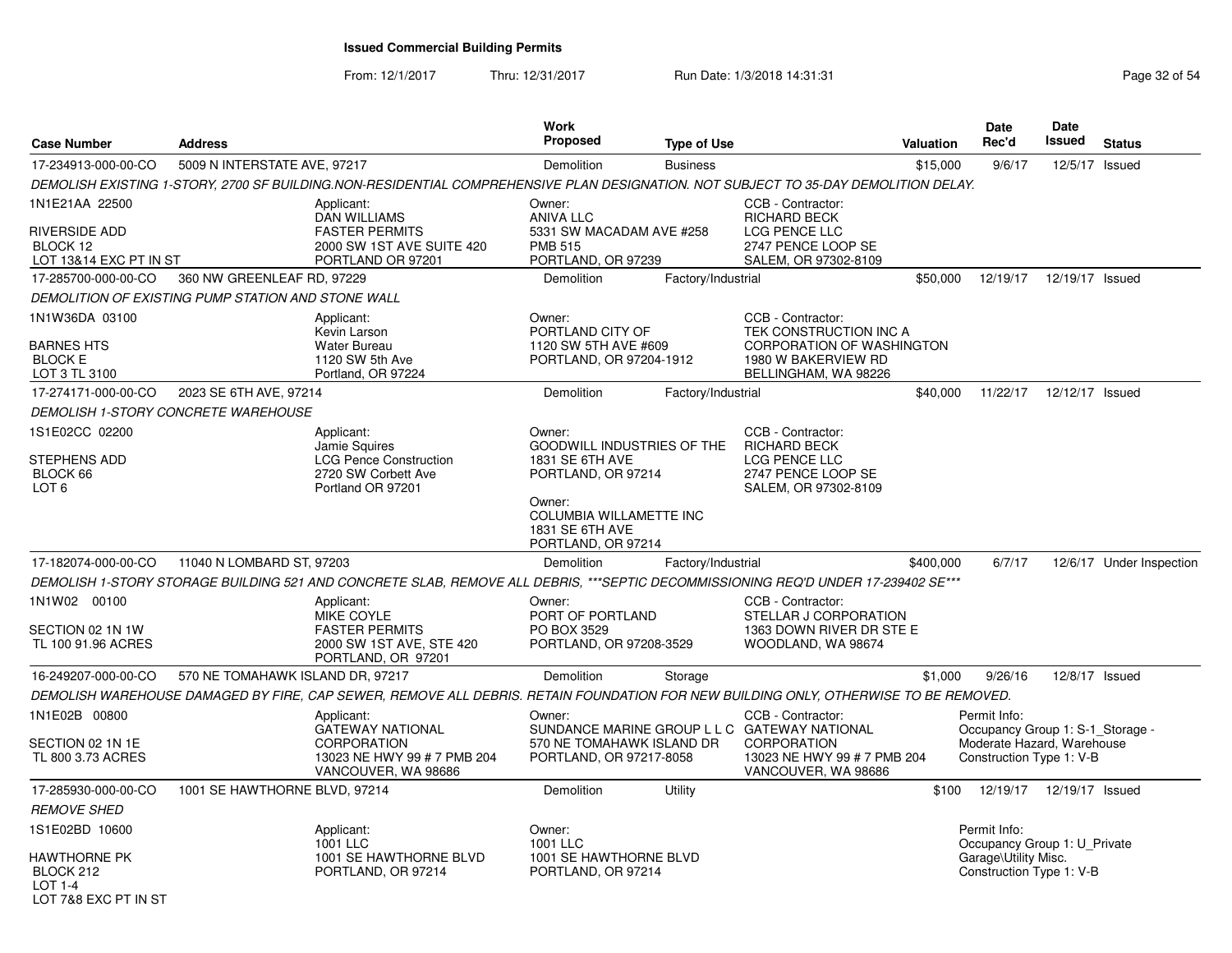From: 12/1/2017Thru: 12/31/2017 Run Date: 1/3/2018 14:31:31 Page 33 of 54

| <b>Case Number</b>                                                                                                                   | <b>Address</b>                                |                                                                                                                                                  | <b>Work</b><br>Proposed                                                                                                                      | <b>Type of Use</b> | Valuation                                                                                                                | <b>Date</b><br>Rec'd                                                                                | <b>Date</b><br><b>Issued</b> | <b>Status</b>                                                                      |
|--------------------------------------------------------------------------------------------------------------------------------------|-----------------------------------------------|--------------------------------------------------------------------------------------------------------------------------------------------------|----------------------------------------------------------------------------------------------------------------------------------------------|--------------------|--------------------------------------------------------------------------------------------------------------------------|-----------------------------------------------------------------------------------------------------|------------------------------|------------------------------------------------------------------------------------|
| 17-284960-000-00-CO                                                                                                                  | 13803 SE CENTER ST, 97236                     |                                                                                                                                                  | Demolition                                                                                                                                   | Utility            | \$90,000                                                                                                                 | 12/18/17                                                                                            | 12/18/17 Issued              |                                                                                    |
|                                                                                                                                      |                                               | DEMOLISH EXISTING PUMP STATION: PORTABLE WATER TANK: AND ASSOCIATED PIPING                                                                       |                                                                                                                                              |                    |                                                                                                                          |                                                                                                     |                              |                                                                                    |
| 1S2E11DA 12000                                                                                                                       |                                               | Applicant:                                                                                                                                       | Owner:                                                                                                                                       |                    |                                                                                                                          |                                                                                                     |                              |                                                                                    |
| SECTION 11 1S 2E<br>TL 12000 0.92 ACRES                                                                                              |                                               | <b>RYAN NELSON</b><br>CITY OF PORTLAND WATER<br><b>BUREAU</b><br>1120 SW 5TH AVE #600<br>PORTLAND OR 97204                                       | PORTLAND CITY OF<br>1120 SW 5TH AVE #609<br>PORTLAND, OR 97204-1912                                                                          |                    |                                                                                                                          |                                                                                                     |                              |                                                                                    |
| Total # of CO Demolition permits issued: 11                                                                                          |                                               |                                                                                                                                                  |                                                                                                                                              |                    |                                                                                                                          |                                                                                                     |                              | Total valuation of CO Demolition permits issued: \$1,301,100                       |
|                                                                                                                                      | 16-126674-DFS-05-CO  1411 NW QUIMBY ST, 97209 |                                                                                                                                                  | <b>New Construction</b>                                                                                                                      |                    | Apartments/Condos (3 or more units)<br>\$100,000                                                                         | 9/13/17                                                                                             |                              | 12/1/17 Issued                                                                     |
| DFS 05 - Cold formed metal stud framing                                                                                              |                                               |                                                                                                                                                  |                                                                                                                                              |                    |                                                                                                                          |                                                                                                     |                              |                                                                                    |
| 1N1E28DD 01200<br><b>COUCHS ADD</b><br>BLOCK 248<br>LOT 1&4&5-8                                                                      |                                               | Applicant:<br>lan Moore<br>Alliance<br>1603 NW 14th Ave.<br>Portland, OR 97209                                                                   | Owner:<br><b>BROADSTONE PEARL DISTRICT</b><br><b>LLC</b><br>2415 E CAMELBACK RD #600<br>PHOENIX, AZ 85016-9298                               |                    | CCB - Contractor:<br>ALLIANCE PACIFIC NORTHWEST<br><b>BUILDERS LLC</b><br>2415 E CAMELBACK RD # 600<br>PHOENIX, AZ 85016 | Permit Info:<br>Hazard, Parking Garage<br>Construction Type 1: I-A                                  |                              | Occupancy Group 1: S-2_Storage - Low<br>Construction Type 2 (formerly Type 1): I-A |
| 16-254206-DFS-03-CO                                                                                                                  | 80 NE 14TH AVE, 97232                         |                                                                                                                                                  | New Construction                                                                                                                             |                    | Apartments/Condos (3 or more units)<br>\$600,000                                                                         |                                                                                                     | 11/13/17  12/12/17  Issued   |                                                                                    |
| DFS 3 - Wood Floor & Roof Joists                                                                                                     |                                               |                                                                                                                                                  |                                                                                                                                              |                    |                                                                                                                          |                                                                                                     |                              |                                                                                    |
| 1N1E35DB 08300<br>MARSHALLS ADD<br>BLOCK 307<br>LOT 1 EXC PT IN ST<br>LOT 2&3<br>LOT 4 EXC PT IN STS; LOT 5 EXC PT IN ST;<br>LOT 6-8 |                                               | Applicant:<br><b>GRANT DENSON</b><br>1603 nw 14TH ave<br>PORTLAND, OR 97209                                                                      | Owner:<br>BURNSIDE INVESTORS LLC<br>2525 E CAMELBACK RD #500<br>PHOENIX, AZ 85016                                                            |                    | CCB - Contractor:<br>ALLIANCE PACIFIC NORTHWEST<br><b>BUILDERS LLC</b><br>2415 E CAMELBACK RD # 600<br>PHOENIX, AZ 85016 | Permit Info:<br>Occupancy Group 1: R-2_Residential<br>Multi-family<br>Construction Type 1: III-A    |                              | Construction Type 2 (formerly Type 1): I-A                                         |
|                                                                                                                                      | 16-199405-DFS-01-CO 221 SW NAITO PKY, 97204   |                                                                                                                                                  | <b>New Construction</b>                                                                                                                      |                    | Apartments/Condos (3 or more units)<br>\$308,946                                                                         |                                                                                                     | 11/13/17  12/22/17  Issued   |                                                                                    |
| DFS 01 - Post Tension Slab, level 2                                                                                                  |                                               |                                                                                                                                                  |                                                                                                                                              |                    |                                                                                                                          |                                                                                                     |                              |                                                                                    |
| 1N1E34DC 03200<br><b>PORTLAND</b><br>BLOCK <sub>26</sub><br>LOT 1&2<br>LOT 3 EXC S 1.37'                                             |                                               | Applicant:<br>Anne Cottam<br><b>Turner Construction</b><br>1200 NW Naito Pkwy #300<br>Portland, OR 97209                                         | Owner:<br>WYNDHAM RESORT<br>6277 SEA HARBOR DR<br>ORLANDO, FL 32821<br>Owner:<br>DEVELOPMENT CORP<br>6277 SEA HARBOR DR<br>ORLANDO, FL 32821 |                    | CCB - Contractor:<br>TURNER CONSTRUCTION<br><b>COMPANY</b><br>1200 NW NAITO PARKWAY SUITE<br>300<br>PORTLAND, OR 97209   | Permit Info:<br>Occupancy Group 1: B_Bank, Off.,<br>Med.Off., Pub.Bldg.<br>Construction Type 1: I-A |                              | Construction Type 2 (formerly Type 1): I-A                                         |
| 15-170799-REV-02-CO                                                                                                                  | 13643 E BURNSIDE ST, 97230                    |                                                                                                                                                  | <b>New Construction</b>                                                                                                                      |                    | Apartments/Condos (3 or more units)                                                                                      | \$3,000<br>8/16/17                                                                                  |                              | 12/7/17 Issued                                                                     |
|                                                                                                                                      |                                               | VALUE ADDED REVISION TO CHANGE LANDSCAPE PLANTING LAYOUT, CHANGE DECKS FROM CONCRETE TO WOOD FRAMED, DECK DOORS CHANGED FROM SLIDER TO SWINGING. |                                                                                                                                              |                    |                                                                                                                          |                                                                                                     |                              |                                                                                    |
| 1N2E35DB 01500                                                                                                                       |                                               | Applicant:<br><b>CHAD ECKELMAN</b><br>ECKELMAN CONSTRUCTION INC<br>4529 SE 67TH AVE<br>PORTLAND, OR 97206                                        | Owner:<br><b>ECKCO PROPERTIES LLC</b><br>4529 SE 67TH AVE<br>PORTLAND, OR 97206-4513                                                         |                    | CCB - Contractor:<br>ECKELMAN CONSTRUCTION INC<br>4529 SE 67TH AVE<br>PORTLAND, OR 97206                                 | Permit Info:<br>Occupancy Group 1: R-2_Residential<br>Multi-family<br>Construction Type 1: V-B      |                              |                                                                                    |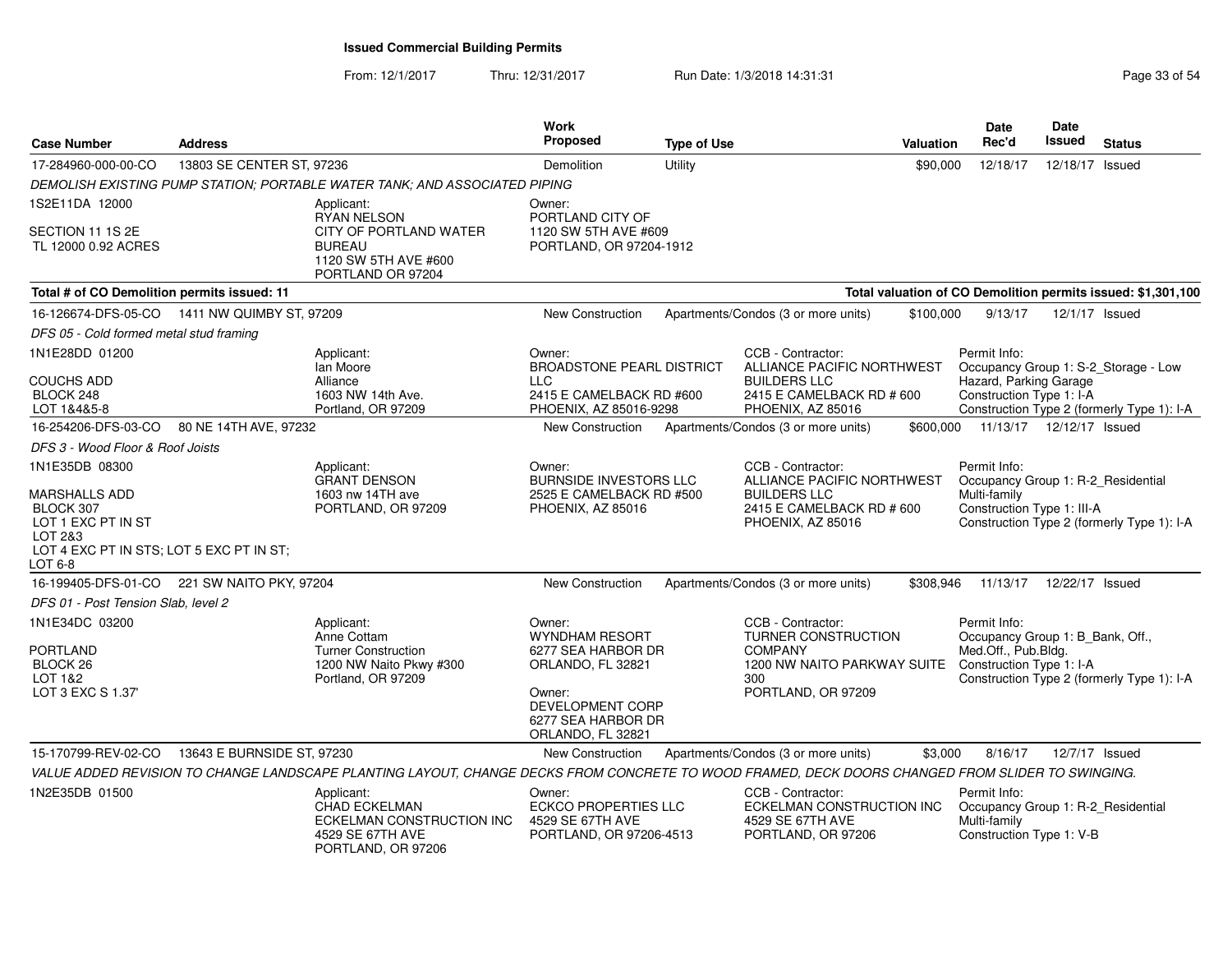From: 12/1/2017Thru: 12/31/2017 Run Date: 1/3/2018 14:31:31 Page 34 of 54

| <b>Case Number</b>                                           | <b>Address</b>              |                                                                                                                                      | <b>Work</b><br>Proposed                                                                  | <b>Type of Use</b> |                                                                                               | <b>Valuation</b> | <b>Date</b><br>Rec'd                                                                           | Date<br><b>Issued</b> | <b>Status</b>                              |
|--------------------------------------------------------------|-----------------------------|--------------------------------------------------------------------------------------------------------------------------------------|------------------------------------------------------------------------------------------|--------------------|-----------------------------------------------------------------------------------------------|------------------|------------------------------------------------------------------------------------------------|-----------------------|--------------------------------------------|
| 15-273984-DFS-04-CO                                          | 2112 NW IRVING ST, 97210    |                                                                                                                                      | New Construction                                                                         |                    | Apartments/Condos (3 or more units)                                                           | \$25,000         | 10/6/17                                                                                        | 12/27/17 Issued       |                                            |
| DFS 04- Attachment of HVAC equipment in basement and on roof |                             |                                                                                                                                      |                                                                                          |                    |                                                                                               |                  |                                                                                                |                       |                                            |
| 1N1E33BD 08700                                               |                             | Applicant:<br>MEGAN STEELE                                                                                                           | Owner:<br>625 NW 21ST LLC                                                                |                    | CCB - Contractor:<br>COLAS CONSTRUCTION INC                                                   |                  | Permit Info:                                                                                   |                       | Occupancy Group 1: S-2_Storage - Low       |
| KINGS 2ND ADD<br>BLOCK 11<br>LOT 1-3 TL 8700                 |                             | <b>COLAS CONSTRUCTION</b><br>19 NW 5TH AVE STE 203<br>PORTLAND OR 97209                                                              | 116 NE 6TH AVE #400<br>PORTLAND, OR 97232-2904                                           |                    | 19 NW 5TH #203<br>PORTLAND, OR 97209-3819                                                     |                  | Hazard, Parking Garage<br>Construction Type 1: I-A                                             |                       | Construction Type 2 (formerly Type 1): V-B |
| 15-271152-DFS-03-CO                                          | 777 N COOK ST, 97227        |                                                                                                                                      | New Construction                                                                         |                    | Apartments/Condos (3 or more units)                                                           | \$61,290         | 10/27/17  12/29/17  Issued                                                                     |                       |                                            |
| DFS 03- Wood trusses                                         |                             |                                                                                                                                      |                                                                                          |                    |                                                                                               |                  |                                                                                                |                       |                                            |
| 1N1E27BA 04100                                               |                             | Applicant:<br>Tonia Dickerson                                                                                                        | Owner:<br>MISSISSIPPI AVENUE                                                             |                    | CCB - Contractor:<br>MARATHON CONSTRUCTION                                                    |                  | Permit Info:<br>Occupancy Group 1: R-2_Residential                                             |                       |                                            |
| <b>RIVERVIEW SUB</b><br><b>BLOCK 4</b><br>LOT 8-14 TL 4100   |                             | Marathon Construction Services, LLC 30050 SW TOWN CTR LOOP W<br>30050 SW Town Center Loop W.,<br>Suite 200<br>Wilsonville, OR 97070  | #200<br>WILSONVILLE, OR 97070-7596<br>Owner:                                             |                    | <b>SERVICES LLC</b><br>30050 SW TOWN CENTER LOOP<br><b>W STE 200</b><br>WILSONVILLE, OR 97070 |                  | Multi-family<br>Construction Type 1: I-A                                                       |                       | Construction Type 2 (formerly Type 1): V-A |
|                                                              |                             |                                                                                                                                      | <b>APARTMENTS LLC</b><br>30050 SW TOWN CTR LOOP W<br>#200<br>WILSONVILLE, OR 97070-7596  |                    |                                                                                               |                  |                                                                                                |                       |                                            |
| 15-273984-DFS-06-CO                                          | 2112 NW IRVING ST, 97210    |                                                                                                                                      | New Construction                                                                         |                    | Apartments/Condos (3 or more units)                                                           | \$150,000        | 12/27/17                                                                                       | 12/27/17 Issued       |                                            |
| DFS 06 - suspended ceiling                                   |                             |                                                                                                                                      |                                                                                          |                    |                                                                                               |                  |                                                                                                |                       |                                            |
| 1N1E33BD 08700                                               |                             | Applicant:<br>MEGAN STEELE                                                                                                           | Owner:<br>625 NW 21ST LLC                                                                |                    | CCB - Contractor:<br>COLAS CONSTRUCTION INC                                                   |                  | Permit Info:                                                                                   |                       | Occupancy Group 1: S-2_Storage - Low       |
| KINGS 2ND ADD<br>BLOCK 11<br>LOT 1-3 TL 8700                 |                             | <b>COLAS CONSTRUCTION</b><br>19 NW 5TH AVE STE 203<br>PORTLAND OR 97209                                                              | 116 NE 6TH AVE #400<br>PORTLAND, OR 97232-2904                                           |                    | 19 NW 5TH #203<br>PORTLAND, OR 97209-3819                                                     |                  | Hazard, Parking Garage<br>Construction Type 1: I-A                                             |                       | Construction Type 2 (formerly Type 1): V-B |
| 16-196161-REV-01-CO                                          | 2595 SE 50TH AVE, 97206     |                                                                                                                                      | New Construction                                                                         |                    | Apartments/Condos (3 or more units)                                                           |                  | \$<br>12/4/17                                                                                  |                       | 12/4/17 Issued                             |
|                                                              |                             | REVISION TO REMOVE ONE LIVING UNIT ON GROUND FLOOR AND ADD OFFICE AND MAIL ROOM IN THE FORMER UNIT LOCATION. ENLARGE ORIGINAL LOBBY. |                                                                                          |                    |                                                                                               |                  |                                                                                                |                       |                                            |
| 1S2E06CD 13900                                               |                             | Applicant:<br><b>DAVID MULLENS</b><br><b>UDG ANKENY LLC</b><br>735 SW 158TH AVE<br>BEAVERTON, OR 97006                               | Owner:<br><b>UDG DIVISION FIVE-O LLC</b><br>735 SW 158TH AVE<br>BEAVERTON, OR 97006-4952 |                    | CCB - Contractor:<br>SK HOFF CONSTRUCTION LLC<br>735 SW 158TH AVE<br>BEAVERTON, OR 97006      |                  | Permit Info:<br>Occupancy Group 1: R-2_Residential<br>Multi-family<br>Construction Type 1: V-A |                       | Construction Type 2 (formerly Type 1): V-A |
| 15-146616-DFS-06-CO                                          | 2405 N VANCOUVER AVE, 97227 |                                                                                                                                      | <b>New Construction</b>                                                                  |                    | Apartments/Condos (3 or more units)                                                           | \$14,000         | 9/25/17                                                                                        | 12/12/17 Issued       |                                            |
| DFS FOR STEEL SHIPS LADDER AND HANDRAILS                     |                             |                                                                                                                                      |                                                                                          |                    |                                                                                               |                  |                                                                                                |                       |                                            |
| 1N1E27DB 01800                                               |                             | Applicant:<br><b>KIP PATTERSON</b>                                                                                                   | Owner:<br>PRIVATE EQUITY GROUP LLC                                                       |                    | CCB - Contractor:<br><b>RICHARD BECK</b>                                                      |                  | Permit Info:<br>Occupancy Group 1: R-2_Residential                                             |                       |                                            |
| <b>ALBINA</b><br>BLOCK 35<br>LOT 13&14 EXC PT IN ST          |                             | <b>LCG PENCE</b><br>2720 SW CORBETT AVE<br>PORTLAND, OR 97201                                                                        | PMB 707 10117 SE SUNNYSIDE<br>RD#F<br>CLACKAMAS, OR 97015-7708                           |                    | LCG PENCE LLC<br>2747 PENCE LOOP SE<br>SALEM, OR 97302-8109                                   |                  | Multi-family<br>Construction Type 1: III-B                                                     |                       | Construction Type 2 (formerly Type 1): I-A |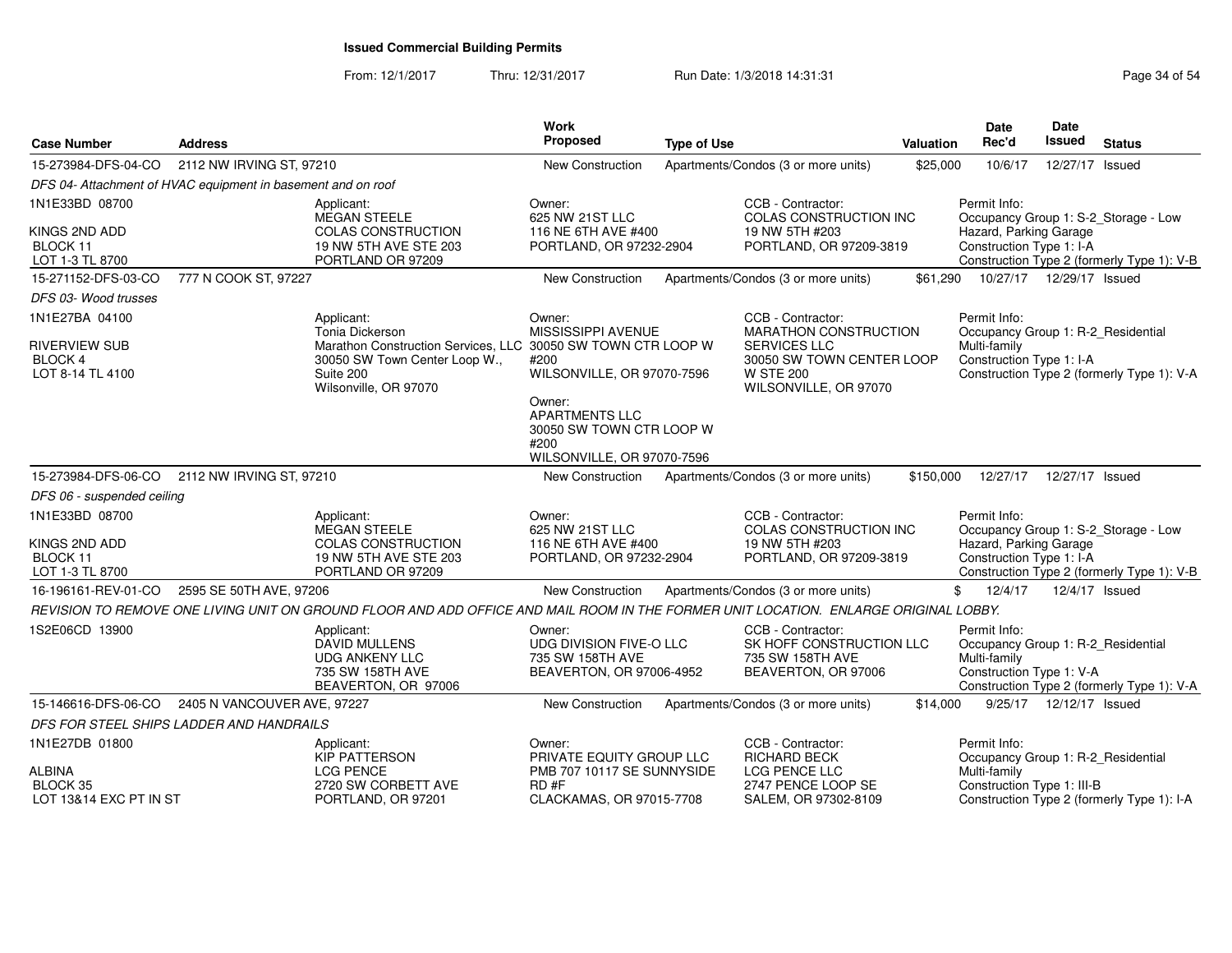From: 12/1/2017Thru: 12/31/2017 **Run Date: 1/3/2018 14:31:31 Research 2018** Page 35 of 54

| <b>Case Number</b>                                                                             | <b>Address</b>                                          |                                                                                                                                                          | Work<br><b>Proposed</b>                                                                                       | <b>Type of Use</b> |                                                                                                                                    | <b>Valuation</b> | <b>Date</b><br>Rec'd                                                                             | Date<br><b>Issued</b> | <b>Status</b>                                                                      |
|------------------------------------------------------------------------------------------------|---------------------------------------------------------|----------------------------------------------------------------------------------------------------------------------------------------------------------|---------------------------------------------------------------------------------------------------------------|--------------------|------------------------------------------------------------------------------------------------------------------------------------|------------------|--------------------------------------------------------------------------------------------------|-----------------------|------------------------------------------------------------------------------------|
| 16-187315-REV-02-CO                                                                            | 6015 N INTERSTATE AVE, 97217                            |                                                                                                                                                          | New Construction                                                                                              |                    | Apartments/Condos (3 or more units)                                                                                                |                  | \$<br>12/19/17                                                                                   | 12/19/17              | Issued                                                                             |
|                                                                                                |                                                         | REV 02 - Revised egress notes on the FLS plans. Summary has been revised to use the standard egress widths (itemized list attached in documents)         |                                                                                                               |                    |                                                                                                                                    |                  |                                                                                                  |                       |                                                                                    |
| 1N1E16DA 13100<br>SECTION 16 1N 1E<br>TL 13100 1.03 ACRES                                      |                                                         | Applicant:<br>RYAN MIYAHIRA<br>ANKROM MOISAN ARCHITECTS.<br><b>INC</b><br>6720 SW MACADAM, SUITE 100<br>PORTLAND, OR 97219                               | Owner:<br>5510 MOREHOUSE DR #200<br>SAN DIEGO, CA 92121                                                       |                    | CCB - Contractor:<br>FAIRFIELD INTERSTATE LANES LF FAIRFIELD DEVELOPMENT LP<br>5510 MOREHOUSE DR SUITE 200<br>SAN DIEGO, CA 92121  |                  | Permit Info:<br>Hazard, Parking Garage<br>Construction Type 1: I-A                               |                       | Occupancy Group 1: S-2_Storage - Low<br>Construction Type 2 (formerly Type 1): V-A |
| 16-281009-DFS-01-CO                                                                            | 1385 NW 22ND AVE, 97210                                 |                                                                                                                                                          | New Construction                                                                                              |                    | Apartments/Condos (3 or more units)                                                                                                | \$10,000         | 11/1/17                                                                                          | 12/4/17 Issued        |                                                                                    |
| DFS FOR ATS TIE-DOWN SYSTEM                                                                    |                                                         |                                                                                                                                                          |                                                                                                               |                    |                                                                                                                                    |                  |                                                                                                  |                       |                                                                                    |
| 1N1E33BA 06900<br><b>COUCHS ADD</b><br>BLOCK 307<br>LOT <sub>1</sub>                           |                                                         | Applicant:<br><b>LUCAS MEYERS</b><br>2330 NW 31ST AVE<br>PORTLAND OR 97210                                                                               | Owner:<br>PETTYGROVE PDX LLC<br>2220 NW PETTYGROVE ST<br>PORTLAND, OR 97210                                   |                    | CCB - Contractor:<br><b>FRANK STOCK</b><br><b>WDC CONSTRUCTION LLC</b><br>2330 NW 31ST AVE<br>PORTLAND, OR 97210                   |                  | Permit Info:<br>Occupancy Group 1: R-2 Residential<br>Multi-family<br>Construction Type 1: V-A   |                       |                                                                                    |
| 16-103572-DFS-04-CO 5151 SE HOLGATE BLVD, 97206                                                |                                                         |                                                                                                                                                          | New Construction                                                                                              |                    | Apartments/Condos (3 or more units)                                                                                                | \$500            | 10/27/17  12/13/17  Issued                                                                       |                       |                                                                                    |
|                                                                                                |                                                         | DEFERRED SUBMITTAL FOR MECHANICAL SEISMIC BRACING FOR CARRIER AIR HANDLER                                                                                |                                                                                                               |                    |                                                                                                                                    |                  |                                                                                                  |                       |                                                                                    |
| 1S2E07DC 17500<br>LENOX<br>BLOCK 1<br>LOT 1&21 EXC PT IN STS<br>LOT 2&22 EXC PT IN ST          |                                                         | Applicant:<br><b>ANDREA BOWLDS</b><br>JACOBS HEATING AND AIR<br><b>CONDITIONING</b><br>4474 SE MILWAUKIE AVE<br>PORTLAND OREGON 97202                    | Owner:<br><b>LENOX ADDITION LLC</b><br>52 + HOLGATE LLC-1/3 &<br>FIFTY-TWO WOODSTO<br>PORTLAND, OR 97209-1515 |                    | CCB - Contractor:<br><b>JACOBS HEATING &amp; AIR</b><br><b>CONDITIONING INC</b><br>1421 SE HOLGATE BLVD<br>PORTLAND, OR 97202-4716 |                  | Permit Info:<br>Occupancy Group 1: R-2_Residential<br>Multi-family<br>Construction Type 1: V-A   |                       | Construction Type 2 (formerly Type 1): V-A                                         |
| 17-185027-REV-01-CO                                                                            | 4353 N HUNT ST, 97203                                   |                                                                                                                                                          | <b>New Construction</b>                                                                                       |                    | Apartments/Condos (3 or more units)                                                                                                |                  | \$<br>9/20/17                                                                                    |                       | 12/6/17 Issued                                                                     |
|                                                                                                |                                                         | REV 01 - Modified slab/footing insulation following code requirements (OEESC 502.1.3) provided supporting simplified trade off approach Comcheck report. |                                                                                                               |                    |                                                                                                                                    |                  |                                                                                                  |                       |                                                                                    |
| 1N1E08AC 03900<br>UNIVERSITY PK<br>BLOCK 174<br>LOT 25-30<br>DEFERRED ADDITIONAL TAX LIABILITY |                                                         | Applicant:<br>CAITLIN MCKEE<br>CARLETON HART ARCHITECTURE 8710 N DANA AVE<br>830 SW 10TH AVE STE 200<br>PORTLAND OR 97205-2568                           | Owner:<br>NEW MEADOWS PROPERTY LLC<br>PORTLAND, OR 97203                                                      |                    | CCB - Contractor:<br><b>TOM MITCHELL</b><br>WALSH CONSTRUCTION CO<br><b>OREGON</b><br>2905 SW 1ST AVE<br>PORTLAND, OR 97201-4705   |                  | Permit Info:<br>Occupancy Group 1: R-2_Residential<br>Multi-family<br>Construction Type 1: V-B   |                       | Construction Type 2 (formerly Type 1): V-B                                         |
| 16-206144-REV-01-CO                                                                            | 5025 N MINNESOTA AVE, 97217                             |                                                                                                                                                          | New Construction                                                                                              |                    | Apartments/Condos (3 or more units)                                                                                                |                  | \$12/18/17                                                                                       | 12/18/17 Issued       |                                                                                    |
|                                                                                                | REVISION TO CHANGE 1-HOUR FLOOR-CEILING ASSEMBLY DETAIL |                                                                                                                                                          |                                                                                                               |                    |                                                                                                                                    |                  |                                                                                                  |                       |                                                                                    |
| 1N1E22BB 15700<br><b>M PATTONS ADD &amp; 2ND</b><br>BLOCK 28<br>LOT 6 EXC PT IN ST             |                                                         | Applicant:<br><b>ADRIAN VASILE</b><br>AV PACIFIC LLC<br>14475 SE MICAH ST<br>HAPPY VALLEY, OR 97086                                                      | Owner:<br><b>ADRIAN VASILE</b><br>14475 SE MICAH ST<br>HAPPY VALLEY, OR 97086-6585                            |                    | CCB - Contractor:<br><b>ADRIAN VASILE</b><br>AV PACIFIC LLC<br>14475 SE MICAH ST<br>HAPPY VALLEY, OR 97086                         |                  | Permit Info:<br>Occupancy Group 1: R-2_Residential<br>Multi-family<br>Construction Type 1: V-B   |                       |                                                                                    |
| 16-178948-DFS-01-CO                                                                            | 8220 SE 6TH AVE, 97202                                  |                                                                                                                                                          | New Construction                                                                                              |                    | Apartments/Condos (3 or more units)                                                                                                | \$150,000        | 9/15/17                                                                                          | 12/18/17 Issued       |                                                                                    |
| DFS FOR ATS HOLDDOWN SYSTEMS                                                                   |                                                         |                                                                                                                                                          |                                                                                                               |                    |                                                                                                                                    |                  |                                                                                                  |                       |                                                                                    |
| 1S1E23CC 08500<br>SELLWOOD<br>BLOCK 8<br>WLY 8' OF LOTS 1-4<br><b>LOT 5-8</b>                  |                                                         | Applicant:<br>MIKE COYLE<br><b>FASTER PERMITS</b><br>2000 SW 1ST AVE, STE 420<br>PORTLAND, OR 97201                                                      | Owner:<br>SELLWOOD BRIDGE<br><b>APARTMENTS LLC</b><br>3050 SE DIVISION ST #270<br>PORTLAND, OR 97202          |                    | CCB - Contractor:<br><b>ESSEX GENERAL</b><br>CONSTRUCTION INC<br>4284 W 7TH AVE<br><b>EUGENE, OR 97402</b>                         |                  | Permit Info:<br>Occupancy Group 1: R-2_Residential<br>Multi-family<br>Construction Type 1: III-B |                       | Construction Type 2 (formerly Type 1): I-A                                         |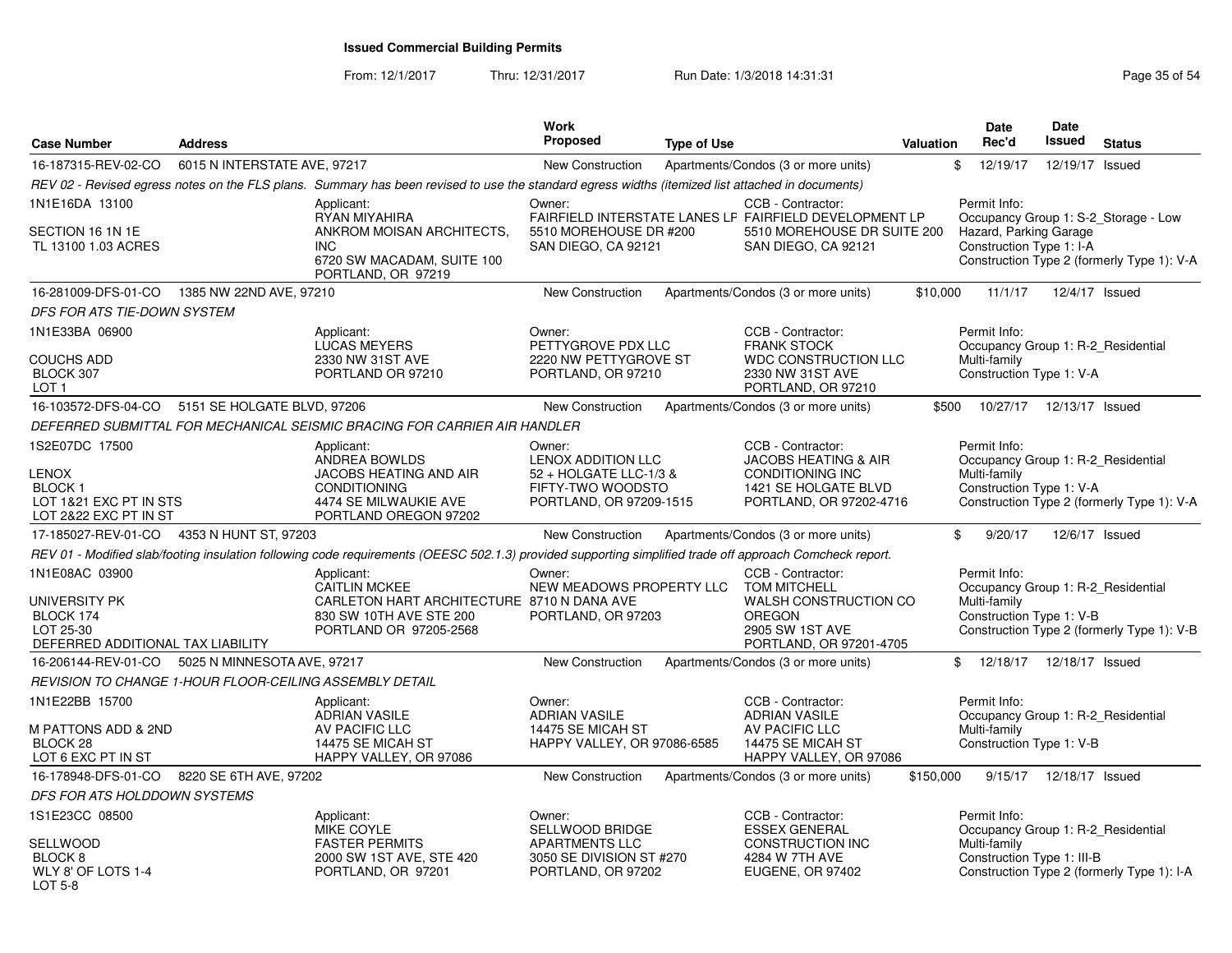From: 12/1/2017Thru: 12/31/2017 **Run Date: 1/3/2018 14:31:31 Research 2018** Page 36 of 54

| <b>Case Number</b>                                                                             | <b>Address</b>            |                                                                                                                                                             | <b>Work</b><br><b>Proposed</b>                                                                                                              | <b>Type of Use</b>                                                                                                               | <b>Valuation</b> | Date<br>Rec'd                                                      | Date<br>Issued  | <b>Status</b>                                                                      |
|------------------------------------------------------------------------------------------------|---------------------------|-------------------------------------------------------------------------------------------------------------------------------------------------------------|---------------------------------------------------------------------------------------------------------------------------------------------|----------------------------------------------------------------------------------------------------------------------------------|------------------|--------------------------------------------------------------------|-----------------|------------------------------------------------------------------------------------|
| 16-214738-DFS-06-CO                                                                            | 1470 NW GLISAN ST. 97209  |                                                                                                                                                             | <b>New Construction</b>                                                                                                                     | Apartments/Condos (3 or more units)                                                                                              | \$45,000         | 11/1/17                                                            |                 | 12/8/17 Issued                                                                     |
| DFS 06 - PT cables on Level 3-5                                                                |                           |                                                                                                                                                             |                                                                                                                                             |                                                                                                                                  |                  |                                                                    |                 |                                                                                    |
| 1N1E33DA 01500                                                                                 |                           | Applicant:<br>Larry Huang<br>Holland Construction, Inc.<br>1111 Main Street, ste 700<br>Vancouver, WA 98660                                                 | Owner:<br>14TH & GLISAN LLC<br>2839 SW 2ND AVE<br>PORTLAND, OR 97201-4736                                                                   | CCB - Contractor:<br>HOLLAND CONSTRUCTION INC<br>1111 MAIN ST SUITE 700<br>VANCOUVER, WA 98660                                   |                  | Permit Info:<br>Hazard, Parking Garage<br>Construction Type 1: I-A |                 | Occupancy Group 1: S-2 Storage - Low                                               |
| 17-118320-DFS-01-CO                                                                            | 1378 NW 18TH AVE, 97209   |                                                                                                                                                             | New Construction                                                                                                                            | Apartments/Condos (3 or more units)                                                                                              | \$1,000,000      | 11/20/17                                                           | 12/12/17 Issued |                                                                                    |
| DFS FOR PT CONCRETE SHOP DRAWINGS AND CALCULATIONS                                             |                           |                                                                                                                                                             |                                                                                                                                             |                                                                                                                                  |                  |                                                                    |                 |                                                                                    |
| 1N1E33AB 04100                                                                                 |                           | Applicant:<br>MICHAEL JOHNSON<br><b>HOLLAND PARTNER GROUP</b><br>828 NW 19TH AVE<br>PORTLAND OR 97209                                                       | Owner:<br>KELLER HOLLAND PETTYGROVE<br>1111 MAIN ST #700<br>VANCOUVER, WA 98660-2970<br>Owner:<br><b>INVESTORS LLC</b><br>1111 MAIN ST #700 | CCB - Contractor:<br>HOLLAND CONSTRUCTION INC<br>1111 MAIN ST SUITE 700<br>VANCOUVER, WA 98660                                   |                  |                                                                    |                 |                                                                                    |
|                                                                                                |                           |                                                                                                                                                             | VANCOUVER, WA 98660-2970                                                                                                                    |                                                                                                                                  |                  |                                                                    |                 |                                                                                    |
| 17-112878-DFS-01-CO                                                                            | 1930 NE ALBERTA ST, 97211 |                                                                                                                                                             | <b>New Construction</b>                                                                                                                     | Apartments/Condos (3 or more units)                                                                                              | \$95,000         | 11/27/17                                                           | 12/22/17 Issued |                                                                                    |
| DFS FOR ENGINEERED WOOD I-JOISTS                                                               |                           |                                                                                                                                                             |                                                                                                                                             |                                                                                                                                  |                  |                                                                    |                 |                                                                                    |
| 1N1E23AD 07800                                                                                 |                           | Applicant:<br>Nicole Rubin<br>Yorke & Curtis<br>4480 SW 101st Ave<br>Beaverton OR 97005                                                                     | Owner:<br>1904 ALBERTA LLC<br>5805 JEAN RD<br>LAKE OSWEGO, OR 97035                                                                         | CCB - Contractor:<br><b>ROB YORKE</b><br>YORKE & CURTIS INC<br>4480 SW 101ST AVE<br>BEAVERTON, OR 97005-3427                     |                  | Permit Info:<br>Multi-family<br>Construction Type 1: V-B           |                 | Occupancy Group 1: R-2_Residential<br>Construction Type 2 (formerly Type 1): I-A   |
| 17-185027-REV-02-CO                                                                            | 4353 N HUNT ST, 97203     |                                                                                                                                                             | <b>New Construction</b>                                                                                                                     | Apartments/Condos (3 or more units)                                                                                              |                  | \$10/11/17                                                         |                 | 12/6/17 Issued                                                                     |
| REV 02 - Modified S2.02 & S4.03 to match A2.02                                                 |                           |                                                                                                                                                             |                                                                                                                                             |                                                                                                                                  |                  |                                                                    |                 |                                                                                    |
| 1N1E08AC 03900<br>UNIVERSITY PK<br>BLOCK 174<br>LOT 25-30<br>DEFERRED ADDITIONAL TAX LIABILITY |                           | Applicant:<br><b>CAITLIN MCKEE</b><br>CARLETON HART ARCHITECTURE 8710 N DANA AVE<br>830 SW 10TH AVE STE 200<br>PORTLAND OR 97205-2568                       | Owner:<br>NEW MEADOWS PROPERTY LLC<br>PORTLAND, OR 97203                                                                                    | CCB - Contractor:<br><b>TOM MITCHELL</b><br>WALSH CONSTRUCTION CO<br><b>OREGON</b><br>2905 SW 1ST AVE<br>PORTLAND, OR 97201-4705 |                  | Permit Info:<br>Multi-family<br>Construction Type 1: V-B           |                 | Occupancy Group 1: R-2 Residential<br>Construction Type 2 (formerly Type 1): V-B   |
| 16-247944-REV-01-CO                                                                            | 4242 NE HALSEY ST, 97213  |                                                                                                                                                             | <b>New Construction</b>                                                                                                                     | Apartments/Condos (3 or more units)                                                                                              | $\mathbb{S}$     | 10/2/17                                                            |                 | 12/8/17 Issued                                                                     |
|                                                                                                |                           | REVISION TO STRUCTURAL ROOF FRAMING PLAN AND ROOF DETAILS TO BE CONSISTENT WITH ROOF TRUSS MANUFACTURER DEFERRED PERMIT DRAWINGS. RELOCATION OF FDC TO NE C |                                                                                                                                             |                                                                                                                                  |                  |                                                                    |                 |                                                                                    |
| 1N2E31BB 04000                                                                                 |                           | Applicant:<br>PAUL BOUNDY<br>LRS ARCHITECTS INC<br>720 NW DAVIS, SUITE 300<br>PORTLAND OREGON 97209                                                         | Owner:<br>MAJ 24 LLC<br>300 W 15TH ST #201<br>VANCOUVER, WA 98660-2927                                                                      | CCB - Contractor:<br>DEACON CORP<br>901 NE GLISAN ST STE 100<br>PORTLAND, OR 97232                                               |                  | Permit Info:<br>Hazard, Parking Garage<br>Construction Type 1: I-A |                 | Occupancy Group 1: S-2 Storage - Low<br>Construction Type 2 (formerly Type 1): I-A |
| 16-289044-DFS-01-CO                                                                            | 1630 SE RURAL ST, 97202   |                                                                                                                                                             | New Construction                                                                                                                            | Apartments/Condos (3 or more units)                                                                                              |                  | \$28.950  12/13/17  12/19/17  Issued                               |                 |                                                                                    |
| DEFERRED SUBMITTAL FOR CONTINOUS TIE-DOWN SYSTEM                                               |                           |                                                                                                                                                             |                                                                                                                                             |                                                                                                                                  |                  |                                                                    |                 |                                                                                    |
| 1S1E23AB 16700                                                                                 |                           | Applicant:<br><b>JORDAN RAPP</b><br>7119 SE MILWAUKIE AVE<br>PORTLAND OR 97202                                                                              | Owner:<br>NBP 7119 SE MILWAUKIE LLC<br>9 SE 3RD AVE #100<br>PORTLAND, OR 97214-1247                                                         | CCB - Contractor:<br>PATH CONSTRUCTION LLC<br>0425 SW IOWA ST<br>PORTLAND, OR 97239                                              |                  | Permit Info:<br>Multi-family<br>Construction Type 1: V-A           |                 | Occupancy Group 1: R-2 Residential<br>Construction Type 2 (formerly Type 1): V-A   |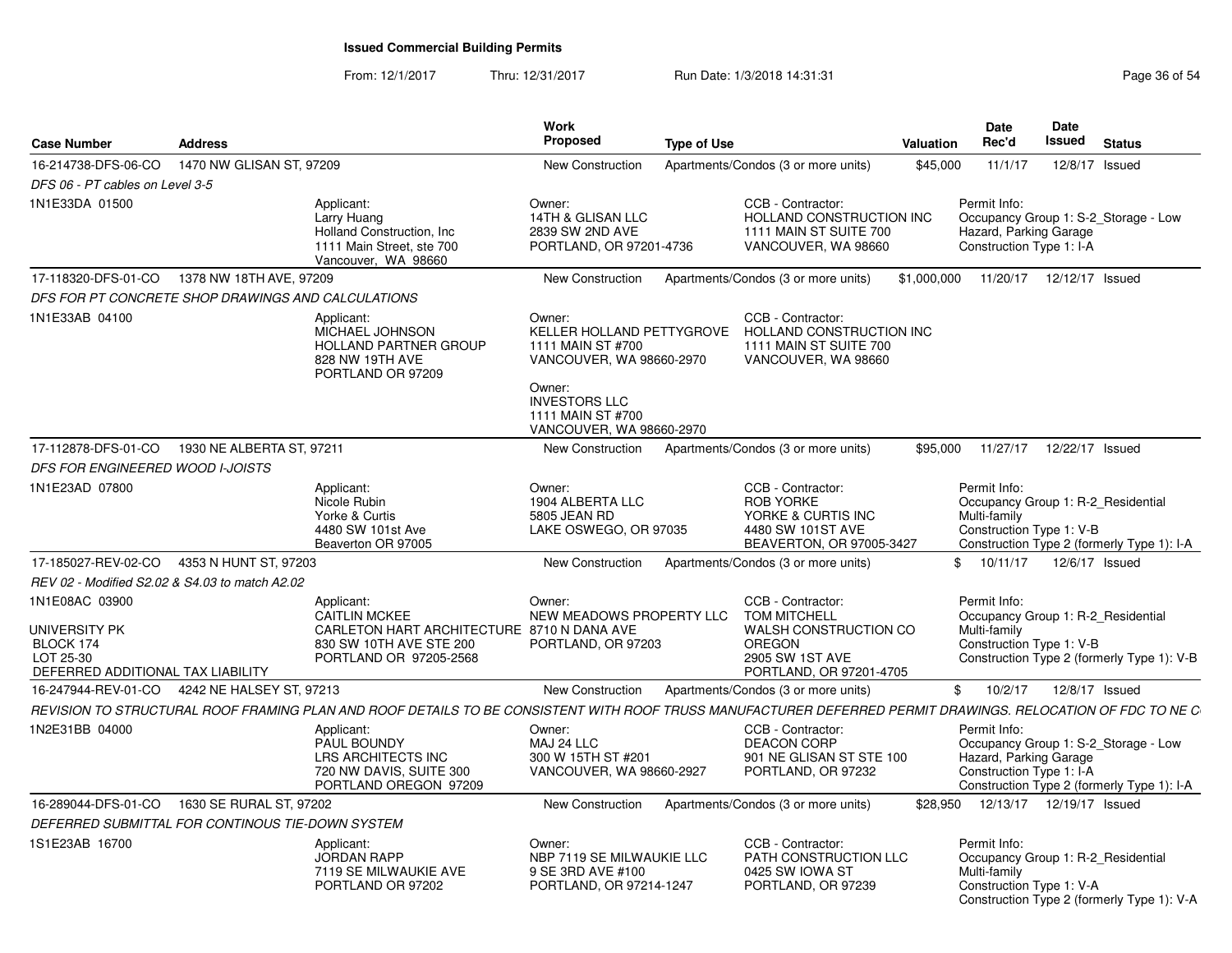From: 12/1/2017Thru: 12/31/2017 Run Date: 1/3/2018 14:31:31 Page 37 of 54

| <b>Case Number</b>             | <b>Address</b>                                                                                                                                                                                                  | Work<br><b>Proposed</b>                               | <b>Type of Use</b>                                     | <b>Valuation</b> | Date<br>Rec'd                                      | <b>Date</b><br>Issued | <b>Status</b>                              |
|--------------------------------|-----------------------------------------------------------------------------------------------------------------------------------------------------------------------------------------------------------------|-------------------------------------------------------|--------------------------------------------------------|------------------|----------------------------------------------------|-----------------------|--------------------------------------------|
| 16-187315-DFS-02-CO            | 6015 N INTERSTATE AVE, 97217                                                                                                                                                                                    | <b>New Construction</b>                               | Apartments/Condos (3 or more units)                    | \$15,000         | 11/3/17                                            | 12/12/17 Issued       |                                            |
| <b>DFS FOR ROOF TRUSSES</b>    |                                                                                                                                                                                                                 |                                                       |                                                        |                  |                                                    |                       |                                            |
| 1N1E16DA 13100                 |                                                                                                                                                                                                                 | Owner:                                                | CCB - Contractor:                                      |                  | Permit Info:                                       |                       |                                            |
|                                | Applicant:<br>Rick Hickman                                                                                                                                                                                      |                                                       | FAIRFIELD INTERSTATE LANES LF FAIRFIELD DEVELOPMENT LP |                  |                                                    |                       | Occupancy Group 1: S-2_Storage - Low       |
| SECTION 16 1N 1E               | <b>Fairfield Development LP</b>                                                                                                                                                                                 | 5510 MOREHOUSE DR #200                                | 5510 MOREHOUSE DR SUITE 200                            |                  | Hazard, Parking Garage                             |                       |                                            |
| TL 13100 1.03 ACRES            | 7000 SW Hampton St, Suite 215<br>Portland, OR 97223                                                                                                                                                             | SAN DIEGO, CA 92121                                   | SAN DIEGO, CA 92121                                    |                  | Construction Type 1: I-A                           |                       |                                            |
| 16-247585-REV-01-CO            | 9525 N LOMBARD ST                                                                                                                                                                                               | New Construction                                      | Apartments/Condos (3 or more units)                    |                  | \$ 12/19/17 12/19/17 Issued                        |                       | Construction Type 2 (formerly Type 1): V-A |
|                                |                                                                                                                                                                                                                 |                                                       |                                                        |                  |                                                    |                       |                                            |
|                                | REVISION TO RELOCATE FIRE SPRINKLER ROOM; MODIFY CORNER AT NE BUILDING FROM INVERTED CORNER TO STANDARD CORNER AND UPDATE STRUCTURAL DETAILS PER SITE VISIT                                                     |                                                       |                                                        |                  |                                                    |                       |                                            |
| 1N1W01CB 05901                 | Applicant:<br>Jennifer Farmer                                                                                                                                                                                   | Owner:<br>CITYCRAFT DEVELOPMENT LLC                   | CCB - Contractor:<br>CITYCRAFT DEVELOPMENT LLC         |                  | Permit Info:<br>Occupancy Group 1: R-2_Residential |                       |                                            |
| ST JOHNS PK ADD                | Dozer Construction LLC                                                                                                                                                                                          | 9525 N LOMBARD ST                                     | 6931 NE MARTIN LUTHER KING JR Multi-family             |                  |                                                    |                       |                                            |
| BLOCK <sub>3</sub>             | 126 NE Alberta St Suite 206                                                                                                                                                                                     | PORTLAND, OR 97203                                    | <b>BLVD</b>                                            |                  | Construction Type 1: V-B                           |                       |                                            |
| LOT <sub>26</sub>              | Portland OR 97211                                                                                                                                                                                               |                                                       | PORTLAND, OR 97211                                     |                  |                                                    |                       |                                            |
| 17-216899-000-00-CO            | 3680 SE 29TH AVE                                                                                                                                                                                                | New Construction                                      | Apartments/Condos (3 or more units)                    | \$3,000,000      | 8/7/17                                             |                       | 12/8/17 Issued                             |
|                                | NEW 15 UNIT FOUR STORY APARTMENT BUILDING. (BUILDING 4 OF COMPLEX) WITH ASSOCIATED SITE WORK                                                                                                                    |                                                       |                                                        |                  |                                                    |                       |                                            |
| 1S1E12CA 00701                 | Applicant:                                                                                                                                                                                                      | Owner:                                                | CCB - Contractor:                                      |                  | Permit Info:                                       |                       |                                            |
|                                | <b>TIM RICHARD</b><br>SITEWORKS DESIGN BUILD                                                                                                                                                                    | SUNSHINE PORTLAND LLC<br>1907B YACHT HAVEN RD         | <b>JEAN PIERRE VEILLET</b><br><b>SITEWORKS INC</b>     |                  | Occupancy Group 1: R-2 Residential<br>Multi-family |                       |                                            |
|                                | <b>240 SE 2ND AVE</b>                                                                                                                                                                                           | FRIDAY HARBOR, WA 98250-8135                          | 240 SE 2ND ST                                          |                  | Construction Type 1: V-A                           |                       |                                            |
|                                | PORTLAND, OR 97214                                                                                                                                                                                              |                                                       | PORTLAND, OR 97214                                     |                  |                                                    |                       | Construction Type 2 (formerly Type 1): V-A |
|                                |                                                                                                                                                                                                                 |                                                       |                                                        |                  | Total Square Footage - Display Only:<br>16151      |                       |                                            |
| 15-273984-REV-06-CO            | 2112 NW IRVING ST, 97210                                                                                                                                                                                        | New Construction                                      | Apartments/Condos (3 or more units)                    |                  | \$10.000  12/13/17  12/13/17  Issued               |                       |                                            |
|                                | Revision 6: Value added to show all private sewer branch connections occur within the building; a new 6' connection to the city sewer main was added between gridlines G and H.****Please CC Jacob Pen at jacol |                                                       |                                                        |                  |                                                    |                       |                                            |
| 1N1E33BD 08700                 | Applicant:                                                                                                                                                                                                      | Owner:                                                | CCB - Contractor:                                      |                  | Permit Info:                                       |                       |                                            |
|                                | ANNE MARIE KUBAN                                                                                                                                                                                                | 625 NW 21ST LLC                                       | COLAS CONSTRUCTION INC                                 |                  |                                                    |                       | Occupancy Group 1: S-2_Storage - Low       |
| KINGS 2ND ADD                  | <b>EMERICK ARCHITECTS</b>                                                                                                                                                                                       | 116 NE 6TH AVE #400                                   | 19 NW 5TH #203                                         |                  | Hazard, Parking Garage                             |                       |                                            |
| BLOCK 11                       | 321 SW 4TH AVE # 200                                                                                                                                                                                            | PORTLAND, OR 97232-2904                               | PORTLAND, OR 97209-3819                                |                  | Construction Type 1: I-A                           |                       |                                            |
| LOT 1-3 TL 8700                | PORTLAND OR 97204                                                                                                                                                                                               |                                                       |                                                        |                  | \$ 12/15/17 12/15/17 Issued                        |                       | Construction Type 2 (formerly Type 1): V-B |
| 16-126674-REV-05-CO            | 1411 NW QUIMBY ST, 97209                                                                                                                                                                                        | New Construction                                      | Apartments/Condos (3 or more units)                    |                  |                                                    |                       |                                            |
|                                | REVISION 05 - Decreased depth of joists and beams throughout the 6th floor patio. (Revision is to DFS-02 to match changes made to structural drawings in REV-04)                                                |                                                       |                                                        |                  |                                                    |                       |                                            |
| 1N1E28DD 01200                 | Applicant:<br>lan Moore                                                                                                                                                                                         | Owner:<br>BROADSTONE PEARL DISTRICT                   | CCB - Contractor:<br>ALLIANCE PACIFIC NORTHWEST        |                  | Permit Info:                                       |                       | Occupancy Group 1: S-2_Storage - Low       |
| <b>COUCHS ADD</b>              | Alliance                                                                                                                                                                                                        | <b>LLC</b>                                            | <b>BUILDERS LLC</b>                                    |                  | Hazard, Parking Garage                             |                       |                                            |
| BLOCK 248                      | 1603 NW 14th Ave.                                                                                                                                                                                               | 2415 E CAMELBACK RD #600                              | 2415 E CAMELBACK RD # 600                              |                  | Construction Type 1: I-A                           |                       |                                            |
| LOT 1&4&5-8                    | Portland, OR 97209                                                                                                                                                                                              | PHOENIX, AZ 85016-9298                                | PHOENIX, AZ 85016                                      |                  |                                                    |                       | Construction Type 2 (formerly Type 1): I-A |
| 16-213988-DFS-06-CO            | 2323 NW SAVIER ST, 97210                                                                                                                                                                                        | New Construction                                      | Apartments/Condos (3 or more units)                    |                  | \$1,000  10/24/17  12/19/17  Issued                |                       |                                            |
|                                | DFS FOR ATTACHMENT OF MECHANICAL EQUIPMENT                                                                                                                                                                      |                                                       |                                                        |                  |                                                    |                       |                                            |
| 1N1E28CC 07800                 | Applicant:                                                                                                                                                                                                      | Owner:                                                | CCB - Contractor:                                      |                  | Permit Info:                                       |                       |                                            |
|                                | <b>BRAD MANCHESTER</b>                                                                                                                                                                                          | C E JOHN PROPERTIES 65 LLC                            | <b>JOHN RESIDENTIAL</b>                                |                  | Occupancy Group 1: R-2_Residential                 |                       |                                            |
| <b>COUCHS ADD</b><br>BLOCK 312 | AMERICAN HEATING<br>5035 SE 24TH AVE                                                                                                                                                                            | 1701 SE COLUMBIA RIVER DR<br>VANCOUVER, WA 98661-8078 | CONSTRUCTION GROUP LLC<br>1701 SE COLUMBIA RIVER DRIVE |                  | Multi-family<br>Construction Type 1: V-B           |                       |                                            |
| LOT 2-6 TL 7800                | PORTLAND, OR 97202                                                                                                                                                                                              |                                                       | VANCOUVER, WA 98661                                    |                  |                                                    |                       | Construction Type 2 (formerly Type 1): I-A |
|                                |                                                                                                                                                                                                                 |                                                       |                                                        |                  |                                                    |                       |                                            |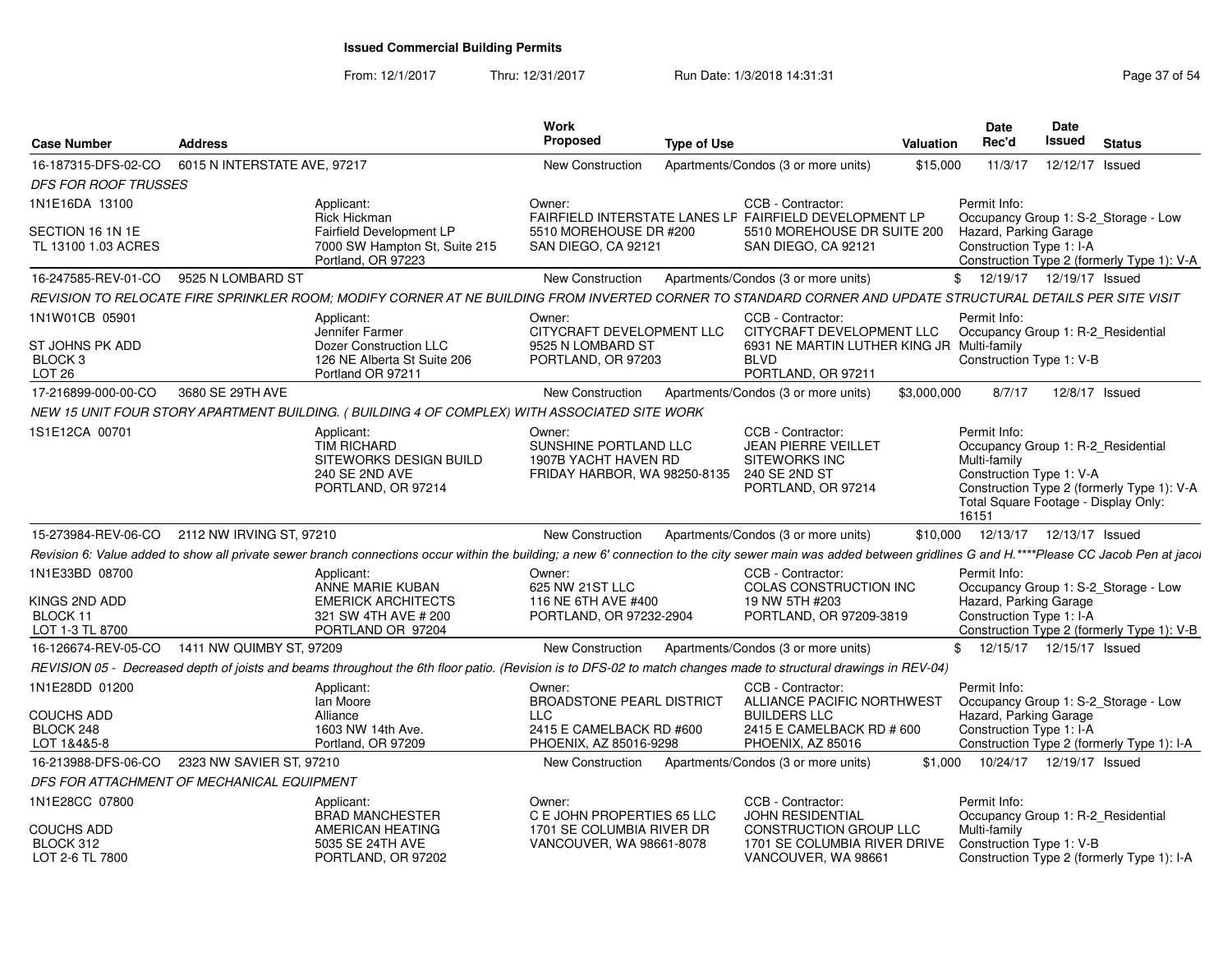From: 12/1/2017Thru: 12/31/2017 Run Date: 1/3/2018 14:31:31 Page 38 of 54

| <b>Case Number</b>                                                                   | <b>Address</b>                                                                                                                                                    |                                                                            | <b>Work</b><br>Proposed                                                                          | <b>Type of Use</b> |                                                                                                                                  | Valuation | <b>Date</b><br>Rec'd                                                                             | Date<br><b>Issued</b> | <b>Status</b> |                                              |
|--------------------------------------------------------------------------------------|-------------------------------------------------------------------------------------------------------------------------------------------------------------------|----------------------------------------------------------------------------|--------------------------------------------------------------------------------------------------|--------------------|----------------------------------------------------------------------------------------------------------------------------------|-----------|--------------------------------------------------------------------------------------------------|-----------------------|---------------|----------------------------------------------|
| 16-178948-REV-04-CO                                                                  | 8220 SE 6TH AVE, 97202                                                                                                                                            |                                                                            | <b>New Construction</b>                                                                          |                    | Apartments/Condos (3 or more units)                                                                                              |           | \$11/21/17                                                                                       | 12/18/17 Issued       |               |                                              |
|                                                                                      | REVISION TO SHEARWALL SYSTEM TO BE CONSISTENT WITH DFS-01 FOR THE ATS HOLD DOWNS                                                                                  |                                                                            |                                                                                                  |                    |                                                                                                                                  |           |                                                                                                  |                       |               |                                              |
| 1S1E23CC 08500<br>SELLWOOD<br><b>BLOCK 8</b><br>WLY 8' OF LOTS 1-4<br><b>LOT 5-8</b> | Applicant:<br>MIKE COYLE                                                                                                                                          | <b>FASTER PERMITS</b><br>2000 SW 1ST AVE, SUITE 420<br>PORTLAND, OR 97201  | Owner:<br>SELLWOOD BRIDGE<br>APARTMENTS LLC<br>3050 SE DIVISION ST #270<br>PORTLAND, OR 97202    |                    | CCB - Contractor:<br><b>ESSEX GENERAL</b><br>CONSTRUCTION INC<br>4284 W 7TH AVE<br><b>EUGENE, OR 97402</b>                       |           | Permit Info:<br>Occupancy Group 1: R-2 Residential<br>Multi-family<br>Construction Type 1: III-B |                       |               | Construction Type 2 (formerly Type 1): I-A   |
| 17-112878-REV-02-CO                                                                  | 1930 NE ALBERTA ST. 97211                                                                                                                                         |                                                                            | New Construction                                                                                 |                    | Apartments/Condos (3 or more units)                                                                                              |           | \$ 12/6/17 12/22/17 Issued                                                                       |                       |               |                                              |
|                                                                                      | REVISION TO UPDATE PT SLAB ALONG GRID E, INCLUDING NEW TENDONS AND SLAB EDGE ADJUSTMENT; WOOD FRAMING REVISED TO ACCOMODATE SHAFT LOCATION AND CANOPY DETAIL      |                                                                            |                                                                                                  |                    |                                                                                                                                  |           |                                                                                                  |                       |               |                                              |
| 1N1E23AD 07800                                                                       | Applicant:<br><b>KEITH DAILY</b>                                                                                                                                  | <b>EMERICK ARCHITECTS</b><br>321 SW 4TH AVE STE 200<br>PORTLAND OR 97204   | Owner:<br>1904 ALBERTA LLC<br>5805 JEAN RD<br>LAKE OSWEGO, OR 97035                              |                    | CCB - Contractor:<br><b>ROB YORKE</b><br>YORKE & CURTIS INC<br>4480 SW 101ST AVE<br>BEAVERTON, OR 97005-3427                     |           | Permit Info:<br>Occupancy Group 1: R-2 Residential<br>Multi-family<br>Construction Type 1: V-B   |                       |               | Construction Type 2 (formerly Type 1): I-A   |
|                                                                                      | 17-170969-REV-01-CO 5401 SE WOODSTOCK BLVD, 97206                                                                                                                 |                                                                            | New Construction                                                                                 |                    | Apartments/Condos (3 or more units)                                                                                              |           | \$ 12/13/17 12/13/17 Issued                                                                      |                       |               |                                              |
|                                                                                      | REVISION TO REMOVE CRAWLSPACE SPRINKLERS SHEETS A0.0, A0.1, A0.2 AND A8.1                                                                                         |                                                                            |                                                                                                  |                    |                                                                                                                                  |           |                                                                                                  |                       |               |                                              |
| 1S2E18DB 11600<br><b>TREMONT PK</b><br><b>BLOCK 5</b><br>LOT 1-3                     | Applicant:<br><b>MARK LISAC</b><br>PO BOX 2422                                                                                                                    | <b>LISAC BROTHERS</b><br><b>CONSTRUCTION INC</b><br>CLACKAMAS, OR 97015    | Owner:<br>54 WOODSTOCK LLC<br>PO BOX 2184<br>LAKE OSWEGO, OR 97035-0651                          |                    | CCB - Contractor:<br><b>MARK LISAC</b><br><b>LISAC BROTHERS</b><br><b>CONSTRUCTION INC</b><br>PO BOX 2422<br>CLACKAMAS, OR 97015 |           | Permit Info:<br>Occupancy Group 1: R-2_Residential<br>Multi-family<br>Construction Type 1: V-A   |                       |               |                                              |
|                                                                                      | 17-129946-REV-01-CO 9320 SE WOODSTOCK BLVD, 97266                                                                                                                 |                                                                            | <b>New Construction</b>                                                                          |                    | Apartments/Condos (3 or more units)                                                                                              |           | \$ 11/22/17 12/29/17 Issued                                                                      |                       |               |                                              |
|                                                                                      | REVISION TO UPPER DINING AREA EXTERIOR RAILING TO REPLACE HOLD DOWN TIE BACKS WITH STRAPPING: REVISE STAIR LANDING ON UPPER FLOOR TO CANTILEVER LANDING: ADD LANI |                                                                            |                                                                                                  |                    |                                                                                                                                  |           |                                                                                                  |                       |               |                                              |
| 1S2E16DC 12500                                                                       | Applicant:<br><b>MARK LISAC</b><br>PO BOX 2422                                                                                                                    | <b>LISAC BROTHERS</b><br>CONSTRUCTION INC<br>CLACKAMAS, OR 97015           | Owner:<br><b>LISAC BROTHERS</b><br><b>CONSTRUCTION INC</b><br>PO BOX 2422<br>CLACKAMAS, OR 97015 |                    | CCB - Contractor:<br><b>MARK LISAC</b><br><b>LISAC BROTHERS</b><br>CONSTRUCTION INC<br>PO BOX 2422<br>CLACKAMAS, OR 97015        |           | Permit Info:<br>Occupancy Group 1: R-2 Residential<br>Multi-family<br>Construction Type 1: V-B   |                       |               | Construction Type 2 (formerly Type 1): V-B   |
|                                                                                      | 16-168639-DFS-01-CO 2025 NE 42ND AVE, 97212                                                                                                                       |                                                                            | <b>New Construction</b>                                                                          |                    | Apartments/Condos (3 or more units)                                                                                              |           | \$20,000  10/24/17  12/1/17  Issued                                                              |                       |               |                                              |
| DEFERRED ANCHOR TIE- DOWNS SYSTEM                                                    |                                                                                                                                                                   |                                                                            |                                                                                                  |                    |                                                                                                                                  |           |                                                                                                  |                       |               |                                              |
| 1N1E25DA 23800<br><b>ROSSMERE</b><br>BLOCK 33<br>LOT 2 EXC PT IN ST                  | Applicant:<br>David Mullens                                                                                                                                       | <b>SK Hoff Construction LLC</b><br>735 SW 158th Ave<br>Beaverton, OR 97006 | Owner:<br><b>UDG TILLAMOOK 42 LLC</b><br>735 SW 158TH AVE<br>BEAVERTON, OR 97006-4952            |                    | CCB - Contractor:<br>SK HOFF CONSTRUCTION LLC<br>735 SW 158TH AVE<br>BEAVERTON, OR 97006                                         |           | Permit Info:<br>Occupancy Group 1: R-2 Residential<br>Multi-family<br>Construction Type 1: III-B |                       |               | Construction Type 2 (formerly Type 1): III-B |
| 17-112878-DFS-02-CO                                                                  | 1930 NE ALBERTA ST. 97211                                                                                                                                         |                                                                            | New Construction                                                                                 |                    | Apartments/Condos (3 or more units)                                                                                              | \$17.000  | 12/5/17  12/22/17  Issued                                                                        |                       |               |                                              |
|                                                                                      | DEFERRED SUBMITTAL FOR PT DECK TENDONS AND REBAR                                                                                                                  |                                                                            |                                                                                                  |                    |                                                                                                                                  |           |                                                                                                  |                       |               |                                              |
| 1N1E23AD 07800                                                                       | Applicant:                                                                                                                                                        |                                                                            | Owner:                                                                                           |                    | CCB - Contractor:                                                                                                                |           | Permit Info:                                                                                     |                       |               |                                              |
|                                                                                      | Nicole Rubin<br>Yorke & Curtis                                                                                                                                    | 4480 SW 101st Ave<br>Beaverton OR 97005                                    | 1904 ALBERTA LLC<br>5805 JEAN RD<br>LAKE OSWEGO, OR 97035                                        |                    | <b>ROB YORKE</b><br>YORKE & CURTIS INC<br>4480 SW 101ST AVE<br>BEAVERTON, OR 97005-3427                                          |           | Occupancy Group 1: R-2 Residential<br>Multi-family<br>Construction Type 1: V-B                   |                       |               | Construction Type 2 (formerly Type 1): I-A   |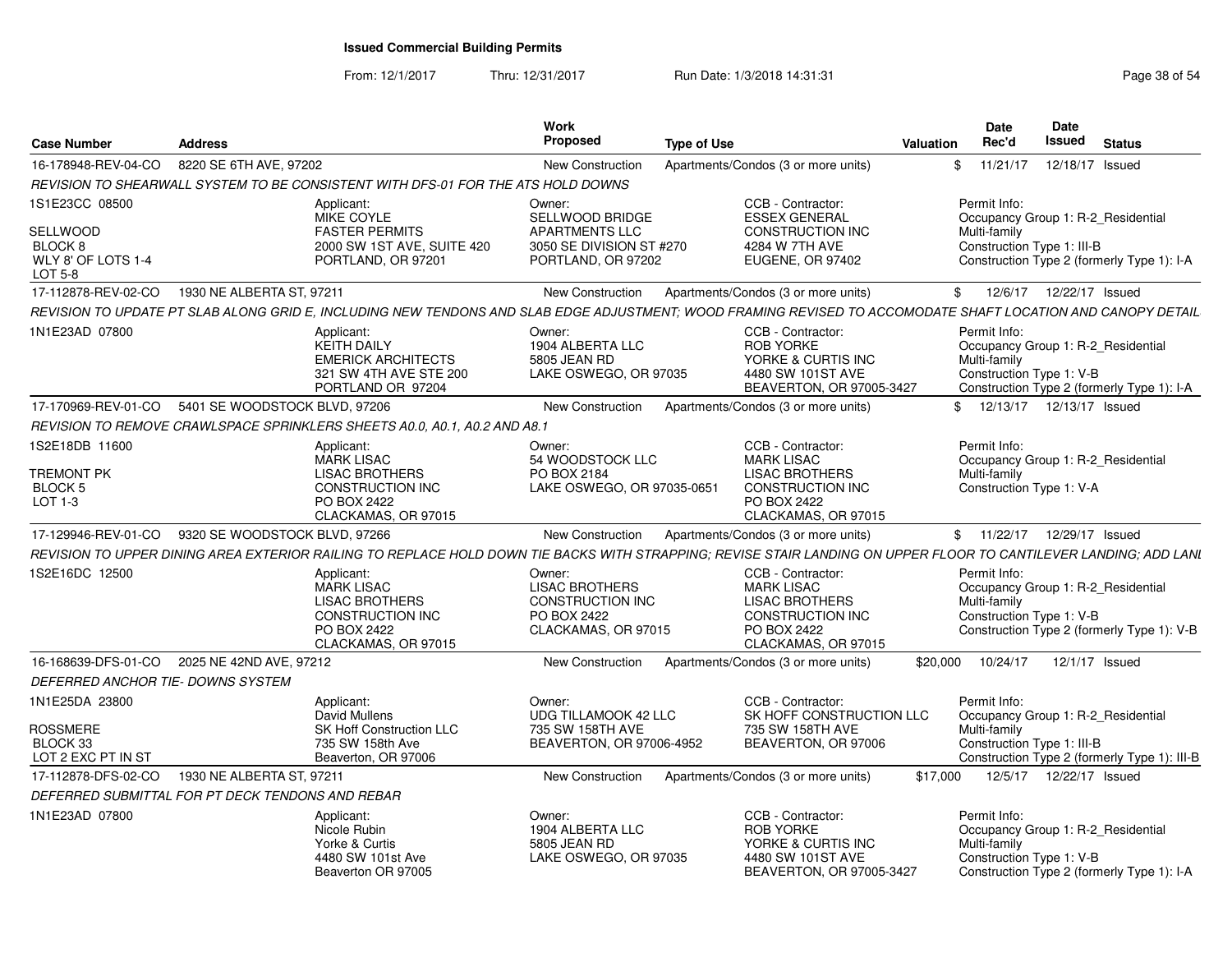From: 12/1/2017Thru: 12/31/2017 Run Date: 1/3/2018 14:31:31 Page 39 of 54

| <b>Case Number</b>                                                      | <b>Address</b>                |                                                                                                                                   | Work<br>Proposed                                                                                           | <b>Type of Use</b> |                                                                                                                           | <b>Valuation</b> | <b>Date</b><br>Rec'd                                                                           | Date<br>Issued  | <b>Status</b>                              |
|-------------------------------------------------------------------------|-------------------------------|-----------------------------------------------------------------------------------------------------------------------------------|------------------------------------------------------------------------------------------------------------|--------------------|---------------------------------------------------------------------------------------------------------------------------|------------------|------------------------------------------------------------------------------------------------|-----------------|--------------------------------------------|
| 16-254206-REV-02-CO                                                     | 80 NE 14TH AVE, 97232         |                                                                                                                                   | <b>New Construction</b>                                                                                    |                    | Apartments/Condos (3 or more units)                                                                                       | \$               | 12/12/17                                                                                       | 12/12/17 Issued |                                            |
| REV 02 - Revised details 9, 14 & 19 on A5.07 and details 7 & 8 on A9.01 |                               |                                                                                                                                   |                                                                                                            |                    |                                                                                                                           |                  |                                                                                                |                 |                                            |
| 1N1E35DB 08300                                                          |                               | Applicant:<br>Jeff Patton                                                                                                         | Owner:<br><b>BURNSIDE INVESTORS LLC</b>                                                                    |                    | CCB - Contractor:<br>ALLIANCE PACIFIC NORTHWEST                                                                           |                  | Permit Info:<br>Occupancy Group 1: R-2 Residential                                             |                 |                                            |
| <b>MARSHALLS ADD</b><br>BLOCK 307<br>LOT 1 EXC PT IN ST                 |                               | 1337 NE 14th Ave.<br>Portland, OR 97209                                                                                           | 2525 E CAMELBACK RD #500<br>PHOENIX, AZ 85016                                                              |                    | <b>BUILDERS LLC</b><br>2415 E CAMELBACK RD # 600<br>PHOENIX, AZ 85016                                                     |                  | Multi-family<br>Construction Type 1: III-A                                                     |                 | Construction Type 2 (formerly Type 1): I-A |
| LOT 2&3<br>LOT 4 EXC PT IN STS; LOT 5 EXC PT IN ST;<br>LOT 6-8          |                               |                                                                                                                                   |                                                                                                            |                    |                                                                                                                           |                  |                                                                                                |                 |                                            |
| 16-178948-DFS-03-CO                                                     | 8220 SE 6TH AVE, 97202        |                                                                                                                                   | <b>New Construction</b>                                                                                    |                    | Apartments/Condos (3 or more units)                                                                                       | \$150,000        | 11/14/17  12/21/17  Issued                                                                     |                 |                                            |
|                                                                         |                               | DFS FOR ENGINEERED WOOD PRODUCTS. Includes 2nd, 3rd, 4th, and 5th floor joists and beams. Excludes roof.                          |                                                                                                            |                    |                                                                                                                           |                  |                                                                                                |                 |                                            |
| 1S1E23CC 08500                                                          |                               | Applicant:<br>MIKE COYLE                                                                                                          | Owner:<br>SELLWOOD BRIDGE                                                                                  |                    | CCB - Contractor:<br><b>ESSEX GENERAL</b>                                                                                 |                  | Permit Info:<br>Occupancy Group 1: R-2 Residential                                             |                 |                                            |
| <b>SELLWOOD</b><br>BLOCK <sub>8</sub><br>WLY 8' OF LOTS 1-4<br>LOT 5-8  |                               | <b>FASTER PERMITS</b><br>2000 SW 1ST AVE, STE 420<br>PORTLAND, OR 97201                                                           | <b>APARTMENTS LLC</b><br>3050 SE DIVISION ST #270<br>PORTLAND, OR 97202                                    |                    | <b>CONSTRUCTION INC</b><br>4284 W 7TH AVE<br>EUGENE, OR 97402                                                             |                  | Multi-family<br>Construction Type 1: III-B                                                     |                 | Construction Type 2 (formerly Type 1): I-A |
| 16-173829-REV-04-CO                                                     | 5833 SW MACADAM AVE, 97201    |                                                                                                                                   | New Construction                                                                                           |                    | Apartments/Condos (3 or more units)                                                                                       | \$3,000          | 12/20/17                                                                                       | 12/20/17 Issued |                                            |
|                                                                         |                               | REVISION TO USE SPACE UNDER STAIR #3 AS STORAGE, ADD AN EXTERIOR DOOR FOR ACCESS.                                                 |                                                                                                            |                    |                                                                                                                           |                  |                                                                                                |                 |                                            |
| 1S1E15CA 05500                                                          |                               | Applicant:<br><b>GEFF HALLE</b>                                                                                                   | Owner:<br>MACADAM APARTMENTS LLC                                                                           |                    | CCB - Contractor:<br><b>KEYWAY CORP</b>                                                                                   |                  | Permit Info:<br>Occupancy Group 1: R-2_Residential                                             |                 |                                            |
| GREENS ADD<br><b>BLOCK 5 TL 5500</b>                                    |                               | <b>KEYWAY CORP</b><br>7275 SW HERMOSO WAY<br><b>TIGARD, OR 97223</b>                                                              | BEAVERTON, OR 97008-6621                                                                                   |                    | 8630 SW SCHOLLS FERRY RD #18 7275 SW HERMOSO WAY<br><b>TIGARD, OR 97223</b>                                               |                  | Multi-family<br>Construction Type 1: V-A                                                       |                 | Construction Type 2 (formerly Type 1): V-A |
| 16-173829-REV-03-CO                                                     | 5833 SW MACADAM AVE, 97201    |                                                                                                                                   | <b>New Construction</b>                                                                                    |                    | Apartments/Condos (3 or more units)                                                                                       | \$               | 9/18/17                                                                                        | 12/6/17 Final   |                                            |
| <b>REVISION TO UPDATE LANDSCAPING</b>                                   |                               |                                                                                                                                   |                                                                                                            |                    |                                                                                                                           |                  |                                                                                                |                 |                                            |
| 1S1E15CA 05500                                                          |                               | Applicant:<br><b>SHEN YUAN</b>                                                                                                    | Owner:<br>MACADAM APARTMENTS LLC                                                                           |                    | CCB - Contractor:<br><b>KEYWAY CORP</b>                                                                                   |                  | Permit Info:<br>Occupancy Group 1: R-2 Residential                                             |                 |                                            |
| GREENS ADD<br><b>BLOCK 5 TL 5500</b>                                    |                               | 8630 SW SCHOLLS FERRY RD #18 8630 SW SCHOLLS FERRY RD #18 7275 SW HERMOSO WAY<br>BEAVERTON OR 97028                               | BEAVERTON, OR 97008-6621                                                                                   |                    | TIGARD, OR 97223                                                                                                          |                  | Multi-family<br>Construction Type 1: V-A                                                       |                 | Construction Type 2 (formerly Type 1): V-A |
| 16-115719-REV-09-CO                                                     | 4405 SE BELMONT ST, 97215     |                                                                                                                                   | <b>New Construction</b>                                                                                    |                    | Apartments/Condos (3 or more units)                                                                                       | \$               | 12/5/17                                                                                        | 12/5/17 Issued  |                                            |
|                                                                         |                               | REVISION TO MOVE VAULT TO TO THE EAST SIDE OF THE WATER METER TO BE CONSISTANT WITH THE PUBLIC WORKS PERMITS                      |                                                                                                            |                    |                                                                                                                           |                  |                                                                                                |                 |                                            |
| 1S2E06BB 07700                                                          |                               | Applicant:<br>MIKE COYLE<br><b>FASTER PERMITS</b><br>2000 SW 1ST AVE, SUITE 420<br>PORTLAND, OR 97201                             | Owner:<br>KP BELMONT 44 REAL ESTATE LL( Chris Copeland<br>500 EAST BROADWAY STE 110<br>VANCOUVER, WA 98660 |                    | CCB - Contractor:<br>ANDERSEN CONSTRUCTION<br><b>COMPANY</b><br>PO BOX 6712<br>PORTLAND, OR 97228-6712                    |                  | Permit Info:<br>Occupancy Group 1: R-2_Residential<br>Multi-family<br>Construction Type 1: V-A |                 | Construction Type 2 (formerly Type 1): V-A |
| 17-129946-REV-02-CO                                                     | 9320 SE WOODSTOCK BLVD, 97266 |                                                                                                                                   | <b>New Construction</b>                                                                                    |                    | Apartments/Condos (3 or more units)                                                                                       |                  | $\mathfrak{S}$<br>12/13/17                                                                     | 12/13/17 Issued |                                            |
|                                                                         |                               | REVISION TO UPDATE DETAIL 1/A7.4 FROM USING GA FILE NO. FC 5103 TO HOMEASOTE 440 SOUND BARRIER AND UL L528 FLOOR CEILING ASSEMBLY |                                                                                                            |                    |                                                                                                                           |                  |                                                                                                |                 |                                            |
| 1S2E16DC 12500                                                          |                               | Applicant:<br><b>MARK LISAC</b><br><b>LISAC BROTHERS</b><br><b>CONSTRUCTION INC</b><br><b>PO BOX 2422</b><br>CLACKAMAS, OR 97015  | Owner:<br><b>LISAC BROTHERS</b><br><b>CONSTRUCTION INC</b><br>PO BOX 2422<br>CLACKAMAS, OR 97015           |                    | CCB - Contractor:<br><b>MARK LISAC</b><br><b>LISAC BROTHERS</b><br>CONSTRUCTION INC<br>PO BOX 2422<br>CLACKAMAS, OR 97015 |                  | Permit Info:<br>Occupancy Group 1: R-2_Residential<br>Multi-family<br>Construction Type 1: V-B |                 | Construction Type 2 (formerly Type 1): V-B |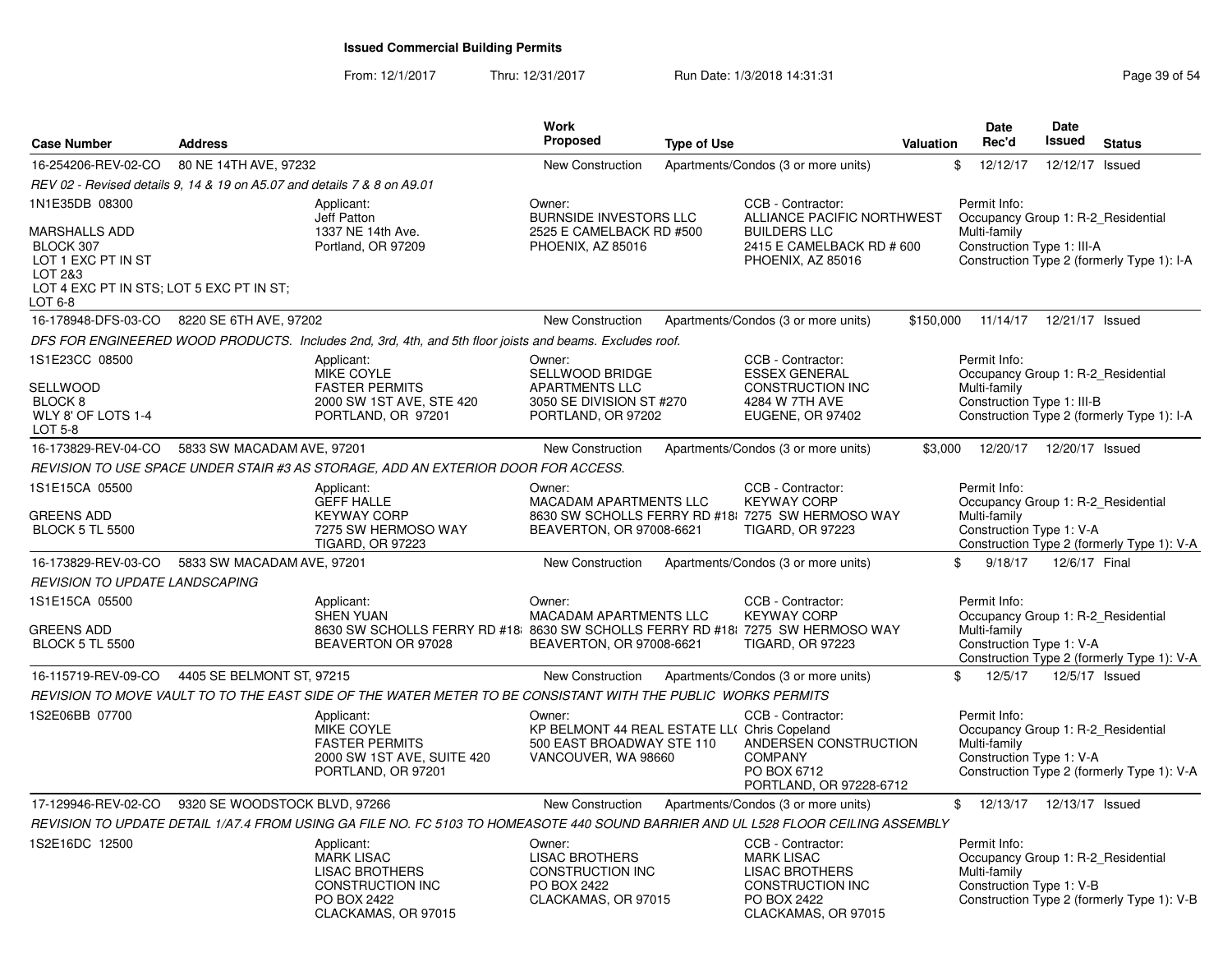#### From: 12/1/2017Thru: 12/31/2017 Run Date: 1/3/2018 14:31:31 Research 2010 154

| <b>Case Number</b>                                                                                                            | <b>Address</b>               |                                                                                                                                    | <b>Work</b><br><b>Proposed</b>                                 | <b>Type of Use</b> |                                                                                                | <b>Valuation</b> | <b>Date</b><br>Rec'd                                                                           | <b>Date</b><br><b>Issued</b> | <b>Status</b>                              |
|-------------------------------------------------------------------------------------------------------------------------------|------------------------------|------------------------------------------------------------------------------------------------------------------------------------|----------------------------------------------------------------|--------------------|------------------------------------------------------------------------------------------------|------------------|------------------------------------------------------------------------------------------------|------------------------------|--------------------------------------------|
| 17-132132-DFS-01-CO                                                                                                           | 6905 N INTERSTATE AVE, 97217 |                                                                                                                                    | New Construction                                               |                    | Apartments/Condos (3 or more units)                                                            | \$65,000         | 11/28/17                                                                                       | 12/15/17 Issued              |                                            |
| DFS 01: Trusses                                                                                                               |                              |                                                                                                                                    |                                                                |                    |                                                                                                |                  |                                                                                                |                              |                                            |
| 1N1E16AD 00300                                                                                                                |                              | Applicant:<br>DAVID DIMOFF                                                                                                         | Owner:<br><b>CCC-INTERSTATE APARTMENTS</b>                     |                    | CCB - Contractor:<br><b>DON SILVEY</b>                                                         |                  | Permit Info:<br>Occupancy Group 1: R-2_Residential                                             |                              |                                            |
| <b>ELDEAN</b><br><b>BLOCK1</b><br>LOT 3-5 EXC PT IN ST & LOT 6 EXC S 15' &<br><b>EXC PT IN ST</b><br>POTENTIAL ADDITIONAL TAX |                              | 2032 NE 53RD<br>PORTLAND OR 97213                                                                                                  | LP<br>232 NW 6TH AVE<br>PORTLAND, OR 97209                     |                    | <b>SILCO COMMERCIAL</b><br><b>CONSTRUCTION INC</b><br>8316 N LOMBARD 451<br>PORTLAND, OR 97206 |                  | Multi-family<br>Construction Type 1: V-A                                                       |                              |                                            |
| 15-273984-DFS-05-CO 2112 NW IRVING ST, 97210                                                                                  |                              |                                                                                                                                    | New Construction                                               |                    | Apartments/Condos (3 or more units)                                                            | \$160,000        |                                                                                                | 12/27/17  12/27/17  Issued   |                                            |
|                                                                                                                               |                              | DFS 05 - Storefront windows -- Type D5A only. See DFS-02 for main storefront submittal.                                            |                                                                |                    |                                                                                                |                  |                                                                                                |                              |                                            |
| 1N1E33BD 08700                                                                                                                |                              | Applicant:<br>MEGAN STEELE                                                                                                         | Owner:<br>625 NW 21ST LLC                                      |                    | CCB - Contractor:<br><b>COLAS CONSTRUCTION INC</b>                                             |                  | Permit Info:                                                                                   |                              | Occupancy Group 1: S-2_Storage - Low       |
| KINGS 2ND ADD<br>BLOCK 11<br>LOT 1-3 TL 8700                                                                                  |                              | <b>COLAS CONSTRUCTION</b><br>19 NW 5TH AVE STE 203<br>PORTLAND OR 97209                                                            | 116 NE 6TH AVE #400<br>PORTLAND, OR 97232-2904                 |                    | 19 NW 5TH #203<br>PORTLAND, OR 97209-3819                                                      |                  | Hazard, Parking Garage<br>Construction Type 1: I-A                                             |                              | Construction Type 2 (formerly Type 1): V-B |
| 16-289044-REV-01-CO                                                                                                           | 1630 SE RURAL ST, 97202      |                                                                                                                                    | New Construction                                               |                    | Apartments/Condos (3 or more units)                                                            | \$               |                                                                                                | 12/29/17  12/29/17  Issued   |                                            |
| <b>RE-ROUTE UNDERGROUND PLUMBING</b>                                                                                          |                              |                                                                                                                                    |                                                                |                    |                                                                                                |                  |                                                                                                |                              |                                            |
| 1S1E23AB 16700                                                                                                                |                              | Applicant:<br>JENNIFER NYE<br>WILLIAM WILSON ARCHITECTS PC 9 SE 3RD AVE #100<br>1022 SW SALMON ST, SUITE 350<br>PORTLAND, OR 97205 | Owner:<br>NBP 7119 SE MILWAUKIE LLC<br>PORTLAND, OR 97214-1247 |                    | CCB - Contractor:<br>PATH CONSTRUCTION LLC<br>0425 SW IOWA ST<br>PORTLAND, OR 97239            |                  | Permit Info:<br>Occupancy Group 1: R-2_Residential<br>Multi-family<br>Construction Type 1: V-A |                              | Construction Type 2 (formerly Type 1): V-A |
| 17-103625-REV-02-CO                                                                                                           | 5312 NE 11TH AVE, 97211      |                                                                                                                                    | <b>New Construction</b>                                        |                    | Apartments/Condos (3 or more units)                                                            |                  | \$ 12/22/17 12/27/17 Issued                                                                    |                              |                                            |
| <b>REVISION TO REMOVE TREE IN EAST CORNER</b>                                                                                 |                              |                                                                                                                                    |                                                                |                    |                                                                                                |                  |                                                                                                |                              |                                            |
| 1N1E23BA 03000                                                                                                                |                              | Applicant:<br>Nick Albano                                                                                                          | Owner:<br><b>BULLDOG CAPITAL LLC</b>                           |                    | CCB - Contractor:<br><b>BULLDOG CAPITAL</b>                                                    |                  | Permit Info:<br>Occupancy Group 1: R-2_Residential                                             |                              |                                            |
| <b>CAESAR PK</b><br>BLOCK <sub>3</sub><br>LOT <sub>10</sub><br>S 7.09' OF LOT 11                                              |                              | Columbia Excavating LLC<br>438 1ST ST<br>LAKE OSWEGO, OR 97034                                                                     | 438 1ST ST<br>LAKE OSWEGO, OR 97034-3123                       |                    | DEVELOPMENT LLC<br>438 1ST STREET<br>LAKE OSWEGO, OR 97034                                     |                  | Multi-family<br>Construction Type 1: V-B                                                       |                              | Construction Type 2 (formerly Type 1): V-B |
| 14-216353-DFS-13-CO                                                                                                           | 55 NE GRAND AVE, 97232       |                                                                                                                                    | New Construction                                               |                    | Apartments/Condos (3 or more units)                                                            | \$25,000         | 12/21/17                                                                                       | 12/21/17 Final               |                                            |
| DFS 13 - Elevator                                                                                                             |                              |                                                                                                                                    |                                                                |                    |                                                                                                |                  |                                                                                                |                              |                                            |
| 1N1E35CB 08900                                                                                                                |                              | Applicant:<br>Andrew Pierson                                                                                                       | Owner:<br>TRG-BURNSIDE DEVELOPMENT                             |                    | CCB - Contractor:<br>Rob Yorke                                                                 |                  | Permit Info:                                                                                   |                              | Occupancy Group 1: S-2_Storage - Low       |
| <b>EAST PORTLAND</b><br>BLOCK 107<br>LOT <sub>3</sub><br>LOT 4 EXC PT IN ST                                                   |                              | RJD Inc<br>4480 SW 101st Ave.<br>Beaverton, OR 97005                                                                               | <b>LLC</b><br>8235 DOUGLAS AVE #950<br>DALLAS, TX 75225-6017   |                    | <b>RJD INCORPORATED</b><br>4480 SW 101ST AVE<br>BEAVERTON, OR 97005-3294                       |                  | Hazard, Parking Garage<br>Construction Type 1: I-A                                             |                              | Construction Type 2 (formerly Type 1): I-A |

LOT 4 EXC PT IN ST LOT 5 EXC PT IN STS; LOT 6-8 EXC PT IN ST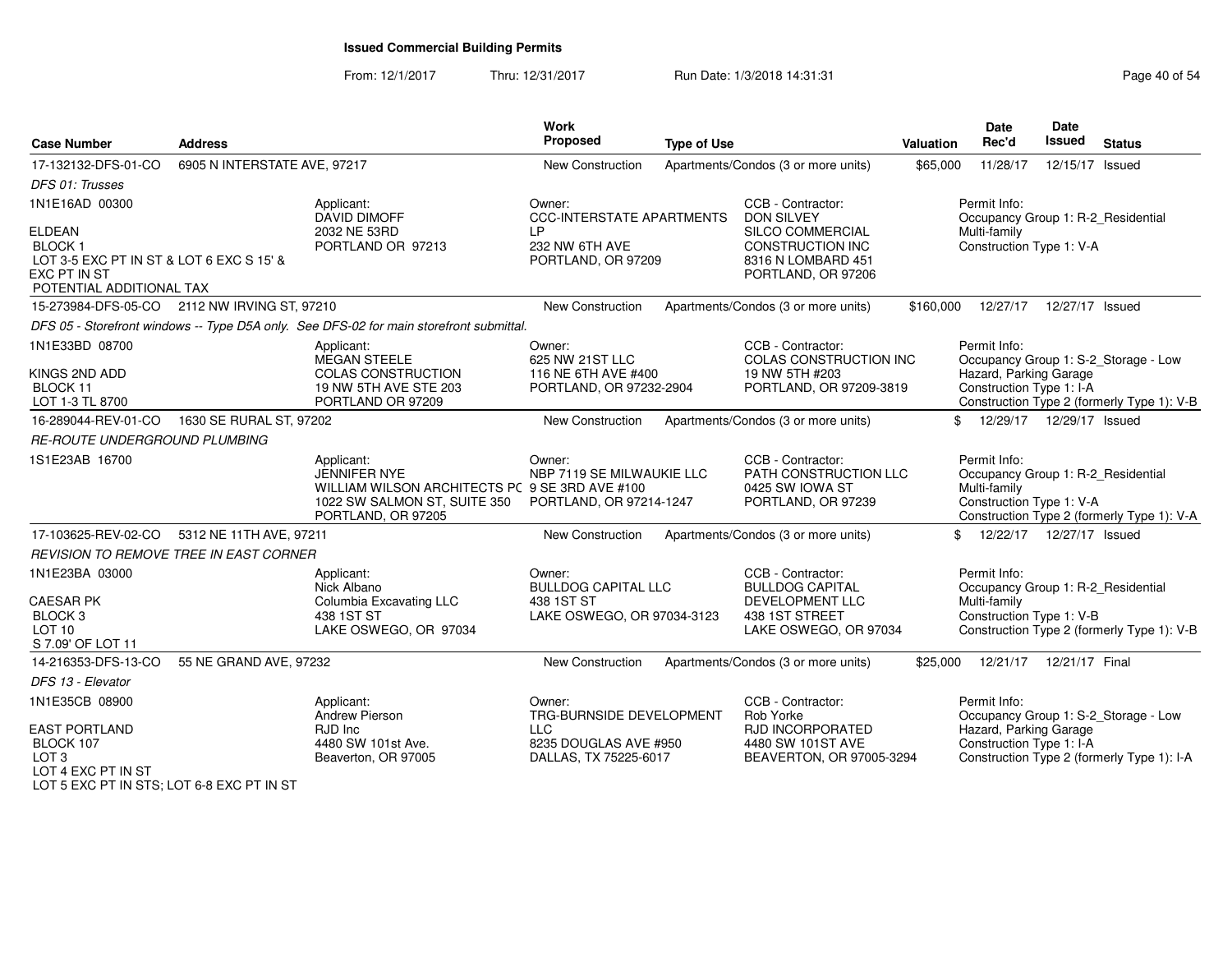From: 12/1/2017Thru: 12/31/2017 Run Date: 1/3/2018 14:31:31 Page 41 of 54

| <b>Case Number</b>                                                                                                   | <b>Address</b>                                                                                                                                                                                                                |                                                                      | <b>Work</b><br><b>Proposed</b>                                                                | <b>Type of Use</b> |                                                                                                                                                                                   | <b>Valuation</b> | Date<br>Rec'd                                                                                                        | Date<br>Issued             | <b>Status</b>                                                                      |
|----------------------------------------------------------------------------------------------------------------------|-------------------------------------------------------------------------------------------------------------------------------------------------------------------------------------------------------------------------------|----------------------------------------------------------------------|-----------------------------------------------------------------------------------------------|--------------------|-----------------------------------------------------------------------------------------------------------------------------------------------------------------------------------|------------------|----------------------------------------------------------------------------------------------------------------------|----------------------------|------------------------------------------------------------------------------------|
| 16-230418-000-00-CO                                                                                                  | 1818 SW 4TH AVE, 97201                                                                                                                                                                                                        |                                                                      | <b>New Construction</b>                                                                       |                    | Apartments/Condos (3 or more units)                                                                                                                                               | \$67,486,554     | 9/6/16                                                                                                               | 12/5/17 Issued             |                                                                                    |
|                                                                                                                      | NEW 15-STORY MIXED USE RESIDENTIAL/COMMERICAL WITH (4)SUB-LEVELS OF PARKING.                                                                                                                                                  |                                                                      |                                                                                               |                    |                                                                                                                                                                                   |                  |                                                                                                                      |                            |                                                                                    |
| 1S1E03CB 01500                                                                                                       | Applicant:<br>MIKE COYLE<br><b>FASTER PERMITS</b>                                                                                                                                                                             | 2000 SW 1ST AVE, SUITE 420<br>PORTLAND, OR 97201                     | Owner:<br>FOURTH & HARRISON LLC<br>920 SW 6TH AVE #223<br>PORTLAND, OR 97204                  |                    | CCB - Contractor:<br>JOHN HYLAND CONSTRUCTION<br>INC.<br>PO BOX 7867<br>SPRINGFIELD, OR 97475                                                                                     |                  | Permit Info:<br>Hazard, Parking Garage<br>Construction Type 1: I-A<br>Total Square Footage - Display Only:<br>488537 |                            | Occupancy Group 1: S-2_Storage - Low<br>Construction Type 2 (formerly Type 1): I-A |
| 16-250527-000-00-CO                                                                                                  | 2216 SE LAMBERT ST, 97202                                                                                                                                                                                                     |                                                                      | <b>New Construction</b>                                                                       |                    | Apartments/Condos (3 or more units)                                                                                                                                               | \$1,650,000      |                                                                                                                      | 10/25/16  12/28/17  Issued |                                                                                    |
|                                                                                                                      | CONSTRUCT NEW 4 STORY (5) UNIT APARTMENT BUILDING WITH TUCKED UNDER GARAGES; ASSOCIATED SITE WORK(All revisions to be reviewed by Gail)                                                                                       |                                                                      |                                                                                               |                    |                                                                                                                                                                                   |                  |                                                                                                                      |                            |                                                                                    |
| 1S1E23DA 00600                                                                                                       | Applicant:<br>Zac Horton<br>S & W Underground<br>3050 SE Division St<br>Portland OR 97202                                                                                                                                     |                                                                      | Owner:<br>17125 NW SAINT HELENS RD<br>PORTLAND, OR 97231-1724                                 |                    | CCB - Contractor:<br>CRESCENT CUSTOM HOMES LLC CRESCENT CUSTOM HOMES LLC Occupancy Group 1: R-2_Residential<br>8575 SE NORTHERN HEIGHTS<br><b>COURT</b><br>HAPPY VALLEY, OR 97086 |                  | Permit Info:<br>Multi-family<br>Construction Type 1: V-B<br>Total Square Footage - Display Only:<br>17905            |                            | Construction Type 2 (formerly Type 1): V-B                                         |
| 16-277760-000-00-CO                                                                                                  | 1616 SE INSLEY ST, 97202                                                                                                                                                                                                      |                                                                      | <b>New Construction</b>                                                                       |                    | Apartments/Condos (3 or more units)                                                                                                                                               | \$792,404        | 11/23/16                                                                                                             | 12/18/17 Issued            |                                                                                    |
|                                                                                                                      | NEW 12 UNIT 3 STORY APARTMENT BUILDING, ATTACHED TRASH ENCLOSURE AT SOUTH ELEVATION, INCLUDES ASSOCIATED SITE WORK                                                                                                            |                                                                      |                                                                                               |                    |                                                                                                                                                                                   |                  |                                                                                                                      |                            |                                                                                    |
| 1S1E14AC 06200                                                                                                       | Applicant:<br><b>BAYARD MENTRUM</b><br>PO BOX 33196                                                                                                                                                                           | <b>MENTRUM ARCHITECT</b><br>PORTLAND OR 97292                        | Owner:<br>ALPINA PROPERTIES LLC<br>PMB 1123 10117 SE SUNNYSIDE<br>RD#F<br>CLACKAMAS, OR 97015 |                    | CCB - Contractor:<br>Vira Gavrishov<br>UKA CONSTRUCTION LLC<br>11016 SE HAPPY VALLEY DR<br>HAPPY VALLEY, OR 97086                                                                 |                  | Permit Info:<br>Occupancy Group 1: R-2_Residential<br>Multi-family<br>Construction Type 1: V-B                       |                            | Total Square Footage - Display Only: 7662                                          |
| 17-152022-000-00-CO                                                                                                  | 1414 SW PARK AVE, 97201                                                                                                                                                                                                       |                                                                      | New Construction                                                                              |                    | Apartments/Condos (3 or more units) \$14,000,000                                                                                                                                  |                  |                                                                                                                      | 4/25/17  12/19/17  Issued  |                                                                                    |
|                                                                                                                      | 7 stories (5 over 2 construction) consisting of 73 dwelling units. Ground floor contains parking for 12 cars and 38 bikes, leasing office, a residential lobby, builidng services and 3 residential loft units. Floors 2-7 in |                                                                      |                                                                                               |                    |                                                                                                                                                                                   |                  |                                                                                                                      |                            |                                                                                    |
| 1S1E04AD 03400                                                                                                       | Applicant:<br><b>ERIC BUSCHERT</b><br><b>GBD ARCHITECTS</b>                                                                                                                                                                   | 1120 NW COUCH ST #300<br>PORTLAND, OR 97209                          | Owner:<br><b>FRONT &amp; PINE LLC</b><br>920 SW 6TH AVE #223<br>PORTLAND, OR 97204-1207       |                    | CCB - Contractor:<br><b>BDC CONSTRUCTION LLC</b><br>1331 NW LOVEJOY SUITE 775<br>PORTLAND, OR 97209                                                                               |                  | Permit Info:<br>Hazard, Parking Garage<br>Construction Type 1: I-A<br>Total Square Footage - Display Only:<br>53510  |                            | Occupancy Group 1: S-2_Storage - Low<br>Construction Type 2 (formerly Type 1): I-A |
|                                                                                                                      | 17-152051-EXC-01-CO 5 SE M L KING BLVD, 97214                                                                                                                                                                                 |                                                                      | <b>New Construction</b>                                                                       |                    | Apartments/Condos (3 or more units)                                                                                                                                               | \$2,350,000      | 4/19/17                                                                                                              | 12/21/17 Issued            |                                                                                    |
| Excavation and Shoring for new 17 story building                                                                     |                                                                                                                                                                                                                               |                                                                      |                                                                                               |                    |                                                                                                                                                                                   |                  |                                                                                                                      |                            |                                                                                    |
| 1N1E34DD 00100<br>EAST PORTLAND<br>BLOCK 77<br>LOT 1&5-7 EXC PT IN ST<br>LOT <sub>2</sub><br>LOT 3&4&8 EXC PT IN STS | Applicant:<br><b>KURTIS FUSARO</b><br>CO INC                                                                                                                                                                                  | GERDING/EDLEN DEVELOPMENT<br>1477 NW EVERETT ST<br>PORTLAND OR 97209 | Owner:<br>MKB INVESTMENT CO<br>PO BOX 325<br>COLTON, OR 97017                                 |                    | CCB - Contractor:<br><b>HOFFMAN CONSTRUCTION</b><br>COMPANY OF OREGON<br>805 SW BROADWAY SUITE 2100<br>PORTLAND, OR 97205                                                         |                  |                                                                                                                      |                            |                                                                                    |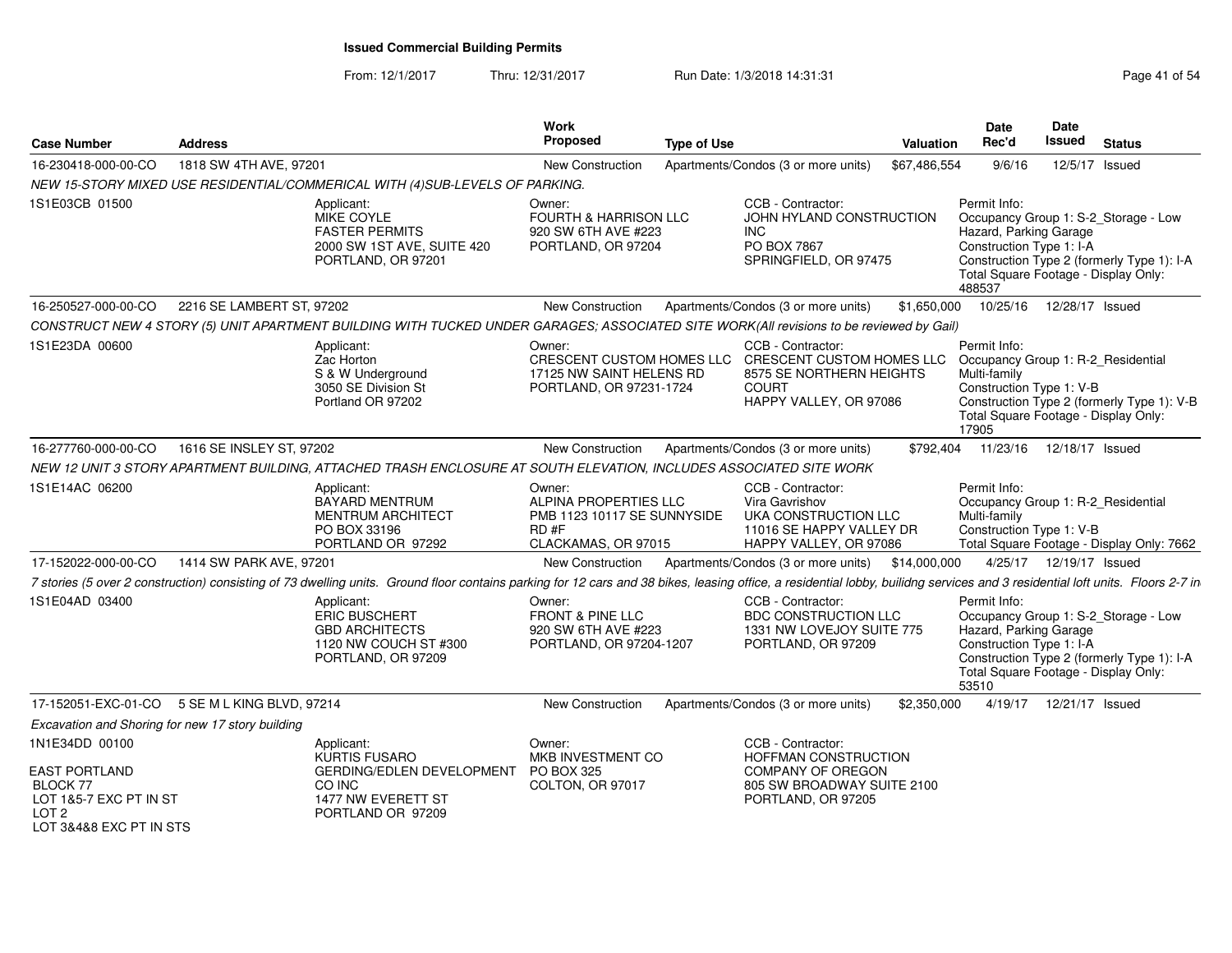From: 12/1/2017Thru: 12/31/2017 Run Date: 1/3/2018 14:31:31 Page 42 of 54

| <b>Case Number</b>                                                                             | <b>Address</b>             |                                                                                                                                                   | Work<br>Proposed                                                                                                                                                       | <b>Type of Use</b> |                                                                                                                                                 | Valuation    | <b>Date</b><br>Rec'd                                                                                                                             | <b>Date</b><br>Issued     | <b>Status</b>                                                                        |
|------------------------------------------------------------------------------------------------|----------------------------|---------------------------------------------------------------------------------------------------------------------------------------------------|------------------------------------------------------------------------------------------------------------------------------------------------------------------------|--------------------|-------------------------------------------------------------------------------------------------------------------------------------------------|--------------|--------------------------------------------------------------------------------------------------------------------------------------------------|---------------------------|--------------------------------------------------------------------------------------|
| 16-103151-DFS-03-CO                                                                            | 2005 N WILLIAMS AVE, 97227 |                                                                                                                                                   | <b>New Construction</b>                                                                                                                                                |                    | Apartments/Condos (3 or more units)                                                                                                             | \$4,000      | 1/20/17                                                                                                                                          | 12/19/17 Final            |                                                                                      |
| DFS 03- Gang nail roof truss                                                                   |                            |                                                                                                                                                   |                                                                                                                                                                        |                    |                                                                                                                                                 |              |                                                                                                                                                  |                           |                                                                                      |
| 1N1E27DC 00600                                                                                 |                            | Applicant:<br>Echo Dahl<br><b>Pavilion Construction</b><br>4700 SW Madadam Ave Ste 200<br>Portland, OR 97239                                      | Owner:<br>CONAM VANCOUVER WILLIAMS<br>3990 RUFFIN RD #100<br>SAN DIEGO, CA 92123-4805<br>Owner:<br><b>OWNER LLC</b><br>3990 RUFFIN RD #100<br>SAN DIEGO, CA 92123-4805 |                    | CCB - Contractor:<br><b>RILEY TOBIN</b><br>PAVILION CONSTRUCTION NW LL( Hazard, Parking Garage<br>4700 SW MACADAM AVE 200<br>PORTLAND, OR 97239 |              | Permit Info:<br>Construction Type 1: I-A                                                                                                         |                           | Occupancy Group 1: S-2_Storage - Low<br>Construction Type 2 (formerly Type 1): III-A |
| 17-204627-000-00-CO                                                                            | 515 NE HOLLADAY ST, 97232  |                                                                                                                                                   | New Construction                                                                                                                                                       |                    | Apartments/Condos (3 or more units)                                                                                                             | \$38,000,000 | 7/17/17                                                                                                                                          |                           | 12/27/17 Under Inspection                                                            |
|                                                                                                |                            | NEW 12-STORY MIXED USE BUILDING; 240 APARTMENT UNITS WITH GROUND FLOOR RETAIL; BASEMENT FOR BIKE PARKING*****17-204636-MT ON SEPARATE PLANS****** |                                                                                                                                                                        |                    |                                                                                                                                                 |              |                                                                                                                                                  |                           |                                                                                      |
| 1N1E35BB 03500                                                                                 |                            | Applicant:<br>MICHAEL STANNER<br><b>LRS ARCHITECTS</b><br>720 NW DAVIS STREET SUITE 300 PORTLAND, OR 97204-1620<br>PORTLAND OR 97209              | Owner:<br>PORTLAND CITY OF (PORTLAND<br>421 SW 6TH AVE #500<br>Owner:<br><b>HOUSING BUREAU</b><br>421 SW 6TH AVE #500<br>PORTLAND, OR 97204-1620                       |                    | CCB - Contractor:<br>ONEILL WALSH COMMUNITY<br><b>BUILDERS LLC</b><br>4444 SE 27TH AVE<br>PORTLAND, OR 97202                                    |              | Permit Info:<br>Occupancy Group 1: R-2_Residential<br>Multi-family<br>Construction Type 1: I-A<br>Total Square Footage - Display Only:<br>175130 |                           | Construction Type 2 (formerly Type 1): I-A                                           |
| 17-185027-DFS-01-CO                                                                            | 4353 N HUNT ST, 97203      |                                                                                                                                                   | New Construction                                                                                                                                                       |                    | Apartments/Condos (3 or more units)                                                                                                             | \$12,000     | 9/8/17                                                                                                                                           | 12/6/17 Issued            |                                                                                      |
| DFS 01: Floor trusses                                                                          |                            |                                                                                                                                                   |                                                                                                                                                                        |                    |                                                                                                                                                 |              |                                                                                                                                                  |                           |                                                                                      |
| 1N1E08AC 03900<br>UNIVERSITY PK<br>BLOCK 174<br>LOT 25-30<br>DEFERRED ADDITIONAL TAX LIABILITY |                            | Applicant:<br><b>BRYAN WARE</b><br><b>WALSH CONSTRUCTION</b><br>2905 SW 1ST AVE<br>PORTLAND, OR 97201                                             | Owner:<br>NEW MEADOWS PROPERTY LLC<br>8710 N DANA AVE<br>PORTLAND, OR 97203                                                                                            |                    | CCB - Contractor:<br><b>TOM MITCHELL</b><br>WALSH CONSTRUCTION CO<br><b>OREGON</b><br>2905 SW 1ST AVE<br>PORTLAND, OR 97201-4705                |              | Permit Info:<br>Occupancy Group 1: R-2_Residential<br>Multi-family<br>Construction Type 1: V-B                                                   |                           | Construction Type 2 (formerly Type 1): V-B                                           |
| 16-152092-DFS-02-CO                                                                            | 6811 NE GRAND AVE, 97211   |                                                                                                                                                   | New Construction                                                                                                                                                       |                    | Apartments/Condos (3 or more units)                                                                                                             | \$20,000     | 7/19/17                                                                                                                                          | 12/27/17 Issued           |                                                                                      |
| <b>DFS FOR STEEL FIREPROOFING</b>                                                              |                            |                                                                                                                                                   |                                                                                                                                                                        |                    |                                                                                                                                                 |              |                                                                                                                                                  |                           |                                                                                      |
| 1N1E14BC 02100<br>WOODLAWN<br>BLOCK 37                                                         |                            | Applicant:<br><b>MIKE COYLE</b><br><b>FASTER PERMITS</b><br>2000 SW 1ST AVE, SUITE 420                                                            | Owner:<br>LOT 18 LLC<br>4711 SE BELMONT ST<br>PORTLAND, OR 97215-1736                                                                                                  |                    | CCB - Contractor:<br><b>JHC GENERAL LLC</b><br>11125 SW BARBUR BLVD<br>PORTLAND, OR 97219                                                       |              | Permit Info:<br>Occupancy Group 1: R-2_Residential<br>Multi-family<br>Construction Type 1: V-A                                                   |                           |                                                                                      |
| LOT <sub>18</sub>                                                                              |                            | PORTLAND, OR 97201                                                                                                                                |                                                                                                                                                                        |                    |                                                                                                                                                 |              |                                                                                                                                                  |                           |                                                                                      |
| 16-154680-DFS-02-CO                                                                            | 406 NE DEKUM ST, 97211     |                                                                                                                                                   | <b>New Construction</b>                                                                                                                                                |                    | Apartments/Condos (3 or more units)                                                                                                             | \$20,000     |                                                                                                                                                  | 7/19/17  12/27/17  Issued |                                                                                      |
| <b>DFS FOR STEEL FIREPROOFING</b>                                                              |                            |                                                                                                                                                   |                                                                                                                                                                        |                    |                                                                                                                                                 |              |                                                                                                                                                  |                           |                                                                                      |
| 1N1E14BC 16500<br><b>MAXWELL</b><br><b>BLOCK1</b><br>LOT <sub>28</sub>                         |                            | Applicant:<br>MIKE COYLE<br><b>FASTER PERMITS</b><br>2000 SW 1ST AVE, SUITE 420<br>PORTLAND, OR 97201                                             | Owner:<br>422 DEKUM LLC<br>9400 SW BEAVERTON HWY #131<br>BEAVERTON, OR 97005                                                                                           |                    | CCB - Contractor:<br>JHC GENERAL LLC<br>11125 SW BARBUR BLVD<br>PORTLAND, OR 97219                                                              |              | Permit Info:<br>Occupancy Group 1: R-2_Residential<br>Multi-family<br>Construction Type 1: V-A                                                   |                           |                                                                                      |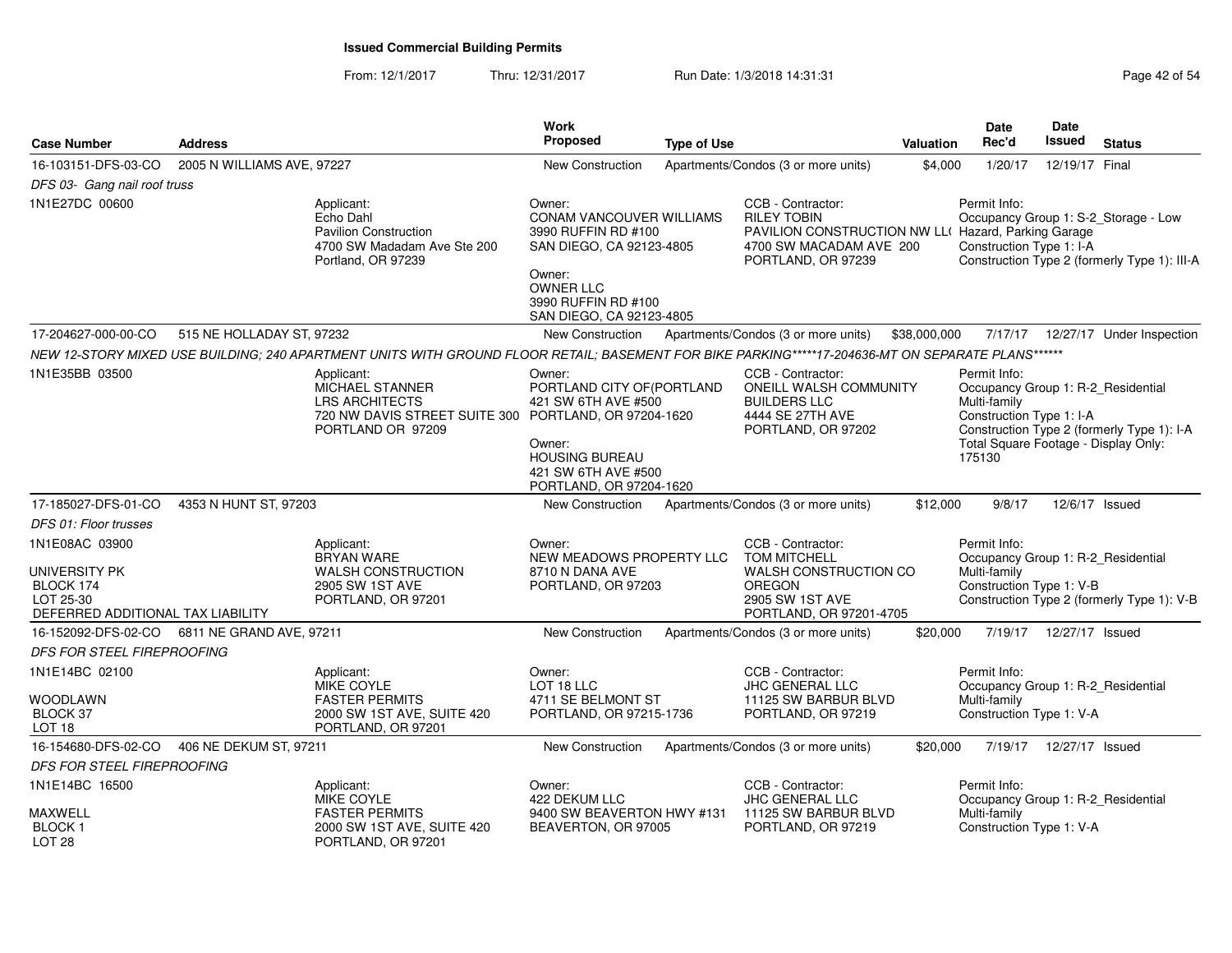From: 12/1/2017Thru: 12/31/2017 **Run Date: 1/3/2018 14:31:31 Research 2018 14:31:31** Page 43 of 54

| <b>Case Number</b>                                                                                                                                  | <b>Address</b>             |                                                                                                                                            | Work<br>Proposed                                                                                                                 | <b>Type of Use</b> |                                                                       | Valuation | <b>Date</b><br>Rec'd                                               | Date<br>Issued  | <b>Status</b>                              |
|-----------------------------------------------------------------------------------------------------------------------------------------------------|----------------------------|--------------------------------------------------------------------------------------------------------------------------------------------|----------------------------------------------------------------------------------------------------------------------------------|--------------------|-----------------------------------------------------------------------|-----------|--------------------------------------------------------------------|-----------------|--------------------------------------------|
| 17-103820-DFS-01-CO                                                                                                                                 | 1714 NE 45TH AVE, 97213    |                                                                                                                                            | <b>New Construction</b>                                                                                                          |                    | Apartments/Condos (3 or more units)                                   | \$2,677   | 11/14/17                                                           | 12/27/17 Issued |                                            |
| <b>DFS - ROOF HATCH.</b>                                                                                                                            |                            |                                                                                                                                            |                                                                                                                                  |                    |                                                                       |           |                                                                    |                 |                                            |
| 1N2E30CC 06200                                                                                                                                      |                            | Applicant:<br>James Koh                                                                                                                    | Owner:<br>THE HOLLYWOOD 8 LLC                                                                                                    |                    | CCB - Contractor:<br><b>CONSTRUCTIVE INC</b>                          |           | Permit Info:<br>Occupancy Group 1: R-2_Residential                 |                 |                                            |
| MENEFEE ADD<br>BLOCK <sub>7</sub><br>LOT 11 EXC PT IN ST                                                                                            |                            | Constructive Inc.<br>21700 SW Ribera Lane<br>West Linn, OR 97068                                                                           | PO BOX 18056<br>PORTLAND, OR 97218-0056                                                                                          |                    | 21700 SW RIBERA LN<br>WEST LINN, OR 97068                             |           | Multi-family<br>Construction Type 1: V-B                           |                 |                                            |
| 17-103820-DFS-02-CO                                                                                                                                 | 1714 NE 45TH AVE, 97213    |                                                                                                                                            | New Construction                                                                                                                 |                    | Apartments/Condos (3 or more units)                                   | \$5,000   | 11/14/17  12/27/17  Issued                                         |                 |                                            |
| <b>DFS - ROOF TRUSSES.</b>                                                                                                                          |                            |                                                                                                                                            |                                                                                                                                  |                    |                                                                       |           |                                                                    |                 |                                            |
| 1N2E30CC 06200                                                                                                                                      |                            | Applicant:<br>James Koh                                                                                                                    | Owner:<br>THE HOLLYWOOD 8 LLC                                                                                                    |                    | CCB - Contractor:<br>CONSTRUCTIVE INC                                 |           | Permit Info:<br>Occupancy Group 1: R-2 Residential                 |                 |                                            |
| <b>MENEFEE ADD</b><br><b>BLOCK7</b><br>LOT 11 EXC PT IN ST                                                                                          |                            | Constructive Inc.<br>21700 SW Ribera Lane<br>West Linn, OR 97068                                                                           | PO BOX 18056<br>PORTLAND, OR 97218-0056                                                                                          |                    | 21700 SW RIBERA LN<br>WEST LINN, OR 97068                             |           | Multi-family<br>Construction Type 1: V-B                           |                 |                                            |
| 17-103820-DFS-03-CO                                                                                                                                 | 1714 NE 45TH AVE, 97213    |                                                                                                                                            | <b>New Construction</b>                                                                                                          |                    | Apartments/Condos (3 or more units)                                   | \$26,700  | 11/14/17                                                           | 12/27/17 Issued |                                            |
| DFS - FLOOR JOIST SYSTEM.                                                                                                                           |                            |                                                                                                                                            |                                                                                                                                  |                    |                                                                       |           |                                                                    |                 |                                            |
| 1N2E30CC 06200                                                                                                                                      |                            | Applicant:<br>James Koh                                                                                                                    | Owner:<br>THE HOLLYWOOD 8 LLC                                                                                                    |                    | CCB - Contractor:<br>CONSTRUCTIVE INC                                 |           | Permit Info:<br>Occupancy Group 1: R-2 Residential                 |                 |                                            |
| <b>MENEFEE ADD</b><br><b>BLOCK7</b><br>LOT 11 EXC PT IN ST                                                                                          |                            | Constructive Inc.<br>21700 SW Ribera Lane<br>West Linn, OR 97068                                                                           | PO BOX 18056<br>PORTLAND, OR 97218-0056                                                                                          |                    | 21700 SW RIBERA LN<br>WEST LINN, OR 97068                             |           | Multi-family<br>Construction Type 1: V-B                           |                 |                                            |
| 16-256314-REV-04-CO                                                                                                                                 | 7659 N WESTANNA AVE, 97203 |                                                                                                                                            | New Construction                                                                                                                 |                    | Apartments/Condos (3 or more units)                                   |           | \$10/30/17                                                         | 12/6/17 Issued  |                                            |
|                                                                                                                                                     |                            | REVISION TO EXTEND KITCHEN WALL AT LOWER LEVEL UNITS FOR I JOISTS SUPPORT: MOVE VAULT AND FIRE WATER LINE TO PROVIDE ADDITIONAL SEPARATION |                                                                                                                                  |                    |                                                                       |           |                                                                    |                 |                                            |
| 1N1E07AC 07900<br>NORTHERN HILL ADD                                                                                                                 |                            | Applicant:<br>EDDIE RADULESCU<br>EPR DESIGN, LLC                                                                                           | Owner:<br><b>BULLDOG CAPITAL LLC</b><br>438 1ST ST                                                                               |                    | CCB - Contractor:<br><b>BULLDOG CAPITAL</b><br><b>DEVELOPMENT LLC</b> |           | Permit Info:<br>Occupancy Group 1: R-2 Residential<br>Multi-family |                 |                                            |
| BLOCK <sub>5</sub><br>LOT 7&8                                                                                                                       |                            | 919 NE 19TH AVE SUITE 155<br>PORTLAND OREGON 97232                                                                                         | LAKE OSWEGO, OR 97034-3123                                                                                                       |                    | 438 1ST STREET<br>LAKE OSWEGO, OR 97034                               |           | Construction Type 1: V-B                                           |                 | Construction Type 2 (formerly Type 1): V-B |
| 16-220000-DFS-05-CO                                                                                                                                 | 5990 SE 92ND AVE, 97266    |                                                                                                                                            | New Construction                                                                                                                 |                    | Apartments/Condos (3 or more units)                                   | \$135,963 | 12/5/17                                                            | 12/5/17 Issued  |                                            |
| DFS 05 - BCI Joists                                                                                                                                 |                            |                                                                                                                                            |                                                                                                                                  |                    |                                                                       |           |                                                                    |                 |                                            |
| 1S2E16DB 05500                                                                                                                                      |                            | Applicant:<br>Zack Eatherton                                                                                                               | Owner:<br><b>FOX POINTE LIMITED</b>                                                                                              |                    | CCB - Contractor:<br>URBAN EDGE BUILDERS INC                          |           | Permit Info:<br>Occupancy Group 1: A-3_Assembly -                  |                 |                                            |
| <b>TOWN OF LENT</b><br><b>BLOCK 3 TL 5500</b>                                                                                                       |                            | <b>UEB Builders, Inc.</b><br>6750 E Camelback Rd Suite 103<br>Scottsdale, AZ 85251                                                         | <b>PARTNERSHIP</b><br>412 NW 5TH AVE<br>PORTLAND, OR 97209                                                                       |                    | 6750 E CAMELBACK RD # 103<br>SCOTTSDALE, AZ 85251                     |           | General<br>Construction Type 1: I-A                                |                 | Construction Type 2 (formerly Type 1): V-A |
| 16-219971-DFS-05-CO                                                                                                                                 | 5959 SE 92ND AVE, 97266    |                                                                                                                                            | <b>New Construction</b>                                                                                                          |                    | Apartments/Condos (3 or more units)                                   | \$154,905 | 12/5/17                                                            | 12/5/17 Issued  |                                            |
| DFS 05 - BCI Joists                                                                                                                                 |                            |                                                                                                                                            |                                                                                                                                  |                    |                                                                       |           |                                                                    |                 |                                            |
| 1S2E16CA 10400                                                                                                                                      |                            | Applicant:<br>Zack Eatherton                                                                                                               | Owner:<br>PALINDROME LENTS LIMITED                                                                                               |                    | CCB - Contractor:<br>URBAN EDGE BUILDERS INC                          |           | Permit Info:<br>Occupancy Group 1: R-2_Residential                 |                 |                                            |
| MT SCOTT PK<br><b>BLOCK1</b><br>LOT 1&4&9 EXC PT IN STS<br>LOT 2&3&5 EXC PT IN ST<br>LOT 6-8; LAND & IMPS SEE R683943<br>(R587500011) FOR BILLBOARD |                            | <b>UEB Builders, Inc.</b><br>6750 E Camelback Rd Suite 103<br>Scottsdale, AZ 85251                                                         | 412 NW 5TH AVE #200<br>PORTLAND, OR 97209-3893<br>Owner:<br><b>PARTNERSHIP</b><br>412 NW 5TH AVE #200<br>PORTLAND, OR 97209-3893 |                    | 6750 E CAMELBACK RD # 103<br>SCOTTSDALE, AZ 85251                     |           | Multi-family<br>Construction Type 1: V-A                           |                 | Construction Type 2 (formerly Type 1): I-A |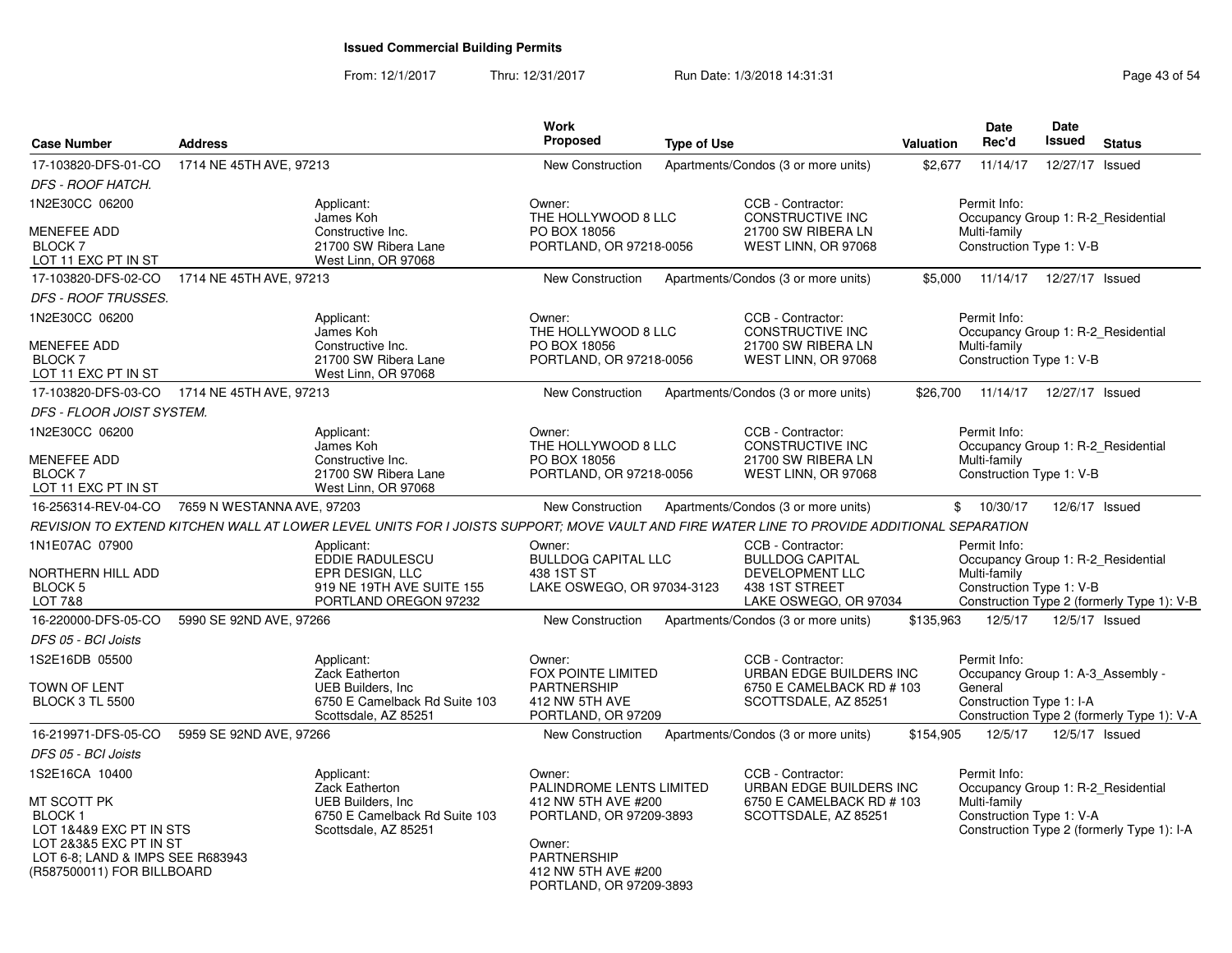From: 12/1/2017Thru: 12/31/2017 Run Date: 1/3/2018 14:31:31 Page 44 of 54

| <b>Case Number</b>                                                        | <b>Address</b>           |                                                                                                                                                                | Work<br><b>Proposed</b>                                                                                              | <b>Type of Use</b> |                                                                                                                                      | Valuation | <b>Date</b><br>Rec'd                                                                                | Date<br>Issued             | <b>Status</b>                                                                      |
|---------------------------------------------------------------------------|--------------------------|----------------------------------------------------------------------------------------------------------------------------------------------------------------|----------------------------------------------------------------------------------------------------------------------|--------------------|--------------------------------------------------------------------------------------------------------------------------------------|-----------|-----------------------------------------------------------------------------------------------------|----------------------------|------------------------------------------------------------------------------------|
| 16-126674-DFS-06-CO                                                       | 1411 NW QUIMBY ST, 97209 |                                                                                                                                                                | <b>New Construction</b>                                                                                              |                    | Apartments/Condos (3 or more units)                                                                                                  | \$178,000 | 11/1/17                                                                                             |                            | 12/8/17 Issued                                                                     |
| DFS 06 - Engineered Wood Roof Structure                                   |                          |                                                                                                                                                                |                                                                                                                      |                    |                                                                                                                                      |           |                                                                                                     |                            |                                                                                    |
| 1N1E28DD 01200<br>COUCHS ADD<br>BLOCK 248<br>LOT 1&4&5-8                  |                          | Applicant:<br>lan Moore<br>Alliance<br>1603 NW 14th Ave.<br>Portland, OR 97209                                                                                 | Owner:<br>BROADSTONE PEARL DISTRICT<br><b>LLC</b><br>2415 E CAMELBACK RD #600<br>PHOENIX, AZ 85016-9298              |                    | CCB - Contractor:<br>ALLIANCE PACIFIC NORTHWEST<br><b>BUILDERS LLC</b><br>2415 E CAMELBACK RD # 600<br>PHOENIX, AZ 85016             |           | Permit Info:<br>Hazard, Parking Garage<br>Construction Type 1: I-A                                  |                            | Occupancy Group 1: S-2_Storage - Low<br>Construction Type 2 (formerly Type 1): I-A |
| 16-199405-REV-01-CO                                                       | 221 SW NAITO PKY, 97204  |                                                                                                                                                                | New Construction                                                                                                     |                    | Apartments/Condos (3 or more units)                                                                                                  |           |                                                                                                     | 11/27/17  12/22/17  Issued |                                                                                    |
|                                                                           |                          | Revision 01 - Add temp concrete blockouts at slab on grade and post-tension deck to allow for free standing tower crane.                                       |                                                                                                                      |                    |                                                                                                                                      |           |                                                                                                     |                            |                                                                                    |
| 1N1E34DC 03200<br>PORTLAND<br>BLOCK <sub>26</sub><br>LOT 1&2              |                          | Applicant:<br>PHIL YAMA<br><b>Turner Construction</b><br>1200 NW NAITO PARKWAY, STE<br>300                                                                     | Owner:<br>WYNDHAM RESORT<br>6277 SEA HARBOR DR<br>ORLANDO, FL 32821                                                  |                    | CCB - Contractor:<br>TURNER CONSTRUCTION<br><b>COMPANY</b><br>1200 NW NAITO PARKWAY SUITE<br>300                                     |           | Permit Info:<br>Occupancy Group 1: B_Bank, Off.,<br>Med.Off., Pub.Bldg.<br>Construction Type 1: I-A |                            | Construction Type 2 (formerly Type 1): I-A                                         |
| LOT 3 EXC S 1.37                                                          |                          | PORTLAND, OR 97214                                                                                                                                             | Owner:<br>DEVELOPMENT CORP<br>6277 SEA HARBOR DR<br>ORLANDO, FL 32821                                                |                    | PORTLAND, OR 97209                                                                                                                   |           |                                                                                                     |                            |                                                                                    |
| 16-175967-REV-01-CO                                                       | 2615 SW WATER AVE, 97201 |                                                                                                                                                                | <b>New Construction</b>                                                                                              |                    | Apartments/Condos (3 or more units)                                                                                                  | \$122,000 |                                                                                                     | 9/7/17  12/27/17  Issued   |                                                                                    |
|                                                                           |                          | VALUE ADDED REVISION TO CONSTRUCT ADDITIONAL UNDERGROUND PARKING (36' X 24'); NEW BIKE PARKING; ADD RETAINING WALL; RELOCATE ON SITE SEWER CONNECTIONS         |                                                                                                                      |                    |                                                                                                                                      |           |                                                                                                     |                            |                                                                                    |
| 1S1E10BA 03600<br><b>CARUTHERS ADD</b><br>BLOCK 49<br>LOT 1&2&6-8 TL 3600 |                          | Applicant:<br><b>ZAC HORTON</b><br><b>FASTER PERMITS</b><br>2000 SW 1st Avenue Suite 420<br>PORTLAND, OR 97201                                                 | Owner:<br>SOUTHWEST WATER<br><b>APARTMENTS LLC</b><br>PMB 707 10117 SE SUNNYSIDE<br>RD#F<br>CLACKAMAS, OR 97015-7708 |                    | CCB - Contractor:<br>SEABOLD CONSTRUCTION CO INC Occupancy Group 1: R-2_Residential<br>9965 SW ARCTIC DR<br>BEAVERTON, OR 97005-4194 |           | Permit Info:<br>Multi-family<br>Construction Type 1: V-A                                            |                            | Construction Type 2 (formerly Type 1): I-A                                         |
| 16-178948-REV-03-CO                                                       | 8220 SE 6TH AVE, 97202   |                                                                                                                                                                | New Construction                                                                                                     |                    | Apartments/Condos (3 or more units)                                                                                                  |           | \$11/13/17                                                                                          |                            | 12/5/17 Issued                                                                     |
|                                                                           |                          | REVISION TO ADD BACKWATER VALVE TO PARKING GARAGE AND LEVEL 1 WASTE PIPES; WATER ROOM UPDATED TO COORDINATE WITH PUBLIC WORKS PERMIT; FIRE RATING ASSEMBLY UPL |                                                                                                                      |                    |                                                                                                                                      |           |                                                                                                     |                            |                                                                                    |
| 1S1E23CC 08500<br>SELLWOOD<br>BLOCK 8<br>WLY 8' OF LOTS 1-4<br>LOT 5-8    |                          | Applicant:<br>MIKE COYLE<br><b>FASTER PERMITS</b><br>2000 SW 1ST AVE, SUITE 420<br>PORTLAND, OR 97201                                                          | Owner:<br>SELLWOOD BRIDGE<br><b>APARTMENTS LLC</b><br>3050 SE DIVISION ST #270<br>PORTLAND, OR 97202                 |                    | CCB - Contractor:<br><b>ESSEX GENERAL</b><br><b>CONSTRUCTION INC</b><br>4284 W 7TH AVE<br>EUGENE, OR 97402                           |           | Permit Info:<br>Occupancy Group 1: R-2_Residential<br>Multi-family<br>Construction Type 1: III-B    |                            | Construction Type 2 (formerly Type 1): I-A                                         |
| 16-247585-DFS-02-CO                                                       | 9525 N LOMBARD ST        |                                                                                                                                                                | New Construction                                                                                                     |                    | Apartments/Condos (3 or more units)                                                                                                  | \$2.000   | 10/31/17                                                                                            | 12/18/17 Issued            |                                                                                    |
| DFS FOR FLOOR TRUSSES                                                     |                          |                                                                                                                                                                |                                                                                                                      |                    |                                                                                                                                      |           |                                                                                                     |                            |                                                                                    |
| 1N1W01CB 05901                                                            |                          | Applicant:<br>CITYCRAFT DEVELOPMENT LLC                                                                                                                        | Owner:<br>CITYCRAFT DEVELOPMENT LLC                                                                                  |                    | CCB - Contractor:<br>CITYCRAFT DEVELOPMENT LLC                                                                                       |           | Permit Info:<br>Occupancy Group 1: R-2_Residential                                                  |                            |                                                                                    |
| ST JOHNS PK ADD<br>BLOCK <sub>3</sub><br>LOT <sub>26</sub>                |                          | 9525 N LOMBARD ST<br>PORTLAND, OR 97203                                                                                                                        | 9525 N LOMBARD ST<br>PORTLAND, OR 97203                                                                              |                    | 6931 NE MARTIN LUTHER KING JR Multi-family<br><b>BLVD</b><br>PORTLAND, OR 97211                                                      |           | Construction Type 1: V-B                                                                            |                            |                                                                                    |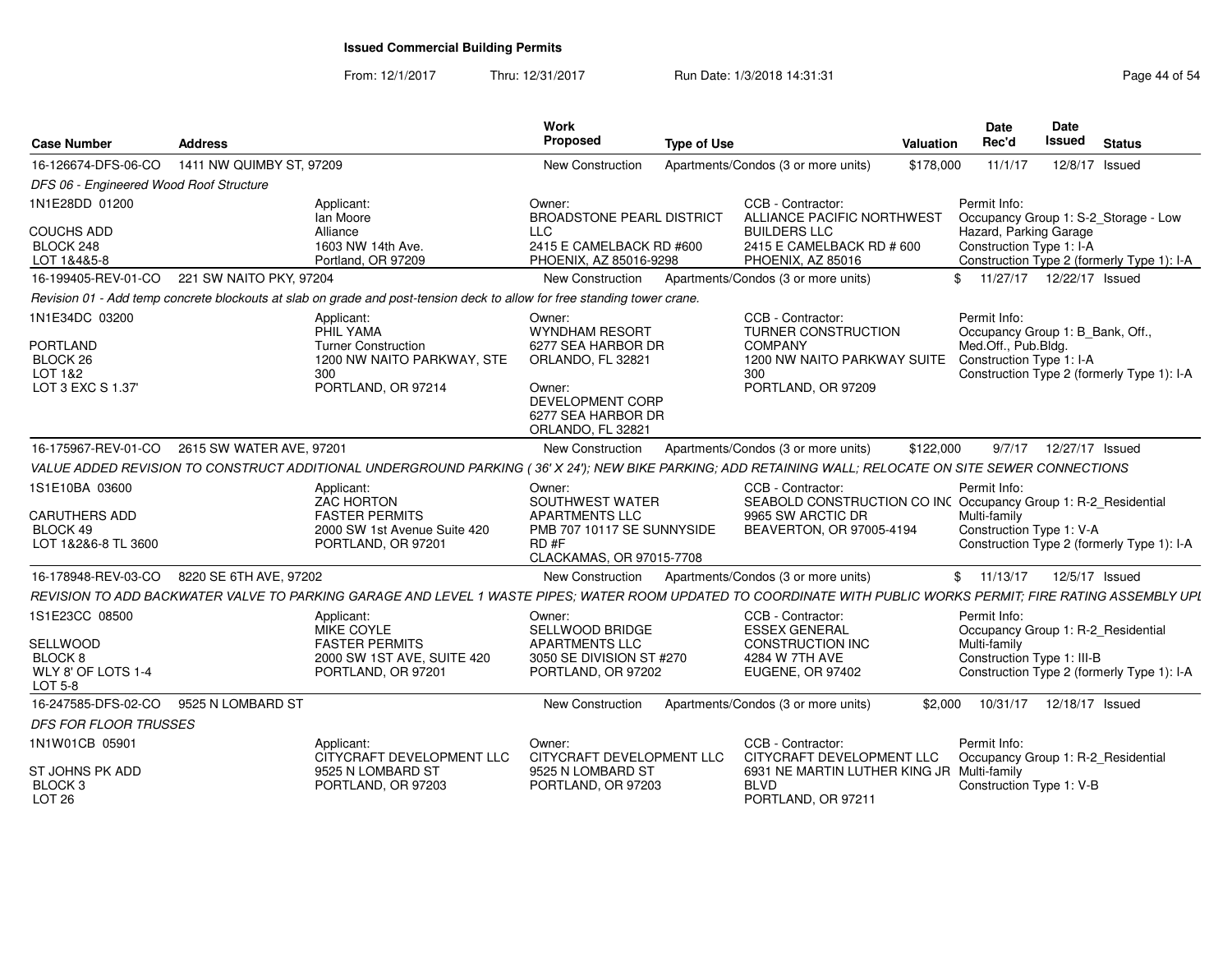From: 12/1/2017Thru: 12/31/2017 Run Date: 1/3/2018 14:31:31 Page 45 of 54

| <b>Case Number</b>                                                                                     | <b>Address</b>             |                                                                                                                                           | <b>Work</b><br><b>Proposed</b>                                                                 | <b>Type of Use</b> |                                                                                                             | Valuation | <b>Date</b><br>Rec'd                                                                           | <b>Date</b><br>Issued | <b>Status</b>                              |
|--------------------------------------------------------------------------------------------------------|----------------------------|-------------------------------------------------------------------------------------------------------------------------------------------|------------------------------------------------------------------------------------------------|--------------------|-------------------------------------------------------------------------------------------------------------|-----------|------------------------------------------------------------------------------------------------|-----------------------|--------------------------------------------|
| 17-185027-REV-03-CO                                                                                    | 4353 N HUNT ST, 97203      |                                                                                                                                           | <b>New Construction</b>                                                                        |                    | Apartments/Condos (3 or more units)                                                                         |           | \$<br>12/19/17                                                                                 | 12/19/17 Issued       |                                            |
|                                                                                                        |                            | REVISION TO MODIFY INTERIOR GUARDRAIL AND REMOVE ONE STAIR TREAD AT STAIR 1                                                               |                                                                                                |                    |                                                                                                             |           |                                                                                                |                       |                                            |
| 1N1E08AC 03900                                                                                         |                            | Applicant:                                                                                                                                | Owner:                                                                                         |                    | CCB - Contractor:                                                                                           |           | Permit Info:                                                                                   |                       |                                            |
| UNIVERSITY PK<br>BLOCK 174<br>LOT 25-30<br>DEFERRED ADDITIONAL TAX LIABILITY                           |                            | <b>CAITLIN MCKEE</b><br>CARLETON HART ARCHITECTURE 8710 N DANA AVE<br>830 SW 10TH AVE STE 200<br>PORTLAND OR 97205-2568                   | NEW MEADOWS PROPERTY LLC<br>PORTLAND, OR 97203                                                 |                    | <b>TOM MITCHELL</b><br>WALSH CONSTRUCTION CO<br><b>OREGON</b><br>2905 SW 1ST AVE<br>PORTLAND, OR 97201-4705 |           | Occupancy Group 1: R-2_Residential<br>Multi-family<br>Construction Type 1: V-B                 |                       | Construction Type 2 (formerly Type 1): V-B |
| 16-256305-REV-01-CO                                                                                    | 6041 NE FLANDERS ST, 97213 |                                                                                                                                           | <b>New Construction</b>                                                                        |                    | Apartments/Condos (3 or more units)                                                                         |           | \$11/17/17                                                                                     | 12/27/17 Issued       |                                            |
|                                                                                                        |                            | REVISION TO REDUCE NUMBER OF WATER METERS FROM FOUR TO TWO, ADD FIRE VAULT, AND RAISE KITCHEN COUNTERTOP HEIGHT TO 36 INCHES IN ALL UNITS |                                                                                                |                    |                                                                                                             |           |                                                                                                |                       |                                            |
| 1N2E31DA 04200                                                                                         |                            | Applicant:<br>Nick Albano<br>Columbia Excavating LLC<br>438 1ST ST<br>LAKE OSWEGO, OR 97034                                               | Owner:<br><b>BULLDOG CAPITAL LLC</b><br>438 1ST ST<br>LAKE OSWEGO, OR 97034-3123               |                    | CCB - Contractor:<br><b>BULLDOG CAPITAL</b><br>DEVELOPMENT LLC<br>438 1ST STREET<br>LAKE OSWEGO, OR 97034   |           | Permit Info:<br>Occupancy Group 1: R-2_Residential<br>Multi-family<br>Construction Type 1: V-B |                       |                                            |
| 16-238312-REV-04-CO                                                                                    | 3334 SE BELMONT ST, 97214  |                                                                                                                                           | <b>New Construction</b>                                                                        |                    | Apartments/Condos (3 or more units)                                                                         | \$        | 11/6/17                                                                                        | 12/27/17 Issued       |                                            |
|                                                                                                        |                            | REVISION TO RATED WINDOWS PER BUILDING CODE APPEAL #15919                                                                                 |                                                                                                |                    |                                                                                                             |           |                                                                                                |                       |                                            |
| 1S1E01AB 22400                                                                                         |                            | Applicant:<br><b>NATHAN ARNOLD</b>                                                                                                        | Owner:<br><b>GET R DONE LLC</b>                                                                |                    | CCB - Contractor:<br><b>WILSON COMPANY</b>                                                                  |           | Permit Info:<br>Occupancy Group 1: R-2_Residential                                             |                       |                                            |
| SUNNYSIDE & PLAT 2 & 3<br>BLOCK <sub>22</sub><br>E 0.40' OF LOT 10 EXC PT IN ST<br>LOT 11 EXC PT IN ST |                            | <b>FASTER PERMITS</b><br>2000 SW 1ST AVE, SUITE 420<br>PORTLAND OR 97201                                                                  | 13551 SE 145TH AVE<br>HAPPY VALLEY, OR 97086                                                   |                    | <b>CONTRACTORS LLC</b><br>PO BOX 1489<br>CLACKAMAS, OR 97015                                                |           | Multi-family<br>Construction Type 1: V-A                                                       |                       | Construction Type 2 (formerly Type 1): V-A |
| 15-236574-REV-01-CO 7017 NE GRAND AVE, 97211                                                           |                            |                                                                                                                                           | <b>New Construction</b>                                                                        |                    | Apartments/Condos (3 or more units)                                                                         |           | $\mathbb{S}$<br>12/1/17                                                                        | 12/1/17 Issued        |                                            |
|                                                                                                        |                            | REVISION TO CHANGE WATER SERVICE LOCATION, AND CHANGE INSULATION TYPE THROUGHOUT                                                          |                                                                                                |                    |                                                                                                             |           |                                                                                                |                       |                                            |
| 1N1E14BC 01600<br><b>EL TOVAR</b><br>BLOCK <sub>9</sub><br>LOT 16-19                                   |                            | Applicant:<br><b>ADRIAN VASILE</b><br>AV PACIFIC, LLC<br>14475 SE MICAH ST<br>HAPPY VALLEY, OR 97086                                      | Owner:<br>URBAN DEVELOPMENT GROUP<br><b>LLC</b><br>14475 SE MICAH ST<br>HAPPY VALLEY, OR 97086 |                    | CCB - Contractor:<br><b>ADRIAN VASILE</b><br>AV PACIFIC LLC<br>14475 SE MICAH ST<br>HAPPY VALLEY, OR 97086  |           | Permit Info:<br>Occupancy Group 1: R-2 Residential<br>Multi-family<br>Construction Type 1: V-B |                       |                                            |
| 16-163373-DFS-02-CO                                                                                    | 15075 SE STARK ST. 97233   |                                                                                                                                           | <b>New Construction</b>                                                                        |                    | Apartments/Condos (3 or more units)                                                                         | \$26.800  | 10/31/17                                                                                       | 12/1/17 Issued        |                                            |
| DFS - STOREFRONT.                                                                                      |                            |                                                                                                                                           |                                                                                                |                    |                                                                                                             |           |                                                                                                |                       |                                            |
| 1N2E36CD 03100<br>ASCOT AC<br>LOT 254 EXC W 77.5' OF S 98.32' & EXC PT IN 21700 SW Ribera Lane<br>STS  |                            | Applicant:<br>James Koh<br>Constructive Inc.<br>West Linn, OR 97068                                                                       | Owner:<br>ALEXIS APARTMENTS LLC<br>13640 SE 124TH PL<br>CLACKAMAS, OR 97015                    |                    | CCB - Contractor:<br><b>CONSTRUCTIVE INC</b><br>21700 SW RIBERA LN<br>WEST LINN, OR 97068                   |           | Permit Info:<br>Occupancy Group 1: R-2 Residential<br>Multi-family<br>Construction Type 1: V-A |                       |                                            |
| 16-247585-DFS-03-CO                                                                                    | 9525 N LOMBARD ST          |                                                                                                                                           | <b>New Construction</b>                                                                        |                    | Apartments/Condos (3 or more units)                                                                         | \$6,000   | 10/31/17                                                                                       | 12/19/17 Issued       |                                            |
| DEFERRED TRUSSES.                                                                                      |                            |                                                                                                                                           |                                                                                                |                    |                                                                                                             |           |                                                                                                |                       |                                            |
| 1N1W01CB 05901<br>ST JOHNS PK ADD                                                                      |                            | Applicant:<br>Jennifer Farmer<br>Dozer Construction LLC                                                                                   | Owner:<br>CITYCRAFT DEVELOPMENT LLC<br>9525 N LOMBARD ST                                       |                    |                                                                                                             |           | Permit Info:<br>Occupancy Group 1: R-2_Residential<br>Multi-family                             |                       |                                            |
| BLOCK 3<br>LOT <sub>26</sub>                                                                           |                            | 126 NE Alberta St Suite 206<br>Portland OR 97211                                                                                          | PORTLAND, OR 97203                                                                             |                    |                                                                                                             |           | Construction Type 1: V-B                                                                       |                       |                                            |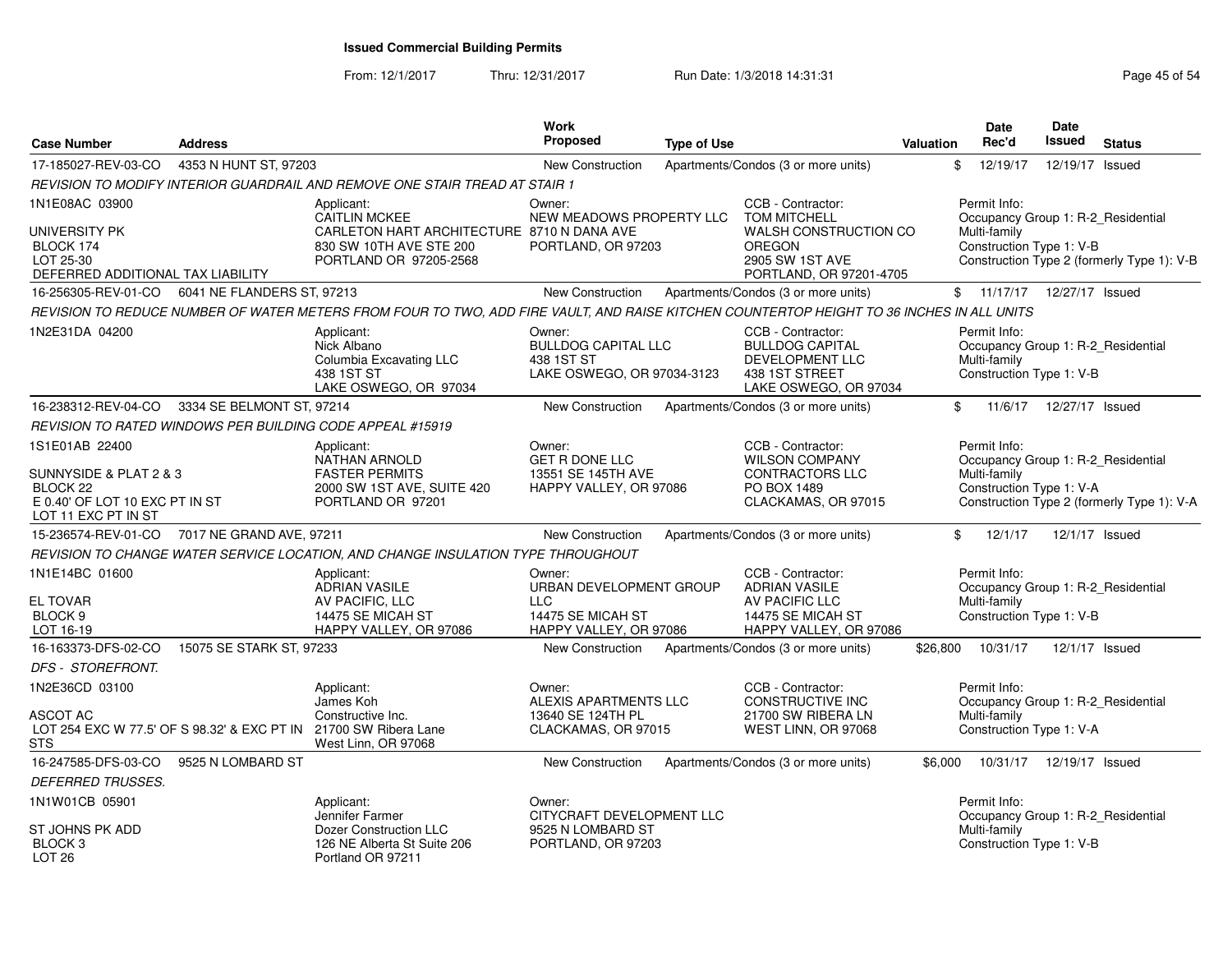From: 12/1/2017Thru: 12/31/2017 **Run Date: 1/3/2018 14:31:31 Research 2018** Page 46 of 54

| <b>Case Number</b>                                                        | <b>Address</b>            |                                                                                                                 | <b>Work</b><br>Proposed                                                                                              | <b>Type of Use</b> |                                                                                                                                                                                 | Valuation | <b>Date</b><br>Rec'd                                                                           | <b>Date</b><br><b>Issued</b> | <b>Status</b>                              |
|---------------------------------------------------------------------------|---------------------------|-----------------------------------------------------------------------------------------------------------------|----------------------------------------------------------------------------------------------------------------------|--------------------|---------------------------------------------------------------------------------------------------------------------------------------------------------------------------------|-----------|------------------------------------------------------------------------------------------------|------------------------------|--------------------------------------------|
| 17-139140-DFS-01-CO                                                       | 12621 SE STARK ST, 97233  |                                                                                                                 | <b>New Construction</b>                                                                                              |                    | Apartments/Condos (3 or more units)                                                                                                                                             | \$75,000  | 11/13/17                                                                                       | 12/18/17                     | Issued                                     |
| DFS 01 - Auto Tie-Down System                                             |                           |                                                                                                                 |                                                                                                                      |                    |                                                                                                                                                                                 |           |                                                                                                |                              |                                            |
| 1N2E35CC 02700                                                            |                           | Applicant:<br><b>CECIL GORDON</b><br><b>TEAM CONSTRUCTION</b><br>4201 NE 66TH AVE<br>VANCOUVER WA 98661         | Owner:<br>CENTRAL CITY CONCERN<br>232 NW 6TH AVE<br>PORTLAND, OR 97209-3609                                          |                    | CCB - Contractor:<br><b>MACKENZIE THAMES</b><br>TEAM CONSTRUCTION LLC A<br>LIMITED LIABILITY COMPANY OF<br><b>WASHINGTON</b><br>4201 NE 66TH AVE STE 105<br>VANCOUVER, WA 98661 |           | Permit Info:<br>Occupancy Group 1: R-2_Residential<br>Multi-family<br>Construction Type 1: V-A |                              | Construction Type 2 (formerly Type 1): V-A |
| 17-139154-DFS-01-CO                                                       | 333 SE 127TH AVE, 97233   |                                                                                                                 | New Construction                                                                                                     |                    | Apartments/Condos (3 or more units)                                                                                                                                             | \$75,000  | 11/13/17                                                                                       | 12/18/17 Issued              |                                            |
| DFS 01 - Auto Tie-Down System                                             |                           |                                                                                                                 |                                                                                                                      |                    |                                                                                                                                                                                 |           |                                                                                                |                              |                                            |
| 1N2E35CC 02600                                                            |                           | Applicant:<br><b>CECIL GORDON</b><br><b>TEAM CONSTRUCTION</b><br>4201 NE 66TH AVE<br>VANCOUVER WA 98661         | Owner:<br>CENTRAL CITY CONCERN<br>232 NW 6TH AVE<br>PORTLAND, OR 97209-3609                                          |                    | CCB - Contractor:<br><b>MACKENZIE THAMES</b><br>TEAM CONSTRUCTION LLC A<br>LIMITED LIABILITY COMPANY OF<br><b>WASHINGTON</b><br>4201 NE 66TH AVE STE 105<br>VANCOUVER, WA 98661 |           | Permit Info:<br>Occupancy Group 1: R-2_Residential<br>Multi-family<br>Construction Type 1: V-A |                              | Construction Type 2 (formerly Type 1): V-A |
| 16-175967-DFS-01-CO                                                       | 2615 SW WATER AVE, 97201  |                                                                                                                 | New Construction                                                                                                     |                    | Apartments/Condos (3 or more units)                                                                                                                                             | \$150,000 | 11/20/17                                                                                       | 12/22/17 Issued              |                                            |
| DFS FOR POST TENSION CONCRETE DECK                                        |                           |                                                                                                                 |                                                                                                                      |                    |                                                                                                                                                                                 |           |                                                                                                |                              |                                            |
| 1S1E10BA 03600<br><b>CARUTHERS ADD</b><br>BLOCK 49<br>LOT 1&2&6-8 TL 3600 |                           | Applicant:<br>Aaron Walker<br>Seabold Construction<br>9965 SW Arctic Dr<br>Beaverton, OR 97005                  | Owner:<br>SOUTHWEST WATER<br><b>APARTMENTS LLC</b><br>PMB 707 10117 SE SUNNYSIDE<br>RD#F<br>CLACKAMAS, OR 97015-7708 |                    | CCB - Contractor:<br>SEABOLD CONSTRUCTION CO INC Occupancy Group 1: R-2_Residential<br>9965 SW ARCTIC DR<br>BEAVERTON, OR 97005-4194                                            |           | Permit Info:<br>Multi-family<br>Construction Type 1: V-A                                       |                              | Construction Type 2 (formerly Type 1): I-A |
| 17-186477-DFS-02-CO                                                       | 8163 NE AIR CARGO RD      |                                                                                                                 | New Construction                                                                                                     | Assembly           |                                                                                                                                                                                 | \$1,000   | 10/24/17                                                                                       | 12/1/17 Final                |                                            |
|                                                                           |                           | DEFERRED SUBMITTAL FOR HOLD-DOWNS FOR ROOF TOP EQUIPMENT                                                        |                                                                                                                      |                    |                                                                                                                                                                                 |           |                                                                                                |                              |                                            |
| 1N2E09C 00604                                                             |                           | Applicant:<br><b>SUZANNAH STANLEY</b><br><b>MACKENZIE</b><br>1515 SE WATER AVE, SUITE 100<br>PORTLAND, OR 97214 | Owner:<br>PORT OF PORTLAND(LEASED<br>300 WEST 15TH ST RM 200<br>VANCOUVER, WA 98660                                  |                    | CCB - Contractor:<br>D A BENTLEY CONSTRUCTION LL( Occupancy Group 1: A-2_Restaurant<br>1700 WASHINGTON ST<br>VANCOUVER, WA 98660                                                |           | Permit Info:<br>Construction Type 1: V-B                                                       |                              |                                            |
|                                                                           |                           |                                                                                                                 | Owner:<br>MAJ AIRPORT LLC<br>300 WEST 15TH ST RM 200<br>VANCOUVER, WA 98660                                          |                    |                                                                                                                                                                                 |           |                                                                                                |                              |                                            |
| 17-110791-REV-03-CO                                                       | 5005 NE SANDY BLVD, 97213 |                                                                                                                 | New Construction                                                                                                     | Assembly           |                                                                                                                                                                                 |           | 12/21/17<br>\$                                                                                 | 12/21/17 Issued              |                                            |
|                                                                           |                           | REVISION TO FRAMING AND DRYWALL AT PARKING GARAGE CEILING.                                                      |                                                                                                                      |                    |                                                                                                                                                                                 |           |                                                                                                |                              |                                            |
| 1N2E30CA 02100<br><b>BOULEVARD ADD</b>                                    |                           | Applicant:<br><b>SCOTT PORTER</b><br>FRED SHEARER SONS, INC                                                     | Owner:<br>5035 SANDY LLC<br>1111 NE FLANDERS ST #206                                                                 |                    | CCB - Contractor:<br><b>BOB SCHOMMER</b><br>A C SCHOMMER & SONS INC                                                                                                             |           | Permit Info:<br>Hazard, Parking Garage                                                         |                              | Occupancy Group 1: S-2_Storage - Low       |
| BLOCK 1<br>LOT <sub>8</sub><br>LOT 9-13 EXC PT IN ST<br>LOT <sub>14</sub> |                           | 5500 SW ARCTIC DRIVE<br>BEAVERTON, OR 97005                                                                     | PORTLAND, OR 97232                                                                                                   |                    | 6421 NE COLWOOD WAY<br>PORTLAND, OR 97218-2755                                                                                                                                  |           | Construction Type 1: V-B                                                                       |                              | Construction Type 2 (formerly Type 1): V-B |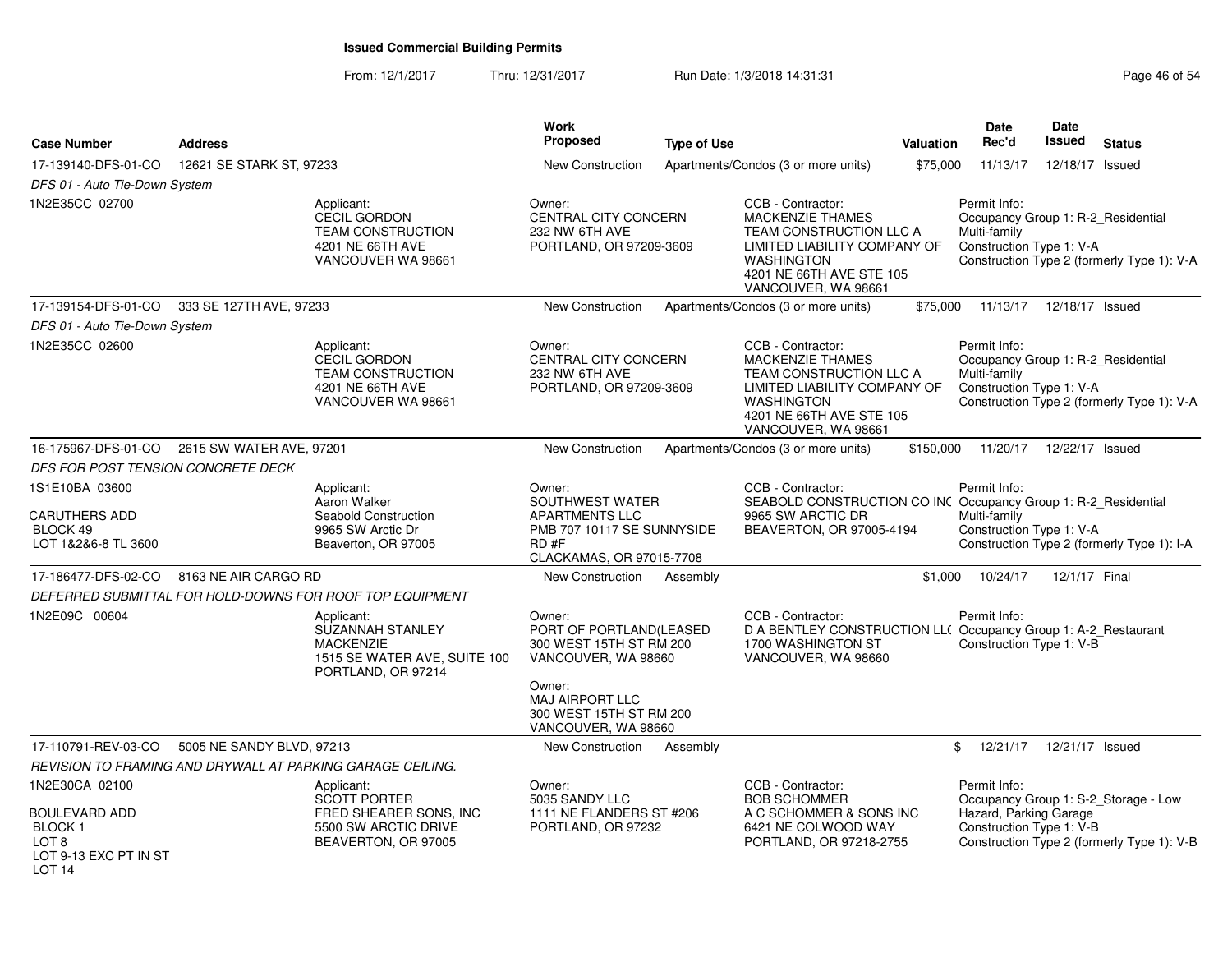From: 12/1/2017Thru: 12/31/2017 Run Date: 1/3/2018 14:31:31 Page 47 of 54

| <b>Address</b>               |                                                                                                                    | Work<br>Proposed                                                                                                                                                                                                                   | <b>Type of Use</b> |                                                                                                                                                                                                                                                                                                                         |                         | Date<br>Rec'd                                                                                                                                                                                                                                                                                 | Date<br>Issued                                                                                                                                                                               | <b>Status</b>                                                                                                                                                                                                                                                                                                                                                                                                                                                                                                                                                                                                                                                                                                                                                                                                                                                                                                                                                                                                                                                                                     |
|------------------------------|--------------------------------------------------------------------------------------------------------------------|------------------------------------------------------------------------------------------------------------------------------------------------------------------------------------------------------------------------------------|--------------------|-------------------------------------------------------------------------------------------------------------------------------------------------------------------------------------------------------------------------------------------------------------------------------------------------------------------------|-------------------------|-----------------------------------------------------------------------------------------------------------------------------------------------------------------------------------------------------------------------------------------------------------------------------------------------|----------------------------------------------------------------------------------------------------------------------------------------------------------------------------------------------|---------------------------------------------------------------------------------------------------------------------------------------------------------------------------------------------------------------------------------------------------------------------------------------------------------------------------------------------------------------------------------------------------------------------------------------------------------------------------------------------------------------------------------------------------------------------------------------------------------------------------------------------------------------------------------------------------------------------------------------------------------------------------------------------------------------------------------------------------------------------------------------------------------------------------------------------------------------------------------------------------------------------------------------------------------------------------------------------------|
|                              |                                                                                                                    | New Construction                                                                                                                                                                                                                   | Assembly           |                                                                                                                                                                                                                                                                                                                         |                         | 12/13/16                                                                                                                                                                                                                                                                                      |                                                                                                                                                                                              | 12/1/17 Issued                                                                                                                                                                                                                                                                                                                                                                                                                                                                                                                                                                                                                                                                                                                                                                                                                                                                                                                                                                                                                                                                                    |
|                              |                                                                                                                    |                                                                                                                                                                                                                                    |                    |                                                                                                                                                                                                                                                                                                                         |                         |                                                                                                                                                                                                                                                                                               |                                                                                                                                                                                              |                                                                                                                                                                                                                                                                                                                                                                                                                                                                                                                                                                                                                                                                                                                                                                                                                                                                                                                                                                                                                                                                                                   |
|                              | Applicant:<br><b>MEGAN MCKINNIE</b><br>SERA DESIGN AND<br>ARCHITECTURE INC.<br>338 NW 5TH AVE<br>PORTLAND OR 97209 | Owner:                                                                                                                                                                                                                             |                    | CCB - Contractor:<br>19 NW 5TH #203<br>PORTLAND, OR 97209-3819                                                                                                                                                                                                                                                          |                         |                                                                                                                                                                                                                                                                                               |                                                                                                                                                                                              |                                                                                                                                                                                                                                                                                                                                                                                                                                                                                                                                                                                                                                                                                                                                                                                                                                                                                                                                                                                                                                                                                                   |
| 3618 SE 92ND AVE             |                                                                                                                    | New Construction                                                                                                                                                                                                                   | Assembly           |                                                                                                                                                                                                                                                                                                                         |                         |                                                                                                                                                                                                                                                                                               |                                                                                                                                                                                              |                                                                                                                                                                                                                                                                                                                                                                                                                                                                                                                                                                                                                                                                                                                                                                                                                                                                                                                                                                                                                                                                                                   |
|                              |                                                                                                                    |                                                                                                                                                                                                                                    |                    |                                                                                                                                                                                                                                                                                                                         |                         |                                                                                                                                                                                                                                                                                               |                                                                                                                                                                                              |                                                                                                                                                                                                                                                                                                                                                                                                                                                                                                                                                                                                                                                                                                                                                                                                                                                                                                                                                                                                                                                                                                   |
|                              | Applicant:<br><b>LINDSEY DAVIS</b><br><b>SKANSKA</b><br>222 SW COLUMBIA ST, SUITE 300<br>PORTLAND OR 97201         | Owner:<br>OREGON STATE OF                                                                                                                                                                                                          |                    | CCB - Contractor:<br>PARSIPPANY, NJ 07054                                                                                                                                                                                                                                                                               |                         |                                                                                                                                                                                                                                                                                               |                                                                                                                                                                                              |                                                                                                                                                                                                                                                                                                                                                                                                                                                                                                                                                                                                                                                                                                                                                                                                                                                                                                                                                                                                                                                                                                   |
|                              |                                                                                                                    | New Construction                                                                                                                                                                                                                   | Assembly           |                                                                                                                                                                                                                                                                                                                         |                         |                                                                                                                                                                                                                                                                                               |                                                                                                                                                                                              | 12/8/17 Issued                                                                                                                                                                                                                                                                                                                                                                                                                                                                                                                                                                                                                                                                                                                                                                                                                                                                                                                                                                                                                                                                                    |
|                              |                                                                                                                    |                                                                                                                                                                                                                                    |                    |                                                                                                                                                                                                                                                                                                                         |                         |                                                                                                                                                                                                                                                                                               |                                                                                                                                                                                              |                                                                                                                                                                                                                                                                                                                                                                                                                                                                                                                                                                                                                                                                                                                                                                                                                                                                                                                                                                                                                                                                                                   |
|                              | Applicant:<br><b>MIKE HUFFMAN</b><br><b>IDEAL COMPANY</b><br>8313 KIMMEL RD<br>CLAYTON OH 45315                    | Owner:                                                                                                                                                                                                                             |                    | CCB - Contractor:<br>CORPORATION OF OHIO<br>PO BOX 149<br>CLAYTON, OH 45315                                                                                                                                                                                                                                             |                         |                                                                                                                                                                                                                                                                                               |                                                                                                                                                                                              |                                                                                                                                                                                                                                                                                                                                                                                                                                                                                                                                                                                                                                                                                                                                                                                                                                                                                                                                                                                                                                                                                                   |
|                              |                                                                                                                    | New Construction                                                                                                                                                                                                                   | Assembly           |                                                                                                                                                                                                                                                                                                                         |                         | 10/30/17                                                                                                                                                                                                                                                                                      |                                                                                                                                                                                              | 12/8/17 Issued                                                                                                                                                                                                                                                                                                                                                                                                                                                                                                                                                                                                                                                                                                                                                                                                                                                                                                                                                                                                                                                                                    |
|                              |                                                                                                                    |                                                                                                                                                                                                                                    |                    |                                                                                                                                                                                                                                                                                                                         |                         |                                                                                                                                                                                                                                                                                               |                                                                                                                                                                                              |                                                                                                                                                                                                                                                                                                                                                                                                                                                                                                                                                                                                                                                                                                                                                                                                                                                                                                                                                                                                                                                                                                   |
|                              | Applicant:<br>RYAN HALVORSON<br><b>DOWL</b><br>720 SW WASHINGTON ST #750<br>PORTLAND, OR 97205                     | Owner:<br><b>PO BOX 528</b>                                                                                                                                                                                                        |                    | CCB - Contractor:<br>CORPORATION OF OHIO<br><b>PO BOX 149</b><br>CLAYTON, OH 45315                                                                                                                                                                                                                                      |                         |                                                                                                                                                                                                                                                                                               |                                                                                                                                                                                              |                                                                                                                                                                                                                                                                                                                                                                                                                                                                                                                                                                                                                                                                                                                                                                                                                                                                                                                                                                                                                                                                                                   |
|                              |                                                                                                                    | <b>New Construction</b>                                                                                                                                                                                                            | <b>Business</b>    |                                                                                                                                                                                                                                                                                                                         |                         | 10/19/17                                                                                                                                                                                                                                                                                      |                                                                                                                                                                                              |                                                                                                                                                                                                                                                                                                                                                                                                                                                                                                                                                                                                                                                                                                                                                                                                                                                                                                                                                                                                                                                                                                   |
| DFS FOR GUARDRAILS AND DECKS |                                                                                                                    |                                                                                                                                                                                                                                    |                    |                                                                                                                                                                                                                                                                                                                         |                         |                                                                                                                                                                                                                                                                                               |                                                                                                                                                                                              |                                                                                                                                                                                                                                                                                                                                                                                                                                                                                                                                                                                                                                                                                                                                                                                                                                                                                                                                                                                                                                                                                                   |
|                              | Applicant:<br><b>RICH GRIMES</b><br>PROGRESS CONSTRUCTION<br>2410 SE 10TH AVENUE<br>PORTLAND, OR 97214             | Owner:<br>2910 1ST AVE S #201                                                                                                                                                                                                      |                    | CCB - Contractor:<br><b>RICH GRIMES</b><br>8806 SW BORDERS ST<br>PORTLAND, OR 97223                                                                                                                                                                                                                                     |                         |                                                                                                                                                                                                                                                                                               |                                                                                                                                                                                              |                                                                                                                                                                                                                                                                                                                                                                                                                                                                                                                                                                                                                                                                                                                                                                                                                                                                                                                                                                                                                                                                                                   |
|                              |                                                                                                                    | New Construction                                                                                                                                                                                                                   | <b>Business</b>    |                                                                                                                                                                                                                                                                                                                         |                         |                                                                                                                                                                                                                                                                                               |                                                                                                                                                                                              |                                                                                                                                                                                                                                                                                                                                                                                                                                                                                                                                                                                                                                                                                                                                                                                                                                                                                                                                                                                                                                                                                                   |
|                              |                                                                                                                    |                                                                                                                                                                                                                                    |                    |                                                                                                                                                                                                                                                                                                                         |                         |                                                                                                                                                                                                                                                                                               |                                                                                                                                                                                              |                                                                                                                                                                                                                                                                                                                                                                                                                                                                                                                                                                                                                                                                                                                                                                                                                                                                                                                                                                                                                                                                                                   |
|                              | Applicant:<br><b>Hayley Purdy</b><br>Scott Edwards Architecure<br>2525 E Burnside St<br>Portland, OR 97214         | Owner:<br>PO BOX 8459<br>Owner:<br><b>HEALTHCARE INC</b><br>PO BOX 8459                                                                                                                                                            |                    | CCB - Contractor:<br>19 NW 5TH #203<br>PORTLAND, OR 97209-3819                                                                                                                                                                                                                                                          |                         |                                                                                                                                                                                                                                                                                               |                                                                                                                                                                                              |                                                                                                                                                                                                                                                                                                                                                                                                                                                                                                                                                                                                                                                                                                                                                                                                                                                                                                                                                                                                                                                                                                   |
|                              |                                                                                                                    | 610 NE PRESCOTT ST, 97211<br>12050 N CENTER AVE, 97217<br>16-206392-REV-01-CO 12050 N CENTER AVE, 97217<br>VALUE ADDED REVISIONS TO SITE PLAN FOR TRUCK TURNING MOVEMENT<br>2424 SE 9TH AVE, 97214<br>3036 NE M L KING BLVD, 97212 |                    | PLAYHOUSE ON PRESCOTT LLC<br>11744 SW SUMMERVILLE AVE<br>PORTLAND, OR 97219-8312<br>123 NW FLANDERS ST<br>PORTLAND, OR 97209-4037<br>3333 NEW HYDE PARK RD<br>NEW HYDE PARK, NY 11042<br>COLUMBIA, SC 29202<br>SOLTERRA DIVISION OFFICE LLC<br>SEATTLE, WA 98134-1859<br>CASCADIA BEHAVIORAL<br>PORTLAND, OR 97207-8459 | PORTLAND, OR 97207-8459 | Valuation<br>COLAS CONSTRUCTION INC<br>SKANSKA USA BUILDING INC<br>389 INTERPACE PARKWAY 5TH<br>FLOOR ATTN LISA MANCUSO<br>JANTZEN BEACH CENTER 1767 LL THE IDEAL COMPANY INC A<br>JANTZEN DYNAMIC CORPORATIOI THE IDEAL COMPANY INC A<br>PROGRESS CONSTRUCTION LLC<br>COLAS CONSTRUCTION INC | \$522,853<br>Permit Info:<br>General<br>\$100,000<br>Permit Info:<br>\$15,000 11/15/17<br>Permit Info:<br>\$25,000<br>Permit Info:<br>\$40,000<br>Permit Info:<br>$^{\circ}$<br>Permit Info: | NEW CONSTRUCTION OF ONE STORY 1465 SF BUILDING FOR REHEARSAL STUDIO AND PROP SHOP AT EAST ELEVATION; AND 4 FOOT RETAINING WALL Septic Decommissioning Required. Call fo<br>Occupancy Group 1: A-3 Assembly -<br>Construction Type 1: V-B<br>Construction Type 2 (formerly Type 1): V-B<br>Total Square Footage - Display Only: 1465<br>10/19/17  12/19/17  Issued<br>Occupancy Group 1: B_Bank, Off.,<br>Med.Off., Pub.Bldg.<br>Construction Type 1: V-B<br>Construction Type 2 (formerly Type 1): V-B<br>Occupancy Group 1: A-2_Restaurant<br>Construction Type 1: V-B<br>Occupancy Group 1: A-2_Restaurant<br>Construction Type 1: V-B<br>12/12/17 Issued<br>Occupancy Group 1: A-2 Restaurant<br>Construction Type 1: I-B<br>Construction Type 2 (formerly Type 1): I-B<br>12/21/17  12/21/17  Issued<br>REV 03 - Added steel tubes at window transoms, in architectural and structural drawings. Updated drawings requested in conjunction with storefront deferred submittal 04 structural checksheet<br>Occupancy Group 1: B_Bank, Off.,<br>Med.Off., Pub.Bldg.<br>Construction Type 1: V-B |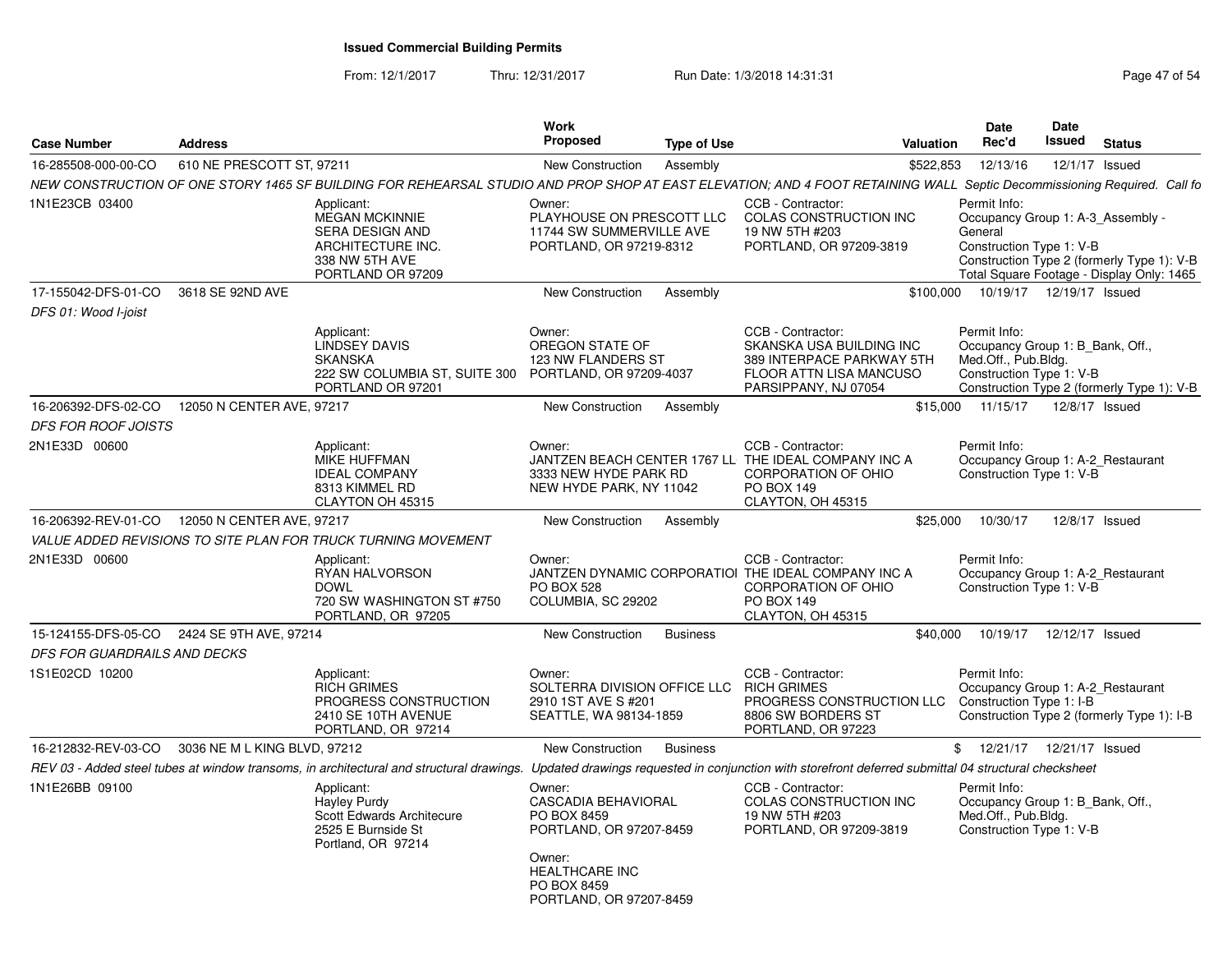From: 12/1/2017Thru: 12/31/2017 Run Date: 1/3/2018 14:31:31 Research 2010 12:31

| <b>Case Number</b>                                                               | <b>Address</b>               |                                                                                                                                                      | Work<br>Proposed                                                                                                                                            | <b>Type of Use</b> | <b>Valuation</b>                                                                                                                                  | <b>Date</b><br>Rec'd                                                                                | <b>Date</b><br><b>Issued</b> | <b>Status</b>                                |
|----------------------------------------------------------------------------------|------------------------------|------------------------------------------------------------------------------------------------------------------------------------------------------|-------------------------------------------------------------------------------------------------------------------------------------------------------------|--------------------|---------------------------------------------------------------------------------------------------------------------------------------------------|-----------------------------------------------------------------------------------------------------|------------------------------|----------------------------------------------|
| 16-151387-DFS-12-CO                                                              | 120 SE CLAY ST, 97214        |                                                                                                                                                      | New Construction                                                                                                                                            | <b>Business</b>    | \$40,000                                                                                                                                          | 11/7/17                                                                                             | 12/20/17 Issued              |                                              |
|                                                                                  |                              | DFS FOR TEMPERED GLASS RAILING. This submittal only includes the steel framing for the railing. The tempered glass is part of a different submittal. |                                                                                                                                                             |                    |                                                                                                                                                   |                                                                                                     |                              |                                              |
| 1S1E03DA 01800<br>STEPHENS ADD<br>BLOCK 22<br>LOT 1&5-8<br>LOT 2-4 EXC PT IN R/W |                              | Applicant:<br>ANDREW STANTON<br>TURNER CONSTRUCTION<br>120 SE CLAY ST<br>PORTLAND OR 97202                                                           | Owner:<br>120 CLAY DEVELOPMENT LLC<br>101 E 6TH ST #350<br>VANCOUVER, WA 98660                                                                              |                    | CCB - Contractor:<br>TURNER CONSTRUCTION<br><b>COMPANY</b><br>1200 NW NAITO PARKWAY SUITE Construction Type 1: III-B<br>300<br>PORTLAND, OR 97209 | Permit Info:<br>Occupancy Group 1: B_Bank, Off.,<br>Med.Off., Pub.Bldg.                             |                              | Construction Type 2 (formerly Type 1): III-B |
| 16-212832-DFS-05-CO                                                              | 3036 NE M L KING BLVD, 97212 |                                                                                                                                                      | New Construction                                                                                                                                            | <b>Business</b>    | \$11,000                                                                                                                                          |                                                                                                     | 11/8/17  12/21/17  Issued    |                                              |
| DFS 05 - Vibration and Seismic Controls for HVAC Equipment                       |                              |                                                                                                                                                      |                                                                                                                                                             |                    |                                                                                                                                                   |                                                                                                     |                              |                                              |
| 1N1E26BB 09100                                                                   |                              | Applicant:<br>Alexandra Young<br><b>Colas Construction</b><br>19 NW 5th Ave STE 203<br>Portland, OR 97209                                            | Owner:<br><b>CASCADIA BEHAVIORAL</b><br>PO BOX 8459<br>PORTLAND, OR 97207-8459<br>Owner:<br><b>HEALTHCARE INC</b><br>PO BOX 8459<br>PORTLAND, OR 97207-8459 |                    | CCB - Contractor:<br>COLAS CONSTRUCTION INC<br>19 NW 5TH #203<br>PORTLAND, OR 97209-3819                                                          | Permit Info:<br>Occupancy Group 1: B_Bank, Off.,<br>Med.Off., Pub.Bldg.<br>Construction Type 1: V-B |                              |                                              |
| 16-210229-DFS-04-CO                                                              | 9035 SE FOSTER RD, 97266     |                                                                                                                                                      | New Construction                                                                                                                                            | <b>Business</b>    | \$75,000                                                                                                                                          | 10/25/17                                                                                            | 12/28/17 Issued              |                                              |
| DFS FOR DFS FOR VINYL WINDOWS.                                                   |                              |                                                                                                                                                      |                                                                                                                                                             |                    |                                                                                                                                                   |                                                                                                     |                              |                                              |
| 1S2E16CA 08000<br><b>BERNHARDT PK</b><br><b>BLOCK 3 TL 8000</b>                  |                              | Applicant:<br><b>LOGAN BRIGHT</b><br>9035 SE FOSTER<br>PORTLAND OR 97266                                                                             | Owner:<br>AHSC QALICB<br>3430 SE POWELL BLVD<br>PORTLAND, OR 97202                                                                                          |                    | CCB - Contractor:<br><b>NOLAN KNOX</b><br>WALSH CONSTRUCTION CO<br>2905 SW FIRST AVE<br>PORTLAND, OR 97201-4707                                   | Permit Info:<br>Occupancy Group 1: A-3_Assembly -<br>General<br>Construction Type 1: II-B           |                              | Construction Type 2 (formerly Type 1): II-B  |
| 15-124155-DFS-10-CO 2424 SE 9TH AVE, 97214                                       |                              |                                                                                                                                                      | <b>New Construction</b>                                                                                                                                     | <b>Business</b>    |                                                                                                                                                   | \$200                                                                                               | 10/23/17  12/12/17  Issued   |                                              |
| DFS FOR HRV ATTACHMENT ON ROOF                                                   |                              |                                                                                                                                                      |                                                                                                                                                             |                    |                                                                                                                                                   |                                                                                                     |                              |                                              |
| 1S1E02CD 10200                                                                   |                              | Applicant:<br><b>RICH GRIMES</b><br>PROGRESS CONSTRUCTION<br>2410 SE 10TH AVENUE<br>PORTLAND, OR 97214                                               | Owner:<br>SOLTERRA DIVISION OFFICE LLC<br>2910 1ST AVE S #201<br>SEATTLE, WA 98134-1859                                                                     |                    | CCB - Contractor:<br><b>RICH GRIMES</b><br>PROGRESS CONSTRUCTION LLC Construction Type 1: I-B<br>8806 SW BORDERS ST<br>PORTLAND, OR 97223         | Permit Info:<br>Occupancy Group 1: A-2_Restaurant                                                   |                              | Construction Type 2 (formerly Type 1): I-B   |
| 15-124155-DFS-09-CO                                                              | 2424 SE 9TH AVE, 97214       |                                                                                                                                                      | New Construction                                                                                                                                            | <b>Business</b>    | \$3,000                                                                                                                                           |                                                                                                     | 10/23/17  12/12/17  Issued   |                                              |
| <b>DFS FOR NORTH STAIRS</b>                                                      |                              |                                                                                                                                                      |                                                                                                                                                             |                    |                                                                                                                                                   |                                                                                                     |                              |                                              |
| 1S1E02CD 10200                                                                   |                              | Applicant:<br><b>RICH GRIMES</b><br>PROGRESS CONSTRUCTION<br>2410 SE 10TH AVENUE<br>PORTLAND, OR 97214                                               | Owner:<br>SOLTERRA DIVISION OFFICE LLC<br>2910 1ST AVE S #201<br>SEATTLE, WA 98134-1859                                                                     |                    | CCB - Contractor:<br><b>RICH GRIMES</b><br>PROGRESS CONSTRUCTION LLC<br>8806 SW BORDERS ST<br>PORTLAND, OR 97223                                  | Permit Info:<br>Occupancy Group 1: A-2_Restaurant<br>Construction Type 1: I-B                       |                              | Construction Type 2 (formerly Type 1): I-B   |
| 15-124155-DFS-08-CO                                                              | 2424 SE 9TH AVE, 97214       |                                                                                                                                                      | <b>New Construction</b>                                                                                                                                     | <b>Business</b>    | \$1,500                                                                                                                                           |                                                                                                     | 10/23/17  12/12/17  Issued   |                                              |
| DFS FOR 2ND FLOOR PORCH GUARDRAIL CONNECTION                                     |                              |                                                                                                                                                      |                                                                                                                                                             |                    |                                                                                                                                                   |                                                                                                     |                              |                                              |
| 1S1E02CD 10200                                                                   |                              | Applicant:<br>RICH GRIMES<br>PROGRESS CONSTRUCTION<br>2410 SE 10TH AVENUE<br>PORTLAND, OR 97214                                                      | Owner:<br>SOLTERRA DIVISION OFFICE LLC<br>2910 1ST AVE S #201<br>SEATTLE, WA 98134-1859                                                                     |                    | CCB - Contractor:<br><b>RICH GRIMES</b><br>PROGRESS CONSTRUCTION LLC Construction Type 1: I-B<br>8806 SW BORDERS ST<br>PORTLAND, OR 97223         | Permit Info:<br>Occupancy Group 1: A-2_Restaurant                                                   |                              | Construction Type 2 (formerly Type 1): I-B   |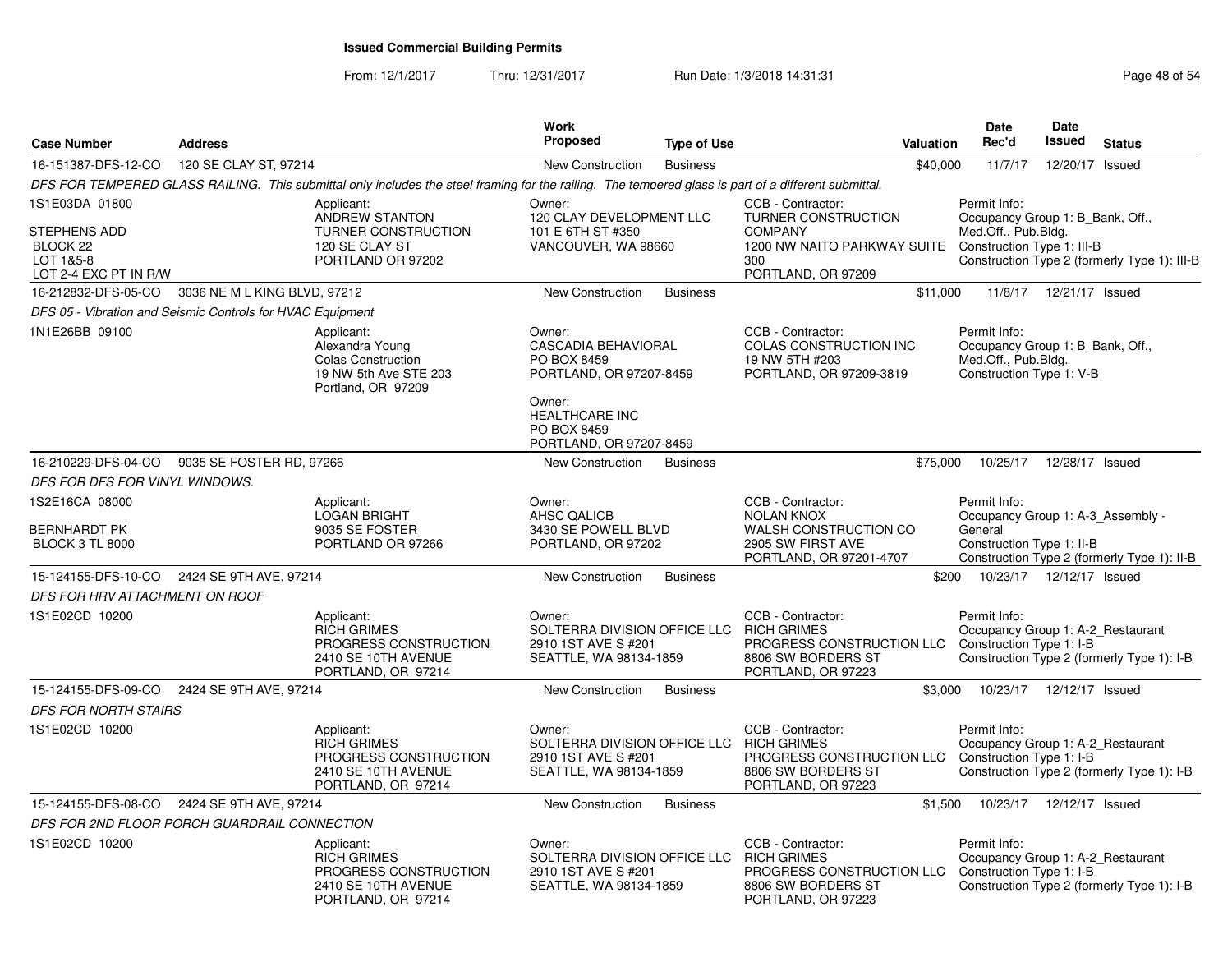From: 12/1/2017Thru: 12/31/2017 Run Date: 1/3/2018 14:31:31 Research 2010 12:31

| <b>Case Number</b>                                               | <b>Address</b> |                                                                                                                                                                                           | Work<br>Proposed                                                                                    | <b>Type of Use</b>                                                                                                                                                                                                 | Date<br>Rec'd<br>Valuation | Date<br><b>Issued</b><br><b>Status</b>                                                                                                                                           |
|------------------------------------------------------------------|----------------|-------------------------------------------------------------------------------------------------------------------------------------------------------------------------------------------|-----------------------------------------------------------------------------------------------------|--------------------------------------------------------------------------------------------------------------------------------------------------------------------------------------------------------------------|----------------------------|----------------------------------------------------------------------------------------------------------------------------------------------------------------------------------|
| 15-124155-DFS-07-CO 2424 SE 9TH AVE, 97214<br><b>DFS FOR FRP</b> |                |                                                                                                                                                                                           | <b>New Construction</b>                                                                             | Business                                                                                                                                                                                                           |                            | \$3,400  10/23/17  12/12/17  Issued                                                                                                                                              |
| 1S1E02CD 10200                                                   |                | Applicant:<br><b>RICH GRIMES</b><br>PROGRESS CONSTRUCTION<br>2410 SE 10TH AVENUE<br>PORTLAND, OR 97214                                                                                    | Owner:<br>SOLTERRA DIVISION OFFICE LLC RICH GRIMES<br>2910 1ST AVE S #201<br>SEATTLE, WA 98134-1859 | CCB - Contractor:<br>PROGRESS CONSTRUCTION LLC Construction Type 1: I-B<br>8806 SW BORDERS ST<br>PORTLAND, OR 97223                                                                                                | Permit Info:               | Occupancy Group 1: A-2 Restaurant<br>Construction Type 2 (formerly Type 1): I-B                                                                                                  |
| 17-160571-000-00-CO 7 SE STARK ST, 97214                         |                |                                                                                                                                                                                           | New Construction Business                                                                           |                                                                                                                                                                                                                    | \$25,000,000               | 5/5/17  12/8/17  Issued                                                                                                                                                          |
|                                                                  |                |                                                                                                                                                                                           |                                                                                                     | New core and shell development of 5 story CIP concrete slabs and columns, 5 story steel frame with composite steel floor decks, mixed-use with ground floor industrial service, 6 floors of commercial parking and |                            |                                                                                                                                                                                  |
| 1N1E34DD 04200                                                   |                | Applicant:<br>LUCY O'SULLIVAN<br><b>WORKS PARTNERSHIP</b><br><b>ARCHITECTURE</b><br>811 SE STARK ST, SUITE 210<br>PORTLAND OR 97214                                                       | Owner:<br>87 STARK STREET LLC<br>1121 SW SALMON ST 5TH FLR<br>PORTLAND, OR 97205-2022               | CCB - Contractor:<br><b>ERIC HOFFMAN</b><br>HOFFMAN CONSTRUCTION<br><b>COMPANY OF AMERICA</b><br>805 SW BROADWAY SUITE 2100<br>PORTLAND, OR 97205                                                                  | Permit Info:<br>190465     | Occupancy Group 1: S-2 Storage - Low<br>Hazard, Parking Garage<br>Construction Type 1: I-B<br>Construction Type 2 (formerly Type 1): I-B<br>Total Square Footage - Display Only: |
| 15-124155-REV-03-CO 2424 SE 9TH AVE, 97214                       |                |                                                                                                                                                                                           | New Construction Business                                                                           |                                                                                                                                                                                                                    | \$100.000                  | 6/7/17  12/13/17  Issued                                                                                                                                                         |
|                                                                  |                |                                                                                                                                                                                           |                                                                                                     | VALUE ADDED REVISION - ADDITION OF OCCUPANCY S2 ON GROUND FLOOR WHICH WAS REMOVED UNDER REVISION 01; CHANGE OF OCCUPANCY FROM F2 & S2 TO B, A2, AND S ON 2ND FLO                                                   |                            |                                                                                                                                                                                  |
| 1S1E02CD 10200                                                   |                | Applicant:<br>RICH GRIMES<br>SOLTERRA SYSTEMS<br>79 SE TAYLOR<br>PORTLAND, OR 97201<br>Applicant:<br>NATE EMBER<br>INK BUILT ARCHITECTURE<br>2208 NE MLK BLVD, STE G<br>PORTLAND OR 97212 | Owner:<br>SOLTERRA DIVISION OFFICE LLC RICH GRIMES<br>2910 1ST AVE S #201<br>SEATTLE, WA 98134-1859 | CCB - Contractor:<br>PROGRESS CONSTRUCTION LLC Construction Type 1: I-B<br>8806 SW BORDERS ST<br>PORTLAND, OR 97223                                                                                                | Permit Info:               | Occupancy Group 1: A-2_Restaurant<br>Construction Type 2 (formerly Type 1): I-B                                                                                                  |
| 15-124155-DFS-01-CO 2424 SE 9TH AVE, 97214                       |                |                                                                                                                                                                                           | New Construction Business                                                                           |                                                                                                                                                                                                                    |                            | \$65,000  11/17/16  12/12/17  Issued                                                                                                                                             |
| DFS - SOUTH STEEL STAIRS, 1 OF 2                                 |                |                                                                                                                                                                                           |                                                                                                     |                                                                                                                                                                                                                    |                            |                                                                                                                                                                                  |
| 1S1E02CD 10200                                                   |                | Applicant:<br><b>Rich Grimes</b><br>Solterra Systems                                                                                                                                      | Owner:<br>SOLTERRA DIVISION OFFICE LLC RICH GRIMES<br>2910 1ST AVE S #201<br>SEATTLE, WA 98134-1859 | CCB - Contractor:<br>PROGRESS CONSTRUCTION LLC Construction Type 1: I-B<br>8806 SW BORDERS ST<br>PORTLAND, OR 97223                                                                                                | Permit Info:               | Occupancy Group 1: A-2_Restaurant<br>Construction Type 2 (formerly Type 1): I-B                                                                                                  |
| 16-151387-DFS-11-CO  120 SE CLAY ST, 97214                       |                |                                                                                                                                                                                           | New Construction Business                                                                           |                                                                                                                                                                                                                    |                            | \$40,000  11/3/17  12/8/17  Issued                                                                                                                                               |
| DFS FOR STEEL RAILING                                            |                |                                                                                                                                                                                           |                                                                                                     |                                                                                                                                                                                                                    |                            |                                                                                                                                                                                  |
| 1S1E03DA 01800                                                   |                | Applicant:<br>ANDREW STANTON                                                                                                                                                              | Owner:<br>120 CLAY DEVELOPMENT LLC                                                                  | CCB - Contractor:<br><b>TURNER CONSTRUCTION</b>                                                                                                                                                                    | Permit Info:               | Occupancy Group 1: B Bank, Off.,                                                                                                                                                 |
| STEPHENS ADD                                                     |                | <b>TURNER CONSTRUCTION</b>                                                                                                                                                                | 101 E 6TH ST #350                                                                                   | COMPANY                                                                                                                                                                                                            | Med.Off., Pub.Bldg.        |                                                                                                                                                                                  |
| BLOCK 22<br>LOT 1&5-8<br>LOT 2-4 EXC PT IN R/W                   |                | 120 SE CLAY ST<br>PORTLAND OR 97202                                                                                                                                                       | VANCOUVER, WA 98660                                                                                 | 1200 NW NAITO PARKWAY SUITE Construction Type 1: III-B<br>300<br>PORTLAND, OR 97209                                                                                                                                |                            | Construction Type 2 (formerly Type 1): III-B                                                                                                                                     |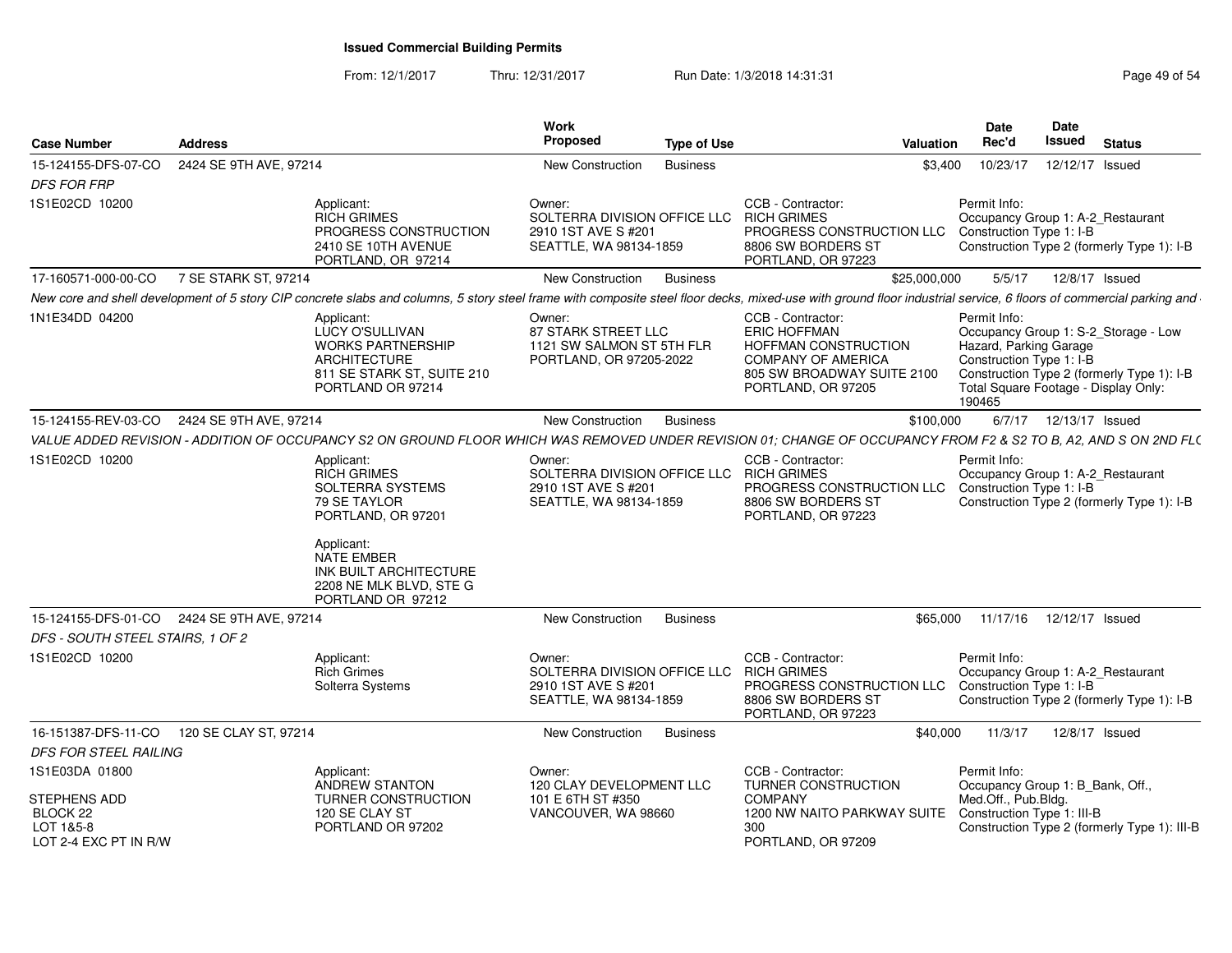From: 12/1/2017Thru: 12/31/2017 **Run Date: 1/3/2018 14:31:31 Research 2018** Page 50 of 54

| <b>Case Number</b>                                                                                  | <b>Address</b>                                                   |                                                                                                         | Work<br>Proposed                                                                        | <b>Type of Use</b> |                                                                                                                  | Valuation | <b>Date</b><br>Rec'd                                                                                | Date<br>Issued                           | <b>Status</b>                                |
|-----------------------------------------------------------------------------------------------------|------------------------------------------------------------------|---------------------------------------------------------------------------------------------------------|-----------------------------------------------------------------------------------------|--------------------|------------------------------------------------------------------------------------------------------------------|-----------|-----------------------------------------------------------------------------------------------------|------------------------------------------|----------------------------------------------|
| 15-124155-DFS-03-CO                                                                                 | 2424 SE 9TH AVE, 97214                                           |                                                                                                         | New Construction                                                                        | <b>Business</b>    |                                                                                                                  | \$62,000  | 9/8/17                                                                                              | 12/4/17 Issued                           |                                              |
|                                                                                                     | DFS - CENTRAL STEEL STAIRS, Additional stairs are still required |                                                                                                         |                                                                                         |                    |                                                                                                                  |           |                                                                                                     |                                          |                                              |
| 1S1E02CD 10200                                                                                      |                                                                  | Applicant:<br><b>RICH GRIMES</b><br>SOLTERRA SYSTEMS<br>79 SE TAYLOR<br>PORTLAND, OR 97201              | Owner:<br>SOLTERRA DIVISION OFFICE LLC<br>2910 1ST AVE S #201<br>SEATTLE, WA 98134-1859 |                    | CCB - Contractor:<br><b>RICH GRIMES</b><br>PROGRESS CONSTRUCTION LLC<br>8806 SW BORDERS ST<br>PORTLAND, OR 97223 |           | Permit Info:<br>Occupancy Group 1: A-2_Restaurant<br>Construction Type 1: I-B                       |                                          | Construction Type 2 (formerly Type 1): I-B   |
| 17-235478-000-00-CO                                                                                 | 7933 N UPLAND DR, 97203                                          |                                                                                                         | <b>New Construction</b>                                                                 | <b>Business</b>    |                                                                                                                  | \$28,000  | 12/19/17                                                                                            |                                          | 12/19/17 Under Inspection                    |
|                                                                                                     |                                                                  | INSTALL 12' X 60' MODULAR TRAILER TO BE USED AS OFFICE WITH DECK RAMP AND STAIRS.                       |                                                                                         |                    |                                                                                                                  |           |                                                                                                     |                                          |                                              |
| 1N1E06B 00800                                                                                       |                                                                  | Applicant:<br><b>DEAN DEQUAINE</b>                                                                      | Owner:<br><b>DIANE M ROHRBACH</b>                                                       |                    | CCB - Contractor:<br><b>WILLIAMS SCOTSMAN INC</b>                                                                |           | Permit Info:<br>Occupancy Group 1: B_Bank, Off.,                                                    |                                          |                                              |
| SECTION 06 1N 1E                                                                                    |                                                                  | SCHNEIDER NATIONAL                                                                                      | 13501 SE RIVERCREST DR                                                                  |                    | 901 S BOND ST                                                                                                    |           | Med.Off., Pub.Bldg.                                                                                 |                                          |                                              |
| TL 800 10.59 ACRES                                                                                  |                                                                  | 3101 S PACKERLAND DR<br>GREEN BAY WI 54313                                                              | VANCOUVER, WA 98683-6676                                                                |                    | BALTIMORE, MD 21231                                                                                              |           | Construction Type 1: V-B                                                                            | Total Square Footage - Display Only: 672 |                                              |
|                                                                                                     |                                                                  |                                                                                                         | Owner:<br><b>GERALD D BREUNIG</b><br>13501 SE RIVERCREST DR<br>VANCOUVER, WA 98683-6676 |                    |                                                                                                                  |           |                                                                                                     |                                          |                                              |
| 17-123016-DFS-05-CO                                                                                 | 4075 N WILLIAMS AVE, 97227                                       |                                                                                                         | New Construction                                                                        | <b>Business</b>    |                                                                                                                  | \$131,856 | 12/12/17                                                                                            | 12/28/17 Issued                          |                                              |
| <b>DFS FOR ELEVATOR WALL TRACKS</b>                                                                 |                                                                  |                                                                                                         |                                                                                         |                    |                                                                                                                  |           |                                                                                                     |                                          |                                              |
| 1N1E22DB 13000                                                                                      |                                                                  | Applicant:                                                                                              | Owner:                                                                                  |                    | CCB - Contractor:                                                                                                |           | Permit Info:                                                                                        |                                          |                                              |
| <b>ALBINA HMSTD</b>                                                                                 |                                                                  | <b>DEXTER PARRY</b><br><b>BREMIK CONSTRUCTION</b>                                                       | <b>RUJAX V LLC</b><br>11359 NE HALSEY ST                                                |                    | <b>BREMIK CONSTRUCTION INC</b><br>1026 SE STARK STREET                                                           |           | Hazard, Parking Garage                                                                              |                                          | Occupancy Group 1: S-2_Storage - Low         |
| <b>BLOCK 27</b><br>LOT 1&2 EXC PT IN ST<br>LAND & IMPS SEE R605641 (R010505501)<br>FOR MACH & EQUIP |                                                                  | 1026 SE STARK ST<br>PORTLAND, OR 97214                                                                  | PORTLAND, OR 97220                                                                      |                    | PORTLAND, OR 97214                                                                                               |           | Construction Type 1: III-B                                                                          |                                          | Construction Type 2 (formerly Type 1): III-B |
| 16-210229-DFS-05-CO                                                                                 | 9035 SE FOSTER RD, 97266                                         |                                                                                                         | New Construction                                                                        | <b>Business</b>    |                                                                                                                  | \$12,000  | 11/3/17                                                                                             | 12/28/17 Issued                          |                                              |
| DFS FOR SUSPENDED CEILING                                                                           |                                                                  |                                                                                                         |                                                                                         |                    |                                                                                                                  |           |                                                                                                     |                                          |                                              |
| 1S2E16CA 08000                                                                                      |                                                                  | Applicant:<br><b>LOGAN BRIGHT</b>                                                                       | Owner:<br><b>AHSC QALICB</b>                                                            |                    | CCB - Contractor:<br><b>NOLAN KNOX</b>                                                                           |           | Permit Info:<br>Occupancy Group 1: A-3_Assembly -                                                   |                                          |                                              |
| <b>BERNHARDT PK</b><br><b>BLOCK 3 TL 8000</b>                                                       |                                                                  | 9035 SE FOSTER<br>PORTLAND OR 97266                                                                     | 3430 SE POWELL BLVD<br>PORTLAND, OR 97202                                               |                    | WALSH CONSTRUCTION CO<br>2905 SW FIRST AVE<br>PORTLAND, OR 97201-4707                                            |           | General<br>Construction Type 1: II-B                                                                |                                          | Construction Type 2 (formerly Type 1): II-B  |
| 16-189522-DFS-04-CO                                                                                 | 3303 N MISSISSIPPI AVE, 97227                                    |                                                                                                         | New Construction                                                                        | <b>Business</b>    |                                                                                                                  | \$90,000  |                                                                                                     | 10/18/17  12/11/17  Issued               |                                              |
| DFS FOR INTUMESCENT PAINT.                                                                          |                                                                  |                                                                                                         |                                                                                         |                    |                                                                                                                  |           |                                                                                                     |                                          |                                              |
| 1N1E27BA 04500                                                                                      |                                                                  | Applicant:<br>NATE ADEN<br>ABBOTT CONSTRUCTION<br>307 SE HAWTHORNE BLVD STE<br>150<br>PORTLAND OR 97214 | Owner:<br>SOUTHERN MISS LLC<br>1409 NE 17TH AVE<br>PORTLAND, OR 97232-1494              |                    | CCB - Contractor:<br>Kevin Merriman<br>JR ABBOTT CONSTRUCTION INC<br>3408 1ST AVE S<br>SEATTLE, WA 98134         |           | Permit Info:<br>Occupancy Group 1: B_Bank, Off.,<br>Med.Off., Pub.Bldg.<br>Construction Type 1: I-A |                                          | Construction Type 2 (formerly Type 1): III-B |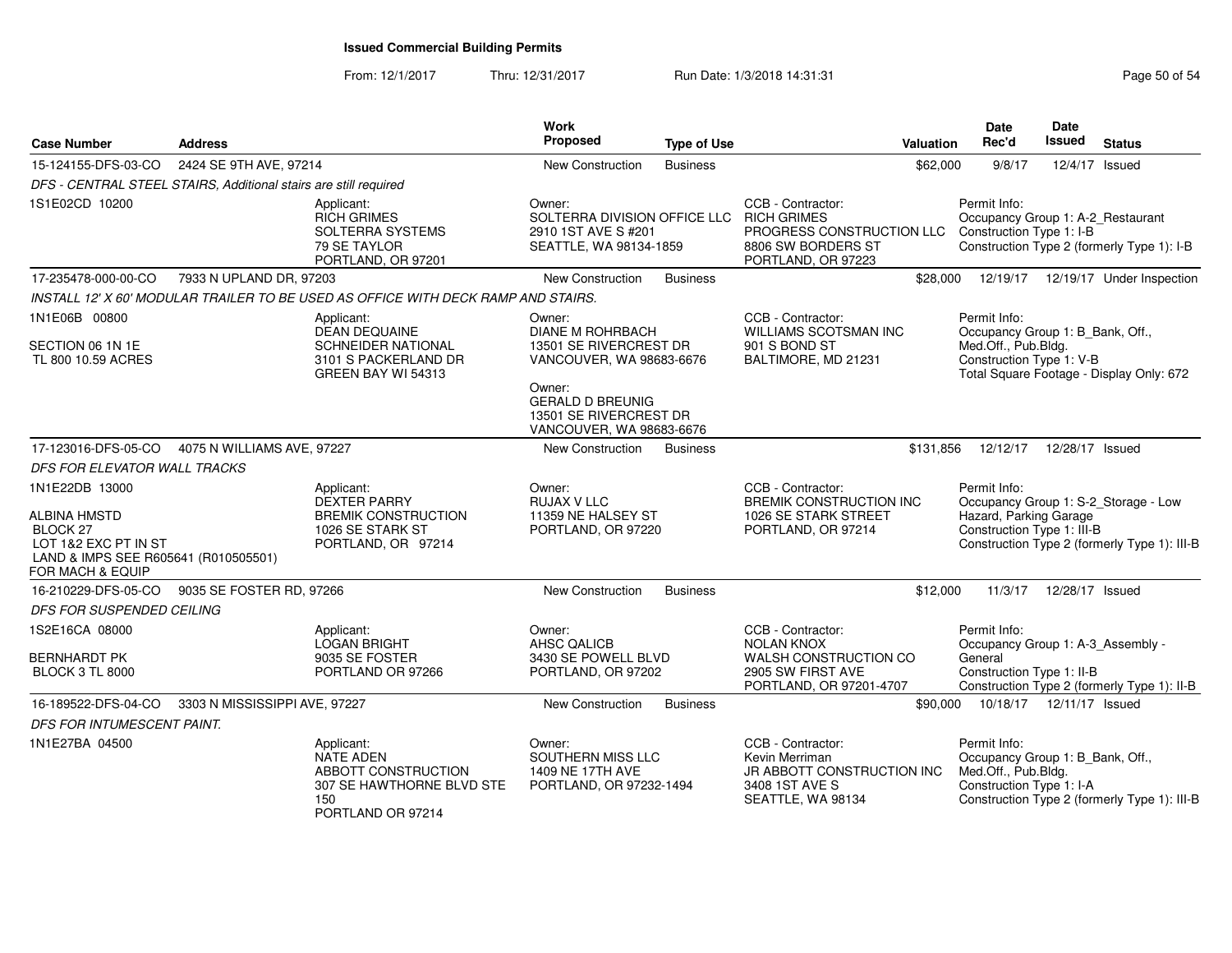From: 12/1/2017Thru: 12/31/2017 Run Date: 1/3/2018 14:31:31 Page 51 of 54

| <b>Case Number</b>                                                     | <b>Address</b>            |                                                                                                                                                                | Work<br><b>Proposed</b>                                                                 | Type of Use        |                                                                                                                                              | Valuation | Date<br>Rec'd                                                                                                    | Date<br>Issued  | <b>Status</b>                                                                           |
|------------------------------------------------------------------------|---------------------------|----------------------------------------------------------------------------------------------------------------------------------------------------------------|-----------------------------------------------------------------------------------------|--------------------|----------------------------------------------------------------------------------------------------------------------------------------------|-----------|------------------------------------------------------------------------------------------------------------------|-----------------|-----------------------------------------------------------------------------------------|
| 15-124155-DFS-06-CO                                                    | 2424 SE 9TH AVE, 97214    |                                                                                                                                                                | New Construction                                                                        | <b>Business</b>    |                                                                                                                                              | \$6,000   | 10/19/17                                                                                                         | 12/20/17 Issued |                                                                                         |
| <b>SOLAR PANEL ATTACHMENTS</b>                                         |                           |                                                                                                                                                                |                                                                                         |                    |                                                                                                                                              |           |                                                                                                                  |                 |                                                                                         |
| 1S1E02CD 10200                                                         |                           | Applicant:<br><b>RICH GRIMES</b><br>PROGRESS CONSTRUCTION<br>710 NW 17TH STE B<br>PORTLAND OR 97209                                                            | Owner:<br>SOLTERRA DIVISION OFFICE LLC<br>2910 1ST AVE S #201<br>SEATTLE, WA 98134-1859 |                    | CCB - Contractor:<br><b>RICH GRIMES</b><br>PROGRESS CONSTRUCTION LLC Construction Type 1: I-B<br>8806 SW BORDERS ST<br>PORTLAND, OR 97223    |           | Permit Info:<br>Occupancy Group 1: A-2 Restaurant                                                                |                 | Construction Type 2 (formerly Type 1): I-B                                              |
| 15-124155-DFS-12-CO                                                    | 2424 SE 9TH AVE, 97214    |                                                                                                                                                                | New Construction                                                                        | <b>Business</b>    |                                                                                                                                              | \$45,000  | 11/2/17                                                                                                          | 12/12/17 Issued |                                                                                         |
| DFS FOR MEZZANINE STAIRS & GUARDRAILS                                  |                           |                                                                                                                                                                |                                                                                         |                    |                                                                                                                                              |           |                                                                                                                  |                 |                                                                                         |
| 1S1E02CD 10200                                                         |                           | Applicant:<br><b>RICH GRIMES</b><br>PROGRESS CONSTRUCTION<br>2410 SE 10TH AVENUE<br>PORTLAND, OR 97214                                                         | Owner:<br>SOLTERRA DIVISION OFFICE LLC<br>2910 1ST AVE S #201<br>SEATTLE, WA 98134-1859 |                    | CCB - Contractor:<br><b>RICH GRIMES</b><br>PROGRESS CONSTRUCTION LLC<br>8806 SW BORDERS ST<br>PORTLAND, OR 97223                             |           | Permit Info:<br>Occupancy Group 1: A-2_Restaurant<br>Construction Type 1: I-B                                    |                 | Construction Type 2 (formerly Type 1): I-B                                              |
| 17-198206-REV-01-CO  1125 SW MILL ST, 97201                            |                           |                                                                                                                                                                | New Construction                                                                        | Educational        |                                                                                                                                              | \$50,000  | 12/4/17                                                                                                          |                 | 12/4/17 Issued                                                                          |
| REV 01 - Storm drain realigned to connect on SW 11th Avenue.           |                           |                                                                                                                                                                |                                                                                         |                    |                                                                                                                                              |           |                                                                                                                  |                 |                                                                                         |
| 1S1E04AD 05300                                                         |                           | Applicant:<br><b>NICK HODGES</b><br><b>HACKER ARCHITECTS. INC.</b><br>733 SW OAK ST SUITE 100<br>PORTLAND, OR 97205                                            | Owner:<br>OREGON STATE OF(BOARD OF<br><b>PO BOX 751</b><br>PORTLAND, OR 97207-0751      |                    | CCB - Contractor:<br>FORTIS CONSTRUCTION INC<br>1705 SW TAYLOR ST SUITE 200<br>PORTLAND, OR 97205                                            |           | Permit Info:<br>Occupancy Group 1: B Bank, Off.,<br>Med.Off., Pub.Blda.<br>Construction Type 1: V-B              |                 |                                                                                         |
|                                                                        |                           |                                                                                                                                                                | Owner:<br><b>HIGHER EDUCATION</b><br><b>PO BOX 751</b><br>PORTLAND, OR 97207-0751       |                    |                                                                                                                                              |           |                                                                                                                  |                 |                                                                                         |
| 16-287479-DFS-01-CO 360 NW GREENLEAF RD, 97229                         |                           |                                                                                                                                                                | New Construction                                                                        | Factory/Industrial |                                                                                                                                              | \$10,000  | 11/7/17                                                                                                          | 12/12/17 Issued |                                                                                         |
| DFS FOR METAL PLATE CONNECTEDC WOOD TRUSSES                            |                           |                                                                                                                                                                |                                                                                         |                    |                                                                                                                                              |           |                                                                                                                  |                 |                                                                                         |
| 1N1W36DA 03100<br><b>BARNES HTS</b><br><b>BLOCK E</b><br>LOT 3 TL 3100 |                           | Applicant:<br>JONATHAN JOHNSON<br><b>WATER BUREAU</b><br>400 SW 6TH AVE<br>PORTLAND OR 97204                                                                   | Owner:<br>PORTLAND CITY OF<br>1120 SW 5TH AVE #609<br>PORTLAND, OR 97204-1912           |                    | CCB - Contractor:<br>TEK CONSTRUCTION INC A<br>CORPORATION OF WASHINGTON Garage\Utility Misc.<br>1980 W BAKERVIEW RD<br>BELLINGHAM, WA 98226 |           | Permit Info:<br>Occupancy Group 1: U Private<br>Construction Type 1: III-B                                       |                 |                                                                                         |
| 17-186129-000-00-CO                                                    | 10707 NW FRONT AVE, 97231 |                                                                                                                                                                | New Construction                                                                        | Factory/Industrial |                                                                                                                                              | \$961,164 |                                                                                                                  |                 | 6/13/17  12/22/17  Under Inspection                                                     |
|                                                                        |                           | CONSTRUCTION OF NEW TWO STORY PREFAB METAL BUILDING (OPTION 1- STANDARD SUBMITTAL PATH) SHOP ON BOTTOM FLOOR AND OFFICE ON 2ND FLOOR; 78 SQ FT TRASH ENCLOSURI |                                                                                         |                    |                                                                                                                                              |           |                                                                                                                  |                 |                                                                                         |
| 1N1W03AD 02400                                                         |                           | Applicant:<br><b>LANELL ROBINSON</b><br><b>GALLANT CONSTRUCTION</b><br>CORPORATION                                                                             | Owner:<br>DORIS ANN CO LLC<br>9933 NW 107TH AVE<br>PORTLAND, OR 97231-1052              |                    | CCB - Contractor:<br><b>GALLANT CONSTRUCTION</b><br>CORPORATION<br>PO BOX 181<br><b>BANKS, OR 97106</b>                                      |           | Permit Info:<br>Factory, Mod.Hazard<br>Construction Type 1: V-B<br>Total Square Footage - Display Only:<br>11911 |                 | Occupancy Group 1: F-1_Industrial Plant -<br>Construction Type 2 (formerly Type 1): V-B |
| 17-237290-000-00-CO                                                    | 10200 N LOMBARD ST, 97203 |                                                                                                                                                                | New Construction                                                                        | Factory/Industrial |                                                                                                                                              | \$10,000  | 9/8/17                                                                                                           |                 | 12/8/17 Under Inspection                                                                |
|                                                                        |                           | INSTALL 770 GALLON CO2 TANK ON NEW CONCRETE PAD ON SOUTH SIDE OF BUILDING.Related Permit ***17-237292-MT Install 700 ft Piping for CO2***                      |                                                                                         |                    |                                                                                                                                              |           |                                                                                                                  |                 |                                                                                         |
| 1N1W02 00500                                                           |                           | Applicant:                                                                                                                                                     | Owner:                                                                                  |                    | CCB - Contractor:                                                                                                                            |           | Permit Info:                                                                                                     |                 |                                                                                         |
| SECTION 02 1N 1W<br>TL 500 22.29 ACRES                                 |                           | <b>ERIC JERGENSEN</b><br>US CRYOGENICS INC.<br>PO BOX 57<br>WASHOUGAL WA 98671                                                                                 | 10200 NORTH LOMBARD LLC<br>9760 SW FREEMAN DR<br>WILSONVILLE, OR 97070-9221             |                    | <b>MARK HOGAN</b><br>US CRYOGENICS INC<br>PO BOX 57<br>WASHOUGAL, WA 98671-0057                                                              |           | Occupancy Group 1: U_Private<br>Garage\Utility Misc.<br>Construction Type 1: II-B                                |                 | Total Square Footage - Display Only: 56                                                 |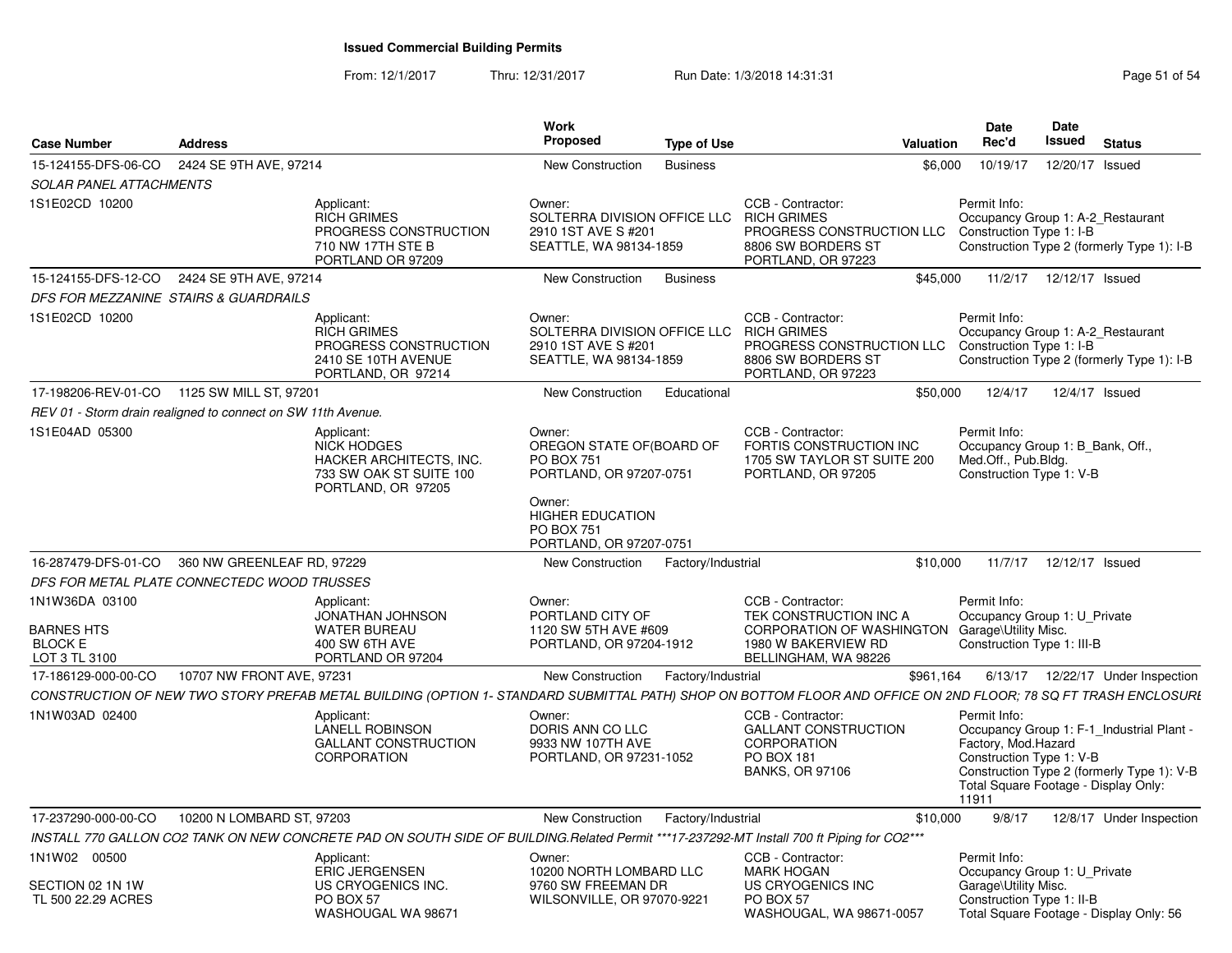From: 12/1/2017Thru: 12/31/2017 **Run Date: 1/3/2018 14:31:31 Research 2018** Page 52 of 54

| <b>Case Number</b>                                                                            | <b>Address</b>               |                                                                                                                             | <b>Work</b><br><b>Proposed</b>                                                                                      | <b>Type of Use</b> | Valuation                                                                                                            | <b>Date</b><br>Rec'd                                                                                | Date<br><b>Issued</b>      | <b>Status</b>                                                                       |
|-----------------------------------------------------------------------------------------------|------------------------------|-----------------------------------------------------------------------------------------------------------------------------|---------------------------------------------------------------------------------------------------------------------|--------------------|----------------------------------------------------------------------------------------------------------------------|-----------------------------------------------------------------------------------------------------|----------------------------|-------------------------------------------------------------------------------------|
| 15-201928-DFS-24-CO                                                                           | 1355 SW 2ND AVE, 97201       |                                                                                                                             | <b>New Construction</b>                                                                                             | Hotel/Motel        |                                                                                                                      | \$2,500<br>12/20/17                                                                                 | 12/20/17 Issued            |                                                                                     |
| DFS 24 - Structural support deisgn for kitchen plate and wine rack                            |                              |                                                                                                                             |                                                                                                                     |                    |                                                                                                                      |                                                                                                     |                            |                                                                                     |
| 1S1E03BC 01400<br><b>PORTLAND</b><br>BLOCK 130<br>$LOT 1-4$<br>E 2' OF LOT 5-8                |                              | Applicant:<br>Michael Hunt<br>Skanska<br>218 SW Jefferson<br>Portland, OR 97201                                             | Owner:<br>PORTLAND HOTEL OWNERSHIP<br><b>LLC</b><br>5786 WIDEWATERS PKWY #9<br>SYRACUSE, NY 13214-1867              |                    | CCB - Contractor:<br>SSC OF OREGON I LLC<br>389 INTERPACE PARKWAY 5TH<br><b>FLOOR</b><br>PARSIPPANY, NJ 07054        | Permit Info:<br>Construction Type 1: I-A                                                            |                            | Occupancy Group 1: R-1_Hotel or Motel                                               |
| 15-201928-DFS-23-CO                                                                           | 1355 SW 2ND AVE, 97201       |                                                                                                                             | New Construction                                                                                                    | Hotel/Motel        |                                                                                                                      | \$107,000                                                                                           | 11/20/17  12/18/17  Issued |                                                                                     |
| DFS 23 - GLASS GUARDRAILS AT MONUMENT STAIR                                                   |                              |                                                                                                                             |                                                                                                                     |                    |                                                                                                                      |                                                                                                     |                            |                                                                                     |
| 1S1E03BC 01400<br><b>PORTLAND</b><br>BLOCK 130<br><b>LOT 1-4</b><br>E 2' OF LOT 5-8           |                              | Applicant:<br><b>CRAIG NAUCK</b><br><b>CULVER GLASS</b><br>2619 NW INDUSTRIAL ST, BLDG<br>#B, SUITE 3<br>PORTLAND, OR 97210 | Owner:<br>PORTLAND HOTEL OWNERSHIP<br><b>LLC</b><br>5786 WIDEWATERS PKWY #9<br>SYRACUSE, NY 13214-1867              |                    | CCB - Contractor:<br><b>SSC OF OREGON I LLC</b><br>389 INTERPACE PARKWAY 5TH<br><b>FLOOR</b><br>PARSIPPANY, NJ 07054 | Permit Info:<br>Construction Type 1: I-A                                                            |                            | Occupancy Group 1: R-1_Hotel or Motel                                               |
| 15-265536-DFS-10-CO                                                                           | 485 NW 9TH AVE, 97209        |                                                                                                                             | New Construction                                                                                                    | Hotel/Motel        |                                                                                                                      | \$68,000<br>12/21/17                                                                                | 12/21/17 Issued            |                                                                                     |
| DFS 10 - Applied Fireproofing                                                                 |                              |                                                                                                                             |                                                                                                                     |                    |                                                                                                                      |                                                                                                     |                            |                                                                                     |
| 1N1E34CB 01800<br><b>COUCHS ADD</b><br>BLOCK 61<br>LOT 5&8                                    |                              | Applicant:<br><b>MIKE COYLE</b><br><b>FASTER PERMITS</b><br>2000 SW 1ST AVE, SUITE 420<br>PORTLAND, OR 97201                | Owner:<br>PORTLAND HOTEL XXVII OWNER<br><b>LLC</b><br>5425 WISCONSIN AVE #700<br>CHEVY CHASE, MD 20815              |                    | CCB - Contractor:<br><b>BREMIK CONSTRUCTION INC</b><br>1026 SE STARK STREET<br>PORTLAND, OR 97214                    | Permit Info:<br>Construction Type 1: I-B                                                            |                            | Occupancy Group 1: R-1_Hotel or Motel<br>Construction Type 2 (formerly Type 1): I-B |
| 16-120532-DFS-09-CO  1455 SW BROADWAY, 97201                                                  |                              |                                                                                                                             | <b>New Construction</b>                                                                                             | Hotel/Motel        |                                                                                                                      | \$250,000                                                                                           | 12/18/17  12/18/17  Issued |                                                                                     |
| DFS 09 - Glazing - Guardrail System(s) & Interior Glazing                                     |                              |                                                                                                                             |                                                                                                                     |                    |                                                                                                                      |                                                                                                     |                            |                                                                                     |
| 1S1E04AD 03500                                                                                |                              | Applicant:<br>JAKE MARGHEIM<br><b>HOWARD S WRIGHT</b><br><b>CONSTRUCTORS</b><br>1455 NW IRVING ST<br>PORTLAND OR 97209      | Owner:<br><b>FRONT &amp; PINE LLC</b><br>920 SW 6TH AVE #223<br>PORTLAND, OR 97204-1207                             |                    | CCB - Contractor:<br><b>BALFOUR BEATTY</b><br><b>CONSTRUCTION LLC</b><br>205 W DEWEY ST<br>GOLDSBORO, NC 27530       | Permit Info:<br>Construction Type 1: I-A                                                            |                            | Occupancy Group 1: R-1_Hotel or Motel<br>Construction Type 2 (formerly Type 1): I-A |
| 16-138295-DFS-06-CO                                                                           | 908 E BURNSIDE ST, 97214     |                                                                                                                             | <b>New Construction</b>                                                                                             | Hotel/Motel        |                                                                                                                      | \$7,000 11/13/17 12/15/17 Issued                                                                    |                            |                                                                                     |
| DFS FOR WINDOW WASHING ANCHORS                                                                |                              |                                                                                                                             |                                                                                                                     |                    |                                                                                                                      |                                                                                                     |                            |                                                                                     |
| 1N1E35CD 01900<br><b>EAST PORTLAND</b><br>BLOCK 197<br>LOT 1 EXC PT IN ST<br>LOT <sub>2</sub> |                              | Applicant:<br>Nicole Rubin<br>Yorke & Curtis<br>4480 SW 101st Ave<br>Beaverton OR 97005                                     | Owner:<br>THE JUPITER-CITY MOTEL LLC<br>800 E BURNSIDE ST<br>PORTLAND, OR 97214-1221                                |                    | CCB - Contractor:<br><b>ROB YORKE</b><br>YORKE & CURTIS INC<br>4480 SW 101ST AVE<br>BEAVERTON, OR 97005-3427         | Permit Info:<br>Construction Type 1: III-B                                                          |                            | Occupancy Group 1: R-1_Hotel or Motel<br>Construction Type 2 (formerly Type 1): I-A |
| 16-112710-DFS-03-CO                                                                           | 5055 NE M L KING BLVD, 97211 |                                                                                                                             | New Construction                                                                                                    | Mercantile         |                                                                                                                      | \$79,860                                                                                            | 11/1/17  12/14/17  Final   |                                                                                     |
| <b>DFS FOR STEEL JOISTS</b>                                                                   |                              |                                                                                                                             |                                                                                                                     |                    |                                                                                                                      |                                                                                                     |                            |                                                                                     |
| 1N1E22AA 10800                                                                                |                              | Applicant:<br>Alex Colas<br><b>Colas Construction</b><br>19 NW 5th Ave. STE 203<br>Portland, OR 97209                       | Owner:<br>MAJESTIC ALBERTA COMMONS<br><b>LLC</b><br>13191 CROSSROADS PKWY N<br>6TH FL<br>CITY OF INDUSTRY, CA 91746 |                    | CCB - Contractor:<br>COLAS CONSTRUCTION INC<br>19 NW 5TH #203<br>PORTLAND, OR 97209-3819                             | Permit Info:<br>Occupancy Group 1: B Bank, Off.,<br>Med.Off., Pub.Bldg.<br>Construction Type 1: V-B |                            | Construction Type 2 (formerly Type 1): V-B                                          |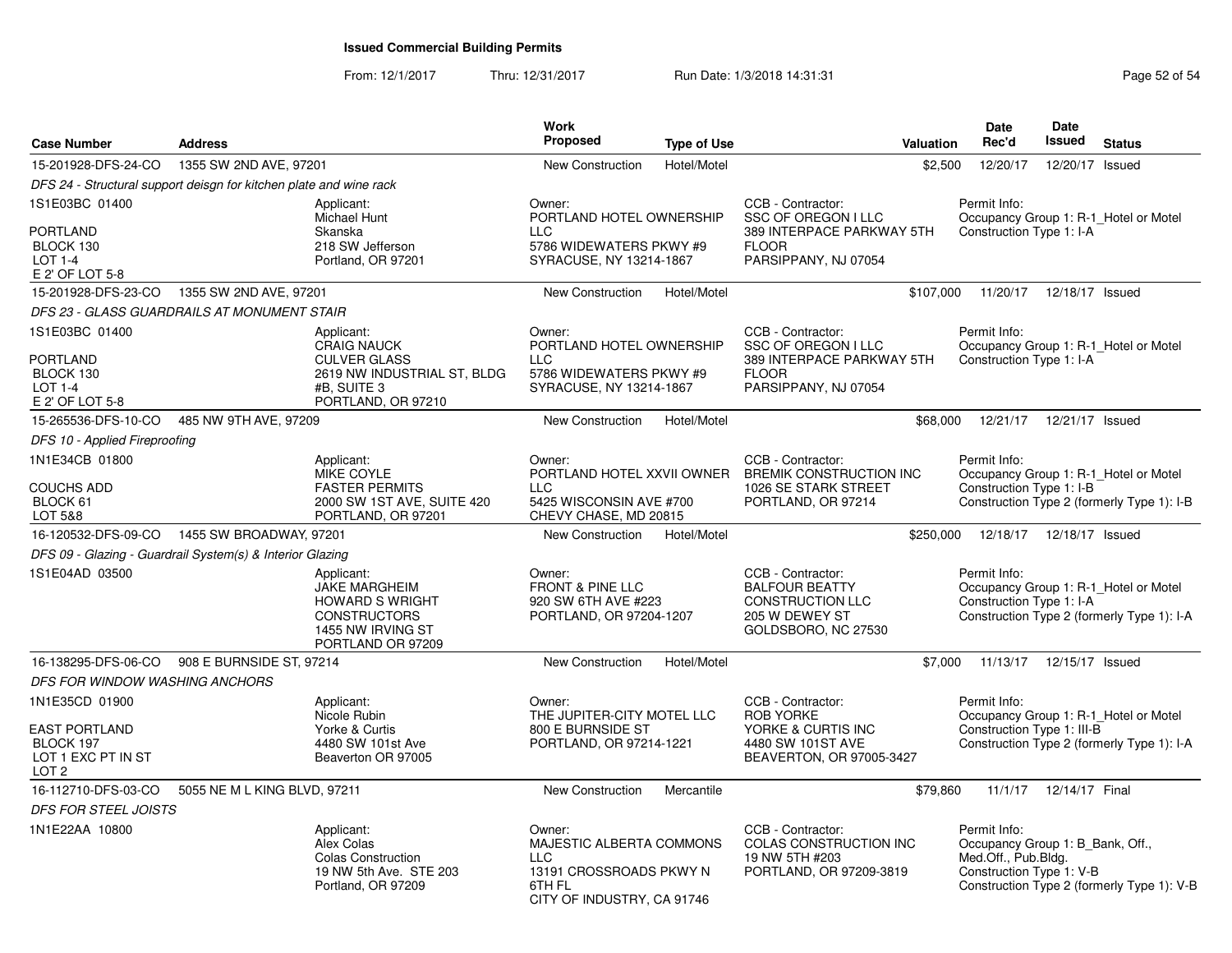From: 12/1/2017Thru: 12/31/2017 **Run Date: 1/3/2018 14:31:31 Research 2018** Page 53 of 54

| <b>Case Number</b>                                                | <b>Address</b>                      |                                                                                                                                      | <b>Work</b><br><b>Proposed</b>                                                                                | <b>Type of Use</b>                                                                                 | Valuation                                                                                         | <b>Date</b><br>Rec'd                                                                                                                                        | Date<br><b>Issued</b> | <b>Status</b>                            |  |
|-------------------------------------------------------------------|-------------------------------------|--------------------------------------------------------------------------------------------------------------------------------------|---------------------------------------------------------------------------------------------------------------|----------------------------------------------------------------------------------------------------|---------------------------------------------------------------------------------------------------|-------------------------------------------------------------------------------------------------------------------------------------------------------------|-----------------------|------------------------------------------|--|
| 16-112706-DFS-02-CO                                               | 5175 NE M L KING BLVD, 97211        |                                                                                                                                      | <b>New Construction</b>                                                                                       | Mercantile                                                                                         | \$79,860                                                                                          | 11/1/17                                                                                                                                                     | 12/14/17 Final        |                                          |  |
| <b>DFS FOR STEEL JOISTS</b>                                       |                                     |                                                                                                                                      |                                                                                                               |                                                                                                    |                                                                                                   |                                                                                                                                                             |                       |                                          |  |
| 1N1E22AA 10500                                                    |                                     | Applicant:<br>Alex Colas                                                                                                             | Owner:<br>MAJESTIC ALBERTA COMMONS                                                                            |                                                                                                    | CCB - Contractor:<br><b>COLAS CONSTRUCTION INC</b>                                                | Permit Info:<br>Occupancy Group 1: M_Store, Service                                                                                                         |                       |                                          |  |
| <b>WALNUT PK</b><br>BLOCK <sub>25</sub><br>LOT 14-18 TL 10500     |                                     | <b>Colas Construction</b><br>19 NW 5th Ave. STE 203<br>Portland, OR 97209                                                            | <b>LLC</b><br>13191 CROSSROADS PKWY N<br>6TH FL<br>CITY OF INDUSTRY, CA 91746                                 |                                                                                                    | 19 NW 5TH #203<br>PORTLAND, OR 97209-3819                                                         | Station<br>Construction Type 1: V-B                                                                                                                         |                       |                                          |  |
| 17-272399-000-00-CO                                               | 9225 NE AIRPORT WAY - BLDG 1, 97220 |                                                                                                                                      | New Construction                                                                                              | Storage                                                                                            | \$2,850                                                                                           | 12/8/17                                                                                                                                                     | 12/8/17 Final         |                                          |  |
|                                                                   |                                     | PLACE NEW 40' X 10' STEEL CARGO CONTAINER ON SITE FOR STORAGE.                                                                       |                                                                                                               |                                                                                                    |                                                                                                   |                                                                                                                                                             |                       |                                          |  |
| 1N2E09D 00400                                                     |                                     | Applicant:<br><b>VIN KELLY</b>                                                                                                       | Owner:<br>PORT OF PORTLAND(LEASED                                                                             |                                                                                                    |                                                                                                   | Permit Info:<br>Occupancy Group 1: S-1_Storage -                                                                                                            |                       |                                          |  |
| SECTION 09 1N 2E<br>TL 400 3.50 ACRES                             |                                     | 20400 SW TETON AVE<br>TUALATIN, OR 97062-8812                                                                                        |                                                                                                               | Moderate Hazard, Warehouse<br>Construction Type 1: V-B<br>Total Square Footage - Display Only: 400 |                                                                                                   |                                                                                                                                                             |                       |                                          |  |
|                                                                   | TUALATIN OR 97062                   |                                                                                                                                      | Owner:<br>EAN HOLDINGS LLC DBA<br>20400 SW TETON AVE<br>TUALATIN, OR 97062-8812                               |                                                                                                    |                                                                                                   |                                                                                                                                                             |                       |                                          |  |
|                                                                   |                                     |                                                                                                                                      | Owner:<br><b>ENTERPRISE RENT-A-CAR</b><br>20400 SW TETON AVE<br>TUALATIN, OR 97062-8812                       |                                                                                                    |                                                                                                   |                                                                                                                                                             |                       |                                          |  |
| 17-193896-000-00-CO                                               | 1818 SE LAFAYETTE ST, 97202         |                                                                                                                                      | <b>New Construction</b>                                                                                       | Storage                                                                                            | \$3,325,569                                                                                       | 6/28/17                                                                                                                                                     |                       | 12/5/17 Under Inspection                 |  |
|                                                                   |                                     | NEW MAINTENANCE GARAGE WITH MEZZANINE. NEW PARKING SPACES                                                                            |                                                                                                               |                                                                                                    |                                                                                                   |                                                                                                                                                             |                       |                                          |  |
| 1S1E11DB 06300                                                    |                                     | Applicant:<br><b>CHRISTINE RUMI</b><br>FFA ARCHITECTURE & INTERIORS & COMPANY<br>520 SW YAMHILL ST #900<br>PORTLAND OR 97204         | Owner:<br>PORTLAND GENERAL ELECTRIC<br>1WTCO501-CORPORATE TAX<br>DEPT 121 SW SALMO<br>PORTLAND, OR 97204-2901 |                                                                                                    | CCB - Contractor:<br>FORTIS CONSTRUCTION INC<br>1705 SW TAYLOR ST SUITE 200<br>PORTLAND, OR 97205 | Permit Info:<br>Occupancy Group 1: S-1_Storage -<br>Moderate Hazard, Warehouse<br>Construction Type 1: V-B<br>Total Square Footage - Display Only:<br>10050 |                       |                                          |  |
| 17-282265-000-00-CO                                               | 3823 NE GLISAN ST, 97232            |                                                                                                                                      | New Construction                                                                                              | Storage                                                                                            | \$5,000                                                                                           | 12/18/17  12/22/17  Issued                                                                                                                                  |                       |                                          |  |
|                                                                   |                                     | INSTALL 8' X 20' X 8' CARGO CONTAINER ON NEW 9' X 21' CONCRETE PAD: USED TO STORE EMERGENCY COMMUNICATION EQUIPMENT.                 |                                                                                                               |                                                                                                    |                                                                                                   |                                                                                                                                                             |                       |                                          |  |
| 1N1E36AD 10500<br><b>LAURELHURST</b><br><b>BLOCK1</b><br>LOT 1-13 |                                     | Applicant:<br>ROBERT GLASCOCK<br>LAURELHURST NEIGHBORHOOD<br><b>EMERGENCY TEAM (LNET)</b><br>3421 NE HASSALO ST<br>PORTLAND OR 97232 | Owner:<br>ALL SAINTS CATHOLIC CHURCH<br>3847 NE GLISAN ST<br>PORTLAND, OR 97232<br>Owner:<br>PORTLAND OREGON  |                                                                                                    |                                                                                                   | Permit Info:<br>Occupancy Group 1: S-1_Storage -<br>Moderate Hazard, Warehouse<br>Construction Type 1: V-B                                                  |                       | Total Square Footage - Display Only: 160 |  |
|                                                                   |                                     |                                                                                                                                      | 3847 NE GLISAN ST<br>PORTLAND, OR 97232                                                                       |                                                                                                    |                                                                                                   |                                                                                                                                                             |                       |                                          |  |